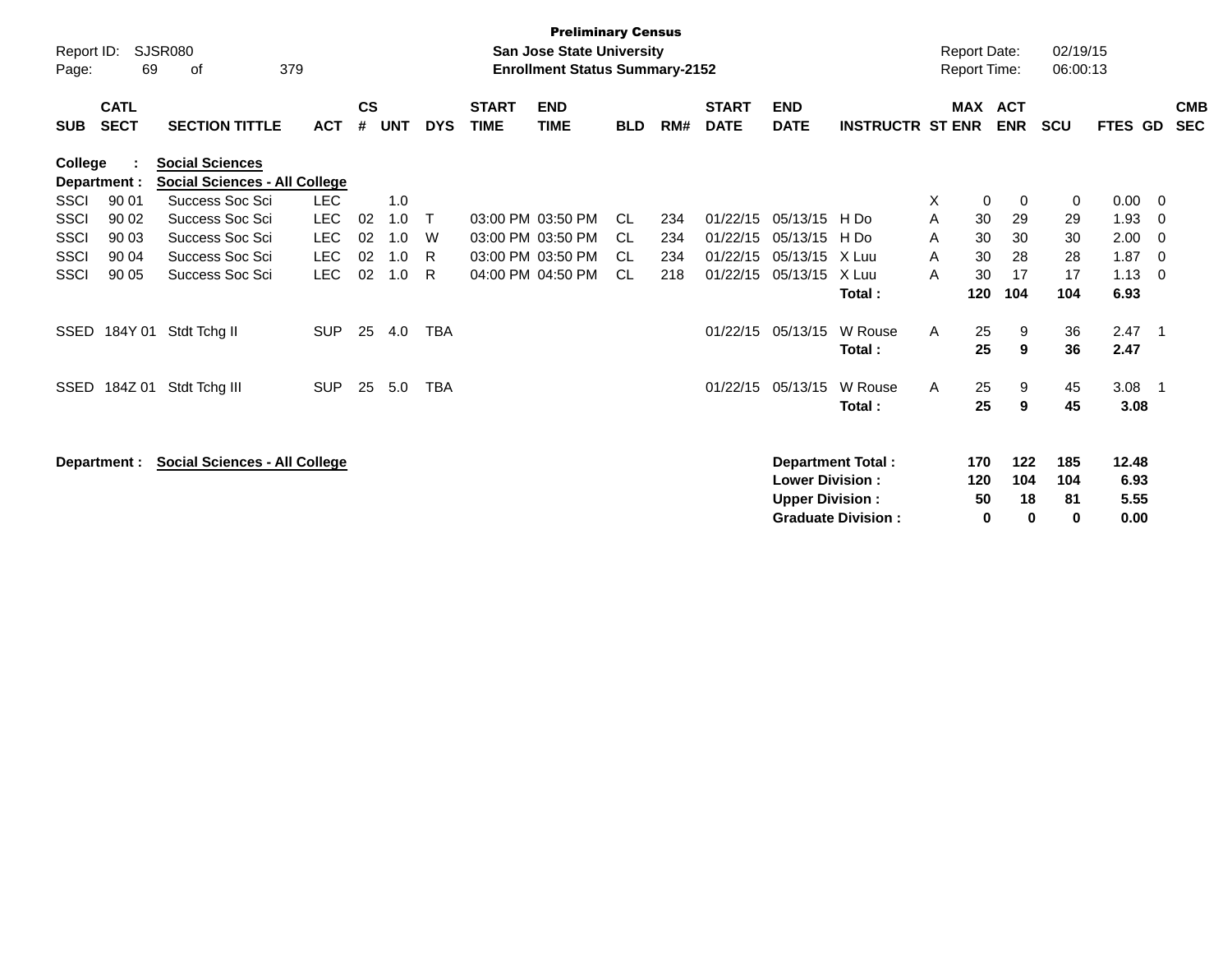| Report ID:<br>Page:        | 70                         | SJSR080<br>379<br>οf                   |              |                    |            |            |                             | <b>Preliminary Census</b><br><b>San Jose State University</b><br><b>Enrollment Status Summary-2152</b> |            |     |                             |                           |                                                                       |   | <b>Report Date:</b><br><b>Report Time:</b> |                         | 02/19/15<br>06:00:13 |                |                         |                          |
|----------------------------|----------------------------|----------------------------------------|--------------|--------------------|------------|------------|-----------------------------|--------------------------------------------------------------------------------------------------------|------------|-----|-----------------------------|---------------------------|-----------------------------------------------------------------------|---|--------------------------------------------|-------------------------|----------------------|----------------|-------------------------|--------------------------|
| <b>SUB</b>                 | <b>CATL</b><br><b>SECT</b> | <b>SECTION TITTLE</b>                  | <b>ACT</b>   | $\mathsf{cs}$<br># | <b>UNT</b> | <b>DYS</b> | <b>START</b><br><b>TIME</b> | <b>END</b><br><b>TIME</b>                                                                              | <b>BLD</b> | RM# | <b>START</b><br><b>DATE</b> | <b>END</b><br><b>DATE</b> | <b>INSTRUCTR ST ENR</b>                                               |   | MAX ACT                                    | <b>ENR</b>              | <b>SCU</b>           | FTES GD        |                         | <b>CMB</b><br><b>SEC</b> |
| <b>College</b>             |                            | <b>Social Sciences</b><br>Anthropology |              |                    |            |            |                             |                                                                                                        |            |     |                             |                           |                                                                       |   |                                            |                         |                      |                |                         |                          |
| Department :<br>ANTH 11 01 |                            | <b>Cultural Anthro</b>                 | <b>LEC</b>   | 02                 | 3.0        | MW         |                             | 09:00 AM 10:15 AM                                                                                      | CL         | 204 | 01/22/15                    | 05/13/15                  | G Salazar                                                             | Α | 40                                         | 41                      | 123                  | 8.20           | - 0                     |                          |
| <b>ANTH</b>                | 11 02                      | <b>Cultural Anthro</b>                 | <b>LEC</b>   | 02                 | 3.0        | MW         |                             | 03:00 PM 04:15 PM                                                                                      | CL         | 310 | 01/22/15                    | 05/13/15                  | G Salazar                                                             | A | 40                                         | 40                      | 120                  | 8.00           | $\overline{0}$          |                          |
| ANTH                       | 11 03                      | <b>Cultural Anthro</b>                 | <b>LEC</b>   | 02                 | 3.0        | <b>TR</b>  |                             | 03:00 PM 04:15 PM                                                                                      | CL         | 310 | 01/22/15                    | 05/13/15                  | A Faas                                                                | Α | 40                                         | 41                      | 123                  | 8.20           | $\overline{\mathbf{0}}$ |                          |
|                            |                            |                                        |              |                    |            |            |                             |                                                                                                        |            |     |                             |                           | Total:                                                                |   | 120                                        | 122                     | 366                  | 24.40          |                         |                          |
| <b>ANTH</b>                | 12 01                      | Intro to Human Evol                    | <b>LEC</b>   | 02                 | 3.0        | МW         |                             | 12:00 PM 01:15 PM                                                                                      | WSQ        | 004 | 01/22/15                    | 05/13/15                  | C Yan                                                                 | A | 40                                         | 44                      | 132                  | 8.80           | - 0                     |                          |
| ANTH                       | 12 02                      | Intro to Human Evol                    | <b>LEC</b>   | 02                 | 3.0        | MW         |                             | 09:00 AM 10:15 AM                                                                                      | WSQ 004    |     | 01/22/15                    | 05/13/15                  | C Yan                                                                 | A | 40                                         | 45                      | 135                  | 9.00           | $\overline{0}$          |                          |
| ANTH                       | 12 03                      | Intro to Human Evol                    | <b>LEC</b>   | 02                 | 3.0        | <b>TR</b>  |                             | 12:00 PM 01:15 PM                                                                                      | WSQ        | 207 | 01/22/15                    | 05/13/15                  | E Weiss                                                               | A | 120                                        | 120                     | 360                  | 24.00          | $\overline{0}$          |                          |
|                            |                            |                                        |              |                    |            |            |                             |                                                                                                        |            |     |                             |                           | Total:                                                                |   | 200                                        | 209                     | 627                  | 41.80          |                         |                          |
| <b>ANTH</b>                | 25 01                      | Human Life Context                     | <b>LEC</b>   | 02                 | 3.0        | <b>TR</b>  |                             | 09:00 AM 10:15 AM                                                                                      | CL         | 204 | 01/22/15                    | 05/13/15                  | J Anderson                                                            | A | 40                                         | 37                      | 111                  | 7.40           | - 0                     |                          |
| ANTH                       | 25 02                      | Human Life Context                     | <b>LEC</b>   |                    | 02 3.0     | <b>TR</b>  |                             | 03:00 PM 04:15 PM                                                                                      | CL         | 204 |                             | 01/22/15 05/13/15         | J Anderson                                                            | A | 40                                         | 38                      | 114                  | 7.60           | $\overline{\mathbf{0}}$ |                          |
|                            |                            |                                        |              |                    |            |            |                             |                                                                                                        |            |     |                             |                           | Total:                                                                |   | 80                                         | 75                      | 225                  | 15.00          |                         |                          |
|                            |                            | ANTH 100W 01 Writing Workshop          | SEM          | 05                 | 3.0        | TR         |                             | 10:30 AM 11:45 AM                                                                                      | CL         | 204 |                             | 01/22/15 05/13/15         | J Anderson                                                            | A | 25                                         | 33                      | 99                   | $6.60 \quad 0$ |                         |                          |
|                            |                            |                                        |              |                    |            |            |                             |                                                                                                        |            |     |                             |                           | Total:                                                                |   | 25                                         | 33                      | 99                   | 6.60           |                         |                          |
|                            | ANTH 105 01                | <b>Applied Anthro</b>                  | <b>LEC</b>   | 03                 | 3.0        | <b>TR</b>  |                             | 01:30 PM 02:45 PM                                                                                      | WSQ 004    |     |                             | 01/22/15 05/13/15         | A Faas                                                                | A | 25                                         | 18                      | 54                   | $3.60 \ 0$     |                         |                          |
|                            |                            |                                        |              |                    |            |            |                             |                                                                                                        |            |     |                             |                           | Total:                                                                |   | 25                                         | 18                      | 54                   | 3.60           |                         |                          |
|                            | ANTH 115 01                | <b>Global Culture</b>                  | <b>LEC</b>   | 02                 | 3.0        | MW         |                             | 09:00 AM 10:15 AM                                                                                      | CL         | 310 | 01/22/15                    | 05/13/15                  | S Cate                                                                | A | 40                                         | 38                      | 114                  | 7.60           |                         | $0\,C$                   |
| ASIA                       | 115 01                     | <b>Global Culture</b>                  | <b>LEC</b>   | 02                 | 3.0        | МW         |                             | 09:00 AM 10:15 AM                                                                                      | CL.        | 310 | 01/22/15                    | 05/13/15                  | S Cate                                                                | A | 0                                          | 4                       | 12                   | 0.80           |                         | $0\,C$                   |
|                            | ANTH 115 02                | <b>Global Culture</b>                  | <b>LEC</b>   | 02                 | 3.0        | МW         |                             | 01:30 PM 02:45 PM                                                                                      | CL.        | 204 | 01/22/15                    | 05/13/15                  | S Cate                                                                | A | 40                                         | 36                      | 108                  | 7.20           |                         | $0\,C$                   |
| ASIA                       | 115 02                     | <b>Global Culture</b>                  | <b>LEC</b>   | 02                 | 3.0        | <b>MW</b>  |                             | 01:30 PM 02:45 PM                                                                                      | CL         | 204 | 01/22/15                    | 05/13/15                  | S Cate                                                                | A | 0                                          | 4                       | 12                   | 0.80           |                         | $0\,C$                   |
| ANTH                       | 115 03                     | <b>Global Culture</b>                  | <b>LEC</b>   | 02                 | 3.0        | <b>TR</b>  |                             | 01:30 PM 02:45 PM                                                                                      | CL         | 204 | 01/22/15                    | 05/13/15                  | R Gonzalez                                                            | A | 40                                         | 32                      | 96                   | 6.40           |                         | 0 <sup>C</sup>           |
| ASIA                       | 115 03                     | <b>Global Culture</b>                  | <b>LEC</b>   | 02                 | 3.0        | <b>TR</b>  |                             | 01:30 PM 02:45 PM                                                                                      | CL         | 204 | 01/22/15                    | 05/13/15                  | R Gonzalez                                                            | A | 0                                          | 6                       | 18                   | 1.20           |                         | $0\,C$                   |
| ANTH                       | 115 04                     | <b>Global Culture</b>                  | <b>LEC</b>   | 02                 | 3.0        | <b>TR</b>  |                             | 04:30 PM 05:45 PM                                                                                      | CL         | 204 | 01/22/15                    | 05/13/15                  | J Anderson                                                            | A | 40                                         | 34                      | 102                  | 6.80           |                         | $0\,C$                   |
| ASIA                       | 115 04                     | <b>Global Culture</b>                  | <b>LEC</b>   | 02                 | 3.0        | <b>TR</b>  |                             | 04:30 PM 05:45 PM                                                                                      | <b>CL</b>  | 204 | 01/22/15                    | 05/13/15                  | J Anderson                                                            | A | 0                                          | 8                       | 24                   | 1.60           |                         | 0 <sup>C</sup>           |
|                            | ANTH 115 05                | <b>Global Culture</b>                  | LEC 02 3.0 R |                    |            |            |                             |                                                                                                        |            |     |                             |                           | 06:00 PM 08:45 PM CL 204 01/22/15 05/13/15 Q McCrary                  | A | 40                                         | 37                      | 111                  | 7.45 1 C       |                         |                          |
|                            |                            | ASIA 115 05 Global Culture             | LEC 02 3.0 R |                    |            |            |                             |                                                                                                        |            |     |                             |                           | 06:00 PM 08:45 PM CL 204 01/22/15 05/13/15 Q McCrary A                |   | $\mathbf{0}$                               | $\overline{\mathbf{3}}$ | 9                    | $0.60 \t 0 C$  |                         |                          |
|                            |                            |                                        |              |                    |            |            |                             |                                                                                                        |            |     |                             |                           | Total:                                                                |   |                                            | 200 202                 | 606                  | 40.45          |                         |                          |
|                            | ANTH 125 01                | Urban Anth                             |              |                    |            |            |                             | LEC 02 3.0 MW 01:30 PM 02:45 PM WSQ 004                                                                |            |     |                             |                           | 01/22/15 05/13/15 G Salazar                                           | A | 25                                         | 25                      | 75                   | 5.15 3 C       |                         |                          |
|                            | URBP 125 01                | Urban Anth                             |              |                    |            |            |                             | LEC 02 3.0 MW 01:30 PM 02:45 PM WSQ 004                                                                |            |     |                             |                           | 01/22/15 05/13/15 G Salazar                                           | A | $\overline{0}$                             | $\overline{\mathbf{0}}$ | $\mathbf 0$          | $0.00 \t 0 C$  |                         |                          |
|                            |                            |                                        |              |                    |            |            |                             |                                                                                                        |            |     |                             |                           | Total:                                                                |   | 25                                         | 25                      | 75                   | 5.15           |                         |                          |
|                            |                            | ANTH 136 01 Thought Control            |              |                    |            |            |                             |                                                                                                        |            |     |                             |                           | LEC 02 3.0 TR 12:00 PM 01:15 PM CL 204 01/22/15 05/13/15 R Gonzalez A |   |                                            | 35 39                   | 117                  | 7.85 1         |                         |                          |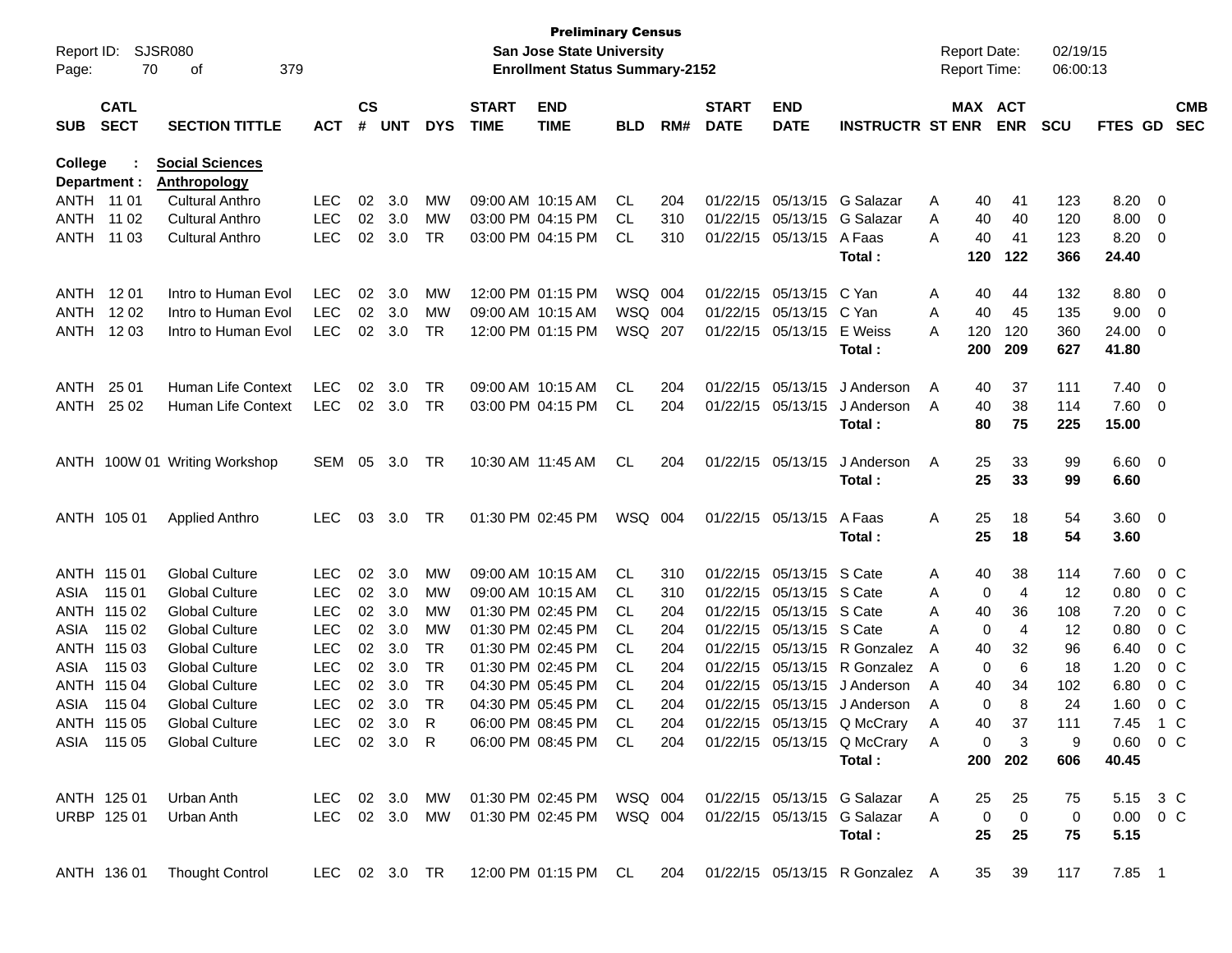| Report ID:<br>Page: | SJSR080<br>71                                                     | 379<br>οf                     |            |    |            |            |                             | <b>Preliminary Census</b><br><b>San Jose State University</b><br><b>Enrollment Status Summary-2152</b> |            |     |                             |                           |                                 |   | <b>Report Date:</b><br>Report Time: |                | 02/19/15<br>06:00:13 |                |                            |                          |
|---------------------|-------------------------------------------------------------------|-------------------------------|------------|----|------------|------------|-----------------------------|--------------------------------------------------------------------------------------------------------|------------|-----|-----------------------------|---------------------------|---------------------------------|---|-------------------------------------|----------------|----------------------|----------------|----------------------------|--------------------------|
| <b>SUB</b>          | <b>CATL</b><br><b>SECT</b><br><b>SECTION TITTLE</b><br><b>ACT</b> |                               |            |    | <b>UNT</b> | <b>DYS</b> | <b>START</b><br><b>TIME</b> | <b>END</b><br><b>TIME</b>                                                                              | <b>BLD</b> | RM# | <b>START</b><br><b>DATE</b> | <b>END</b><br><b>DATE</b> | <b>INSTRUCTR ST ENR</b>         |   | MAX ACT                             | <b>ENR</b>     | SCU                  | FTES GD        |                            | <b>CMB</b><br><b>SEC</b> |
|                     |                                                                   |                               |            |    |            |            |                             |                                                                                                        |            |     |                             |                           | Total:                          |   | 35                                  | 39             | 117                  | 7.85           |                            |                          |
|                     | ANTH 140 01                                                       | <b>Human Sexuality</b>        | <b>LEC</b> | 01 | 3.0        | <b>MW</b>  |                             | 10:30 AM 11:45 AM                                                                                      | <b>CL</b>  | 310 | 01/22/15                    | 05/13/15                  | S Cate                          | A | 40                                  | 42             | 126                  | 8.40           | $0\,C$                     |                          |
| HS.                 | 140 01                                                            | <b>Human Sexuality</b>        | <b>LEC</b> | 01 | 3.0        | МW         |                             | 10:30 AM 11:45 AM                                                                                      | <b>CL</b>  | 310 | 01/22/15                    | 05/13/15                  | S Cate                          | Α | 0                                   | $\overline{4}$ | 12                   | 0.80           | 0 <sup>C</sup>             |                          |
| <b>BIOL</b>         | 140 01                                                            | <b>Human Sexuality</b>        | <b>LEC</b> | 01 | 3.0        | <b>MW</b>  | 10:30 AM 11:45 AM           |                                                                                                        | <b>CL</b>  | 310 | 01/22/15                    | 05/13/15                  | S Cate                          | Α | 0                                   | 8              | 24                   | 1.60           | 0 <sup>C</sup>             |                          |
|                     | ANTH 140 02                                                       | <b>Human Sexuality</b>        | <b>LEC</b> | 01 | 3.0        | м          |                             | 06:00 PM 08:45 PM                                                                                      | <b>CL</b>  | 204 | 01/22/15                    | 05/13/15                  | J Karpf                         | A | 40                                  | 21             | 63                   | 4.25           | 1 C                        |                          |
| HS.                 | 140 02                                                            | <b>Human Sexuality</b>        | <b>LEC</b> | 01 | 3.0        | M          |                             | 06:00 PM 08:45 PM                                                                                      | <b>CL</b>  | 204 | 01/22/15                    | 05/13/15                  | J Karpf                         | Α | 0                                   | 13             | 39                   | 2.60           | $0\,C$                     |                          |
| <b>BIOL</b>         | 140 02                                                            | <b>Human Sexuality</b>        | <b>LEC</b> | 01 | 3.0        | M          |                             | 06:00 PM 08:45 PM                                                                                      | <b>CL</b>  | 204 | 01/22/15                    | 05/13/15                  | J Karpf                         | Α | 0                                   | 10             | 30                   | 2.00           | $0\,C$                     |                          |
|                     | ANTH 140 03                                                       | <b>Human Sexuality</b>        | <b>LEC</b> | 01 | 3.0        | <b>TR</b>  | 10:30 AM 11:45 AM           |                                                                                                        | <b>CL</b>  | 310 | 01/22/15                    | 05/13/15                  | J Marlovits                     | Α | 40                                  | 30             | 90                   | 6.00           | $0\,C$                     |                          |
| HS.                 | 140 03                                                            | <b>Human Sexuality</b>        | <b>LEC</b> | 01 | 3.0        | <b>TR</b>  | 10:30 AM 11:45 AM           |                                                                                                        | <b>CL</b>  | 310 | 01/22/15                    | 05/13/15                  | J Marlovits                     | Α | 0                                   | 10             | 30                   | 2.00           | $0\,C$                     |                          |
| <b>BIOL</b>         | 140 03                                                            | <b>Human Sexuality</b>        | <b>LEC</b> | 01 | 3.0        | <b>TR</b>  | 10:30 AM 11:45 AM           |                                                                                                        | <b>CL</b>  | 310 | 01/22/15                    | 05/13/15                  | J Marlovits                     | A | 0                                   | $\overline{4}$ | 12                   | 0.80           | $0\,C$                     |                          |
|                     | ANTH 140 04                                                       | <b>Human Sexuality</b>        | <b>LEC</b> | 01 | 3.0        | <b>TR</b>  |                             | 12:00 PM 01:15 PM                                                                                      | <b>CL</b>  | 310 | 01/22/15                    | 05/13/15                  | J Marlovits                     | A | 40                                  | 25             | 75                   | 5.00           | $0\,C$                     |                          |
| HS.                 | 140 04                                                            | <b>Human Sexuality</b>        | <b>LEC</b> | 01 | 3.0        | <b>TR</b>  |                             | 12:00 PM 01:15 PM                                                                                      | <b>CL</b>  | 310 | 01/22/15                    | 05/13/15                  | J Marlovits                     | A | 0                                   | 13             | 39                   | 2.60           | $0\,C$                     |                          |
| <b>BIOL</b>         | 140 04                                                            | <b>Human Sexuality</b>        | <b>LEC</b> | 01 | 3.0        | <b>TR</b>  |                             | 12:00 PM 01:15 PM                                                                                      | <b>CL</b>  | 310 | 01/22/15                    | 05/13/15                  | J Marlovits                     | A | 0                                   | $\overline{4}$ | 12                   | 0.80           | $0\,C$                     |                          |
|                     | ANTH 140 05                                                       | <b>Human Sexuality</b>        | <b>LEC</b> | 01 | 3.0        | <b>MW</b>  |                             | 12:00 PM 01:15 PM                                                                                      | DH         | 318 | 01/22/15                    | 05/13/15                  | J McDaniel                      | A | 50                                  | 35             | 105                  | 7.00           | $0\,C$                     |                          |
| HS.                 | 140 05                                                            | <b>Human Sexuality</b>        | <b>LEC</b> | 01 | 3.0        | <b>MW</b>  |                             | 12:00 PM 01:15 PM                                                                                      | <b>DH</b>  | 318 | 01/22/15                    | 05/13/15                  | J McDaniel                      | A | 0                                   | 12             | 36                   | 2.40           | $0\,C$                     |                          |
| <b>BIOL</b>         | 140 05                                                            | <b>Human Sexuality</b>        | <b>LEC</b> | 01 | 3.0        | <b>MW</b>  |                             | 12:00 PM 01:15 PM                                                                                      | <b>DH</b>  | 318 | 01/22/15                    | 05/13/15                  | J McDaniel                      | A | 0                                   | 6              | 18                   | 1.20           | $0\,C$                     |                          |
|                     | ANTH 140 06                                                       | <b>Human Sexuality</b>        | <b>LEC</b> | 01 | 3.0        | <b>TR</b>  |                             | 03:00 PM 04:15 PM                                                                                      | DH         | 415 | 01/22/15                    | 05/13/15                  | J McDaniel                      | A | 50                                  | 31             | 93                   | 6.20           | $0\,C$                     |                          |
| HS.                 | 140 06                                                            | <b>Human Sexuality</b>        | <b>LEC</b> | 01 | 3.0        | <b>TR</b>  |                             | 03:00 PM 04:15 PM                                                                                      | DH         | 415 | 01/22/15                    | 05/13/15                  | J McDaniel                      | A | $\mathbf 0$                         | 10             | 30                   | 2.00           | $0\,C$                     |                          |
| <b>BIOL</b>         | 140 06                                                            | <b>Human Sexuality</b>        | <b>LEC</b> | 01 | 3.0        | <b>TR</b>  |                             | 03:00 PM 04:15 PM                                                                                      | <b>DH</b>  | 415 | 01/22/15                    | 05/13/15                  | J McDaniel                      | A | $\Omega$                            | $\overline{4}$ | 12                   | 0.80           | $0\,C$                     |                          |
|                     |                                                                   |                               |            |    |            |            |                             |                                                                                                        |            |     |                             |                           | Total:                          |   | 260                                 | 282            | 846                  | 56.45          |                            |                          |
|                     | ANTH 146 01                                                       | <b>Culture &amp; Conflict</b> | <b>LEC</b> | 02 | 3.0        | MW         |                             | 10:30 AM 11:45 AM                                                                                      | <b>CL</b>  | 204 | 01/22/15                    | 05/13/15                  | G Salazar                       | A | 47                                  | 48             | 144                  | 9.65           | $\overline{\phantom{0}}$ 1 |                          |
|                     |                                                                   |                               |            |    |            |            |                             |                                                                                                        |            |     |                             |                           | Total:                          |   | 47                                  | 48             | 144                  | 9.65           |                            |                          |
|                     | ANTH 151 01                                                       | Modernity/Disease             | <b>LEC</b> | 02 | 3.0        | <b>TR</b>  |                             | 09:00 AM 10:15 AM                                                                                      | WSQ 004    |     | 01/22/15                    | 05/13/15                  | E Weiss                         | A | 25                                  | 20             | 60                   | 4.05           | $\overline{\phantom{0}}$ 1 |                          |
|                     |                                                                   |                               |            |    |            |            |                             |                                                                                                        |            |     |                             |                           | Total:                          |   | 25                                  | 20             | 60                   | 4.05           |                            |                          |
|                     |                                                                   |                               |            |    |            |            |                             |                                                                                                        |            |     |                             |                           |                                 |   |                                     |                |                      |                |                            |                          |
|                     | ANTH 157 01                                                       | Forensic Anthro               | <b>LEC</b> | 02 | 3.0        | W          |                             | 03:00 PM 05:45 PM                                                                                      | WSQ 004    |     | 01/22/15                    | 05/13/15                  | L Pierce                        | A | 25                                  | 27             | 81                   | 5.40           | $\overline{\mathbf{0}}$    |                          |
|                     |                                                                   |                               |            |    |            |            |                             |                                                                                                        |            |     |                             |                           | Total:                          |   | 25                                  | 27             | 81                   | 5.40           |                            |                          |
|                     |                                                                   |                               |            |    |            |            |                             |                                                                                                        |            |     |                             |                           |                                 |   |                                     |                |                      |                |                            |                          |
|                     | ANTH 159 01                                                       | Mummies                       |            |    |            |            |                             | LEC 03 3.0 TR 03:00 PM 04:15 PM WSQ 004 01/22/15 05/13/15 E Weiss                                      |            |     |                             |                           |                                 | A | 35                                  | 34             | 102                  | $6.85$ 1       |                            |                          |
|                     |                                                                   |                               |            |    |            |            |                             |                                                                                                        |            |     |                             |                           | Total:                          |   | 35                                  | 34             | 102                  | 6.85           |                            |                          |
|                     |                                                                   |                               |            |    |            |            |                             |                                                                                                        |            |     |                             |                           |                                 |   |                                     |                |                      |                |                            |                          |
|                     | ANTH 160 01                                                       | Recon Lost Civs               | LEC        |    | 02 3.0     | МW         |                             | 12:00 PM 01:15 PM CL                                                                                   |            | 310 |                             | 01/22/15 05/13/15 J Karpf |                                 | A | 40                                  | 43             | 129                  | $8.60 \quad 0$ |                            |                          |
|                     | ANTH 160 02                                                       | <b>Recon Lost Civs</b>        | LEC        |    | 02 3.0     | TR         |                             | 09:00 AM 10:15 AM CL                                                                                   |            | 310 |                             |                           | 01/22/15 05/13/15 M Meniketti   | A | 40                                  | 47             | 141                  | $9.40 \quad 0$ |                            |                          |
|                     | ANTH 160 03                                                       | Recon Lost Civs               | <b>LEC</b> |    | 02 3.0     | TR         |                             | 01:30 PM 02:45 PM CL                                                                                   |            | 310 |                             |                           | 01/22/15 05/13/15 M Meniketti A |   | 40                                  | 47             | 141                  | $9.40 \ 0$     |                            |                          |
|                     |                                                                   |                               |            |    |            |            |                             |                                                                                                        |            |     |                             |                           | Total:                          |   |                                     | 120 137        | 411                  | 27.40          |                            |                          |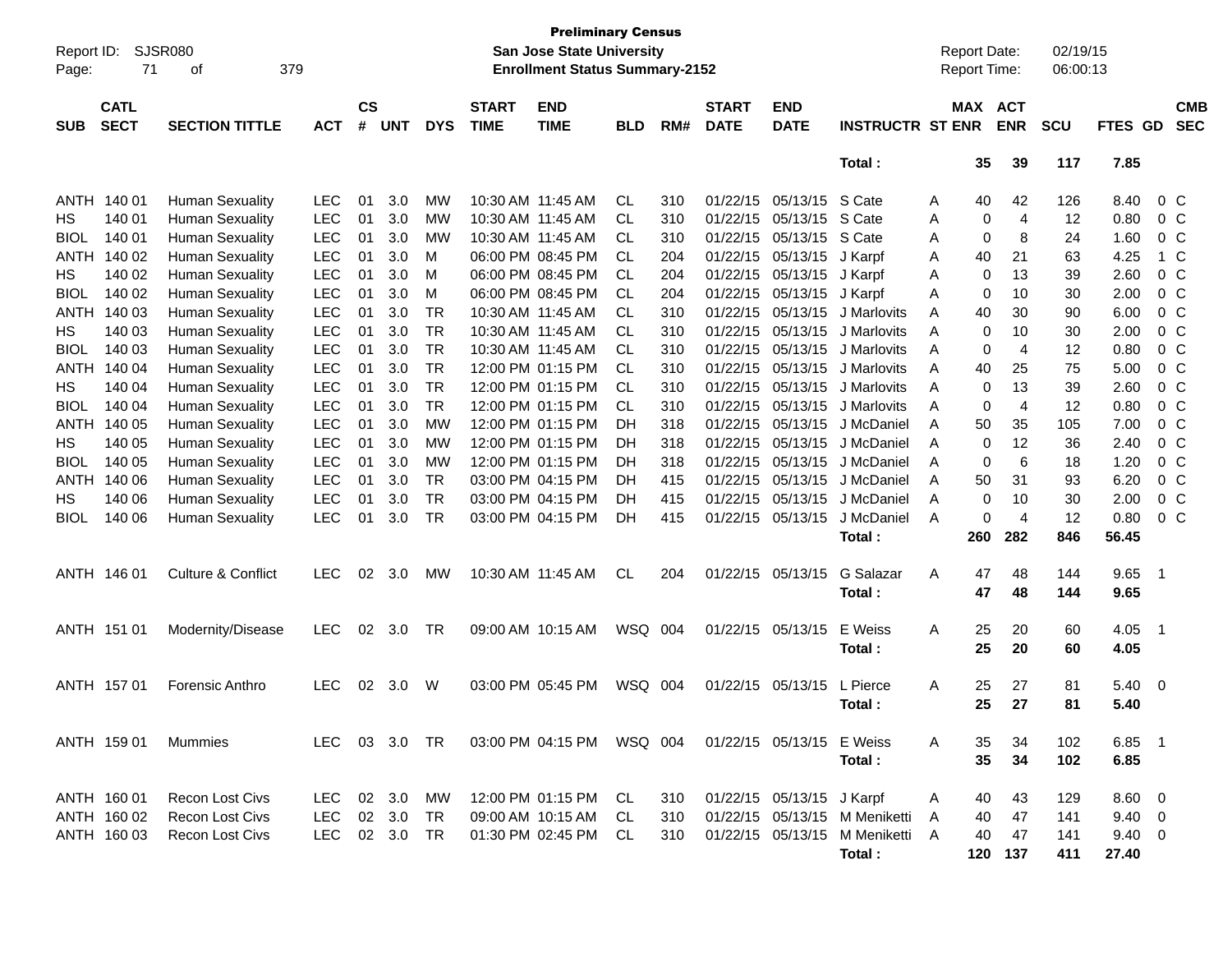| Page: | Report ID: SJSR080<br>72                                                        | 379<br>οf                                                                                                                                        |                                                                    |                                  |                                        |                                                    |                             | <b>Preliminary Census</b><br>San Jose State University<br><b>Enrollment Status Summary-2152</b>                            |                                                                |     |                             |                                                                                                                            |                                                                    | <b>Report Date:</b><br><b>Report Time:</b>   |                                                                                                        | 02/19/15<br>06:00:13                   |                                                      |                                                |
|-------|---------------------------------------------------------------------------------|--------------------------------------------------------------------------------------------------------------------------------------------------|--------------------------------------------------------------------|----------------------------------|----------------------------------------|----------------------------------------------------|-----------------------------|----------------------------------------------------------------------------------------------------------------------------|----------------------------------------------------------------|-----|-----------------------------|----------------------------------------------------------------------------------------------------------------------------|--------------------------------------------------------------------|----------------------------------------------|--------------------------------------------------------------------------------------------------------|----------------------------------------|------------------------------------------------------|------------------------------------------------|
| SUB   | <b>CATL</b><br><b>SECT</b>                                                      | <b>SECTION TITTLE</b>                                                                                                                            | <b>ACT</b>                                                         | $\mathsf{cs}$<br>#               | <b>UNT</b>                             | <b>DYS</b>                                         | <b>START</b><br><b>TIME</b> | <b>END</b><br><b>TIME</b>                                                                                                  | <b>BLD</b>                                                     | RM# | <b>START</b><br><b>DATE</b> | <b>END</b><br><b>DATE</b>                                                                                                  | <b>INSTRUCTR ST ENR</b>                                            |                                              | MAX ACT<br><b>ENR</b>                                                                                  | <b>SCU</b>                             |                                                      | <b>CMB</b><br>FTES GD SEC                      |
|       | ANTH 164 01                                                                     | <b>Prehist North Amer</b>                                                                                                                        | <b>LEC</b>                                                         |                                  | 02 3.0                                 | MW                                                 |                             | 10:30 AM 11:45 AM                                                                                                          | WSQ 004                                                        |     |                             | 01/22/15 05/13/15                                                                                                          | C Sunseri<br>Total:                                                | 35<br>A<br>35                                | 32<br>32                                                                                               | 96<br>96                               | $6.45$ 1<br>6.45                                     |                                                |
|       | ANTH 167 01                                                                     | Archaeological Lab M LEC 02 3.0 TR                                                                                                               |                                                                    |                                  |                                        |                                                    |                             | 10:30 AM 11:45 AM                                                                                                          | WSQ 004                                                        |     |                             | 01/22/15 05/13/15                                                                                                          | M Meniketti<br>Total:                                              | 25<br>A<br>25                                | 17<br>17                                                                                               | 51<br>51                               | $3.45$ 1<br>3.45                                     |                                                |
|       | ANTH 190 01                                                                     | Designing Research                                                                                                                               | LEC                                                                |                                  | 03 3.0                                 | МW                                                 |                             | 03:00 PM 04:15 PM                                                                                                          | CL                                                             | 204 |                             | 01/22/15 05/13/15                                                                                                          | C Sunseri<br>Total:                                                | 25<br>A<br>25                                | 14<br>14                                                                                               | 42<br>42                               | 3.30 10<br>3.30                                      |                                                |
|       | ANTH 191 01                                                                     | <b>Frontiers Anthro</b>                                                                                                                          | SEM                                                                | 05                               | 3.0                                    | МW                                                 |                             | 12:00 PM 01:15 PM                                                                                                          | CL.                                                            | 204 |                             | 01/22/15 05/13/15                                                                                                          | C Darrah<br>Total:                                                 | 35<br>A<br>35                                | 27<br>27                                                                                               | 81<br>81                               | $5.40 \ 0$<br>5.40                                   |                                                |
| SOCI  | ANTH 193 01<br>PSYC 19301<br>193 01<br>ANTH 193 02<br>PSYC 19302<br>SOCI 193 02 | Beh Science in Pract LEC<br>Beh Science in Pract<br>Beh Science in Pract<br>Beh Science in Pract<br>Beh Science in Pract<br>Beh Science in Pract | <b>LEC</b><br><b>LEC</b><br><b>LEC</b><br><b>LEC</b><br><b>LEC</b> | 02<br>02<br>02<br>02<br>02<br>02 | 3.0<br>3.0<br>3.0<br>3.0<br>3.0<br>3.0 | M<br>M<br>м<br><b>TR</b><br><b>TR</b><br><b>TR</b> |                             | 03:00 PM 05:45 PM<br>03:00 PM 05:45 PM<br>03:00 PM 05:45 PM<br>04:30 PM 05:45 PM<br>04:30 PM 05:45 PM<br>04:30 PM 05:45 PM | WSQ 004<br>WSQ 004<br>WSQ 004<br>WSQ 004<br>WSQ 004<br>WSQ 004 |     |                             | 01/22/15 05/13/15 S Cate<br>01/22/15 05/13/15 S Cate<br>01/22/15 05/13/15 S Cate<br>01/22/15 05/13/15<br>01/22/15 05/13/15 | 01/22/15 05/13/15 R Gonzalez<br>R Gonzalez<br>R Gonzalez<br>Total: | 35<br>A<br>А<br>А<br>35<br>A<br>A<br>A<br>70 | 11<br>$\mathbf 0$<br>8<br>$\Omega$<br>4<br>10<br>$\mathbf{0}$<br>$\overline{7}$<br>3<br>$\Omega$<br>43 | 33<br>24<br>12<br>30<br>21<br>9<br>129 | 2.20<br>1.60<br>0.80<br>2.00<br>1.40<br>0.60<br>8.60 | 0 C<br>$0\,$ C<br>0 C<br>0 C<br>0 C<br>$0\,$ C |
|       | ANTH 195 01<br>ANTH 195 02                                                      | Anthro Practicum<br>Anthro Practicum                                                                                                             | <b>SUP</b><br><b>SUP</b>                                           | 36<br>36                         | 3.0<br>3.0                             | TBA<br><b>TBA</b>                                  |                             |                                                                                                                            |                                                                |     |                             | 01/22/15 05/13/15<br>01/22/15 05/13/15                                                                                     | R Gonzalez<br>A Leventhal<br>Total:                                | 15<br>A<br>A<br>20                           | 7<br>5<br>3<br>10                                                                                      | 21<br>9<br>30                          | 1.65<br>0.65<br>2.30                                 | - 5<br>$\overline{\phantom{1}}$                |
|       | ANTH 198 01                                                                     | <b>Special Projects</b>                                                                                                                          | <b>SUP</b>                                                         | 25                               | 4.0                                    | TBA                                                |                             |                                                                                                                            |                                                                |     |                             | 01/22/15 05/13/15                                                                                                          | Total:                                                             | Α                                            | 0<br>0<br>$\bf{0}$<br>$\bf{0}$                                                                         | 0<br>0                                 | $0.00 \t 0$<br>0.00                                  |                                                |
|       | ANTH 232 01                                                                     | <b>Applications Core</b>                                                                                                                         | SEM 04                                                             |                                  | 3.0                                    | M                                                  |                             | 06:00 PM 08:45 PM                                                                                                          | WSQ 004                                                        |     |                             | 01/22/15 05/13/15                                                                                                          | C Darrah<br>Total:                                                 | 15<br>Α<br>15                                | 9<br>9                                                                                                 | 27<br>27                               | $2.25$ 9<br>2.25                                     |                                                |
|       |                                                                                 | ANTH 234 01 Adv Research Methd SEM 04 3.0 R                                                                                                      |                                                                    |                                  |                                        |                                                    |                             |                                                                                                                            |                                                                |     |                             |                                                                                                                            | 06:00 PM 08:45 PM WSQ 004 01/22/15 05/13/15 M Meniketti<br>Total:  | A<br>15<br>15                                | 9<br>9                                                                                                 | 27<br>27                               | $2.15$ 7<br>2.15                                     |                                                |
|       | ANTH 235 01                                                                     | <b>Quantitative Meths</b>                                                                                                                        | SEM 04 3.0 W                                                       |                                  |                                        |                                                    |                             | 06:00 PM 08:45 PM WSQ 004                                                                                                  |                                                                |     |                             |                                                                                                                            | 01/22/15 05/13/15 C Sunseri<br>Total:                              | 15<br>A<br>15                                | 8<br>8                                                                                                 | 24<br>24                               | 2.00 8<br>2.00                                       |                                                |
|       | ANTH 280 01<br>ANTH 280 02<br>ANTH 280 03                                       | <b>Individual Studies</b><br><b>Individual Studies</b><br><b>Individual Studies</b>                                                              | SUP.<br><b>SUP</b><br>SUP 25 3.0 TBA                               |                                  | 25 3.0 TBA<br>25 3.0 TBA               |                                                    |                             |                                                                                                                            |                                                                |     |                             | 01/22/15 05/13/15 L Pierce                                                                                                 | 01/22/15 05/13/15 R Gonzalez A<br>01/22/15 05/13/15 C Sunseri      | A<br>A                                       | 2<br>3<br>3<br>1<br>3<br>$\overline{a}$                                                                | 6<br>3<br>6                            | $0.50$ 2<br>$0.25$ 1<br>$0.50$ 2                     |                                                |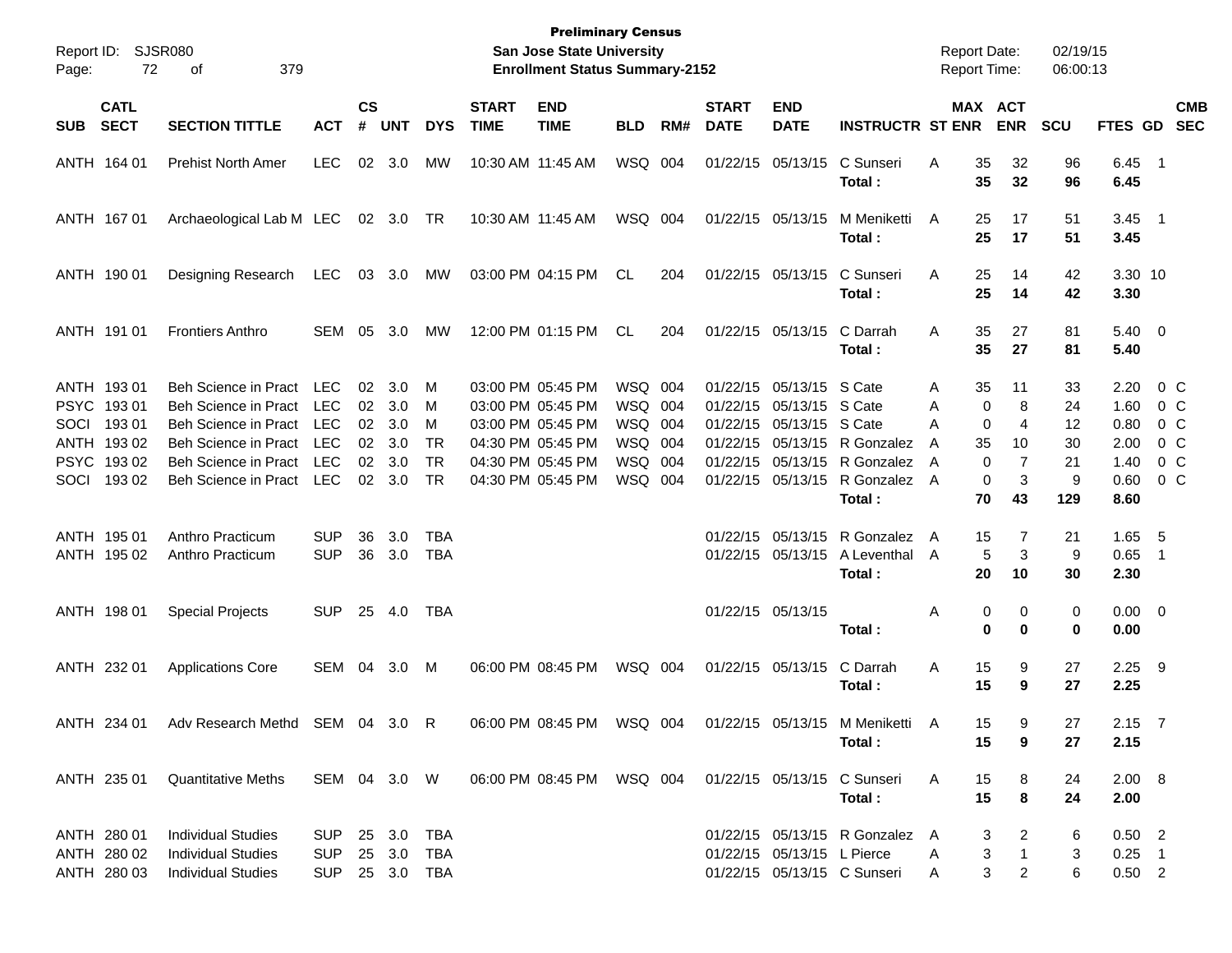| Report ID:<br>Page: | 73                                   | <b>SJSR080</b><br>379<br>of                      |                          |                    |            |                                        | <b>Preliminary Census</b><br><b>San Jose State University</b><br><b>Enrollment Status Summary-2152</b> |                   |            |                                  |                                  |                                         |        | <b>Report Date:</b><br><b>Report Time:</b> |                           | 02/19/15<br>06:00:13 |                                |                                            |
|---------------------|--------------------------------------|--------------------------------------------------|--------------------------|--------------------|------------|----------------------------------------|--------------------------------------------------------------------------------------------------------|-------------------|------------|----------------------------------|----------------------------------|-----------------------------------------|--------|--------------------------------------------|---------------------------|----------------------|--------------------------------|--------------------------------------------|
| <b>SUB</b>          | <b>CATL</b><br><b>SECT</b>           | <b>SECTION TITTLE</b>                            | <b>ACT</b>               | $\mathsf{cs}$<br># | <b>UNT</b> | <b>DYS</b>                             | <b>START</b><br><b>END</b><br><b>TIME</b><br><b>TIME</b>                                               | <b>BLD</b>        | RM#        | <b>START</b><br><b>DATE</b>      | <b>END</b><br><b>DATE</b>        | <b>INSTRUCTR ST ENR</b>                 |        | MAX ACT                                    | <b>ENR</b>                | <b>SCU</b>           | FTES GD                        | <b>CMB</b><br><b>SEC</b>                   |
|                     | ANTH 280 04                          | <b>Individual Studies</b>                        | <b>SUP</b>               | 25                 | 3.0        | <b>TBA</b>                             |                                                                                                        |                   |            | 01/22/15                         | 05/13/15                         | C Darrah<br>Total:                      | A      | 5<br>14                                    | 6                         | 3<br>18              | 0.25<br>1.50                   | $\overline{\phantom{1}}$                   |
| ANTH                | 290R 01                              | Project/Thesis                                   | <b>SUP</b>               |                    | 1.0        |                                        |                                                                                                        |                   |            |                                  |                                  | Total:                                  | S      | 3<br>3                                     | $\mathbf 0$<br>$\bf{0}$   | 0<br>$\bf{0}$        | $0.00 \quad 0$<br>0.00         |                                            |
| <b>ANTH</b>         | ANTH 298 01<br>ANTH 298 02<br>298 03 | Anth Project<br>Anth Project                     | <b>SUP</b><br><b>SUP</b> | 25<br>25           | 6.0<br>3.0 | <b>TBA</b><br><b>TBA</b><br><b>TBA</b> |                                                                                                        |                   |            | 01/22/15<br>01/22/15<br>01/22/15 | 05/13/15<br>05/13/15<br>05/13/15 | R Gonzalez<br>C Sunseri                 | A<br>A | 0<br>3                                     | 0<br>-1                   | 0<br>3               | 0.00<br>0.25                   | $\overline{\mathbf{0}}$<br>- 1             |
|                     | ANTH 298 04                          | Anth Project<br><b>Anth Project</b>              | <b>SUP</b><br><b>SUP</b> | 25<br>25           | 3.0<br>3.0 | <b>TBA</b>                             |                                                                                                        |                   |            | 01/22/15                         | 05/13/15                         | M Meniketti<br>Total:                   | A<br>A | 3<br>3<br>9                                | 3                         | 3<br>3<br>9          | 0.25<br>0.25<br>0.75           | $\overline{1}$<br>- 1                      |
|                     | ANTH 299 01<br>ANTH 299 02           | <b>Master's Thesis</b><br><b>Master's Thesis</b> | <b>SUP</b><br><b>SUP</b> | 25<br>25           | 5.0<br>3.0 | <b>TBA</b><br><b>TBA</b>               |                                                                                                        |                   |            | 01/22/15<br>01/22/15             | 05/13/15<br>05/13/15             | W Reckmeyer A<br>R Gonzalez A<br>Total: |        | 3<br>5<br>8                                | -1<br>$\overline{2}$<br>3 | 5<br>6<br>11         | 0.42<br>0.50<br>0.92           | $\overline{\phantom{1}}$<br>$\overline{2}$ |
|                     | ORGS 102 01<br>ORGS 102 02           | Org Inquiry/Analys<br>Org Inquiry/Analys         | <b>LEC</b><br><b>ACT</b> | 03<br>07           | 4.0<br>0.0 | W<br><b>TBA</b>                        | 03:00 PM 04:15 PM                                                                                      | HGH<br><b>HGH</b> | 219<br>219 | 01/22/15<br>01/22/15             | 05/13/15<br>05/13/15             | L Gomez<br>L Gomez<br>Total:            | A<br>A | 30<br>30<br>60                             | 23<br>23<br>46            | 69<br>23<br>92       | $6.13 \quad 0$<br>0.00<br>6.13 | $\overline{\mathbf{0}}$                    |
|                     | Department :                         | Anthropology                                     |                          |                    |            |                                        |                                                                                                        |                   |            |                                  |                                  | Department Total:                       |        | 1571                                       | 1498                      | 4450                 | 299.85                         |                                            |

| <b>Lower Division:</b>    | 400 |                | 406 1218 | 81.20  |
|---------------------------|-----|----------------|----------|--------|
| <b>Upper Division:</b>    |     | 1092 1054 3116 |          | 209.08 |
| <b>Graduate Division:</b> | 79. | -38            | 116      | 9.57   |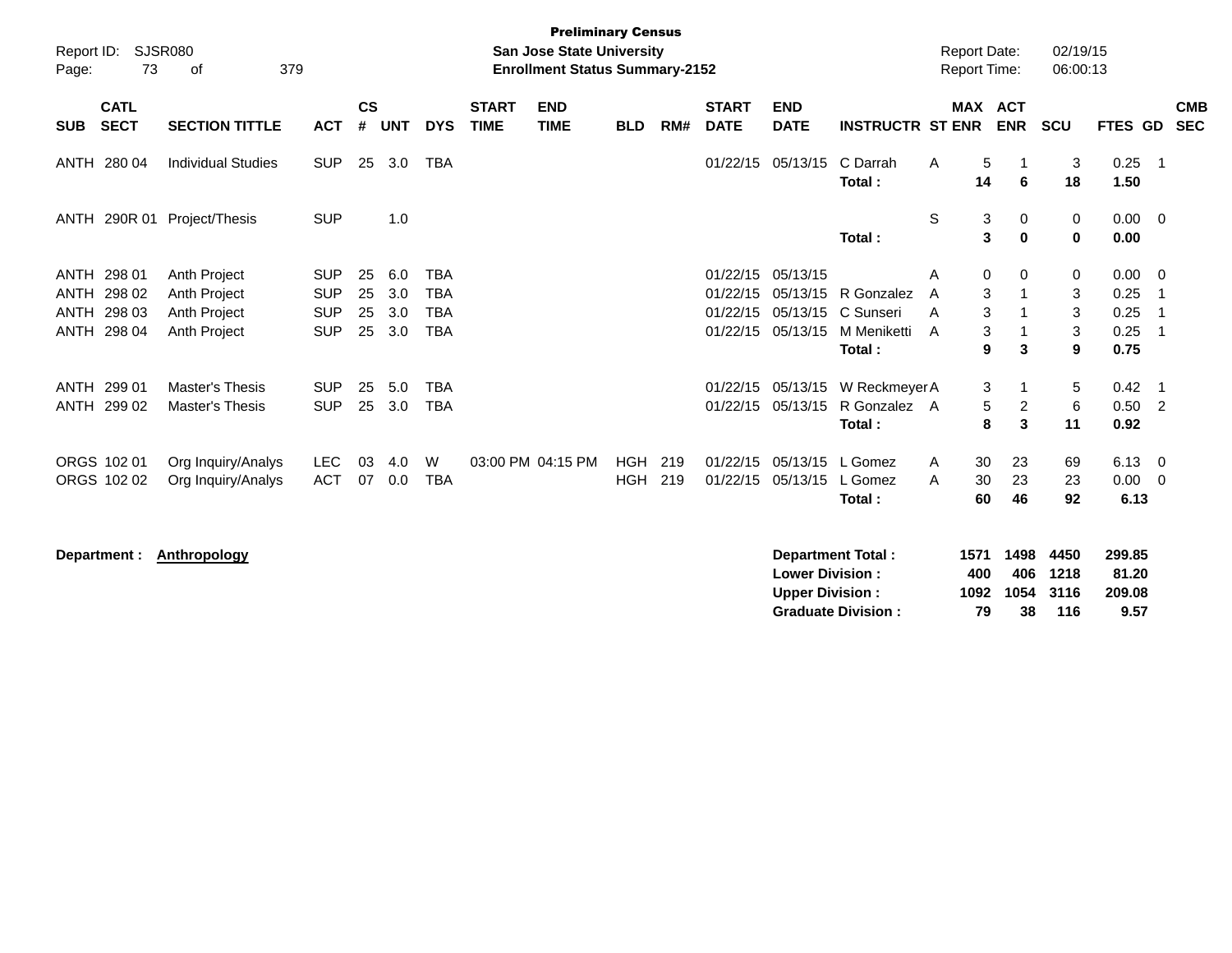| Report ID:<br>Page:                                                  | <b>SJSR080</b><br>74<br>379<br>of                                                              |            |                |                   |                       |                             | <b>Preliminary Census</b><br><b>San Jose State University</b><br><b>Enrollment Status Summary-2152</b> |                                     |                   |                                  |                                                  |                                                       |             | <b>Report Date:</b><br><b>Report Time:</b>                                         | 02/19/15<br>06:00:13               |                                |                              |
|----------------------------------------------------------------------|------------------------------------------------------------------------------------------------|------------|----------------|-------------------|-----------------------|-----------------------------|--------------------------------------------------------------------------------------------------------|-------------------------------------|-------------------|----------------------------------|--------------------------------------------------|-------------------------------------------------------|-------------|------------------------------------------------------------------------------------|------------------------------------|--------------------------------|------------------------------|
| <b>CATL</b><br><b>SECT</b><br><b>SUB</b>                             | <b>SECTION TITTLE</b>                                                                          | <b>ACT</b> | <b>CS</b><br># | <b>UNT</b>        | <b>DYS</b>            | <b>START</b><br><b>TIME</b> | <b>END</b><br><b>TIME</b>                                                                              | <b>BLD</b>                          | RM#               | <b>START</b><br><b>DATE</b>      | <b>END</b><br><b>DATE</b>                        | <b>INSTRUCTR ST ENR</b>                               |             | <b>MAX ACT</b><br><b>ENR</b>                                                       | <b>SCU</b>                         | FTES GD                        | <b>CMB</b><br><b>SEC</b>     |
| College<br>Department :<br>2B 01<br>AFAM                             | <b>Social Sciences</b><br><b>African American Studies</b><br>AfAm & Dev Am His/GvLEC           |            | 02             | 3.0               | <b>TR</b>             |                             | 09:00 AM 10:15 AM                                                                                      | <b>SH</b>                           | 314               | 01/22/15                         | 05/13/15                                         | R Wilson                                              | A           | 40<br>32                                                                           | 96                                 | 6.40                           | - 0                          |
| 2B 02<br><b>AFAM</b><br>2B 03<br><b>AFAM</b><br>2B 04<br><b>AFAM</b> | AfAm & Dev Am His/GvLEC<br>AfAm & Dev Am His/GvLEC<br>AfAm & Dev Am His/GyLEC                  |            | 02             | 3.0<br>3.0<br>3.0 | $\mathsf{T}$          |                             | 06:00 PM 08:45 PM                                                                                      | MН                                  | 520               | 01/22/15                         | 05/13/15                                         | S Millner                                             | X<br>X<br>A | 0<br>$\mathbf 0$<br>$\Omega$<br>$\Omega$<br>30<br>28                               | 0<br>0<br>84                       | 0.00<br>0.00<br>5.60           | - 0<br>- 0<br>- 0            |
| <b>AFAM</b><br>2B 05                                                 | AfAm & Dev Am His/GyLEC                                                                        |            | 02             | 3.0               | Т                     |                             | 06:00 PM 08:45 PM                                                                                      | <b>MH</b>                           | 520               | 01/22/15                         | 05/13/15                                         | K White<br>Total:                                     | A           | 30<br>28<br>88<br>100                                                              | 84<br>264                          | 5.60<br>17.60                  | - 0                          |
| AFAM 134 01                                                          | MI King & Civil Rgts                                                                           | <b>LEC</b> | 02             | 3.0               | TR                    |                             | 10:30 AM 11:45 AM                                                                                      | DMH                                 | 162               | 01/22/15                         | 05/13/15                                         | S Myers-Lipt A<br>Total:                              |             | 24<br>30<br>24<br>30                                                               | 72<br>72                           | 4.80 0<br>4.80                 |                              |
| AFAM 156 01<br><b>WOMS 156 01</b><br>ENGL 156 01                     | <b>Black Women Writers SEM</b><br><b>Black Women Writers</b><br><b>Black Women Writers SEM</b> | SEM        | 05<br>05<br>05 | 3.0<br>3.0<br>3.0 | MW<br><b>MW</b><br>MW |                             | 01:30 PM 02:45 PM<br>01:30 PM 02:45 PM<br>01:30 PM 02:45 PM                                            | <b>SH</b><br><b>SH</b><br><b>SH</b> | 411<br>411<br>411 | 01/22/15<br>01/22/15<br>01/22/15 | 05/13/15<br>05/13/15<br>05/13/15                 | R Wilson<br>R Wilson<br>R Wilson<br>Total:            | A<br>A<br>А | 30<br>8<br>$\overline{c}$<br>$\mathbf 0$<br>$\overline{7}$<br>$\Omega$<br>17<br>30 | 24<br>6<br>21<br>51                | 1.60<br>0.40<br>1.50<br>3.50   | 0 <sup>C</sup><br>0 C<br>2 C |
| AFAM 180 01                                                          | <b>Individual Studies</b>                                                                      | <b>SUP</b> | 36             | 3.0               | <b>TBA</b>            |                             |                                                                                                        |                                     |                   | 01/22/15                         | 05/13/15                                         | R Wilson<br>Total:                                    | A           | 5<br>$\overline{c}$<br>$5\phantom{1}$<br>$\overline{2}$                            | 6<br>6                             | 0.40<br>0.40                   | $\overline{\mathbf{0}}$      |
| Department :                                                         | <b>African American Studies</b>                                                                |            |                |                   |                       |                             |                                                                                                        |                                     |                   |                                  | <b>Lower Division:</b><br><b>Upper Division:</b> | <b>Department Total:</b><br><b>Graduate Division:</b> | 165<br>100  | 131<br>88<br>65<br>43<br>0                                                         | 393<br>264<br>129<br>$\bf{0}$<br>0 | 26.30<br>17.60<br>8.70<br>0.00 |                              |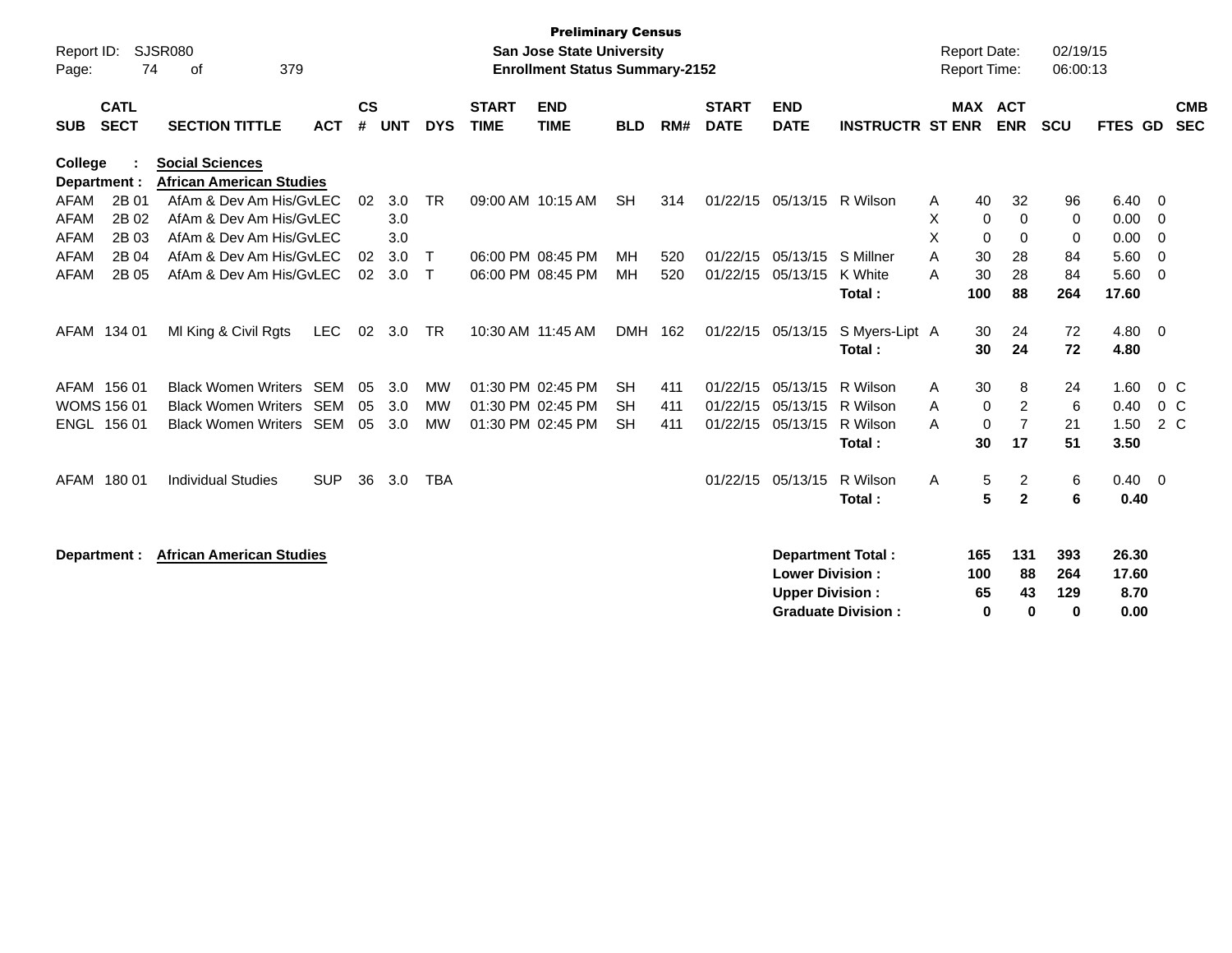| Report ID:   |             | SJSR080                     |                |               |       |            |              | <b>Preliminary Census</b><br><b>San Jose State University</b> |            |     |              |                           |                         |   | <b>Report Date:</b> |            | 02/19/15   |                |                |            |
|--------------|-------------|-----------------------------|----------------|---------------|-------|------------|--------------|---------------------------------------------------------------|------------|-----|--------------|---------------------------|-------------------------|---|---------------------|------------|------------|----------------|----------------|------------|
| Page:        | 75          | οf                          | 379            |               |       |            |              | <b>Enrollment Status Summary-2152</b>                         |            |     |              |                           |                         |   | <b>Report Time:</b> |            | 06:00:13   |                |                |            |
|              | <b>CATL</b> |                             |                | $\mathsf{cs}$ |       |            | <b>START</b> | <b>END</b>                                                    |            |     | <b>START</b> | <b>END</b>                |                         |   |                     | MAX ACT    |            |                |                | <b>CMB</b> |
| <b>SUB</b>   | <b>SECT</b> | <b>SECTION TITTLE</b>       | <b>ACT</b>     |               | # UNT | <b>DYS</b> | <b>TIME</b>  | <b>TIME</b>                                                   | <b>BLD</b> | RM# | <b>DATE</b>  | <b>DATE</b>               | <b>INSTRUCTR ST ENR</b> |   |                     | <b>ENR</b> | <b>SCU</b> | FTES GD        |                | <b>SEC</b> |
| College      |             | <b>Social Sciences</b>      |                |               |       |            |              |                                                               |            |     |              |                           |                         |   |                     |            |            |                |                |            |
| Department : |             | <b>Economics</b>            |                |               |       |            |              |                                                               |            |     |              |                           |                         |   |                     |            |            |                |                |            |
| <b>ECON</b>  | 1A 01       | Prin of Econ                | LEC            | 02            | 4.0   | МW         |              | 12:00 PM 01:15 PM                                             | DMH        | 160 | 01/22/15     | 05/13/15                  | Y Shieh                 | Α | 40                  | 49         | 147        | 13.13          | $\overline{1}$ |            |
| <b>ECON</b>  | 1A 02       | Prin of Econ                | <b>ACT</b>     | 08            | 0.0   | TBA        |              |                                                               |            |     | 01/22/15     | 05/13/15                  | Y Shieh                 | A | 40                  | 49         | 49         | 0.00           | $\overline{1}$ |            |
| <b>ECON</b>  | 1A 03       | Prin of Econ                | <b>LEC</b>     | 02            | 4.0   | МW         |              | 01:30 PM 02:45 PM                                             | DMH 166    |     | 01/22/15     | 05/13/15                  | Y Shieh                 | Α | 40                  | 48         | 144        | 12.80          | - 0            |            |
| <b>ECON</b>  | 1A 04       | Prin of Econ                | <b>ACT</b>     | 08            | 0.0   | <b>TBA</b> |              |                                                               |            |     | 01/22/15     | 05/13/15                  | Y Shieh                 | Α | 40                  | 48         | 48         | 0.00           | 0              |            |
| <b>ECON</b>  | 1A 05       | Prin of Econ                | <b>LEC</b>     | 02            | 4.0   | TR         |              | 10:30 AM 11:45 AM                                             | DMH        | 234 | 01/22/15     | 05/13/15                  | R Liu                   | A | 64                  | 65         | 195        | 17.33          | 0              |            |
| <b>ECON</b>  | 1A 06       | Prin of Econ                | <b>ACT</b>     | 08            | 0.0   | <b>TBA</b> |              |                                                               |            |     | 01/22/15     | 05/13/15                  | R Liu                   | Α | 64                  | 65         | 65         | 0.00           | 0              |            |
| <b>ECON</b>  | 1A 07       | Prin of Econ                | <b>LEC</b>     | 02            | 4.0   | TR         |              | 01:30 PM 02:45 PM                                             | DMH        | 234 | 01/22/15     | 05/13/15                  | R Liu                   | Α | 64                  | 64         | 192        | 17.07          | 0              |            |
| <b>ECON</b>  | 1A 08       | Prin of Econ                | <b>ACT</b>     | 08            | 0.0   | <b>TBA</b> |              |                                                               |            |     | 01/22/15     | 05/13/15                  | R Liu                   | A | 64                  | 64         | 64         | 0.00           | 0              |            |
| <b>ECON</b>  | 1A 41       | Prin of Econ                | LEC            | 02            | 4.0   | <b>TBA</b> |              |                                                               |            |     | 01/22/15     | 05/13/15                  | M Holian                | A | 40                  | 29         | 87         | 7.73           | 0              |            |
| <b>ECON</b>  | 1A 42       | Prin of Econ                | <b>ACT</b>     | 08            | 0.0   | TBA        |              |                                                               |            |     | 01/22/15     | 05/13/15                  | M Holian                | A | 40                  | 29         | 29         | 0.00           | 0              |            |
| <b>ECON</b>  | 1A 43       | Prin of Econ                | <b>LEC</b>     | 02            | 4.0   | TBA        |              |                                                               |            |     | 01/22/15     | 05/13/15                  | T Means                 | A | 40                  | 52         | 156        | 13.87          | 0              |            |
| <b>ECON</b>  | 1A 44       | Prin of Econ                | <b>ACT</b>     | 08            | 0.0   | TBA        |              |                                                               |            |     | 01/22/15     | 05/13/15                  | T Means                 | A | 40                  | 52         | 52         | 0.00           | 0              |            |
| <b>ECON</b>  | 1A 45       | Prin of Econ                | <b>LEC</b>     | 02            | 4.0   | <b>TBA</b> |              |                                                               |            |     | 01/22/15     | 05/13/15                  | T Means                 | A | 40                  | 12         | 36         | 3.20           | 0              |            |
| <b>ECON</b>  | 1A 46       | Prin of Econ                | <b>ACT</b>     | 08            | 0.0   | TBA        |              |                                                               |            |     |              | 01/22/15 05/13/15         | T Means                 | A | 40                  | 12         | 12         | 0.00           | - 0            |            |
|              |             |                             |                |               |       |            |              |                                                               |            |     |              |                           | Total:                  |   | 656                 | 638        | 1276       | 85.13          |                |            |
| <b>ECON</b>  | 1B 01       | Prin of Econ                | LEC            | 02            | 4.0   | МW         |              | 10:30 AM 11:45 AM                                             | DMH 166    |     | 01/22/15     | 05/13/15                  | R Ragan                 | A | 51                  | 50         | 150        | 13.33          | 0              |            |
| <b>ECON</b>  | 1B 02       | Prin of Econ                | <b>ACT</b>     | 08            | 0.0   | TBA        |              |                                                               |            |     | 01/22/15     | 05/13/15                  | R Ragan                 | Α | 51                  | 50         | 50         | 0.00           | - 0            |            |
| <b>ECON</b>  | 1B 03       | Prin of Econ                | <b>LEC</b>     | 02            | 4.0   | MW         |              | 12:00 PM 01:15 PM                                             | DMH        | 348 | 01/22/15     | 05/13/15                  | R Ragan                 | Α | 64                  | 63         | 189        | 16.80          | 0              |            |
| <b>ECON</b>  | 1B 04       | Prin of Econ                | <b>ACT</b>     | 08            | 0.0   | TBA        |              |                                                               |            |     | 01/22/15     | 05/13/15                  | R Ragan                 | Α | 64                  | 63         | 63         | 0.00           | 0              |            |
| <b>ECON</b>  | 1B 05       | Prin of Econ                | <b>LEC</b>     | 02            | 4.0   | МW         |              | 01:30 PM 02:45 PM                                             | DMH 160    |     | 01/22/15     | 05/13/15                  | G Cheng                 | Α | 40                  | 47         | 141        | 12.53          | 0              |            |
| <b>ECON</b>  | 1B 06       | Prin of Econ                | <b>ACT</b>     | 08            | 0.0   | <b>TBA</b> |              |                                                               |            |     | 01/22/15     | 05/13/15                  | G Cheng                 | Α | 40                  | 47         | 47         | 0.00           | 0              |            |
| <b>ECON</b>  | 1B 07       | Prin of Econ                | <b>LEC</b>     | 02            | 4.0   | TR         |              | 09:00 AM 10:15 AM                                             | DMH 160    |     | 01/22/15     | 05/13/15                  | J Pogodzinsk A          |   | 52                  | 52         | 156        | 13.87          | 0              |            |
| <b>ECON</b>  | 1B 08       | Prin of Econ                | <b>ACT</b>     | 08            | 0.0   | TBA        |              |                                                               |            |     | 01/22/15     | 05/13/15                  | J Pogodzinsk A          |   | 52                  | 52         | 52         | 0.00           | 0              |            |
| <b>ECON</b>  | 1B 09       | Prin of Econ                | <b>LEC</b>     | 02            | 4.0   | TR         |              | 12:00 PM 01:15 PM                                             | DMH 160    |     | 01/22/15     | 05/13/15                  | J Pogodzinsk A          |   | 52                  | 52         | 156        | 13.87          | 0              |            |
| <b>ECON</b>  | 1B 10       | Prin of Econ                | <b>ACT</b>     | 08            | 0.0   | <b>TBA</b> |              |                                                               |            |     | 01/22/15     | 05/13/15                  | J Pogodzinsk A          |   | 52                  | 52         | 52         | 0.00           | 0              |            |
| <b>ECON</b>  | 1B 41       | Prin of Econ                | <b>LEC</b>     | 02            | 4.0   | TBA        |              |                                                               |            |     | 01/22/15     | 05/13/15                  | T Means                 | A | 40                  | 9          | 27         | 2.40           | 0              |            |
| <b>ECON</b>  | 1B 42       | Prin of Econ                | <b>ACT</b>     | 08            | 0.0   | <b>TBA</b> |              |                                                               |            |     |              | 01/22/15 05/13/15 T Means |                         | A | 40                  | 9          | 9          | 0.00           | 0              |            |
|              | ECON 1B43   | Prin of Econ                | LEC 02 4.0 TBA |               |       |            |              |                                                               |            |     |              | 01/22/15 05/13/15         |                         | A | 40                  | 0          | 0          | $0.00 \t 0$    |                |            |
|              | ECON 1B44   | Prin of Econ                | ACT 08 0.0 TBA |               |       |            |              |                                                               |            |     |              | 01/22/15 05/13/15         |                         | Α | 40                  | 0          | 0          | $0.00 \quad 0$ |                |            |
|              | ECON 1B45   | Prin of Econ                | LEC 02 4.0     |               |       | TBA        |              |                                                               |            |     |              | 01/22/15 05/13/15         |                         | A | 40                  | 0          | 0          | $0.00 \quad 0$ |                |            |
|              |             | ECON 1B 46 Prin of Econ     | ACT 08 0.0 TBA |               |       |            |              |                                                               |            |     |              | 01/22/15 05/13/15         |                         | A | 40                  | 0          | 0          | $0.00 \quad 0$ |                |            |
|              |             |                             |                |               |       |            |              |                                                               |            |     |              |                           | Total:                  |   |                     | 758 546    | 1092       | 72.80          |                |            |
|              |             | ECON 2A 01 Macro Online Lab | ACT 08 1.0 TBA |               |       |            |              |                                                               |            |     |              | 01/22/15 05/13/15 G Cheng |                         | A | 20                  | 17         | 17         | $1.13 \ 0$     |                |            |
|              |             |                             |                |               |       |            |              |                                                               |            |     |              |                           | Total:                  |   |                     | 20 17      | 17         | 1.13           |                |            |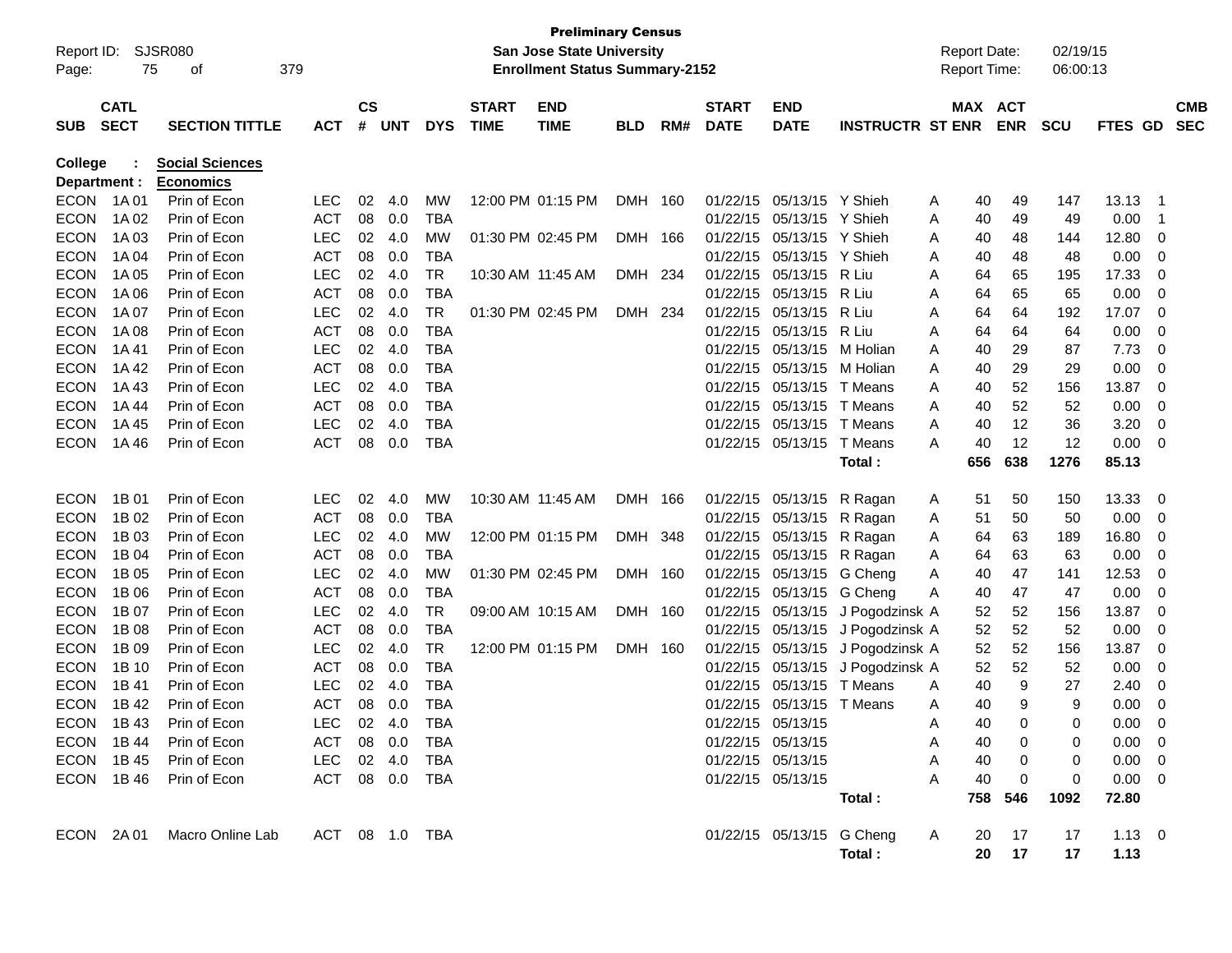| Page:                   | Report ID: SJSR080<br>76 | 379<br>оf                                                                         |                |                    |                 |                        |                             | <b>Preliminary Census</b><br>San Jose State University<br><b>Enrollment Status Summary-2152</b> |                          |            |                                        |                                        |                                | <b>Report Date:</b><br><b>Report Time:</b> |                            | 02/19/15<br>06:00:13 |                               |               |            |
|-------------------------|--------------------------|-----------------------------------------------------------------------------------|----------------|--------------------|-----------------|------------------------|-----------------------------|-------------------------------------------------------------------------------------------------|--------------------------|------------|----------------------------------------|----------------------------------------|--------------------------------|--------------------------------------------|----------------------------|----------------------|-------------------------------|---------------|------------|
| SUB SECT                | <b>CATL</b>              | <b>SECTION TITTLE</b>                                                             | <b>ACT</b>     | $\mathsf{cs}$<br># | <b>UNT</b>      | <b>DYS</b>             | <b>START</b><br><b>TIME</b> | <b>END</b><br><b>TIME</b>                                                                       | <b>BLD</b>               | RM#        | <b>START</b><br><b>DATE</b>            | <b>END</b><br><b>DATE</b>              | <b>INSTRUCTR ST ENR</b>        |                                            | MAX ACT<br><b>ENR</b>      | <b>SCU</b>           | FTES GD SEC                   |               | <b>CMB</b> |
| ECON 2B01               |                          | Micro Online Lab                                                                  | <b>ACT</b>     | 08                 | 1.0             | TBA                    |                             |                                                                                                 |                          |            |                                        | 01/22/15 05/13/15                      | G Cheng<br>Total:              | Α<br>20<br>20                              | 15<br>15                   | 15<br>15             | $1.00 \t 0$<br>1.00           |               |            |
| ECON 301<br><b>ECON</b> | 302                      | <b>Econ Statistics</b><br><b>Econ Statistics</b>                                  | SEM<br>LAB     | 05                 | 4.0<br>15 0.0   | MW<br>MW               |                             | 03:00 PM 04:15 PM<br>04:30 PM 05:45 PM                                                          | <b>DMH</b><br><b>DMH</b> | 160<br>236 |                                        | 01/22/15 05/13/15<br>01/22/15 05/13/15 | T Means<br>T Means<br>Total:   | 30<br>A<br>30<br>A<br>60                   | 31<br>31<br>62             | 93<br>31<br>124      | 8.27 0<br>$0.00 \t 0$<br>8.27 |               |            |
|                         |                          | ECON 100W 01 Wrtg Wsh/Econ Reps SEM<br>ECON 100W 02 Wrtg Wsh/Econ Reps SEM 04 4.0 |                |                    | 04 4.0          | TBA<br>TBA             |                             |                                                                                                 |                          |            | 01/22/15 05/13/15<br>01/22/15 05/13/15 |                                        | Total:                         | 25<br>A<br>25<br>A<br>50                   | 19<br>11<br>30             | 76<br>44<br>120      | 5.07 0<br>$2.93$ 0<br>8.00    |               |            |
| ECON 101 01             |                          | Micr-Econ Analysis                                                                | SEM 05 4.0     |                    |                 | TBA                    |                             |                                                                                                 |                          |            | 01/22/15 05/13/15                      |                                        | Total:                         | 40<br>A<br>40                              | 40<br>40                   | 160<br>160           | 10.80 2<br>10.80              |               |            |
| ECON 102 01             |                          | Macr-Econ Analysis                                                                | SEM 05 4.0     |                    |                 | TBA                    |                             |                                                                                                 |                          |            | 01/22/15 05/13/15                      |                                        | Total:                         | Α<br>35<br>35                              | 47<br>47                   | 188<br>188           | $12.53$ 0<br>12.53            |               |            |
| ECON 103 01             | ECON 103 02              | Intro Econometrics<br>Intro Econometrics                                          | SEM<br>ACT     | 04                 | 4.0<br>13 0.0   | <b>TR</b><br><b>TR</b> |                             | 01:30 PM 02:45 PM<br>03:00 PM 04:15 PM                                                          | <b>DMH</b><br><b>DMH</b> | 358<br>358 |                                        | 01/22/15 05/13/15<br>01/22/15 05/13/15 | M Holian<br>M Holian<br>Total: | 45<br>A<br>45<br>A<br>90                   | 47<br>47<br>94             | 141<br>47<br>188     | 12.67 2<br>0.00 2<br>12.67    |               |            |
| ECON 104 01             |                          | Math Meth for Econ                                                                | SEM 05 4.0     |                    |                 | TBA                    |                             |                                                                                                 |                          |            | 01/22/15 05/13/15                      |                                        | Total:                         | 45<br>Α<br>45                              | 32<br>32                   | 128<br>128           | 8.87 5<br>8.87                |               |            |
| ECON 112 01             |                          | Econ Development                                                                  | SEM 05 4.0     |                    |                 | TBA                    |                             |                                                                                                 |                          |            | 01/22/15 05/13/15                      |                                        | Total:                         | 48<br>A<br>48                              | 43<br>43                   | 172<br>172           | $11.47$ 0<br>11.47            |               |            |
|                         |                          | ECON 113B 01 Econ Hist Europe<br>HIST 113B 01 Econ Hist Europe                    | SEM<br>SEM     | 05                 | - 4.0<br>05 4.0 | TBA<br><b>TBA</b>      |                             |                                                                                                 |                          |            | 01/22/15 05/13/15<br>01/22/15 05/13/15 |                                        | Total:                         | 30<br>A<br>0<br>Α<br>30                    | 23<br>$\overline{c}$<br>25 | 92<br>8<br>100       | 6.20<br>0.53<br>6.73          | 1 C<br>$0\,C$ |            |
|                         |                          | ECON 135 01 Money & Banking                                                       | SEM 05 4.0 TBA |                    |                 |                        |                             |                                                                                                 |                          |            |                                        | 01/22/15 05/13/15                      | Total:                         | A<br>35<br>35                              | 35<br>35                   | 140<br>140           | 9.47 2<br>9.47                |               |            |
|                         |                          | ECON 136 01 Internatl Econ                                                        | SEM 05 4.0 TBA |                    |                 |                        |                             |                                                                                                 |                          |            |                                        | 01/22/15 05/13/15                      | Total:                         | A<br>48<br>48                              | 45<br>45                   | 180<br>180           | $12.00 \t 0$<br>12.00         |               |            |
|                         |                          | ECON 137A 01 Fund Corp Finance SEM 05 4.0 TBA                                     |                |                    |                 |                        |                             |                                                                                                 |                          |            |                                        | 01/22/15 05/13/15                      | Total:                         | A<br>25<br>25                              | 27<br>27                   | 108<br>108           | $7.20 \t 0$<br>7.20           |               |            |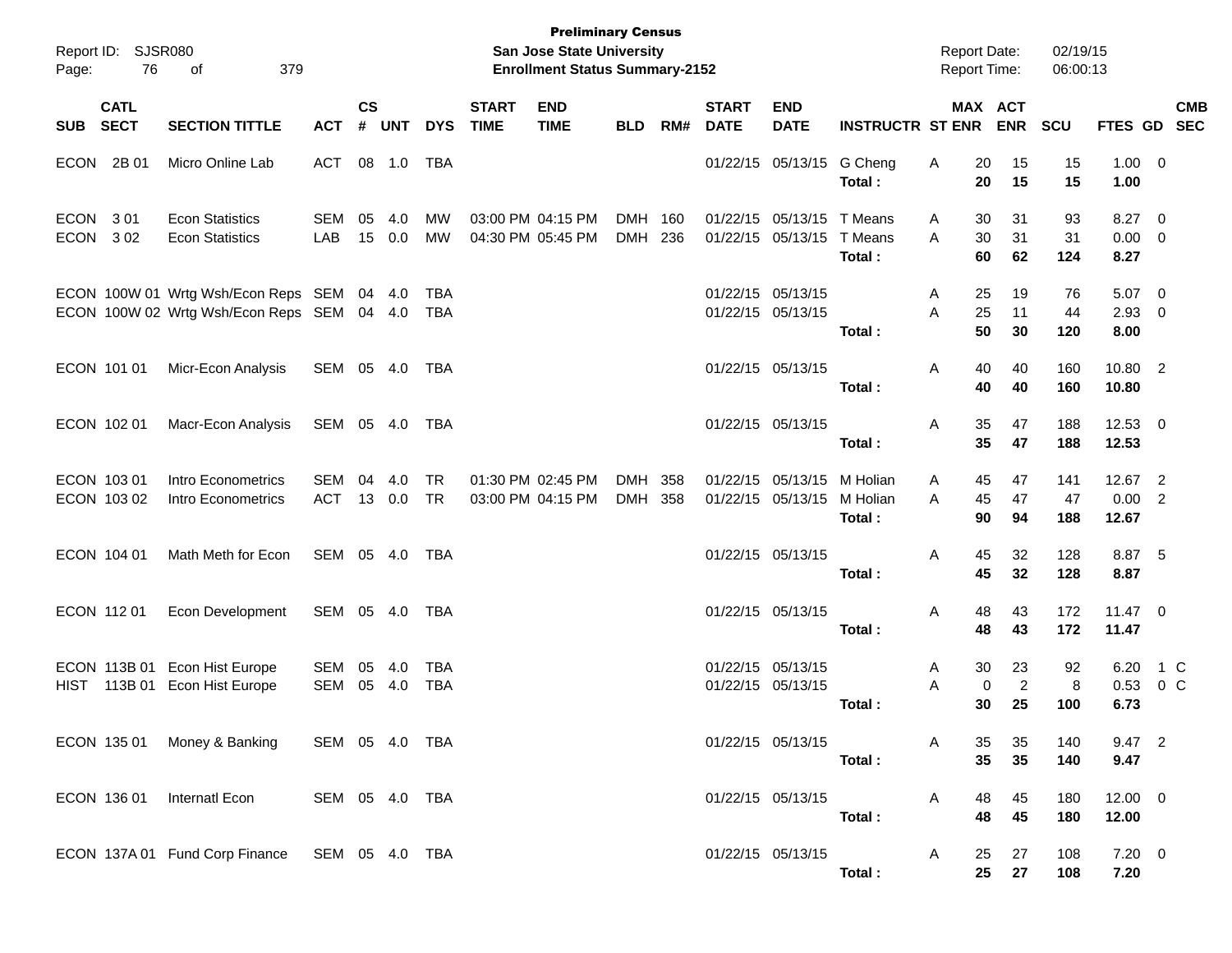| Page: | Report ID: SJSR080<br>77                                 | 379<br>of                                                                                    |                                                      |                             |                          |                                              |                             | <b>Preliminary Census</b><br>San Jose State University<br><b>Enrollment Status Summary-2152</b> |            |     |                             |                                                                                  |                                        | <b>Report Date:</b><br>Report Time: |                   | 02/19/15<br>06:00:13  |                                        |                                                    |            |
|-------|----------------------------------------------------------|----------------------------------------------------------------------------------------------|------------------------------------------------------|-----------------------------|--------------------------|----------------------------------------------|-----------------------------|-------------------------------------------------------------------------------------------------|------------|-----|-----------------------------|----------------------------------------------------------------------------------|----------------------------------------|-------------------------------------|-------------------|-----------------------|----------------------------------------|----------------------------------------------------|------------|
| SUB   | <b>CATL</b><br><b>SECT</b>                               | <b>SECTION TITTLE</b>                                                                        | <b>ACT</b>                                           | $\mathsf{cs}$<br>$\pmb{\#}$ | <b>UNT</b>               | <b>DYS</b>                                   | <b>START</b><br><b>TIME</b> | <b>END</b><br><b>TIME</b>                                                                       | <b>BLD</b> | RM# | <b>START</b><br><b>DATE</b> | <b>END</b><br><b>DATE</b>                                                        | <b>INSTRUCTR ST ENR</b>                | MAX ACT                             | <b>ENR</b>        | <b>SCU</b>            | FTES GD SEC                            |                                                    | <b>CMB</b> |
|       | ECON 137B 01                                             | <b>Topic Corp Finance</b>                                                                    | SEM 05 4.0                                           |                             |                          | TBA                                          |                             |                                                                                                 |            |     |                             | 01/22/15 05/13/15                                                                | Total:                                 | 35<br>Α<br>35                       | 32<br>32          | 128<br>128            | 8.73 3<br>8.73                         |                                                    |            |
|       | ECON 139 01                                              | Prin of Invest                                                                               | SEM 05 4.0                                           |                             |                          | TBA                                          |                             |                                                                                                 |            |     |                             | 01/22/15 05/13/15                                                                | Total:                                 | 40<br>Α<br>40                       | 39<br>39          | 156<br>156            | 10.53 2<br>10.53                       |                                                    |            |
|       | ECON 158 01                                              | Econ of Entrepr                                                                              | SEM 05 4.0                                           |                             |                          | TBA                                          |                             |                                                                                                 |            |     |                             | 01/22/15 05/13/15                                                                | Total:                                 | 35<br>Α<br>35                       | 29<br>29          | 116<br>116            | $7.73 \t 0$<br>7.73                    |                                                    |            |
|       | ECON 165 01                                              | Regional Economics                                                                           | SEM 05 4.0                                           |                             |                          | TBA                                          |                             |                                                                                                 |            |     |                             | 01/22/15 05/13/15                                                                | Total:                                 | 45<br>A<br>45                       | 44<br>44          | 176<br>176            | 11.87 2<br>11.87                       |                                                    |            |
|       | ECON 180 01<br>ECON 180 02<br>ECON 180 03<br>ECON 180 04 | <b>Indiv Studies</b><br><b>Indiv Studies</b><br><b>Indiv Studies</b><br><b>Indiv Studies</b> | <b>SUP</b><br><b>SUP</b><br><b>SUP</b><br><b>SUP</b> | 36<br>36<br>36<br>36        | 4.0<br>1.0<br>4.0<br>3.0 | <b>TBA</b><br><b>TBA</b><br>T.<br><b>TBA</b> |                             | 03:00 PM 05:45 PM                                                                               | IS.        | 215 |                             | 01/22/15 05/13/15<br>01/22/15 05/13/15<br>01/22/15 05/13/15<br>01/22/15 05/13/15 | T Means<br>J Estill<br>J Pogodzinsk A  | 0<br>Α<br>12<br>Α<br>A<br>20<br>5   | 0<br>5<br>9<br>2  | 0<br>5<br>36<br>6     | $0.00 \t 0$<br>0.33 0<br>2.674<br>0.40 | $\overline{0}$                                     |            |
|       | ECON 180 05<br>ECON 180 06<br>ECON 180 07                | <b>Indiv Studies</b><br><b>Indiv Studies</b><br><b>Indiv Studies</b>                         | <b>SUP</b><br><b>SUP</b><br><b>SUP</b>               | 36<br>36<br>36              | 3.0<br>3.0<br>3.0        | <b>TBA</b><br><b>TBA</b><br><b>TBA</b>       |                             |                                                                                                 |            |     |                             | 01/22/15 05/13/15<br>01/22/15 05/13/15<br>01/22/15 05/13/15                      | Total:                                 | 5<br>Α<br>Α<br>1<br>5<br>Α<br>48    | 0<br>0<br>0<br>16 | 0<br>0<br>0<br>47     | 0.00<br>0.00<br>$0.00 \t 0$<br>3.40    | $\overline{\mathbf{0}}$<br>$\overline{\mathbf{0}}$ |            |
|       | ECON 185 01<br>ECON 185 02                               | Appld Econ Intrn<br>Appld Econ Intrn                                                         | <b>SUP</b><br><b>SUP</b>                             | 36                          | 3.0<br>36 3.0            | <b>TBA</b><br><b>TBA</b>                     |                             |                                                                                                 |            |     |                             | 01/22/15 05/13/15 C Haight<br>01/22/15 05/13/15                                  | Total:                                 | 0<br>A<br>5<br>Α<br>5               | 0<br>0<br>0       | 0<br>0<br>$\mathbf 0$ | $0.00 \t 0$<br>$0.00 \t 0$<br>0.00     |                                                    |            |
|       | ECON 200 01                                              | Sem Law and Econ                                                                             | SEM 05 3.0 R                                         |                             |                          |                                              |                             | 06:30 PM 09:15 PM                                                                               | DMH 160    |     |                             |                                                                                  | 01/22/15 05/13/15 F Foldvary<br>Total: | 15<br>A<br>15                       | 10<br>10          | 30<br>30              | 2.45 9<br>2.45                         |                                                    |            |
|       | ECON 202 02                                              | Macro Analysis                                                                               | SEM 05 3.0                                           |                             |                          | M                                            |                             | 06:30 PM 09:15 PM                                                                               | <b>DMH</b> | 166 |                             | 01/22/15 05/13/15                                                                | J Hummel<br>Total :                    | A<br>10<br>10                       | 10<br>10          | 30<br>30              | 2.50 10<br>2.50                        |                                                    |            |
|       |                                                          | ECON 203 02 Sem Econometr Meth SEM 05 3.0 W                                                  |                                                      |                             |                          |                                              |                             | 06:30 PM 09:15 PM DMH 358                                                                       |            |     |                             | 01/22/15 05/13/15 T Means                                                        | Total:                                 | A<br>15<br>15                       | 19<br>19          | 57<br>57              | 4.70 18<br>4.70                        |                                                    |            |
|       |                                                          | ECON 205B 01 Workshop in Policy SEM 05 3.0 MW 04:30 PM 05:45 PM DMH 358                      |                                                      |                             |                          |                                              |                             |                                                                                                 |            |     |                             | 01/22/15 05/13/15 C Haight                                                       | Total:                                 | A<br>20<br>20                       | 12<br>12          | 36<br>36              | 3.00 12<br>3.00                        |                                                    |            |
|       | ECON 221 01                                              | Indus Organization                                                                           | SEM 05 3.0 T                                         |                             |                          |                                              |                             | 06:30 PM 09:15 PM DMH 166 01/22/15 05/13/15 M Holian                                            |            |     |                             |                                                                                  |                                        | A                                   | 20 17             | 51                    | 4.20 16                                |                                                    |            |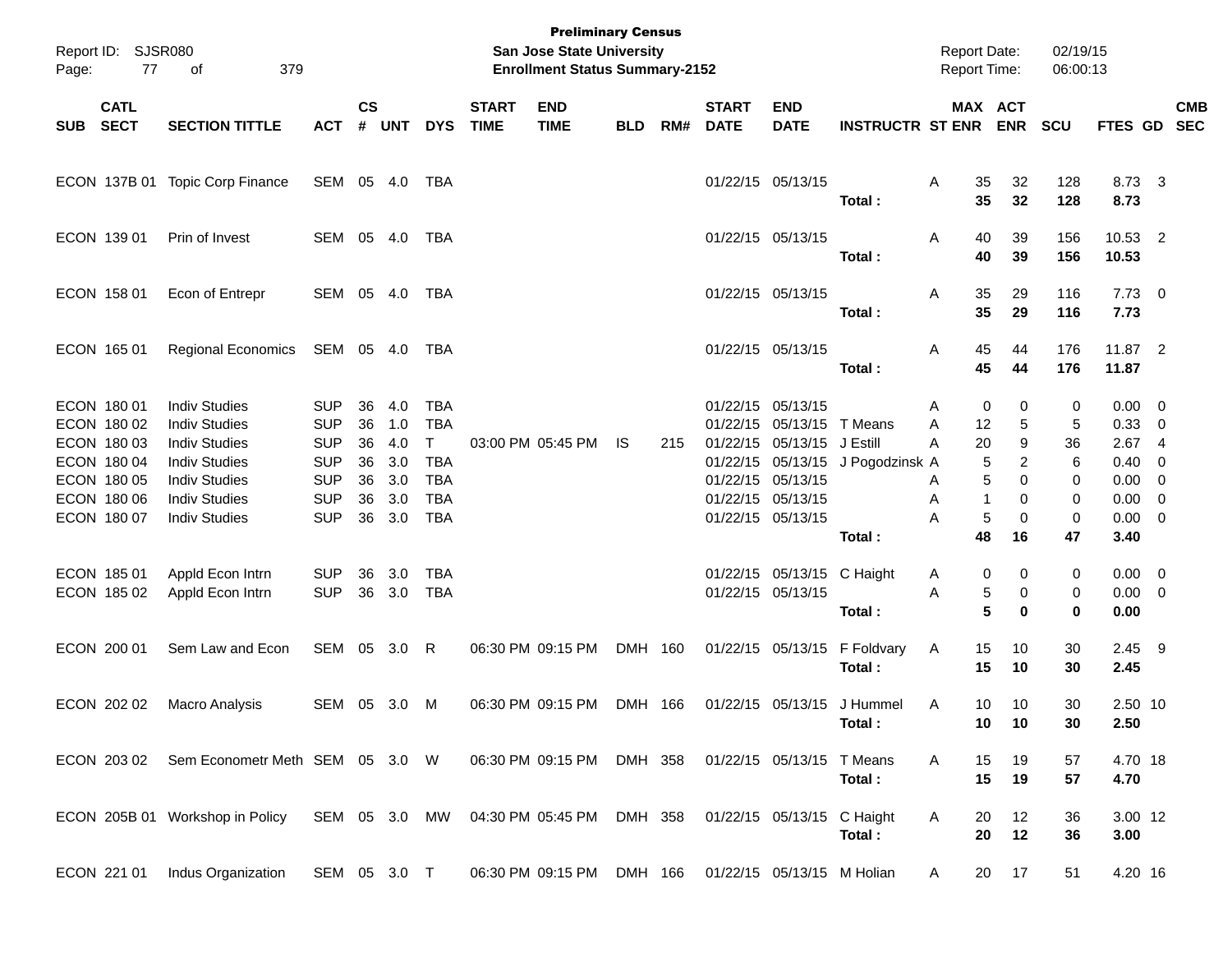| Report ID:<br>78<br>Page:                | SJSR080<br>379<br>оf     |            |           |       |            |                             | San Jose State University<br><b>Enrollment Status Summary-2152</b> | <b>Preliminary Census</b> |     |                             |                           |                          |   | <b>Report Date:</b><br><b>Report Time:</b> |             | 02/19/15<br>06:00:13 |         |                          |
|------------------------------------------|--------------------------|------------|-----------|-------|------------|-----------------------------|--------------------------------------------------------------------|---------------------------|-----|-----------------------------|---------------------------|--------------------------|---|--------------------------------------------|-------------|----------------------|---------|--------------------------|
| <b>CATL</b><br><b>SECT</b><br><b>SUB</b> | <b>SECTION TITTLE</b>    | <b>ACT</b> | <b>CS</b> | # UNT | <b>DYS</b> | <b>START</b><br><b>TIME</b> | <b>END</b><br><b>TIME</b>                                          | <b>BLD</b>                | RM# | <b>START</b><br><b>DATE</b> | <b>END</b><br><b>DATE</b> | <b>INSTRUCTR ST ENR</b>  |   | MAX ACT                                    | <b>ENR</b>  | <b>SCU</b>           | FTES GD | <b>CMB</b><br><b>SEC</b> |
|                                          |                          |            |           |       |            |                             |                                                                    |                           |     |                             |                           | Total:                   |   | 20                                         | 17          | 51                   | 4.20    |                          |
| ECON 285 01                              | Applied Econ Intrn       | <b>SUP</b> | 25        | 6.0   | <b>TBA</b> |                             |                                                                    |                           |     | 01/22/15                    | 05/13/15                  | C Haight                 | A | 0                                          | 0           | 0                    | 0.00    | $\mathbf{0}$             |
| ECON 285 02                              | Applied Econ Intrn       | <b>SUP</b> | 25        | 3.0   | <b>TBA</b> |                             |                                                                    |                           |     | 01/22/15                    | 05/13/15                  | C Haight                 | A | 5                                          | 0           | 0                    | 0.00    | $\mathbf 0$              |
| ECON 285 03                              | Applied Econ Intrn       | <b>SUP</b> | 25        | 6.0   | <b>TBA</b> |                             |                                                                    |                           |     |                             | 01/22/15 05/13/15         | C Haight                 | A | $\sqrt{5}$                                 | 0           | 0                    | 0.00    | $\mathbf{0}$             |
|                                          |                          |            |           |       |            |                             |                                                                    |                           |     |                             |                           | Total:                   |   | 10                                         | $\mathbf 0$ | $\mathbf 0$          | 0.00    |                          |
| ECON 298 01                              | <b>Spec Study</b>        | <b>SUP</b> | 25        | 3.0   | <b>TBA</b> |                             |                                                                    |                           |     |                             | 01/22/15 05/13/15         |                          | A | $\mathbf 0$                                | 0           | 0                    | 0.00    | $\mathbf{0}$             |
| ECON 298 02                              | <b>Spec Study</b>        | <b>SUP</b> | 25        | 3.0   | <b>TBA</b> |                             |                                                                    |                           |     | 01/22/15                    | 05/13/15                  |                          | A | 5                                          | 0           | 0                    | 0.00    | $\overline{0}$           |
| ECON 298 03                              | <b>Spec Study</b>        | <b>SUP</b> | 25        | 3.0   | <b>TBA</b> |                             |                                                                    |                           |     | 01/22/15                    | 05/13/15                  |                          | A | 5                                          | 0           | 0                    | 0.00    | 0                        |
| ECON 298 04                              | Spec Study               | <b>SUP</b> | 25        | 3.0   | <b>TBA</b> |                             |                                                                    |                           |     | 01/22/15                    | 05/13/15                  |                          | Α | 5                                          | 0           | 0                    | 0.00    | $\Omega$                 |
| ECON 298 05                              | <b>Spec Study</b>        | <b>SUP</b> | 25        | 3.0   | <b>TBA</b> |                             |                                                                    |                           |     |                             | 01/22/15 05/13/15         |                          | A | 5                                          | $\Omega$    | 0                    | 0.00    | $\Omega$                 |
| ECON 298 06                              | <b>Spec Study</b>        | <b>SUP</b> | 25        | 3.0   | <b>TBA</b> |                             |                                                                    |                           |     |                             | 01/22/15 05/13/15         |                          | Α | 5                                          | 0           | 0                    | 0.00    | $\mathbf 0$              |
| ECON 298 07                              | Spec Study               | <b>SUP</b> | 25        | 1.0   | <b>TBA</b> |                             |                                                                    |                           |     |                             | 01/22/15 05/13/15         |                          | Α | 5                                          | 0           | 0                    | 0.00    | $\overline{0}$           |
|                                          |                          |            |           |       |            |                             |                                                                    |                           |     |                             |                           | Total:                   |   | 30                                         | 0           | $\bf{0}$             | 0.00    |                          |
| ECON 298E 01 Comp Exam                   |                          | <b>SUP</b> | 25        | 1.0   | TBA        |                             |                                                                    |                           |     |                             | 01/22/15 05/13/15         | G Cheng                  | A | 15                                         | 9           | 9                    | 0.75    | -9                       |
|                                          |                          |            |           |       |            |                             |                                                                    |                           |     |                             |                           | Total:                   |   | 15                                         | 9           | 9                    | 0.75    |                          |
| ECON 299 01                              | <b>MA Thesis Project</b> | <b>SUP</b> | 25        | 6.0   | <b>TBA</b> |                             |                                                                    |                           |     | 01/22/15                    | 05/13/15                  |                          | A | 0                                          | 0           | 0                    | 0.00    | $\overline{0}$           |
| ECON 299 02                              | <b>MA Thesis Project</b> | <b>SUP</b> | 25        | 4.0   | <b>TBA</b> |                             |                                                                    |                           |     |                             | 01/22/15 05/13/15         |                          | A | 1                                          | 0           | 0                    | 0.00    | $\mathbf{0}$             |
|                                          |                          |            |           |       |            |                             |                                                                    |                           |     |                             |                           | Total:                   |   | 1                                          | 0           | $\bf{0}$             | 0.00    |                          |
| Department:                              | <b>Economics</b>         |            |           |       |            |                             |                                                                    |                           |     |                             |                           | <b>Department Total:</b> |   | 2304                                       | 1933        | 4844                 | 327.93  |                          |

**Lower Division : 1514 1278 2524 168.33 Upper Division : 669 588 2137 144.45<br>
Graduate Division : 121 67 183 15.15 Graduate Division : 121 67 183 15.15**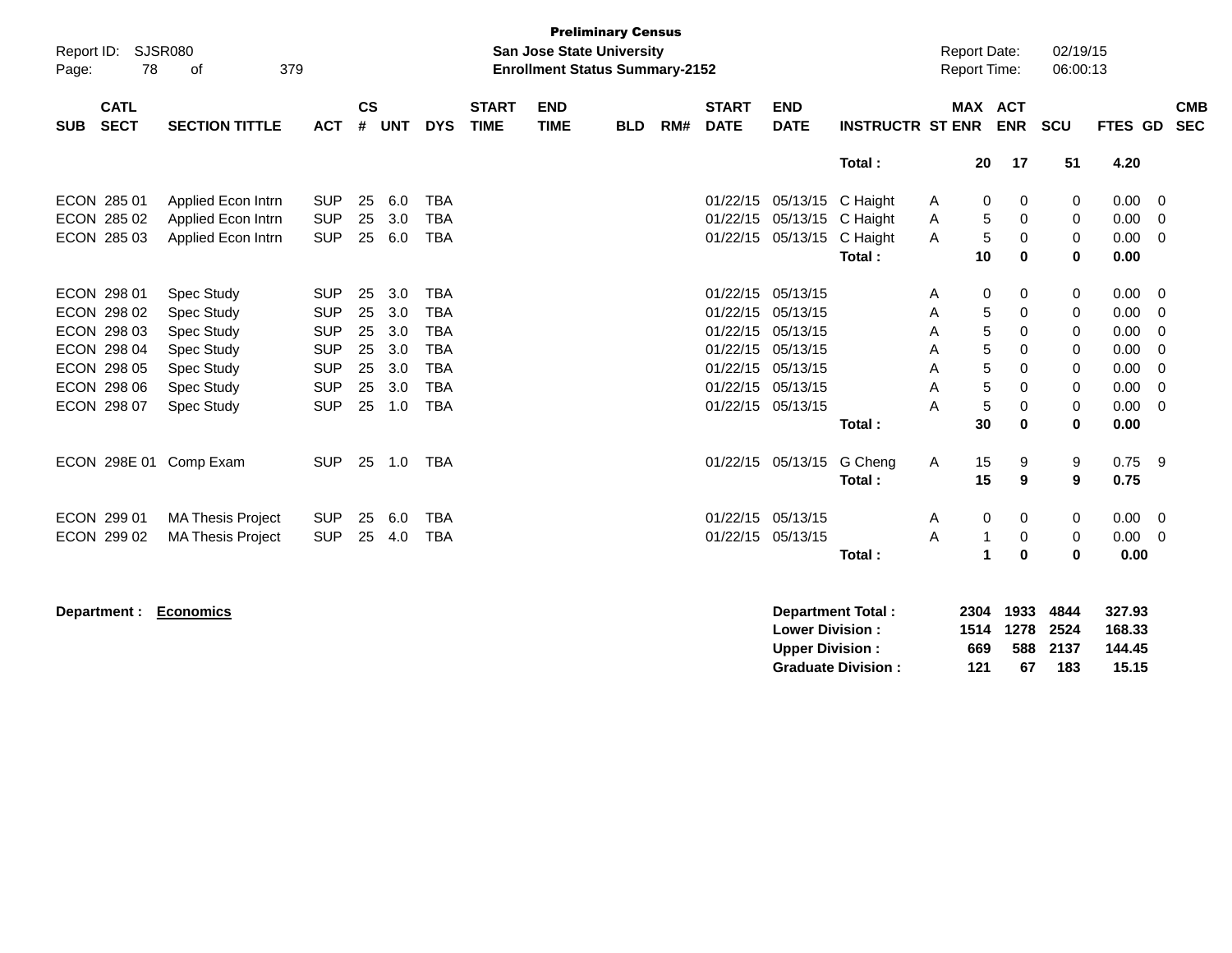| Report ID:     |                            | <b>SJSR080</b>                                    |            |                    |              |            |                             | <b>Preliminary Census</b><br><b>San Jose State University</b> |            |     |                             |                           |                                | <b>Report Date:</b> |         |             | 02/19/15   |                |                |                          |
|----------------|----------------------------|---------------------------------------------------|------------|--------------------|--------------|------------|-----------------------------|---------------------------------------------------------------|------------|-----|-----------------------------|---------------------------|--------------------------------|---------------------|---------|-------------|------------|----------------|----------------|--------------------------|
| Page:          | 79                         | οf                                                | 379        |                    |              |            |                             | <b>Enrollment Status Summary-2152</b>                         |            |     |                             |                           |                                | <b>Report Time:</b> |         |             | 06:00:13   |                |                |                          |
| <b>SUB</b>     | <b>CATL</b><br><b>SECT</b> | <b>SECTION TITTLE</b>                             | <b>ACT</b> | $\mathsf{cs}$<br># | <b>UNT</b>   | <b>DYS</b> | <b>START</b><br><b>TIME</b> | <b>END</b><br><b>TIME</b>                                     | <b>BLD</b> | RM# | <b>START</b><br><b>DATE</b> | <b>END</b><br><b>DATE</b> | <b>INSTRUCTR ST ENR</b>        |                     | MAX ACT | <b>ENR</b>  | <b>SCU</b> | <b>FTES GD</b> |                | <b>CMB</b><br><b>SEC</b> |
|                |                            |                                                   |            |                    |              |            |                             |                                                               |            |     |                             |                           |                                |                     |         |             |            |                |                |                          |
| <b>College</b> |                            | <b>Social Sciences</b>                            |            |                    |              |            |                             |                                                               |            |     |                             |                           |                                |                     |         |             |            |                |                |                          |
| Department :   |                            | <b>Environmental Studies</b><br>Intro Environ Iss |            |                    |              |            |                             |                                                               |            |     |                             |                           |                                |                     |         |             |            |                |                |                          |
| <b>ENVS</b>    | 1 0 1                      |                                                   | <b>LEC</b> | 01                 | 3.0          | МW         |                             | 10:30 AM 11:45 AM                                             | <b>WSQ</b> | 207 | 01/22/15                    | 05/13/15                  | J Denver                       | A                   | 120     | 119         | 357        | 23.80          | 0              |                          |
| <b>ENVS</b>    | 1 0 2                      | Intro Environ Iss                                 | <b>LEC</b> | 01                 | 3.0          | м          |                             | 06:00 PM 08:45 PM                                             | DMH 164    |     | 01/22/15                    | 05/13/15                  | J Denver                       | A                   | 40      | 38          | 114        | 7.60           | 0              |                          |
| <b>ENVS</b>    | 1 0 3                      | Intro Environ Iss                                 | <b>LEC</b> | 01                 | 3.0          | <b>TBA</b> |                             |                                                               |            |     | 01/22/15                    | 05/13/15                  | D Mulvaney                     | A                   | 75      | 81          | 243        | 16.20          | 0              |                          |
|                |                            |                                                   |            |                    |              |            |                             |                                                               |            |     |                             |                           | Total:                         |                     | 235     | 238         | 714        | 47.60          |                |                          |
| <b>ENVS</b>    | 10 01                      | Life Chang Planet                                 | <b>LEC</b> | 01                 | 3.0          | <b>TR</b>  |                             | 10:30 AM 11:45 AM                                             | CL         | 234 | 01/22/15                    | 05/13/15                  | R Lazzeri-Ae A                 |                     | 30      | 32          | 96         | 6.40           | - 0            |                          |
| <b>ENVS</b>    | 10 02                      | Life Chang Planet                                 | <b>LEC</b> | 01                 | 3.0          | <b>TR</b>  |                             | 12:00 PM 01:15 PM                                             | CL         | 234 | 01/22/15                    | 05/13/15                  | R Lazzeri-Ae A                 |                     | 30      | 34          | 102        | 6.80           | $\overline{0}$ |                          |
| <b>ENVS</b>    | 10 03                      | Life Chang Planet                                 | <b>LEC</b> | 01                 | 3.0          | <b>TBA</b> |                             |                                                               |            |     | 01/22/15                    | 05/13/15                  | J Pfeiffer                     | A                   | 30      | 40          | 120        | 8.00           | 0              |                          |
| <b>ENVS</b>    | 10 04                      | Life Chang Planet                                 | <b>LEC</b> |                    | 3.0          |            |                             |                                                               |            |     |                             |                           |                                | X                   | 0       | $\mathbf 0$ | 0          | 0.00           | $\overline{0}$ |                          |
|                |                            |                                                   |            |                    |              |            |                             |                                                               |            |     |                             |                           | Total:                         |                     | 90      | 106         | 318        | 21.20          |                |                          |
| <b>ENVS</b>    |                            | 100W 01 Env Res and Writ                          | SEM        | 04                 | 3.0          | <b>TR</b>  |                             | 12:00 PM 01:15 PM                                             | CL         | 243 | 01/22/15                    | 05/13/15                  | S Bane                         | Α                   | 24      | 28          | 84         | 5.60           | - 0            |                          |
| <b>ENVS</b>    |                            | 100W 03 Env Res and Writ                          | <b>SEM</b> |                    | 3.0          |            |                             |                                                               |            |     |                             |                           |                                | X                   | 0       | $\mathbf 0$ | 0          | 0.00           | $\overline{0}$ |                          |
| <b>ENVS</b>    |                            | 100W 04 Env Res and Writ                          | SEM        | 04                 | 3.0          | <b>TR</b>  |                             | 01:30 PM 02:45 PM                                             | CL         | 308 | 01/22/15                    | 05/13/15                  | S Bane                         | A                   | 24      | 16          | 48         | 3.20           | - 0            |                          |
|                |                            |                                                   |            |                    |              |            |                             |                                                               |            |     |                             |                           | Total:                         |                     | 48      | 44          | 132        | 8.80           |                |                          |
| <b>ENVS</b>    | 107 01                     | Env Econ & Policy                                 | <b>LEC</b> | 01                 | 3.0          | <b>TR</b>  |                             | 12:00 PM 01:15 PM                                             | <b>BBC</b> | 107 | 01/22/15                    | 05/13/15                  | A Gershenson A                 |                     | 25      | 27          | 81         | 5.50           |                | 2 C                      |
| ECON 107 01    |                            | Env Econ & Policy                                 | <b>LEC</b> | 01                 | 3.0          | <b>TR</b>  |                             | 12:00 PM 01:15 PM                                             | <b>BBC</b> | 107 | 01/22/15                    | 05/13/15                  | A Gershenson A                 |                     | 0       | 5           | 15         | 1.00           |                | 0 <sup>C</sup>           |
| <b>ENVS</b>    | 107 02                     | Env Econ & Policy                                 | <b>LEC</b> | 01                 | 3.0          | <b>TR</b>  |                             | 03:00 PM 04:15 PM                                             | <b>BBC</b> | 105 | 01/22/15                    | 05/13/15                  | A Gershenson A                 |                     | 25      | 27          | 81         | 5.40           |                | 0 <sup>C</sup>           |
|                | ECON 107 02                | Env Econ & Policy                                 | <b>LEC</b> | 01                 | 3.0          | <b>TR</b>  |                             | 03:00 PM 04:15 PM                                             | <b>BBC</b> | 105 | 01/22/15                    | 05/13/15                  | A Gershenson A                 |                     | 0       | 3           | 9          | 0.60           |                | 0 <sup>C</sup>           |
|                |                            |                                                   |            |                    |              |            |                             |                                                               |            |     |                             |                           | Total:                         |                     | 50      | 62          | 186        | 12.50          |                |                          |
| <b>ENVS</b>    | 110 01                     | <b>Resource Analysis</b>                          | <b>LEC</b> | 02                 | 4.0          | F          |                             | 01:30 PM 04:15 PM                                             | DMH        | 164 | 01/22/15                    | 05/13/15                  | R Lazzeri-Ae A                 |                     | 40      | 38          | 114        | 10.13          | $\overline{0}$ |                          |
| <b>ENVS</b>    | 110 02                     | <b>Resource Analysis</b>                          | LAB        | 16                 | 0.0          | MF         |                             | 09:00 AM 10:15 AM                                             | <b>WSQ</b> | 208 | 01/22/15                    | 05/13/15                  | A Wynes                        | A                   | 20      | 18          | 18         | 0.00           | $\overline{0}$ |                          |
|                | ENVS 110 03                | <b>Resource Analysis</b>                          | LAB        | 16                 | 0.0          | TF         |                             | 10:30 AM 11:45 AM                                             | WSQ        | 208 | 01/22/15                    | 05/13/15                  | A Wynes                        | A                   | 20      | 20          | 20         | 0.00           | - 0            |                          |
|                |                            |                                                   |            |                    |              |            |                             |                                                               |            |     |                             |                           | Total:                         |                     | 80      | 76          | 152        | 10.13          |                |                          |
| ENVS 117 01    |                            | Human Ecology                                     | SEM 05     |                    | 3.0          | МW         |                             | 10:30 AM 11:45 AM                                             | CL.        | 224 | 01/22/15                    | 05/13/15                  | G Klee                         | A                   | 20      | 30          | 90         | 6.10           | $\overline{2}$ |                          |
|                |                            |                                                   |            |                    |              |            |                             |                                                               |            |     |                             |                           | Total:                         |                     | 20      | 30          | 90         | 6.10           |                |                          |
|                |                            |                                                   |            |                    |              |            |                             |                                                               |            |     |                             |                           |                                |                     |         |             |            |                |                |                          |
|                | ENVS 119 01                | Energy & Environ                                  | LEC.       |                    | 02 3.0       | TR         |                             | 07:30 AM 08:45 AM                                             | CL         | 238 |                             |                           | 01/22/15 05/13/15 D Mulvaney A |                     | 30      | 24          | 72         | 4.80           |                | $0\,$ C                  |
|                | ENGR 119 01                | Energy & Environ                                  | <b>LEC</b> |                    | 02 3.0       | <b>TR</b>  |                             | 07:30 AM 08:45 AM                                             | CL         | 238 |                             |                           | 01/22/15 05/13/15 D Mulvaney A |                     | 0       | 8           | 24         | 1.60           |                | $0\,C$                   |
|                | ENVS 119 02                | Energy & Environ                                  | LEC        |                    | 02 3.0       | TR         |                             | 10:30 AM 11:45 AM                                             | CL.        | 238 |                             |                           | 01/22/15 05/13/15 D Mulvaney A |                     | 30      | 34          | 102        | 6.85           | 1 C            |                          |
|                | ENGR 119 02                | Energy & Environ                                  | LEC        |                    | 02 3.0       | TR         |                             | 10:30 AM 11:45 AM                                             | CL         | 238 |                             | 01/22/15 05/13/15         | D Mulvaney A                   |                     | 0       | $\sqrt{5}$  | 15         | 1.00           |                | $0\,C$                   |
|                |                            |                                                   |            |                    |              |            |                             |                                                               |            |     |                             |                           | Total:                         |                     | 60      | 71          | 213        | 14.25          |                |                          |
|                | ENVS 124 01                | Intro Env Law                                     |            |                    | LEC 01 3.0 R |            |                             | 03:00 PM 05:45 PM                                             | DMH 166    |     |                             |                           | 01/22/15 05/13/15 T Trumbull   | - A                 | 30      | 26          | 78         | 5.30 2 C       |                |                          |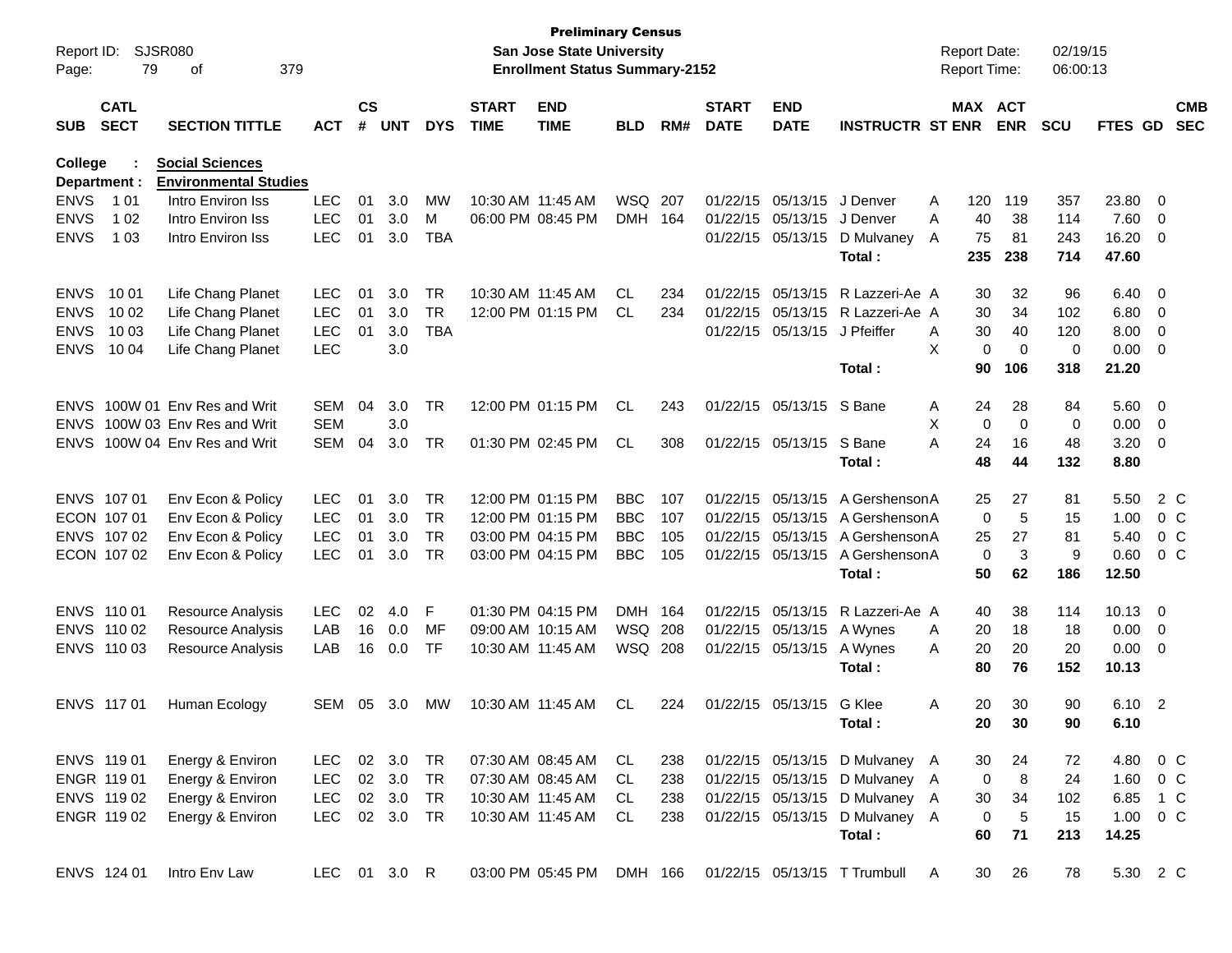| Page:                                                 | Report ID: SJSR080<br>80                                        | 379<br>οf                                                                                                                                                                  |                                                                                  |                            |                                                   |                                               |                             | <b>Preliminary Census</b><br>San Jose State University<br><b>Enrollment Status Summary-2152</b> |                               |            |                             |                                        |                                                                                                                                                                                                                          | <b>Report Date:</b><br><b>Report Time:</b> |                                                                                          | 02/19/15<br>06:00:13                 |                                                       |                                                                              |
|-------------------------------------------------------|-----------------------------------------------------------------|----------------------------------------------------------------------------------------------------------------------------------------------------------------------------|----------------------------------------------------------------------------------|----------------------------|---------------------------------------------------|-----------------------------------------------|-----------------------------|-------------------------------------------------------------------------------------------------|-------------------------------|------------|-----------------------------|----------------------------------------|--------------------------------------------------------------------------------------------------------------------------------------------------------------------------------------------------------------------------|--------------------------------------------|------------------------------------------------------------------------------------------|--------------------------------------|-------------------------------------------------------|------------------------------------------------------------------------------|
| <b>SUB</b>                                            | <b>CATL</b><br><b>SECT</b>                                      | <b>SECTION TITTLE</b>                                                                                                                                                      | <b>ACT</b>                                                                       | $\mathsf{cs}$<br>#         | <b>UNT</b>                                        | <b>DYS</b>                                    | <b>START</b><br><b>TIME</b> | <b>END</b><br><b>TIME</b>                                                                       | <b>BLD</b>                    | RM#        | <b>START</b><br><b>DATE</b> | <b>END</b><br><b>DATE</b>              | <b>INSTRUCTR ST ENR</b>                                                                                                                                                                                                  |                                            | MAX ACT<br><b>ENR</b>                                                                    | <b>SCU</b>                           | <b>FTES GD</b>                                        | <b>CMB</b><br><b>SEC</b>                                                     |
|                                                       | POLS 124 01<br>ENVS 124 02<br>POLS 124 02                       | Intro Env Law<br>Intro Env Law<br>Intro Env Law                                                                                                                            | <b>LEC</b><br><b>LEC</b><br><b>LEC</b>                                           | 01<br>01<br>01             | 3.0<br>3.0<br>3.0                                 | R<br>F<br>-F                                  |                             | 03:00 PM 05:45 PM<br>01:30 PM 04:15 PM<br>01:30 PM 04:15 PM                                     | DMH 166<br>DMH 167<br>DMH 167 |            |                             | 01/22/15 05/13/15<br>01/22/15 05/13/15 | 01/22/15 05/13/15 T Trumbull<br>T Trumbull<br>T Trumbull                                                                                                                                                                 | Α<br>A<br>A                                | 5<br>0<br>18<br>30<br>3<br>0                                                             | 15<br>54<br>9                        | 1.05<br>3.65<br>0.60                                  | 1 C<br>1 C<br>0 <sup>o</sup>                                                 |
|                                                       | ENVS 128 01                                                     | Water Res Mgt                                                                                                                                                              | <b>LEC</b>                                                                       | 02                         | 3.0                                               | $\top$                                        |                             | 03:00 PM 05:45 PM                                                                               | <b>HGH</b>                    | 122        |                             | 01/22/15 05/13/15                      | Total:<br>P Ferraro<br>Total:                                                                                                                                                                                            | Α                                          | 52<br>60<br>25<br>33<br>25<br>33                                                         | 156<br>99<br>99                      | 10.60<br>$6.65$ 1<br>6.65                             |                                                                              |
|                                                       | ENVS 133 01                                                     | Sustainable Energy                                                                                                                                                         | <b>LEC</b>                                                                       | 02                         | 3.0                                               | TR                                            |                             | 09:00 AM 10:15 AM                                                                               | CL                            | 238        |                             | 01/22/15 05/13/15                      | D Mulvaney A<br>Total:                                                                                                                                                                                                   |                                            | 24<br>29<br>24<br>29                                                                     | 87<br>87                             | $5.85$ 1<br>5.85                                      |                                                                              |
|                                                       | ENVS 137 01                                                     | Green Build Des Issu LEC                                                                                                                                                   |                                                                                  |                            | 02 3.0                                            | M                                             |                             | 03:00 PM 05:45 PM                                                                               | DMH 164                       |            |                             | 01/22/15 05/13/15                      | J Denver<br>Total:                                                                                                                                                                                                       | A                                          | 30<br>32<br>30<br>32                                                                     | 96<br>96                             | $6.40 \quad 0$<br>6.40                                |                                                                              |
|                                                       | ENVS 144 01<br>ENVS 144 02                                      | Calif Wetland Contro<br><b>Calif Wetland Contro</b>                                                                                                                        | <b>LEC</b><br>ACT                                                                | 02                         | 4.0<br>13 0.0                                     | <b>MW</b><br><b>TBA</b>                       |                             | 12:00 PM 12:50 PM                                                                               | CL                            | 224        |                             | 01/22/15 05/13/15<br>01/22/15 05/13/15 | G Klee<br>G Klee<br>Total :                                                                                                                                                                                              | A<br>A                                     | 23<br>20<br>20<br>23<br>40<br>46                                                         | 46<br>46<br>92                       | $6.13 \quad 0$<br>$0.00 \t 0$<br>6.13                 |                                                                              |
|                                                       | ENVS 150 01                                                     | Intro Env Thought                                                                                                                                                          | SEM                                                                              | 05                         | 3.0                                               | W                                             |                             | 03:00 PM 05:45 PM                                                                               | DMH 164                       |            |                             | 01/22/15 05/13/15                      | W Russell<br>Total:                                                                                                                                                                                                      | A                                          | 30<br>27<br>30<br>27                                                                     | 81<br>81                             | $5.45$ 1<br>5.45                                      |                                                                              |
| <b>PKG</b><br><b>ENVS</b><br><b>PKG</b><br><b>PKG</b> | ENVS 152 80<br>152 80<br>15281<br>15281<br>ENVS 152 82<br>15282 | <b>Global Environment</b><br><b>Global Environment</b><br><b>Global Environment</b><br><b>Global Environment</b><br><b>Global Environment</b><br><b>Global Environment</b> | <b>LEC</b><br><b>LEC</b><br><b>LEC</b><br><b>LEC</b><br><b>LEC</b><br><b>LEC</b> | 02<br>02<br>02<br>02<br>02 | 3.0<br>3.0<br>3.0<br>3.0<br>3.0<br>$02 \quad 3.0$ | TBA<br>TBA<br>TBA<br>TBA<br>TBA<br><b>TBA</b> |                             |                                                                                                 |                               |            |                             |                                        | 01/22/15 05/13/15 B Olszewski A<br>01/22/15 05/13/15 B Olszewski A<br>01/22/15 05/13/15 B Olszewski A<br>01/22/15 05/13/15 B Olszewski A<br>01/22/15 05/13/15 B Olszewski A<br>01/22/15 05/13/15 B Olszewski A<br>Total: |                                            | 25<br>26<br>0<br>$\Omega$<br>25<br>24<br>0<br>$\Omega$<br>25<br>23<br>0<br>2<br>75<br>75 | 78<br>0<br>72<br>0<br>69<br>6<br>225 | 5.20<br>0.00<br>4.80<br>0.00<br>4.60<br>0.40<br>15.00 | $0\,$ C<br>$0\,$ C<br>$0\,$ C<br>0 <sup>o</sup><br>0 <sup>C</sup><br>$0\,$ C |
|                                                       | ENVS 154 01<br>ENVS 154 02                                      | Sustainable Agricult<br>Sustainable Agricult                                                                                                                               | LEC<br>ACT 07 0.0                                                                |                            | 03 4.0                                            | MW<br>W                                       |                             | 01:30 PM 02:45 PM<br>03:00 PM 05:45 PM                                                          | CL<br>CL                      | 218<br>243 |                             |                                        | 01/22/15 05/13/15 G Bacigalupi A<br>01/22/15 05/13/15 G Bacigalupi A<br>Total :                                                                                                                                          |                                            | 24<br>23<br>24<br>23<br>46<br>48                                                         | 69<br>23<br>92                       | $6.13 \quad 0$<br>$0.00 \t 0$<br>6.13                 |                                                                              |
|                                                       | ENVS 158 01<br>ENVS 158 02                                      | Environmental Educat LEC 02 3.0 T<br>Environmental Educat LEC 02 3.0 T                                                                                                     |                                                                                  |                            |                                                   |                                               |                             | 03:00 PM_05:45 PM<br>06:00 PM 08:45 PM                                                          | DMH 164<br>DMH 164            |            |                             |                                        | 01/22/15 05/13/15 R Lazzeri-Ae A<br>01/22/15 05/13/15 G Bacigalupi A<br>Total:                                                                                                                                           | 25                                         | 28<br>25<br>27<br>50<br>55                                                               | 84<br>81<br>165                      | $5.60 \quad 0$<br>$5.40 \ 0$<br>11.00                 |                                                                              |
|                                                       | ENVS 181 01<br>ENVS 181 02                                      | <b>Envir Res Center</b><br><b>Envir Res Center</b>                                                                                                                         | ACT 13 1.0 MW<br>ACT 13 2.0 MW                                                   |                            |                                                   |                                               |                             | 01:30 PM 02:45 PM<br>01:30 PM 02:45 PM                                                          | DMH 164<br>DMH 164            |            |                             |                                        | 01/22/15 05/13/15 R O'Malley<br>01/22/15 05/13/15 R O'Malley                                                                                                                                                             | A<br>A                                     | 3<br>4<br>3<br>14                                                                        | 4<br>14                              | $0.28$ 1<br>$1.87 \t 0$                               |                                                                              |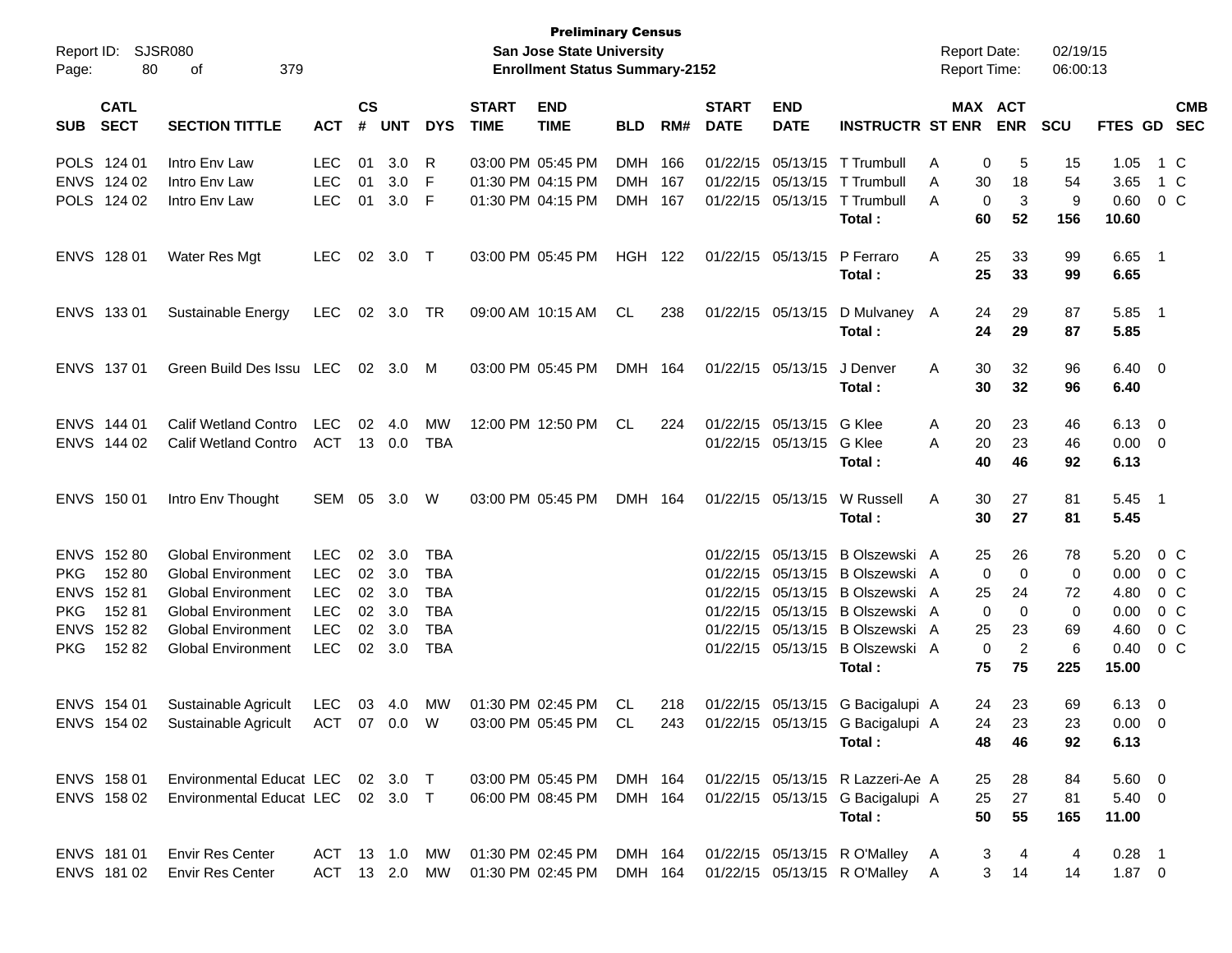| Report ID:                | <b>SJSR080</b>            |            |               |            |            |              | <b>Preliminary Census</b><br><b>San Jose State University</b> |                |     |              |                          |                              | <b>Report Date:</b> |    |             | 02/19/15    |             |                         |            |
|---------------------------|---------------------------|------------|---------------|------------|------------|--------------|---------------------------------------------------------------|----------------|-----|--------------|--------------------------|------------------------------|---------------------|----|-------------|-------------|-------------|-------------------------|------------|
| 81<br>Page:               | 379<br>οf                 |            |               |            |            |              | <b>Enrollment Status Summary-2152</b>                         |                |     |              |                          |                              | <b>Report Time:</b> |    |             | 06:00:13    |             |                         |            |
| <b>CATL</b>               |                           |            | $\mathsf{cs}$ |            |            | <b>START</b> | <b>END</b>                                                    |                |     | <b>START</b> | <b>END</b>               |                              |                     |    | MAX ACT     |             |             |                         | <b>CMB</b> |
| <b>SECT</b><br><b>SUB</b> | <b>SECTION TITTLE</b>     | <b>ACT</b> | $\pmb{\#}$    | <b>UNT</b> | <b>DYS</b> | <b>TIME</b>  | <b>TIME</b>                                                   | <b>BLD</b>     | RM# | <b>DATE</b>  | <b>DATE</b>              | <b>INSTRUCTR ST ENR</b>      |                     |    | <b>ENR</b>  | <b>SCU</b>  | FTES GD     |                         | <b>SEC</b> |
| ENVS 181 03               | <b>Envir Res Center</b>   | <b>ACT</b> | 13            | 3.0        | MW         |              | 01:30 PM 02:45 PM                                             | <b>DMH</b>     | 164 |              | 01/22/15 05/13/15        | R O'Malley                   | A                   | 3  | 10          | 10          | $2.00 \t 0$ |                         |            |
|                           |                           |            |               |            |            |              |                                                               |                |     |              |                          | Total:                       |                     | 9  | 28          | 28          | 4.15        |                         |            |
| ENVS 185 01               | <b>Envir Impact Anal</b>  | <b>LEC</b> | 02            | 4.0        | TR         |              | 01:30 PM 02:45 PM                                             | CL             | 202 |              | 01/22/15 05/13/15        | A Marquez                    | A                   | 24 | 25          | 75          | 6.80        | 2 C                     |            |
| <b>URBP</b><br>18501      | Envir Impact Anal         | <b>LEC</b> | 02            | 4.0        | <b>TR</b>  |              | 01:30 PM 02:45 PM                                             | <b>CL</b>      | 202 |              | 01/22/15 05/13/15        | A Marquez                    | A                   | 0  | 0           | 0           | 0.00        | 0 <sup>o</sup>          |            |
| <b>ENVS</b><br>185 02     | Envir Impact Anal         | <b>ACT</b> | 13            | 0.0        | <b>TBA</b> |              |                                                               |                |     |              | 01/22/15 05/13/15        | A Marquez                    | A                   | 24 | 26          | 26          | 0.00        | $3\,C$                  |            |
| <b>URBP</b><br>185 02     | Envir Impact Anal         | <b>ACT</b> | 13            | 0.0        | <b>TBA</b> |              |                                                               |                |     |              | 01/22/15 05/13/15        | A Marquez                    | A                   | 0  | 0           | 0           | 0.00        | 0 <sup>o</sup>          |            |
| <b>ENVS</b><br>185 03     | Envir Impact Anal         | <b>LEC</b> | 02            | 4.0        | F          |              | 10:30 AM 01:15 PM                                             | DMH 164        |     |              | 01/22/15 05/13/15        | A Marquez                    | Α                   | 24 | 26          | 78          | 7.13        | $3\,C$                  |            |
| <b>URBP</b><br>185 03     | Envir Impact Anal         | <b>LEC</b> | 02            | 4.0        | F          |              | 10:30 AM 01:15 PM                                             | DMH 164        |     |              | 01/22/15 05/13/15        | A Marquez                    | A                   | 0  | 0           | 0           | 0.00        | $0\,C$                  |            |
| <b>ENVS</b><br>185 04     | Envir Impact Anal         | <b>ACT</b> | 13            | 0.0        | <b>TBA</b> |              |                                                               |                |     |              | 01/22/15 05/13/15        | A Marquez                    | Α                   | 24 | 25          | 25          | 0.00        | 2 C                     |            |
| <b>URBP</b><br>185 04     | Envir Impact Anal         | <b>ACT</b> | 13            | 0.0        | <b>TBA</b> |              |                                                               |                |     |              | 01/22/15 05/13/15        | A Marquez                    | A                   | 0  | $\mathbf 0$ | $\mathbf 0$ | 0.00        | $0\,C$                  |            |
|                           |                           |            |               |            |            |              |                                                               |                |     |              |                          | Total:                       |                     | 96 | 102         | 204         | 13.93       |                         |            |
| ENVS 187 01               | <b>Environ Restor</b>     | <b>LEC</b> | 02            | 4.0        | <b>TR</b>  |              | 01:30 PM 02:45 PM                                             | DH             | 243 |              | 01/22/15 05/13/15        | M Melen                      | Α                   | 12 | 19          | 57          | 5.07        | $\overline{\mathbf{0}}$ |            |
| ENVS 187 02               | <b>Environ Restor</b>     | <b>ACT</b> | 13            | 0.0        | <b>TBA</b> |              |                                                               |                |     |              | 01/22/15 05/13/15        | M Melen                      | А                   | 12 | 19          | 19          | 0.00        | $\overline{\mathbf{0}}$ |            |
|                           |                           |            |               |            |            |              |                                                               |                |     |              |                          | Total:                       |                     | 24 | 38          | 76          | 5.07        |                         |            |
| ENVS 191 01               | <b>Adv Environ Restor</b> | <b>LEC</b> |               | 4.0        |            |              |                                                               |                |     |              |                          |                              | Х                   | 0  | 0           | 0           | 0.00        | $\overline{\mathbf{0}}$ |            |
| ENVS 191 02               | <b>Adv Environ Restor</b> | <b>ACT</b> |               | 0.0        |            |              |                                                               |                |     |              |                          |                              | X                   | 0  | 0           | 0           | 0.00        | 0                       |            |
| ENVS 191 03               | <b>Adv Environ Restor</b> | <b>LEC</b> | 02            | 4.0        | S          |              | 10:00 AM 11:15 AM                                             | DН             | 515 |              | 01/22/15 05/13/15        |                              | Α                   | 15 | 9           | 27          | 2.40        | 0                       |            |
| <b>ENVS</b><br>191 04     | <b>Adv Environ Restor</b> | <b>ACT</b> | 13            | 0.0        | S          |              | 11:30 AM 01:20 PM                                             | DH             | 515 |              | 01/22/15 05/13/15        | S Bane                       | А                   | 15 | 9           | 9           | 0.00        | $\overline{0}$          |            |
|                           |                           |            |               |            |            |              |                                                               |                |     |              |                          | Total :                      |                     | 30 | 18          | 36          | 2.40        |                         |            |
| ENVS 193 01               | Supr Proj & Res           | <b>SUP</b> | 36            | 1.0        | R          |              | 09:00 AM 10:15 AM                                             | <b>WSQ 115</b> |     |              | 01/22/15 05/13/15        | B Olszewski A                |                     | 3  | 8           | 8           | 0.53        | $\overline{\mathbf{0}}$ |            |
| ENVS 193 02               | Supr Proj & Res           | <b>SUP</b> | 36            | 2.0        | R          |              | 09:00 AM 10:15 AM                                             | <b>WSQ 115</b> |     |              | 01/22/15 05/13/15        | B Olszewski A                |                     | 3  | 5           | 10          | 0.67        | 0                       |            |
| <b>ENVS</b><br>19303      | Supr Proj & Res           | <b>SUP</b> | 36            | 3.0        | R          |              | 09:00 AM 10:15 AM                                             | <b>WSQ 115</b> |     |              | 01/22/15 05/13/15        | B Olszewski A                |                     | 3  | 10          | 30          | 2.00        | 0                       |            |
| <b>ENVS</b><br>19304      | Supr Proj & Res           | <b>SUP</b> | 36            | 4.0        | R          |              | 09:00 AM 10:15 AM                                             | <b>WSQ 115</b> |     |              | 01/22/15 05/13/15        | B Olszewski A                |                     | 3  | $\mathbf 1$ | 4           | 0.27        | 0                       |            |
| <b>ENVS</b><br>193 05     | Supr Proj & Res           | <b>SUP</b> | 36            | 5.0        | R          |              | 09:00 AM 10:15 AM                                             | <b>WSQ 115</b> |     |              | 01/22/15 05/13/15        | B Olszewski A                |                     | 3  | 0           | 0           | 0.00        | 0                       |            |
| ENVS 193 06               | Supr Proj & Res           | <b>SUP</b> | 36            | 6.0        | R          |              | 09:00 AM 10:15 AM                                             | WSQ 115        |     |              | 01/22/15 05/13/15        | B Olszewski A                |                     | 3  | 2           | 12          | 0.80        | 0                       |            |
|                           |                           |            |               |            |            |              |                                                               |                |     |              |                          | Total:                       |                     | 18 | 26          | 64          | 4.27        |                         |            |
| ENVS 194 01               | <b>Environment Intern</b> | <b>SUP</b> | 36            | 1.0        | M          |              | 09:00 AM 10:15 AM                                             | WSQ 115        |     |              | 01/22/15 05/13/15 G Klee |                              | A                   | 3  | 2           | 2           | 0.13        | $\overline{\mathbf{0}}$ |            |
| ENVS 194 02               | <b>Environment Intern</b> | <b>SUP</b> | 36            | 2.0        | M          |              | 09:00 AM 10:15 AM                                             | WSQ 115        |     |              | 01/22/15 05/13/15 G Klee |                              | A                   | 3  | 7           | 14          | 0.97        | -1                      |            |
| ENVS 194 03               | <b>Environment Intern</b> | <b>SUP</b> | 36            | 3.0        | M          |              | 09:00 AM 10:15 AM                                             | WSQ 115        |     |              | 01/22/15 05/13/15 G Klee |                              | A                   | 3  | 7           | 21          | 1.40        | $\overline{\mathbf{0}}$ |            |
| ENVS 194 04               | <b>Environment Intern</b> | <b>SUP</b> | 36            | 4.0        | M          |              | 09:00 AM 10:15 AM                                             | WSQ 115        |     |              | 01/22/15 05/13/15 G Klee |                              | Α                   | 3  | 1           | 4           | 0.27        | $\overline{\mathbf{0}}$ |            |
| ENVS 194 05               | Environment Intern        | <b>SUP</b> | 36            | 5.0        | M          |              | 09:00 AM 10:15 AM                                             | WSQ 115        |     |              | 01/22/15 05/13/15 G Klee |                              | Α                   | 3  | 2           | 10          | 0.67        | $\overline{\mathbf{0}}$ |            |
| ENVS 194 06               | <b>Environment Intern</b> | <b>SUP</b> | 36            | 6.0        | M          |              | 09:00 AM 10:15 AM                                             | WSQ 115        |     |              |                          | 01/22/15 05/13/15 R O'Malley | A                   | 3  | 0           | 0           | 0.00        | $\overline{0}$          |            |
| ENVS 194 07               | <b>Environment Intern</b> | <b>SUP</b> | 36            | 7.0        | M          |              | 09:00 AM 10:15 AM                                             | WSQ 115        |     |              |                          | 01/22/15 05/13/15 R O'Malley | A                   | 3  | 3           | 21          | 1.40        | $\overline{\mathbf{0}}$ |            |
| ENVS 194 08               | <b>Environment Intern</b> | <b>SUP</b> |               | 36 8.0     | M          |              | 09:00 AM 10:15 AM                                             | WSQ 115        |     |              |                          | 01/22/15 05/13/15 R O'Malley | A                   | 3  | 0           | 0           | $0.00 \t 0$ |                         |            |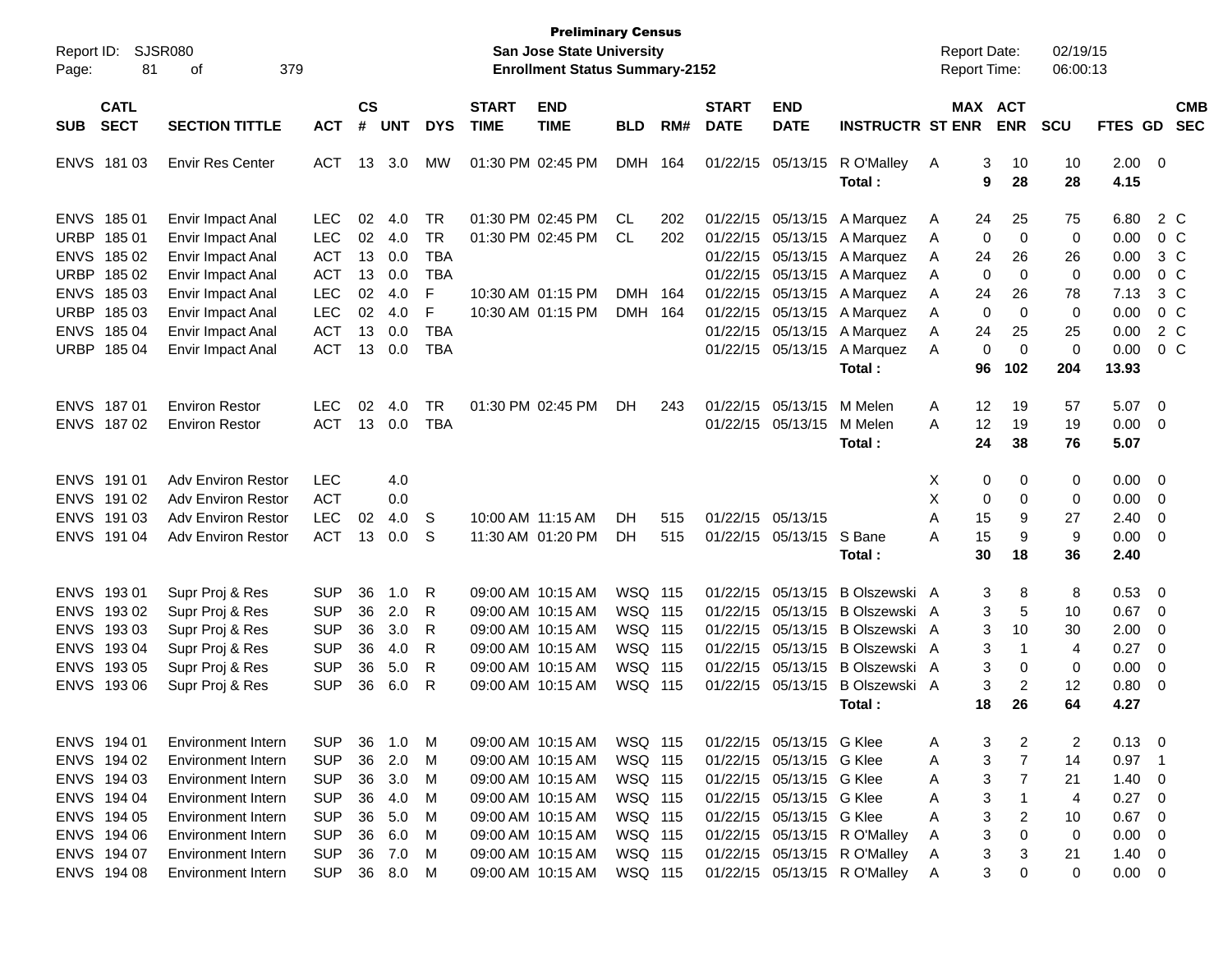| Report ID:<br>82<br>Page:                                                              | SJSR080<br>379<br>οf                                                                                                                                   |                                                                                      |                      |                                    |                                                                    |                             | <b>Preliminary Census</b><br><b>San Jose State University</b><br><b>Enrollment Status Summary-2152</b> |                   |                   |                             |                                                  |                                                                                                                                                                                                  | <b>Report Date:</b><br><b>Report Time:</b> |                             |                                                  | 02/19/15<br>06:00:13                |                                                                                 |                                                     |            |
|----------------------------------------------------------------------------------------|--------------------------------------------------------------------------------------------------------------------------------------------------------|--------------------------------------------------------------------------------------|----------------------|------------------------------------|--------------------------------------------------------------------|-----------------------------|--------------------------------------------------------------------------------------------------------|-------------------|-------------------|-----------------------------|--------------------------------------------------|--------------------------------------------------------------------------------------------------------------------------------------------------------------------------------------------------|--------------------------------------------|-----------------------------|--------------------------------------------------|-------------------------------------|---------------------------------------------------------------------------------|-----------------------------------------------------|------------|
| <b>CATL</b><br><b>SECT</b><br><b>SUB</b>                                               | <b>SECTION TITTLE</b>                                                                                                                                  | <b>ACT</b>                                                                           | <b>CS</b><br>#       | <b>UNT</b>                         | <b>DYS</b>                                                         | <b>START</b><br><b>TIME</b> | <b>END</b><br><b>TIME</b>                                                                              | <b>BLD</b>        | RM#               | <b>START</b><br><b>DATE</b> | <b>END</b><br><b>DATE</b>                        | <b>INSTRUCTR ST ENR</b>                                                                                                                                                                          |                                            |                             | MAX ACT<br><b>ENR</b>                            | <b>SCU</b>                          | FTES GD SEC                                                                     |                                                     | <b>CMB</b> |
| ENVS 194 09                                                                            | <b>Environment Intern</b>                                                                                                                              | <b>SUP</b>                                                                           |                      | 36 9.0                             | M                                                                  |                             | 09:00 AM 10:15 AM                                                                                      | WSQ 115           |                   |                             |                                                  | 01/22/15 05/13/15 R O'Malley<br>Total:                                                                                                                                                           | A                                          | 3<br>27                     | 0<br>22                                          | 0<br>72                             | $0.00 \t 0$<br>4.83                                                             |                                                     |            |
| ENVS 195 01                                                                            | Inst Asst Env Stud                                                                                                                                     | <b>SUP</b>                                                                           |                      | 36 3.0                             | TBA                                                                |                             |                                                                                                        |                   |                   |                             |                                                  | 01/22/15 05/13/15 R O'Malley<br>Total:                                                                                                                                                           | A                                          | 3<br>3                      | 3<br>3                                           | 9<br>9                              | $0.60 \quad 0$<br>0.60                                                          |                                                     |            |
| ENVS 198 01                                                                            | Sr Sem                                                                                                                                                 | SEM 05                                                                               |                      | 3.0                                | R                                                                  |                             | 03:00 PM 05:45 PM                                                                                      | CL                | 243               |                             |                                                  | 01/22/15 05/13/15 R O'Malley<br>Total:                                                                                                                                                           | A                                          | 24<br>24                    | 25<br>25                                         | 75<br>75                            | $5.00 \t 0$<br>5.00                                                             |                                                     |            |
| ENVS 200 01                                                                            | Sem Env Methods                                                                                                                                        | SEM                                                                                  | 05                   | 3.0                                | W                                                                  |                             | 06:00 PM 08:45 PM                                                                                      | WSQ 115           |                   |                             |                                                  | 01/22/15 05/13/15 K Cushing<br>Total:                                                                                                                                                            | A                                          | 12<br>12                    | 9<br>9                                           | 27<br>27                            | $2.25$ 9<br>2.25                                                                |                                                     |            |
| ENVS 210 01<br>ENVS 210 02<br>ENVS 210 03                                              | <b>Environ Topics</b><br><b>Environ Topics</b><br><b>Environ Topics</b>                                                                                | <b>SUP</b><br><b>SUP</b><br><b>SUP</b>                                               | 25<br>25<br>25       | 1.0<br>2.0<br>3.0                  | МW<br>MW<br>МW                                                     |                             | 12:00 PM 01:15 PM<br>12:00 PM 01:15 PM<br>12:00 PM 01:15 PM                                            | CL.<br>CL.<br>CL. | 205<br>205<br>205 |                             |                                                  | 01/22/15 05/13/15 R O'Malley<br>01/22/15 05/13/15 R O'Malley<br>01/22/15 05/13/15 R O'Malley<br>Total:                                                                                           | A<br>A<br>A                                | 15<br>15<br>15<br>45        | 0<br>3<br>4                                      | 1<br>0<br>9<br>10                   | $0.08$ 1<br>$0.00 \t 0$<br>$0.75$ 3<br>0.83                                     |                                                     |            |
| ENVS 285 01                                                                            | Grad Internship                                                                                                                                        | <b>SUP</b>                                                                           |                      | 25 3.0                             | TBA                                                                |                             |                                                                                                        |                   |                   |                             | 01/22/15 05/13/15                                | W Russell<br>Total:                                                                                                                                                                              | Α                                          | 3<br>3                      | 3<br>3                                           | 9<br>9                              | $0.75$ 3<br>0.75                                                                |                                                     |            |
| ENVS 295 01                                                                            | Grad Teach Asst                                                                                                                                        | <b>SUP</b>                                                                           |                      | 25 3.0                             | TBA                                                                |                             |                                                                                                        |                   |                   |                             | 01/22/15 05/13/15                                | W Russell<br>Total:                                                                                                                                                                              | Α                                          | 3<br>3                      | 0<br>$\bf{0}$                                    | 0<br>0                              | $0.00 \t 0$<br>0.00                                                             |                                                     |            |
| ENVS 297 01                                                                            | Research & Proposals SEM 05 3.0 M                                                                                                                      |                                                                                      |                      |                                    |                                                                    |                             | 04:30 PM 07:15 PM                                                                                      | <b>WSQ 115</b>    |                   |                             | 01/22/15 05/13/15                                | W Russell<br>Total:                                                                                                                                                                              | A                                          | 12<br>12                    | 11<br>11                                         | 33<br>33                            | 2.75 11<br>2.75                                                                 |                                                     |            |
| ENVS 299 01<br>ENVS 299 02<br>ENVS 299 03<br>ENVS 299 04<br>ENVS 299 05<br>ENVS 299 06 | <b>MS Thesis/Project</b><br><b>MS Thesis/Project</b><br><b>MS Thesis/Project</b><br><b>MS Thesis/Project</b><br>MS Thesis/Project<br>MS Thesis/Project | <b>SUP</b><br><b>SUP</b><br><b>SUP</b><br><b>SUP</b><br><b>SUP</b><br>SUP 25 6.0 TBA | 25<br>25<br>25<br>25 | 1.0<br>2.0<br>3.0<br>4.0<br>25 5.0 | <b>TBA</b><br><b>TBA</b><br><b>TBA</b><br><b>TBA</b><br><b>TBA</b> |                             |                                                                                                        |                   |                   |                             |                                                  | 01/22/15 05/13/15 W Russell<br>01/22/15 05/13/15 W Russell<br>01/22/15 05/13/15 W Russell<br>01/22/15 05/13/15 W Russell<br>01/22/15 05/13/15 W Russell<br>01/22/15 05/13/15 W Russell<br>Total: | A<br>A<br>A<br>Α<br>A<br>A                 | 3<br>3<br>3<br>3<br>3<br>18 | 0<br>0<br>3<br>0<br>3<br>$\overline{\mathbf{r}}$ | 0<br>0<br>9<br>4<br>0<br>18<br>31   | $0.00 \t 0$<br>$0.00 \t 0$<br>0.75<br>0.33<br>$0.00 \t 0$<br>$1.50 \t3$<br>2.58 | $\overline{\mathbf{3}}$<br>$\overline{\phantom{1}}$ |            |
|                                                                                        | <b>Department : Environmental Studies</b>                                                                                                              |                                                                                      |                      |                                    |                                                                    |                             |                                                                                                        |                   |                   |                             | <b>Lower Division:</b><br><b>Upper Division:</b> | <b>Department Total:</b><br><b>Graduate Division:</b>                                                                                                                                            |                                            | 1289<br>325<br>883<br>81    | 344<br>25                                        | 1318 3572<br>1032<br>949 2457<br>83 | 243.22<br>68.80<br>167.50<br>6.92                                               |                                                     |            |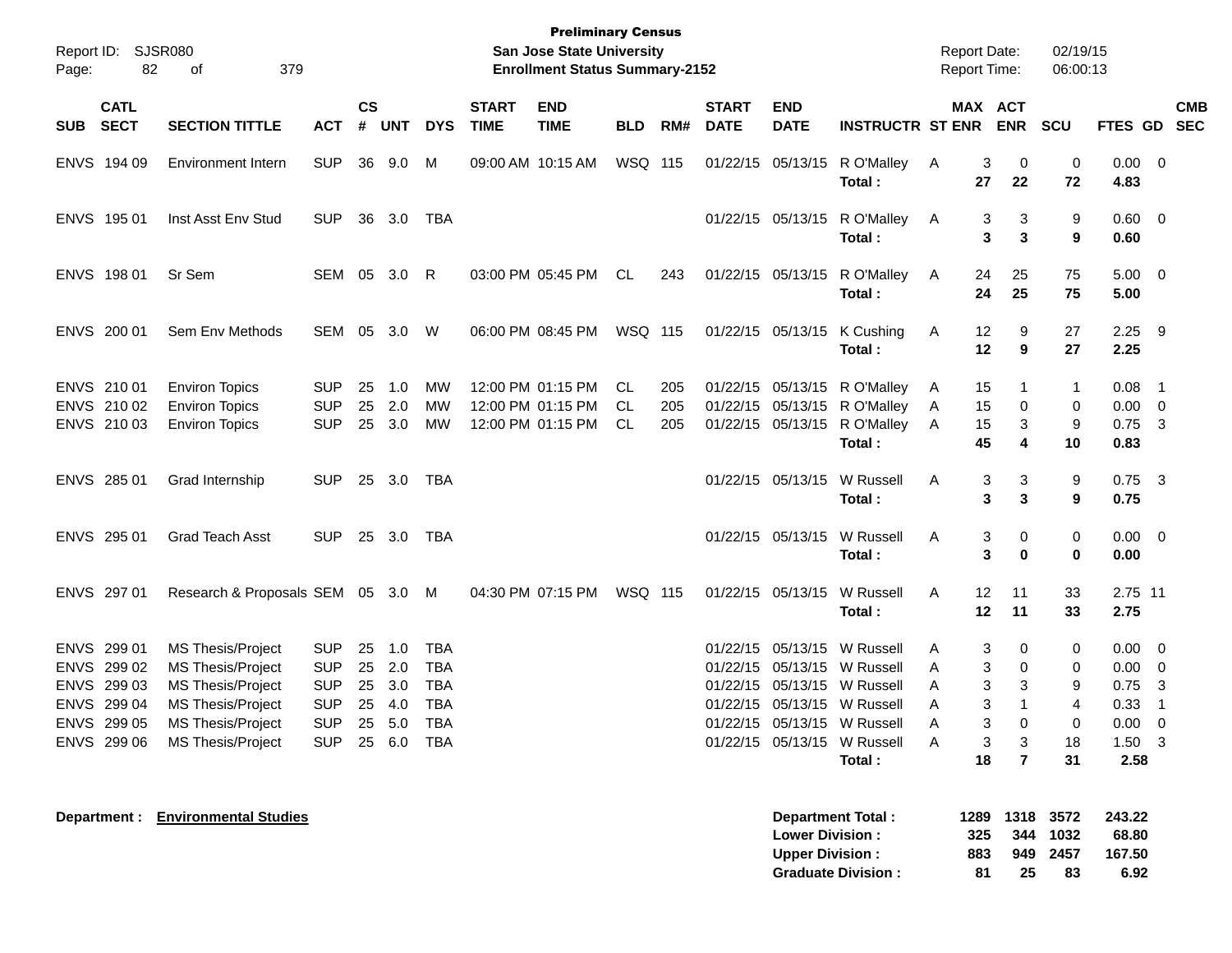| Report ID:<br>Page:                      | <b>SJSR080</b><br>83<br>379<br>οf   |              |                    |            |            |                             | <b>Preliminary Census</b><br><b>San Jose State University</b><br><b>Enrollment Status Summary-2152</b> |            |     |                             |                            |                                 |   | <b>Report Date:</b><br><b>Report Time:</b> |            | 02/19/15<br>06:00:13 |                |                            |                          |
|------------------------------------------|-------------------------------------|--------------|--------------------|------------|------------|-----------------------------|--------------------------------------------------------------------------------------------------------|------------|-----|-----------------------------|----------------------------|---------------------------------|---|--------------------------------------------|------------|----------------------|----------------|----------------------------|--------------------------|
| <b>CATL</b><br><b>SECT</b><br><b>SUB</b> | <b>SECTION TITTLE</b>               | <b>ACT</b>   | $\mathsf{cs}$<br># | <b>UNT</b> | <b>DYS</b> | <b>START</b><br><b>TIME</b> | <b>END</b><br><b>TIME</b>                                                                              | <b>BLD</b> | RM# | <b>START</b><br><b>DATE</b> | <b>END</b><br><b>DATE</b>  | <b>INSTRUCTR ST ENR</b>         |   | <b>MAX ACT</b>                             | <b>ENR</b> | <b>SCU</b>           | FTES GD        |                            | <b>CMB</b><br><b>SEC</b> |
| College<br>Department :                  | <b>Social Sciences</b><br>Geography |              |                    |            |            |                             |                                                                                                        |            |     |                             |                            |                                 |   |                                            |            |                      |                |                            |                          |
| GEOG 101                                 | Geog Natural Env                    | <b>LEC</b>   | 02                 | 3.0        | МW         |                             | 09:00 AM 10:15 AM                                                                                      | <b>CL</b>  | 224 | 01/22/15                    | 05/13/15                   | G Pereira                       | A | 40                                         | 42         | 126                  | 8.40           | $\overline{0}$             |                          |
| <b>GEOG</b><br>1 0 2                     | Geog Natural Env                    | <b>LEC</b>   | 02                 | 3.0        | МW         |                             | 10:30 AM 11:45 AM                                                                                      | <b>DMH</b> | 234 | 01/22/15                    | 05/13/15                   | G Pereira                       | A | 40                                         | 40         | 120                  | 8.00           | 0                          |                          |
| <b>GEOG</b><br>1 0 3                     | Geog Natural Env                    | <b>LEC</b>   | 02                 | 3.0        | <b>TR</b>  |                             | 01:30 PM 02:45 PM                                                                                      | DH.        | 351 | 01/22/15                    | 05/13/15                   | T Seeley                        | A | 30                                         | 27         | 81                   | 5.40           | 0                          |                          |
| GEOG<br>1 04                             | Geog Natural Env                    | <b>LEC</b>   | 02                 | 3.0        | <b>TBA</b> |                             |                                                                                                        |            |     | 01/22/15                    | 05/13/15                   | E Collins                       | Α | 30                                         | 23         | 69                   | 4.60           | - 0                        |                          |
|                                          |                                     |              |                    |            |            |                             |                                                                                                        |            |     |                             |                            | Total:                          |   | 140                                        | 132        | 396                  | 26.40          |                            |                          |
| GEOG 1001                                | <b>Cultural Geography</b>           | <b>LEC</b>   | 02                 | 3.0        | <b>TR</b>  |                             | 12:00 PM 01:15 PM                                                                                      | <b>BBC</b> | 021 | 01/22/15                    | 05/13/15                   | M Kelley                        | A | 40                                         | 40         | 120                  | 8.00           | $\overline{0}$             |                          |
| GEOG 1002                                | <b>Cultural Geography</b>           | <b>LEC</b>   | 02                 | 3.0        | <b>MW</b>  |                             | 03:00 PM 04:15 PM                                                                                      | <b>CL</b>  | 303 | 01/22/15                    | 05/13/15                   | J Hasty                         | A | 30                                         | 28         | 84                   | 5.60           | $\overline{0}$             |                          |
| GEOG 1003                                | <b>Cultural Geography</b>           | <b>LEC</b>   | 02                 | 3.0        | <b>TBA</b> |                             |                                                                                                        |            |     | 01/22/15                    | 05/13/15                   | E O'Halloran A                  |   | 39                                         | 36         | 108                  | 7.20           | - 0                        |                          |
|                                          |                                     |              |                    |            |            |                             |                                                                                                        |            |     |                             |                            | Total:                          |   | 109                                        | 104        | 312                  | 20.80          |                            |                          |
| GEOG 1201                                | Global Geography                    | <b>LEC</b>   | 01                 | 3.0        | MW         |                             | 10:30 AM 11:45 AM                                                                                      | <b>DMH</b> | 163 | 01/22/15                    | 05/13/15                   | R Taketa                        | A | 30                                         | 28         | 84                   | 5.60           | $\overline{0}$             |                          |
| GEOG 1202                                | Global Geography                    | <b>LEC</b>   | 01                 | 3.0        | МW         |                             | 12:00 PM 01:15 PM                                                                                      | CL         | 202 | 01/22/15                    | 05/13/15                   | R Taketa                        | Α | 30                                         | 29         | 87                   | 5.80           | $\mathbf 0$                |                          |
| GEOG 1203                                | Global Geography                    | <b>LEC</b>   | 01                 | 3.0        | МW         |                             | 01:30 PM 02:45 PM                                                                                      | <b>CL</b>  | 224 | 01/22/15                    | 05/13/15                   | R Taketa                        | Α | 30                                         | 27         | 81                   | 5.40           | 0                          |                          |
| GEOG 1204                                | Global Geography                    | <b>LEC</b>   | 01                 | 3.0        | <b>TR</b>  |                             | 09:00 AM 10:15 AM                                                                                      | <b>CL</b>  | 224 | 01/22/15                    | 05/13/15                   | T Orf                           | A | 30                                         | 28         | 84                   | 5.60           | $\overline{0}$             |                          |
| GEOG 1205                                | Global Geography                    | <b>LEC</b>   | 01                 | 3.0        | <b>TR</b>  |                             | 10:30 AM 11:45 AM                                                                                      | <b>ENG</b> | 401 | 01/22/15                    | 05/13/15 T Seeley          |                                 | Α | 30                                         | 29         | 87                   | 5.80           | $\overline{0}$             |                          |
| GEOG 1206                                | Global Geography                    | <b>LEC</b>   |                    | 3.0        |            |                             |                                                                                                        |            |     |                             |                            |                                 | X | $\Omega$                                   | $\Omega$   | $\mathbf 0$          | 0.00           | - 0                        |                          |
|                                          |                                     |              |                    |            |            |                             |                                                                                                        |            |     |                             |                            | Total:                          |   | 150                                        | 141        | 423                  | 28.20          |                            |                          |
| GEOG 110 01                              | <b>Urban Global South</b>           | <b>LEC</b>   | 04                 | 3.0        | TR.        |                             | 01:30 PM 02:45 PM                                                                                      | <b>CL</b>  | 224 | 01/22/15                    | 05/13/15                   | K Richardson A                  |   | 25                                         | 20         | 60                   | 4.00           | $\overline{\mathbf{0}}$    |                          |
|                                          |                                     |              |                    |            |            |                             |                                                                                                        |            |     |                             |                            | Total:                          |   | 25                                         | 20         | 60                   | 4.00           |                            |                          |
| GEOG 112 01                              | Nat Cult Terr Disp                  | <b>LEC</b>   | 02                 | 3.0        | <b>TR</b>  |                             | 12:00 PM 01:15 PM                                                                                      | <b>CL</b>  | 224 | 01/22/15                    | 05/13/15                   | K Rohrmeier A                   |   | 35                                         | 37         | 111                  | 7.40           | $\overline{0}$             |                          |
| GEOG 112 02                              | Nat Cult Terr Disp                  | <b>LEC</b>   | 02                 | 3.0        | $\top$     |                             | 03:00 PM 05:45 PM                                                                                      | <b>SH</b>  | 311 | 01/22/15                    | 05/13/15                   | M Kelley                        | A | 30                                         | 29         | 87                   | 5.80           | - 0                        |                          |
|                                          |                                     |              |                    |            |            |                             |                                                                                                        |            |     |                             |                            | Total:                          |   | 65                                         | 66         | 198                  | 13.20          |                            |                          |
| GEOG 115 01                              | Geog Global Econ                    | <b>LEC</b>   | 02                 | 3.0        | $\top$     |                             | 03:00 PM 05:45 PM                                                                                      | <b>CL</b>  | 224 | 01/22/15                    | 05/13/15                   | K Richardson A                  |   | 25                                         | 18         | 54                   | 3.65           | $\overline{\phantom{0}}$ 1 |                          |
|                                          |                                     |              |                    |            |            |                             |                                                                                                        |            |     |                             |                            | Total:                          |   | 25                                         | 18         | 54                   | 3.65           |                            |                          |
| GEOG 168 01                              | Sub-Saharan Africa                  |              |                    |            |            |                             | LEC 02 3.0 TR 10:30 AM 11:45 AM CL                                                                     |            | 224 |                             |                            | 01/22/15 05/13/15 K Rohrmeier A |   | 25                                         | 20         | 60                   | 4.00 0         |                            |                          |
|                                          |                                     |              |                    |            |            |                             |                                                                                                        |            |     |                             |                            | Total:                          |   | 25                                         | 20         | 60                   | 4.00           |                            |                          |
| GEOG 171 01                              | Maps & GIS                          | LEC 02 3.0 W |                    |            |            |                             | 04:30 PM 06:20 PM WSQ 111                                                                              |            |     |                             |                            | 01/22/15 05/13/15 K Rohrmeier A |   | 15                                         | 14         | 28                   | $2.95\quad 3$  |                            |                          |
| GEOG 171 02                              | Maps & GIS                          | LAB 15 0.0 W |                    |            |            |                             | 06:30 PM 09:20 PM                                                                                      | WSQ 113    |     |                             |                            | 01/22/15 05/13/15 K Rohrmeier A |   | 15                                         | 14         | 14                   | $0.00 \quad 3$ |                            |                          |
|                                          |                                     |              |                    |            |            |                             |                                                                                                        |            |     |                             |                            | Total:                          |   | 30                                         | 28         | 42                   | 2.95           |                            |                          |
| GEOG 175 01                              | <b>GIS Project Devel</b>            | LEC 02 3.0 T |                    |            |            |                             | 06:00 PM 07:50 PM WSQ 111                                                                              |            |     |                             | 01/22/15 05/13/15 R Taketa |                                 | A | 15                                         | 12         | 24                   | 2.65 5         |                            |                          |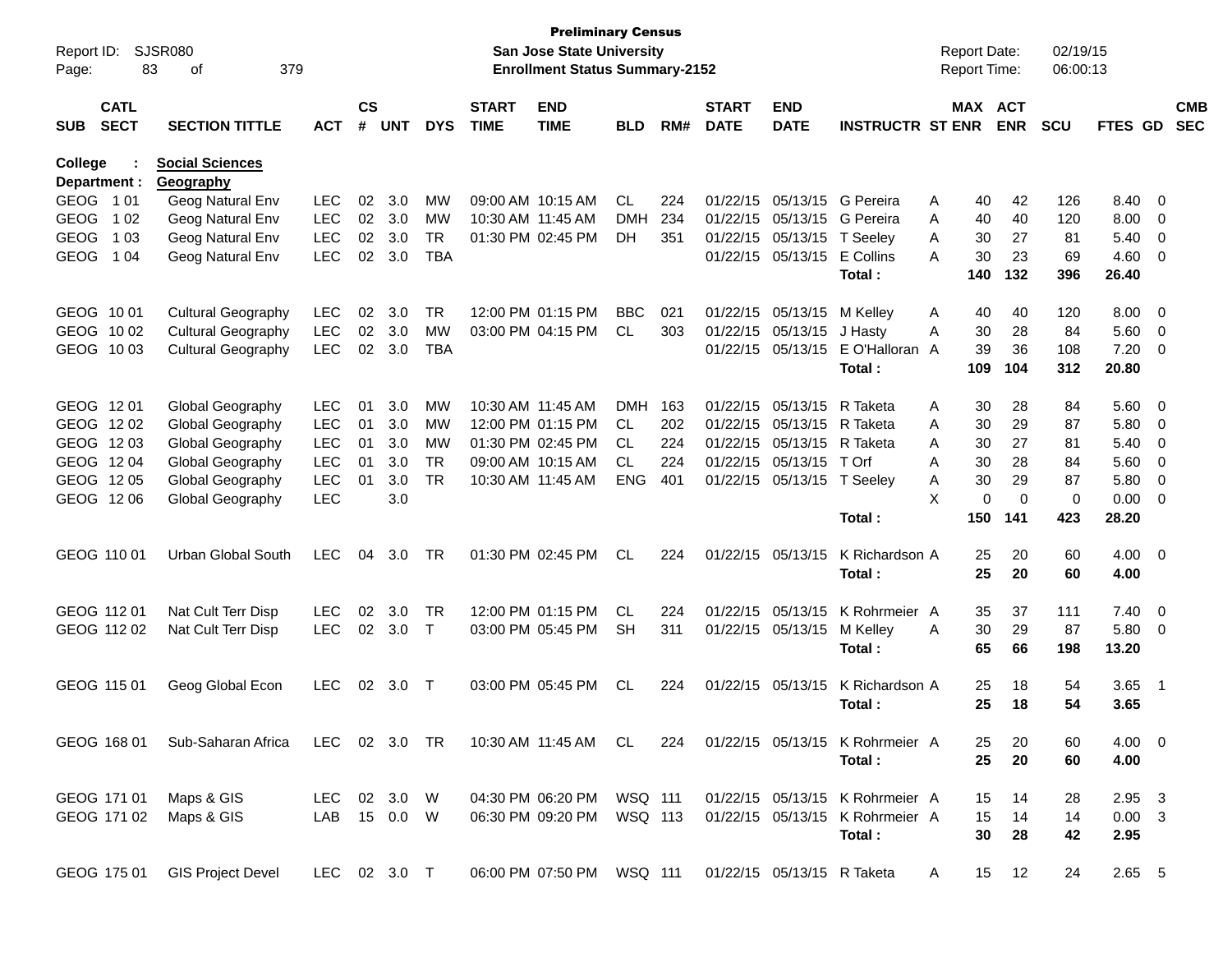| Report ID: SJSR080<br>84<br>Page:         | 379<br>of                                                                        |                                        |                   |                   |                                        |                             | <b>Preliminary Census</b><br>San Jose State University<br><b>Enrollment Status Summary-2152</b> |                    |     |                             |                                                                             |                                         |             | <b>Report Date:</b><br>Report Time:         |                                                  | 02/19/15<br>06:00:13                                       |                              |                                                    |            |
|-------------------------------------------|----------------------------------------------------------------------------------|----------------------------------------|-------------------|-------------------|----------------------------------------|-----------------------------|-------------------------------------------------------------------------------------------------|--------------------|-----|-----------------------------|-----------------------------------------------------------------------------|-----------------------------------------|-------------|---------------------------------------------|--------------------------------------------------|------------------------------------------------------------|------------------------------|----------------------------------------------------|------------|
| <b>CATL</b><br><b>SECT</b><br><b>SUB</b>  | <b>SECTION TITTLE</b>                                                            | <b>ACT</b>                             | <b>CS</b><br>$\#$ | <b>UNT</b>        | <b>DYS</b>                             | <b>START</b><br><b>TIME</b> | <b>END</b><br><b>TIME</b>                                                                       | <b>BLD</b>         | RM# | <b>START</b><br><b>DATE</b> | <b>END</b><br><b>DATE</b>                                                   | <b>INSTRUCTR ST ENR</b>                 |             | MAX ACT                                     | <b>ENR</b>                                       | SCU                                                        | FTES GD SEC                  |                                                    | <b>CMB</b> |
| GEOG 175 02                               | <b>GIS Project Devel</b>                                                         | LAB                                    |                   | 15 0.0            | $\top$                                 |                             | 08:00 PM 10:50 PM                                                                               | WSQ 113            |     |                             | 01/22/15 05/13/15                                                           | R Taketa<br>Total:                      | Α           | 15<br>30                                    | 12<br>24                                         | 12<br>36                                                   | 0.00<br>2.65                 | - 5                                                |            |
| GEOG 180 01<br>GEOG 180 02                | <b>Indiv Studies</b><br><b>Indiv Studies</b>                                     | <b>SUP</b><br><b>SUP</b>               | 36<br>36          | 3.0<br>4.0        | <b>TBA</b><br><b>TBA</b>               |                             |                                                                                                 |                    |     |                             | 01/22/15 05/13/15<br>01/22/15 05/13/15                                      | M Davis<br>M Davis<br>Total:            | Α<br>A      | $\overline{2}$<br>1<br>3                    | $\mathbf 0$<br>$\mathbf 0$<br>$\mathbf{0}$       | 0<br>$\mathbf 0$<br>$\mathbf 0$                            | 0.00<br>0.00<br>0.00         | $\mathbf 0$<br>$\overline{0}$                      |            |
| GEOG 181 01<br>GEOG 181 02                | Rem Sens Basi Theo<br>Rem Sens Basi Theo                                         | <b>LEC</b><br>LAB                      | 02<br>15          | 3.0<br>0.0        | R.<br>R.                               |                             | 06:00 PM 07:50 PM<br>08:00 PM 10:50 PM                                                          | WSQ 111<br>WSQ 113 |     |                             | 01/22/15 05/13/15<br>01/22/15 05/13/15                                      | G Pereira<br>G Pereira<br>Total:        | A<br>A      | 15<br>15<br>30                              | 15<br>15<br>30                                   | 30<br>15<br>45                                             | 3.15<br>0.00<br>3.15         | 3<br>$\overline{3}$                                |            |
| GEOG 197 01<br>GEOG 197 02<br>GEOG 197 03 | Geog Internship<br>Geog Internship<br>Geog Internship                            | <b>SUP</b><br><b>SUP</b><br><b>SUP</b> | 36<br>36<br>36    | 1.0<br>2.0<br>3.0 | <b>TBA</b><br><b>TBA</b><br><b>TBA</b> |                             |                                                                                                 |                    |     |                             | 01/22/15 05/13/15<br>01/22/15 05/13/15<br>01/22/15 05/13/15                 | M Davis<br>M Davis<br>M Davis<br>Total: | Α<br>A<br>A | 1<br>$\mathbf 1$<br>$\mathbf{1}$<br>3       | -1<br>$\mathbf 0$<br>$\mathbf 0$<br>$\mathbf{1}$ | $\mathbf{1}$<br>$\mathbf 0$<br>$\mathbf 0$<br>$\mathbf{1}$ | 0.07<br>0.00<br>0.00<br>0.07 | $\Omega$<br>$\mathbf 0$<br>$\overline{0}$          |            |
| GEOG 199 01                               | Senior Seminar                                                                   | SEM                                    | 05                | 3.0               | R                                      |                             | 03:00 PM 05:45 PM                                                                               | CL.                | 224 |                             | 01/22/15 05/13/15                                                           | K Richardson A<br>Total:                |             | 10<br>10                                    | 5<br>5                                           | 15<br>15                                                   | 1.00<br>1.00                 | $\overline{\mathbf{0}}$                            |            |
| GEOG 239 01                               | Sem: Geog Info Tech                                                              | SEM 05 3.0                             |                   |                   | M                                      |                             | 06:00 PM 08:45 PM                                                                               | WSQ 111            |     |                             | 01/22/15 05/13/15                                                           | G Pereira<br>Total:                     | A           | 12<br>12                                    | 6<br>6                                           | 18<br>18                                                   | 1.50<br>1.50                 | - 6                                                |            |
| GEOG 298 01<br>GEOG 298 02                | <b>Special Study</b><br><b>Special Study</b>                                     | <b>SUP</b><br><b>SUP</b>               | 25                | 3.0<br>25 4.0     | <b>TBA</b><br><b>TBA</b>               |                             |                                                                                                 |                    |     |                             | 01/22/15 05/13/15<br>01/22/15 05/13/15 M Davis                              | M Davis<br>Total:                       | A<br>A      | $\mathbf 1$<br>$\mathbf{1}$<br>$\mathbf{2}$ | 1<br>$\mathbf 0$<br>$\mathbf{1}$                 | 3<br>$\mathbf 0$<br>3                                      | 0.25<br>0.00<br>0.25         | $\overline{\mathbf{1}}$<br>$\overline{\mathbf{0}}$ |            |
| GEOG 299 01<br>GEOG 299 02<br>GEOG 299 03 | <b>MA Thesis/Project</b><br><b>MA Thesis/Project</b><br><b>MA Thesis/Project</b> | <b>SUP</b><br><b>SUP</b><br><b>SUP</b> | 25<br>25<br>25    | 1.0<br>3.0<br>6.0 | <b>TBA</b><br><b>TBA</b><br><b>TBA</b> |                             |                                                                                                 |                    |     |                             | 01/22/15 05/13/15<br>01/22/15 05/13/15 M Davis<br>01/22/15 05/13/15 M Davis | M Davis<br>Total:                       | A<br>A<br>A | $\mathbf 1$<br>$\mathbf{1}$<br>3<br>5       | 0<br>$\Omega$<br>$\mathbf 0$<br>$\bf{0}$         | $\mathbf 0$<br>$\mathbf 0$<br>$\mathbf 0$<br>$\bf{0}$      | 0.00<br>0.00<br>0.00<br>0.00 | $\overline{0}$<br>$\overline{0}$<br>$\overline{0}$ |            |
| Department: Geography                     |                                                                                  |                                        |                   |                   |                                        |                             |                                                                                                 |                    |     |                             | <b>Lower Division:</b><br><b>Upper Division:</b>                            | Department Total:                       |             | 664<br>399<br>246                           | 596<br>377<br>212                                | 1663<br>1131<br>511                                        | 111.82<br>75.40<br>34.67     |                                                    |            |

**Graduate Division : 19 7 21 1.75**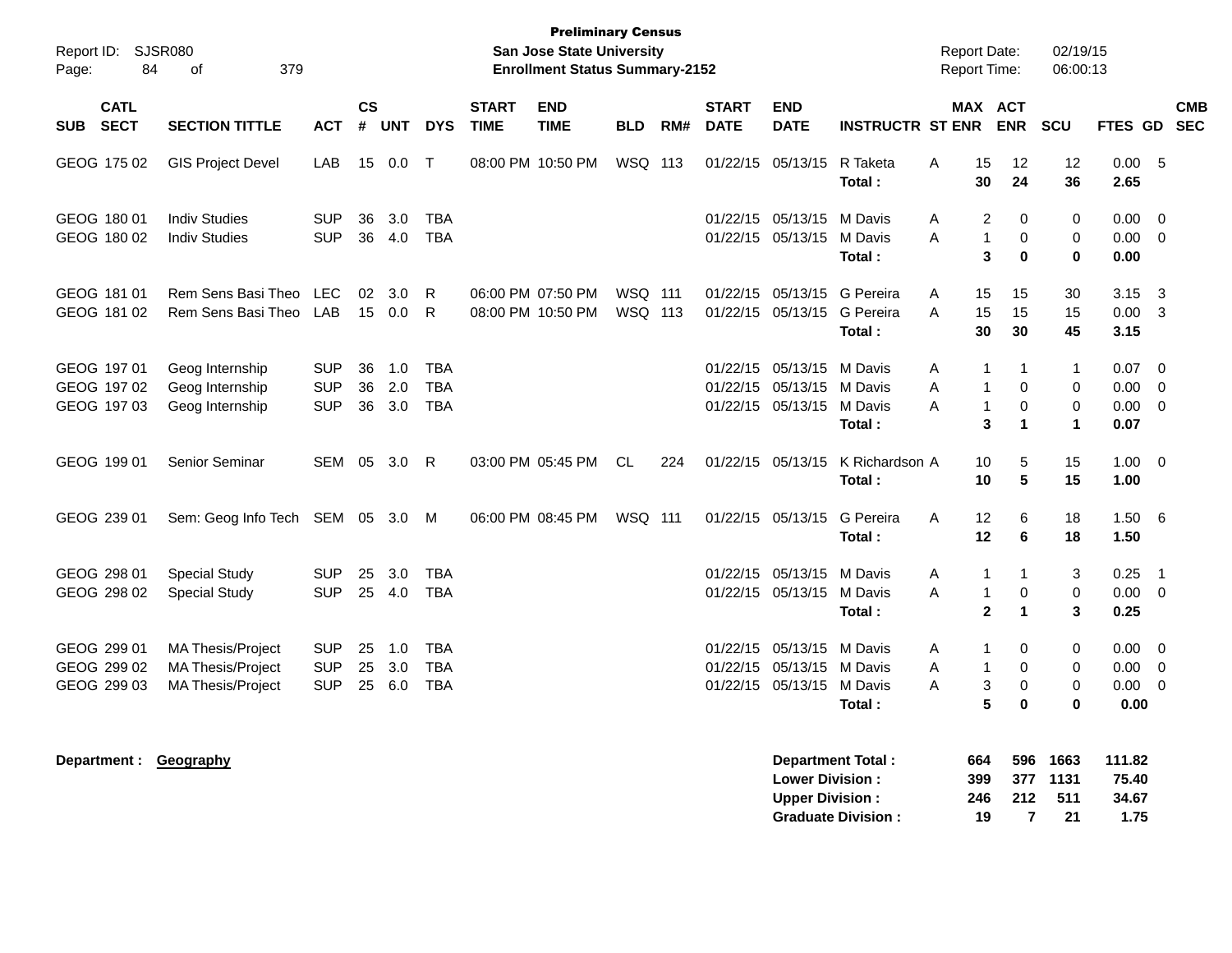| Page:               | Report ID:<br><b>SJSR080</b><br>85<br>379<br>οf<br><b>CATL</b> |                                          |                          |          |            |            |                             | <b>Preliminary Census</b><br>San Jose State University<br><b>Enrollment Status Summary-2152</b> |                    |     |                             |                           |                                                            |        | <b>Report Date:</b><br><b>Report Time:</b> |            | 02/19/15<br>06:00:13 |                     |                          |                          |
|---------------------|----------------------------------------------------------------|------------------------------------------|--------------------------|----------|------------|------------|-----------------------------|-------------------------------------------------------------------------------------------------|--------------------|-----|-----------------------------|---------------------------|------------------------------------------------------------|--------|--------------------------------------------|------------|----------------------|---------------------|--------------------------|--------------------------|
| <b>SUB</b>          | <b>SECT</b>                                                    | <b>SECTION TITTLE</b>                    | <b>ACT</b>               | CS<br>#  | <b>UNT</b> | <b>DYS</b> | <b>START</b><br><b>TIME</b> | <b>END</b><br><b>TIME</b>                                                                       | <b>BLD</b>         | RM# | <b>START</b><br><b>DATE</b> | <b>END</b><br><b>DATE</b> | <b>INSTRUCTR ST ENR</b>                                    |        | MAX ACT                                    | <b>ENR</b> | <b>SCU</b>           | FTES GD             |                          | <b>CMB</b><br><b>SEC</b> |
| College             | Department :                                                   | <b>Social Sciences</b><br><b>History</b> |                          |          |            |            |                             |                                                                                                 |                    |     |                             |                           |                                                            |        |                                            |            |                      |                     |                          |                          |
| <b>HIST</b>         | 1A 01                                                          | World History to 150                     | <b>LEC</b>               | 02       | 3.0        | $\top$     |                             | 06:00 PM 08:45 PM                                                                               | <b>DMH</b>         | 163 | 01/22/15                    | 05/13/15                  | <b>B</b> Kline<br>Total :                                  | A      | 25<br>25                                   | 20<br>20   | 60<br>60             | 4.00<br>4.00        | $\overline{\phantom{0}}$ |                          |
| <b>HIST</b>         | 1B 01                                                          | World History from 1                     | <b>LEC</b>               | 02       | 3.0        | MW         |                             | 10:30 AM 11:45 AM                                                                               | DMH 165            |     | 01/22/15                    | 05/13/15                  | R Buyco<br>Total :                                         | A      | 30<br>30                                   | 23<br>23   | 69<br>69             | 4.60<br>4.60        | $\overline{\phantom{0}}$ |                          |
| <b>HIST</b>         | 10A 01                                                         | <b>Western Civilizatn</b>                | <b>LEC</b>               | 02       | 3.0        | TR         |                             | 12:00 PM 01:15 PM                                                                               | DMH 165            |     | 01/22/15                    | 05/13/15                  | R Ciriviller<br>Total:                                     | A      | 30<br>30                                   | 28<br>28   | 84<br>84             | $5.60 \t 0$<br>5.60 |                          |                          |
| <b>HIST</b>         | 10B 01                                                         | <b>Western Civilizatn</b>                | <b>LEC</b>               | 02       | 3.0        | TR         |                             | 01:30 PM 02:45 PM                                                                               | DMH 163            |     | 01/22/15                    | 05/13/15                  | R Ciriviller<br>Total :                                    | A      | 30<br>30                                   | 27<br>27   | 81<br>81             | $5.40 \ 0$<br>5.40  |                          |                          |
| <b>HIST</b>         | 15B 01                                                         | U.S. Hist/Govt                           | <b>LEC</b>               | 03       | 3.0        | MW         |                             | 09:00 AM 10:15 AM                                                                               | DMH                | 150 | 01/22/15                    | 05/13/15                  | I Jerke                                                    | A      | 92                                         | 82         | 246                  | 16.40               | $0\,C$                   |                          |
| <b>POLS</b>         | 15B 01                                                         | U.S. Hist/Govt                           | <b>LEC</b>               | 03       | 3.0        | MW         |                             | 09:00 AM 10:15 AM                                                                               | DMH 150            |     | 01/22/15                    | 05/13/15                  | I Jerke                                                    | A      | 0                                          | 10         | 30                   | 2.00                | $0\,C$                   |                          |
| <b>HIST</b>         | 15B 02                                                         | U.S. Hist/Govt                           | <b>LEC</b>               | 03       | 3.0        | MW         |                             | 10:30 AM 11:45 AM                                                                               | DMH 150            |     | 01/22/15                    | 05/13/15                  | I Jerke                                                    | Α      | 92                                         | 93         | 279                  | 18.60               | $0\,C$                   |                          |
| <b>POLS</b>         | 15B 02                                                         | U.S. Hist/Govt                           | <b>LEC</b>               | 03       | 3.0        | MW         |                             | 10:30 AM 11:45 AM                                                                               | DMH 150            |     | 01/22/15                    | 05/13/15                  | I Jerke                                                    | A      | 0                                          | 0          | 0                    | 0.00                | $0\,C$                   |                          |
| <b>HIST</b>         | 15B 03                                                         | U.S. Hist/Govt                           | <b>LEC</b>               | 03       | 3.0        | MW         |                             | 12:00 PM 01:15 PM                                                                               | DMH 150            |     | 01/22/15                    | 05/13/15                  | M Wilson                                                   | A      | 92                                         | 86         | 258                  | 17.20               | $0\,C$                   |                          |
| <b>POLS</b>         | 15B 03                                                         | U.S. Hist/Govt                           | <b>LEC</b>               | 03       | 3.0        | MW         |                             | 12:00 PM 01:15 PM                                                                               | DMH 150            |     | 01/22/15                    | 05/13/15                  | M Wilson                                                   | A      | 0                                          | 6          | 18                   | 1.20                | $0\,C$                   |                          |
| <b>HIST</b>         | 15B 04                                                         | U.S. Hist/Govt                           | <b>LEC</b>               | 03       | 3.0        | MW         |                             | 01:30 PM 02:45 PM                                                                               | DMH 150            |     | 01/22/15                    | 05/13/15                  | I Jerke                                                    | Α      | 92                                         | 89         | 267                  | 17.80               | $0\,C$                   |                          |
| <b>POLS</b>         | 15B 04                                                         | U.S. Hist/Govt                           | <b>LEC</b>               | 03       | 3.0        | MW         |                             | 01:30 PM 02:45 PM                                                                               | DMH 150            |     | 01/22/15                    | 05/13/15                  | I Jerke                                                    | A      | 0                                          | -1         | 3                    | 0.20                | $0\,C$                   |                          |
| <b>HIST</b>         | 15B 05                                                         | U.S. Hist/Govt                           | <b>LEC</b>               | 03       | 3.0        | MW         |                             | 03:00 PM 04:15 PM                                                                               | DMH 150            |     | 01/22/15                    | 05/13/15                  | I Jerke                                                    | A      | 92                                         | 75         | 225                  | 15.00               | $0\,C$                   |                          |
| <b>POLS</b>         | 15B 05                                                         | U.S. Hist/Govt                           | <b>LEC</b>               | 03       | 3.0        | MW         |                             | 03:00 PM 04:15 PM                                                                               | DMH 150            |     | 01/22/15                    | 05/13/15                  | I Jerke                                                    | A      | 0                                          | 15         | 45                   | 3.00                | $0\,C$                   |                          |
| <b>HIST</b>         | 15B 06                                                         | U.S. Hist/Govt                           | <b>LEC</b>               | 03       | 3.0        | м          |                             | 06:00 PM 08:45 PM                                                                               | DMH 150            |     | 01/22/15                    | 05/13/15                  | M Wilson                                                   | A      | 92                                         | 81         | 243                  | 16.20               | $0\,C$                   |                          |
| <b>POLS</b>         | 15B 06                                                         | U.S. Hist/Govt                           | <b>LEC</b>               | 03       | 3.0        | м          |                             | 06:00 PM 08:45 PM                                                                               | DMH 150            |     | 01/22/15                    | 05/13/15                  | M Wilson                                                   | A      | 0                                          | 11         | 33                   | 2.20                | $0\,C$                   |                          |
| <b>HIST</b>         | 15B 07                                                         | U.S. Hist/Govt                           | <b>LEC</b>               | 03       | 3.0        | TR         |                             | 07:30 AM 08:45 AM                                                                               | DMH                | 150 | 01/22/15                    | 05/13/15                  | <b>R</b> Ciriviller                                        | A      | 92                                         | 73         | 219                  | 14.60               | $0\,C$                   |                          |
| <b>POLS</b>         | 15B 07                                                         | U.S. Hist/Govt                           | <b>LEC</b>               | 03       | 3.0        | <b>TR</b>  |                             | 07:30 AM 08:45 AM                                                                               | <b>DMH</b>         | 150 | 01/22/15                    | 05/13/15                  | <b>R</b> Ciriviller                                        | A      | 0                                          | 14         | 42                   | 2.80                | $0\,C$                   |                          |
| <b>HIST</b>         | 15B 08                                                         | U.S. Hist/Govt                           | <b>LEC</b>               | 03       | 3.0        | TR         |                             | 09:00 AM 10:15 AM                                                                               | <b>DMH</b>         | 150 | 01/22/15                    | 05/13/15                  | <b>R</b> Ciriviller                                        | A      | 92                                         | 79         | 237                  | 15.80               | $0\,C$                   |                          |
| <b>POLS</b>         | 15B 08                                                         | U.S. Hist/Govt                           | <b>LEC</b>               | 03       | 3.0        | TR         |                             | 09:00 AM 10:15 AM                                                                               | <b>DMH</b>         | 150 | 01/22/15                    | 05/13/15                  | R Ciriviller                                               | Α      | 0                                          | 12         | 36                   | 2.40                | $0\,C$                   |                          |
| <b>HIST</b>         |                                                                | 15B 09 U.S. Hist/Govt                    | <b>LEC</b>               |          | 03 3.0     | <b>TR</b>  |                             | 10:30 AM 11:45 AM                                                                               | DMH 150            |     |                             |                           | 01/22/15 05/13/15 M McBane                                 | А      | 92                                         | 86         | 258                  | 17.20               | 0 C                      |                          |
| <b>POLS</b>         |                                                                | 15B 09 U.S. Hist/Govt                    | LEC                      |          | 03 3.0     | TR         |                             | 10:30 AM 11:45 AM                                                                               | DMH 150            |     |                             |                           | 01/22/15 05/13/15 M McBane                                 | A      | 0                                          | 5          | 15                   | 1.00                | $0\,$ C                  |                          |
| HIST                | 15B 10                                                         | U.S. Hist/Govt                           | <b>LEC</b>               | 03       | 3.0        | TR         |                             | 12:00 PM 01:15 PM                                                                               | DMH 150            |     |                             |                           | 01/22/15 05/13/15 M McBane                                 | A      | 92                                         | 79         | 237                  | 15.80               | $0\,C$                   |                          |
| <b>POLS</b><br>HIST | 15B 10<br>15B 11                                               | U.S. Hist/Govt<br>U.S. Hist/Govt         | <b>LEC</b><br><b>LEC</b> | 03<br>03 | 3.0<br>3.0 | TR<br>TR   |                             | 12:00 PM 01:15 PM<br>01:30 PM 02:45 PM                                                          | DMH 150<br>DMH 150 |     |                             |                           | 01/22/15 05/13/15 M McBane<br>01/22/15 05/13/15 L Guardino | A<br>A | 0                                          | 7          | 21<br>258            | 1.40<br>17.20       | $0\,$ C<br>$0\,$ C       |                          |
| POLS                | 15B 11                                                         | U.S. Hist/Govt                           | <b>LEC</b>               | 03       | 3.0        | TR         |                             | 01:30 PM 02:45 PM                                                                               | DMH 150            |     |                             |                           | 01/22/15 05/13/15 L Guardino                               | A      | 92<br>0                                    | 86<br>7    | 21                   | 1.40                | $0\,$ C                  |                          |
| HIST                |                                                                | 15B 12 U.S. Hist/Govt                    | LEC                      | 03       | 3.0        | TR         |                             | 03:00 PM 04:15 PM                                                                               | DMH 150            |     |                             |                           | 01/22/15 05/13/15 L Guardino                               | A      | 92                                         | 85         | 255                  | 17.00               | $0\,C$                   |                          |
|                     |                                                                | POLS 15B 12 U.S. Hist/Govt               | LEC                      |          | 03 3.0     | TR         |                             | 03:00 PM 04:15 PM                                                                               | DMH 150            |     |                             |                           | 01/22/15 05/13/15 L Guardino                               | A      | 0                                          | 6          | 18                   | 1.20                | $0\,$ C                  |                          |
|                     |                                                                |                                          |                          |          |            |            |                             |                                                                                                 |                    |     |                             |                           | Total:                                                     |        |                                            | 1104 1088  | 3264                 | 217.60              |                          |                          |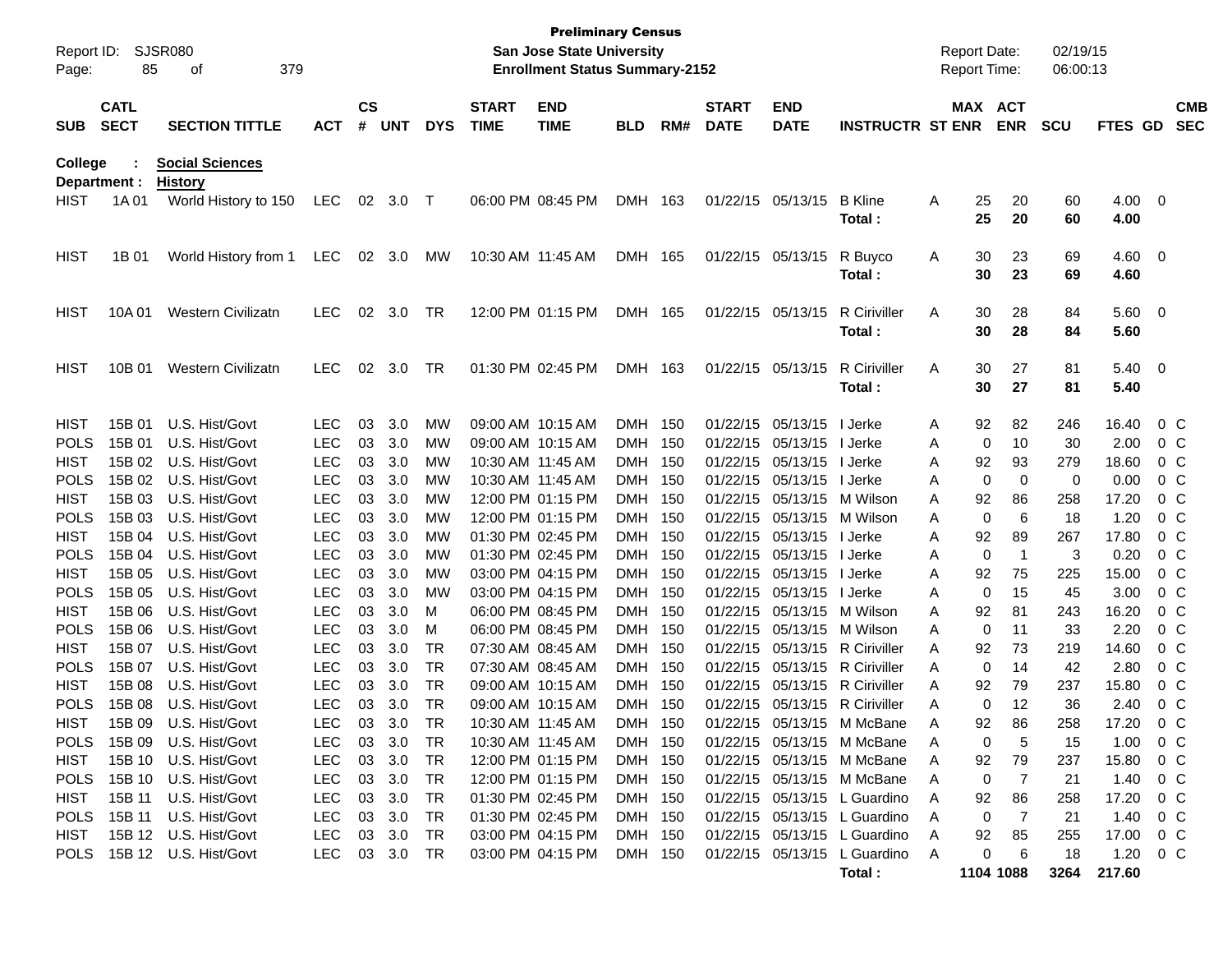| Page:                                     | Report ID: SJSR080<br>86 | 379<br>оf                                                                           |                                 |                    |                   |                  |                             | <b>Preliminary Census</b><br>San Jose State University<br><b>Enrollment Status Summary-2152</b> |                                    |            |                             |                                                             |                                              | <b>Report Date:</b><br><b>Report Time:</b> |                                              | 02/19/15<br>06:00:13  |                                          |                          |            |
|-------------------------------------------|--------------------------|-------------------------------------------------------------------------------------|---------------------------------|--------------------|-------------------|------------------|-----------------------------|-------------------------------------------------------------------------------------------------|------------------------------------|------------|-----------------------------|-------------------------------------------------------------|----------------------------------------------|--------------------------------------------|----------------------------------------------|-----------------------|------------------------------------------|--------------------------|------------|
| SUB SECT                                  | <b>CATL</b>              | <b>SECTION TITTLE</b>                                                               | <b>ACT</b>                      | $\mathsf{cs}$<br># | <b>UNT</b>        | <b>DYS</b>       | <b>START</b><br><b>TIME</b> | <b>END</b><br><b>TIME</b>                                                                       | <b>BLD</b>                         | RM#        | <b>START</b><br><b>DATE</b> | <b>END</b><br><b>DATE</b>                                   | <b>INSTRUCTR ST ENR</b>                      |                                            | MAX ACT<br><b>ENR</b>                        | <b>SCU</b>            | FTES GD SEC                              |                          | <b>CMB</b> |
|                                           |                          |                                                                                     |                                 |                    |                   |                  |                             |                                                                                                 |                                    |            |                             |                                                             |                                              |                                            |                                              |                       |                                          |                          |            |
| <b>HIST</b>                               | 20B 01                   | Hist of Amer Peopl                                                                  | <b>LEC</b>                      |                    | 02 3.0            | MW               |                             | 01:30 PM 02:45 PM                                                                               | CL                                 | 216        |                             | 01/22/15 05/13/15                                           | M Wilson<br>Total:                           | A                                          | 30<br>28<br>30<br>28                         | 84<br>84              | 5.60 0<br>5.60                           |                          |            |
| <b>HIST</b><br><b>HIST</b><br><b>HIST</b> | 50 01<br>50 02<br>50 03  | <b>Historical Process</b><br><b>Historical Process</b><br><b>Historical Process</b> | <b>SEM</b><br><b>SEM</b><br>SEM | 04<br>04<br>04     | 3.0<br>3.0<br>3.0 | $\top$<br>W<br>R |                             | 03:00 PM 05:45 PM<br>03:00 PM 05:45 PM<br>03:00 PM 05:45 PM                                     | <b>CL</b><br><b>DMH</b><br>DMH 167 | 218<br>167 |                             | 01/22/15 05/13/15<br>01/22/15 05/13/15<br>01/22/15 05/13/15 | A Katsev<br>E Narveson<br>A Katsev<br>Total: | A<br>A<br>A                                | 25<br>17<br>25<br>24<br>25<br>19<br>75<br>60 | 51<br>72<br>57<br>180 | $3.40 \ 0$<br>4.80 0<br>3.80 0<br>12.00  |                          |            |
| <b>HIST</b>                               | 99 01                    | History Fundamentals SEM 05 3.0 TR                                                  |                                 |                    |                   |                  |                             | 10:30 AM 11:45 AM                                                                               | DMH 167                            |            |                             | 01/22/15 05/13/15                                           | L Guardino<br>Total:                         | A                                          | 25<br>20<br>25<br>20                         | 60<br>60              | $4.00 \ 0$<br>4.00                       |                          |            |
| HIST<br><b>HIST</b>                       |                          | 100W 01 History Writers' Wo<br>100W 02 History Writers' Wo                          | SEM<br>SEM                      | 04                 | 3.0<br>04 3.0     | МW<br><b>TR</b>  |                             | 01:30 PM 02:45 PM<br>03:00 PM 04:15 PM                                                          | DMH 165<br>DMH 165                 |            |                             | 01/22/15 05/13/15<br>01/22/15 05/13/15                      | L Hilde<br>M Wilson<br>Total:                | Α<br>Α                                     | 25<br>25<br>25<br>21<br>50<br>46             | 75<br>63<br>138       | $5.00 \t 0$<br>4.25<br>9.25              | $\overline{\phantom{0}}$ |            |
| HIST                                      | 102 01                   | Historiography                                                                      | <b>LEC</b>                      |                    | 02 4.0            | TBA              |                             |                                                                                                 |                                    |            | 01/22/15 05/13/15           |                                                             | Total:                                       | Α                                          | 20<br>26<br>20<br>26                         | 104<br>104            | $7.13 \quad 3$<br>7.13                   |                          |            |
| HIST                                      | 104 01                   | Adv Topics Ancient                                                                  | LEC.                            |                    | 02 4.0            | TBA              |                             |                                                                                                 |                                    |            |                             | 01/22/15 05/13/15                                           | Total:                                       | Α                                          | 26<br>26<br>26<br>26                         | 104<br>104            | $7.00$ 1<br>7.00                         |                          |            |
|                                           | HIST 114 01              | <b>Ancient West</b>                                                                 | LEC.                            |                    | 02 4.0            | TBA              |                             |                                                                                                 |                                    |            |                             | 01/22/15 05/13/15                                           | Total:                                       | Α                                          | 28<br>26<br>28<br>26                         | 104<br>104            | 6.93 0<br>6.93                           |                          |            |
| HIST                                      | 121A 01                  | Med. Worlds, 4-11c                                                                  | LEC.                            |                    | 02 4.0            | TBA              |                             |                                                                                                 |                                    |            |                             | 01/22/15 05/13/15                                           | Total:                                       | Α                                          | 30<br>28<br>30<br>28                         | 112<br>112            | $7.47$ 0<br>7.47                         |                          |            |
| <b>HIST</b>                               | 132 01                   | Adv Topics World                                                                    | <b>LEC</b>                      |                    | 02 4.0            | TBA              |                             |                                                                                                 |                                    |            | 01/22/15 05/13/15           |                                                             | Total :                                      | A                                          | 25<br>23<br>25<br>23                         | 92<br>92              | $6.20$ 1<br>6.20                         |                          |            |
|                                           |                          | HIST 146 01 Adv Topic Euro Hist LEC 02 4.0 TBA                                      |                                 |                    |                   |                  |                             |                                                                                                 |                                    |            |                             | 01/22/15 05/13/15                                           | Total:                                       | A                                          | 25<br>23<br>25<br>23                         | 92<br>92              | $6.20$ 1<br>6.20                         |                          |            |
| <b>HIST</b>                               | HIST 155 01<br>155 02    | 20th Century World<br>20th Century World                                            | LEC 02 3.0 MW<br>LEC 02 3.0 TR  |                    |                   |                  |                             | 09:00 AM 10:15 AM<br>09:00 AM 10:15 AM                                                          | DMH 163<br>DMH 163                 |            |                             | 01/22/15 05/13/15 A Katsev                                  | 01/22/15 05/13/15 E Reynolds<br>Total:       | A<br>Α                                     | 30<br>30<br>30<br>32<br>62<br>60             | 90<br>96<br>186       | $6.00 \quad 0$<br>$6.40\quad 0$<br>12.40 |                          |            |
|                                           | HIST 170 01              | <b>Topics Amer Hist</b>                                                             | LEC 02 3.0 TR                   |                    |                   |                  |                             | 03:00 PM 04:15 PM                                                                               | DMH 163                            |            |                             |                                                             | 01/22/15 05/13/15 M McBane                   | A                                          | 25<br>30                                     | 75                    | $5.00 \t 0$                              |                          |            |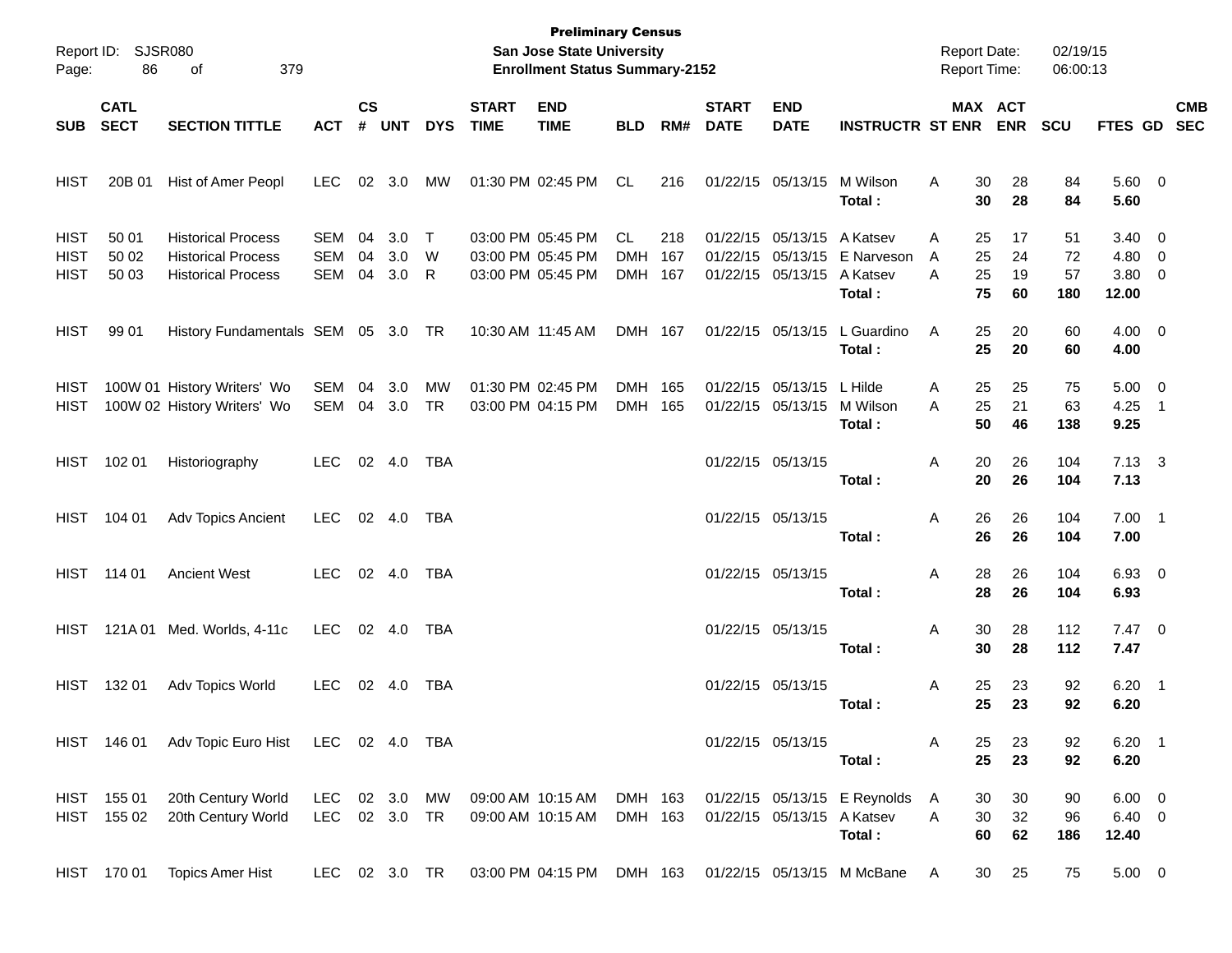| Page: | Report ID: SJSR080<br>87 | 379<br>of                                     |                |                    |              |            |                             | <b>Preliminary Census</b><br>San Jose State University<br><b>Enrollment Status Summary-2152</b> |            |     |                             |                            |                             | <b>Report Date:</b> |                   | <b>Report Time:</b>  | 02/19/15<br>06:00:13           |                     |            |
|-------|--------------------------|-----------------------------------------------|----------------|--------------------|--------------|------------|-----------------------------|-------------------------------------------------------------------------------------------------|------------|-----|-----------------------------|----------------------------|-----------------------------|---------------------|-------------------|----------------------|--------------------------------|---------------------|------------|
|       | <b>CATL</b><br>SUB SECT  | <b>SECTION TITTLE</b>                         | <b>ACT</b>     | $\mathsf{cs}$<br># | <b>UNT</b>   | <b>DYS</b> | <b>START</b><br><b>TIME</b> | <b>END</b><br><b>TIME</b>                                                                       | <b>BLD</b> | RM# | <b>START</b><br><b>DATE</b> | <b>END</b><br><b>DATE</b>  | <b>INSTRUCTR ST ENR ENR</b> |                     |                   | MAX ACT              | <b>SCU</b>                     | FTES GD SEC         | <b>CMB</b> |
|       | HIST 170 02              | <b>Topics Amer Hist</b>                       | LEC            |                    | 02 3.0       | <b>TR</b>  |                             | 04:30 PM 05:45 PM                                                                               | DMH 163    |     |                             | 01/22/15 05/13/15          | M McBane<br>Total:          | Α                   | 30<br>60          | 29<br>54             | 87<br>162                      | 5.80 0<br>10.80     |            |
|       |                          | HIST 170S 01 Topics Am History                | LEC.           |                    | 03 3.0 M     |            |                             | 03:00 PM 05:45 PM                                                                               | DMH 167    |     |                             | 01/22/15 05/13/15          | K Chilton<br>Total:         | Α                   | 30<br>30          | 25<br>25             | 75<br>75                       | $5.00 \t 0$<br>5.00 |            |
|       | HIST 176 01              | Civil War & Recon                             | LEC 02 4.0     |                    |              | TBA        |                             |                                                                                                 |            |     |                             | 01/22/15 05/13/15          | Total:                      | A                   | 30<br>30          | 30<br>30             | 120<br>120                     | 8.07 1<br>8.07      |            |
|       | HIST 177 01              | Industrial Am                                 | LEC            |                    | 02  4.0  TBA |            |                             |                                                                                                 |            |     |                             | 01/22/15 05/13/15          | Total:                      | A                   | 25<br>25          | 15<br>15             | 60<br>60                       | 4.33 5<br>4.33      |            |
|       | HIST 180 01              | <b>Indiv Studies</b>                          | <b>SUP</b>     |                    | 36  2.0  TBA |            |                             |                                                                                                 |            |     |                             | 01/22/15 05/13/15 A Katsev | Total:                      | Α                   | 1<br>$\mathbf{1}$ | $\blacktriangleleft$ | $\overline{2}$<br>$\mathbf{2}$ | $0.17$ 1<br>0.17    |            |
|       | HIST 181 01              | Adv Topics Am Hist                            | LEC 02 4.0 TBA |                    |              |            |                             |                                                                                                 |            |     |                             | 01/22/15 05/13/15          | Total:                      | A                   | 30<br>30          | 29<br>29             | 116<br>116                     | 7.80 1<br>7.80      |            |
|       | HIST 184 01              | Directed Reading                              | <b>SUP</b>     |                    | 36 4.0       | TBA        |                             |                                                                                                 |            |     |                             | 01/22/15 05/13/15          | Total:                      | A                   | 0<br>$\bf{0}$     | 0<br>$\mathbf 0$     | 0<br>0                         | $0.00 \t 0$<br>0.00 |            |
|       | HIST 188 01              | Hist Women in U.S.                            | LEC            |                    | 02 3.0 TR    |            |                             | 12:00 PM 01:15 PM                                                                               | BBC        | 102 |                             | 01/22/15 05/13/15          | P Hill<br>Total:            | Α                   | 25<br>25          | 24<br>24             | 72<br>72                       | 4.80 0<br>4.80      |            |
| HIST  | 205 01                   | Topics in History                             | SEM 05 3.0 TBA |                    |              |            |                             |                                                                                                 |            |     | 01/22/15 05/13/15           |                            | Total:                      | A                   | 0<br>$\bf{0}$     | 0<br>$\mathbf 0$     | 0<br>0                         | $0.00 \t 0$<br>0.00 |            |
| HIST  |                          | 210B 01 Colloq 19th C Am                      | SEM 05 4.0 TBA |                    |              |            |                             |                                                                                                 |            |     | 01/22/15 05/13/15           |                            | Total:                      | A                   | 15<br>15          | 14<br>14             | 56<br>56                       | 4.67 14<br>4.67     |            |
|       | HIST 211 01              | Adv Coll Mod Euro                             | SEM 05 4.0 TBA |                    |              |            |                             |                                                                                                 |            |     |                             | 01/22/15 05/13/15          | Total :                     | A                   | 15                | 12<br>15 12          | 48<br>48                       | 4.00 12<br>4.00     |            |
|       |                          | HIST 221 01 Sem in World Hist SEM 05 4.0 TBA  |                |                    |              |            |                             |                                                                                                 |            |     |                             | 01/22/15 05/13/15          | Total:                      | A                   | 15<br>15          | 15<br>15             | 60<br>60                       | 4.87 13<br>4.87     |            |
|       |                          | HIST 230 01 Sem Anc Med Europe SEM 05 4.0 TBA |                |                    |              |            |                             |                                                                                                 |            |     |                             | 01/22/15 05/13/15          | Total:                      | A                   | 15<br>15          | 8<br>8               | 32<br>32                       | $2.60$ 7<br>2.60    |            |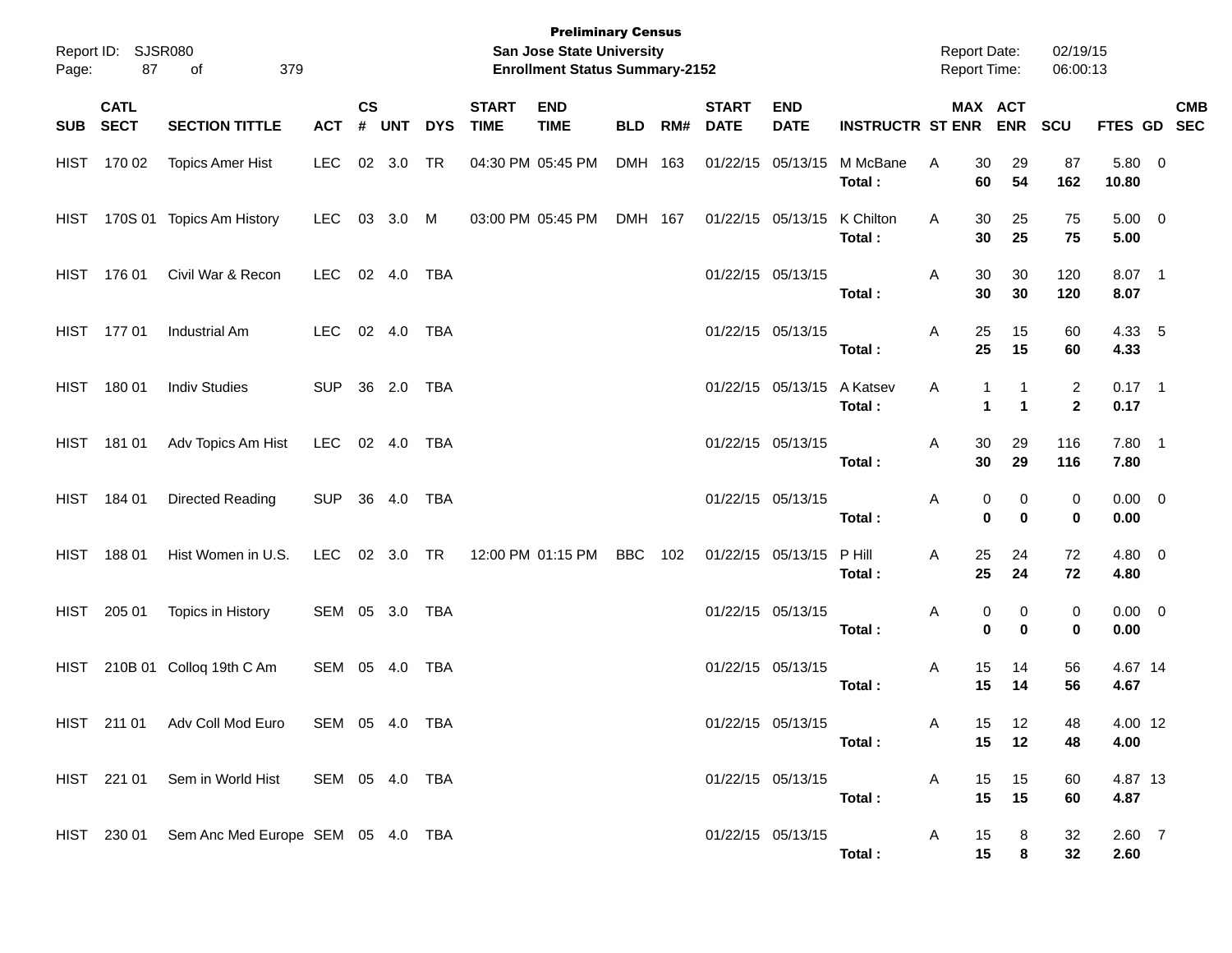| Report ID:<br>Page: | 88                         | <b>SJSR080</b><br>379<br>οf |            |                    |            |            |                             | <b>San Jose State University</b><br><b>Enrollment Status Summary-2152</b> | <b>Preliminary Census</b> |     |                             |                           |                           | <b>Report Date:</b><br><b>Report Time:</b> |                   |                            | 02/19/15<br>06:00:13       |                        |     |                          |
|---------------------|----------------------------|-----------------------------|------------|--------------------|------------|------------|-----------------------------|---------------------------------------------------------------------------|---------------------------|-----|-----------------------------|---------------------------|---------------------------|--------------------------------------------|-------------------|----------------------------|----------------------------|------------------------|-----|--------------------------|
| <b>SUB</b>          | <b>CATL</b><br><b>SECT</b> | <b>SECTION TITTLE</b>       | <b>ACT</b> | $\mathsf{cs}$<br># | <b>UNT</b> | <b>DYS</b> | <b>START</b><br><b>TIME</b> | <b>END</b><br><b>TIME</b>                                                 | <b>BLD</b>                | RM# | <b>START</b><br><b>DATE</b> | <b>END</b><br><b>DATE</b> | <b>INSTRUCTR ST ENR</b>   |                                            |                   | MAX ACT<br><b>ENR</b>      | <b>SCU</b>                 | <b>FTES GD</b>         |     | <b>CMB</b><br><b>SEC</b> |
| <b>HIST</b>         | 298 02                     | <b>Spec Studies</b>         | <b>SUP</b> | 25                 | 1.0        | <b>TBA</b> |                             |                                                                           |                           |     | 01/22/15                    | 05/13/15                  | G Gendzel<br>Total:       | A                                          | 1.                | $\blacktriangleleft$       | 1<br>$\mathbf 1$           | 0.08<br>0.08           | - 1 |                          |
| HIST                | 299 01                     | <b>Masters Thesis</b>       | <b>SUP</b> | 25                 | 6.0        | <b>TBA</b> |                             |                                                                           |                           |     |                             | 01/22/15 05/13/15         | Total:                    | A                                          | $\mathbf{0}$<br>0 | $\mathbf 0$<br>$\mathbf 0$ | $\mathbf 0$<br>$\mathbf 0$ | $0.00 \quad 0$<br>0.00 |     |                          |
| JWSS                | 180 01                     | <b>Individual Studies</b>   | <b>SUP</b> | 36                 | 3.0        | TBA        |                             |                                                                           |                           |     |                             | 01/22/15 05/13/15         | Total:                    | A                                          | 5<br>5            | 0<br>$\mathbf 0$           | 0<br>0                     | $0.00 \quad 0$<br>0.00 |     |                          |
|                     | Department :               | <u>History</u>              |            |                    |            |            |                             |                                                                           |                           |     |                             | <b>Lower Division:</b>    | Department Total:         |                                            | 1880<br>1349      | 1782<br>1294               | 5618<br>3882               | 378.57<br>258.80       |     |                          |
|                     |                            |                             |            |                    |            |            |                             |                                                                           |                           |     |                             | <b>Upper Division:</b>    | <b>Graduate Division:</b> |                                            | 470<br>61         | 438<br>50                  | 1539<br>197                | 103.55<br>16.22        |     |                          |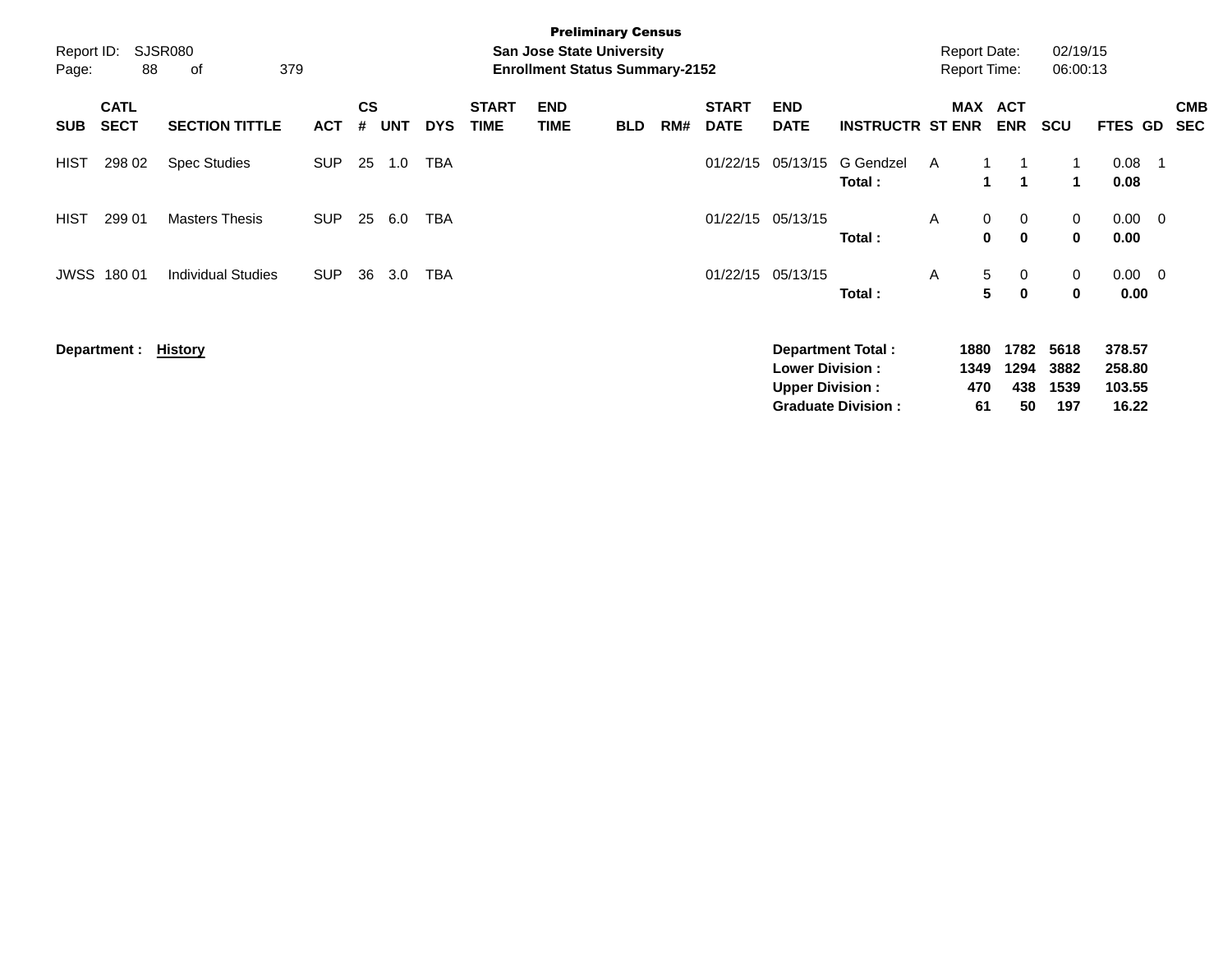| Report ID:<br>Page: | 89                          | SJSR080<br>379<br>οf                                                        |            |                    |            |            |                             | <b>Preliminary Census</b><br><b>San Jose State University</b><br><b>Enrollment Status Summary-2152</b> |            |     |                             |                                                  |                                                       | <b>Report Date:</b><br>Report Time: |                      |                                        | 02/19/15<br>06:00:13        |                                |                |                          |
|---------------------|-----------------------------|-----------------------------------------------------------------------------|------------|--------------------|------------|------------|-----------------------------|--------------------------------------------------------------------------------------------------------|------------|-----|-----------------------------|--------------------------------------------------|-------------------------------------------------------|-------------------------------------|----------------------|----------------------------------------|-----------------------------|--------------------------------|----------------|--------------------------|
| <b>SUB</b>          | <b>CATL</b><br><b>SECT</b>  | <b>SECTION TITTLE</b>                                                       | <b>ACT</b> | $\mathsf{cs}$<br># | <b>UNT</b> | <b>DYS</b> | <b>START</b><br><b>TIME</b> | <b>END</b><br><b>TIME</b>                                                                              | <b>BLD</b> | RM# | <b>START</b><br><b>DATE</b> | <b>END</b><br><b>DATE</b>                        | <b>INSTRUCTR ST ENR</b>                               |                                     |                      | MAX ACT<br><b>ENR</b>                  | <b>SCU</b>                  | <b>FTES GD</b>                 |                | <b>CMB</b><br><b>SEC</b> |
| <b>College</b>      | Department :<br>GLST 143 01 | <b>Social Sciences</b><br><b>Int'l Global Studies</b><br>Tech & Development | LEC        |                    | 02 3.0     | MW         |                             | 12:00 PM 01:15 PM                                                                                      | CL         | 226 | 01/22/15                    | 05/13/15                                         | M Davis<br>Total:                                     | A                                   | 40<br>40             | 41<br>41                               | 123<br>123                  | 8.20<br>8.20                   | $\overline{0}$ |                          |
|                     | GLST 164 01                 | Global Citizenship                                                          | <b>SEM</b> | 05                 | 3.0        | $\top$     |                             | 03:00 PM 05:45 PM                                                                                      | <b>SH</b>  | 346 | 01/22/15                    | 05/13/15                                         | J Goodman<br>Total:                                   | A                                   | 30<br>30             | 31<br>31                               | 93<br>93                    | 6.30<br>6.30                   | $\overline{2}$ |                          |
|                     | GLST 167 01                 | Changing Ecologies                                                          | <b>LEC</b> | 04                 | 3.0        | MW         |                             | 03:00 PM 04:15 PM                                                                                      | CL         | 224 | 01/22/15                    | 05/13/15                                         | M Davis<br>Total:                                     | A                                   | 40<br>40             | 37<br>37                               | 111<br>111                  | $7.40 \quad 0$<br>7.40         |                |                          |
|                     | GLST 179 01                 | Seminar Global Studi                                                        | <b>LEC</b> | 03                 | 3.0        | R.         |                             | 03:00 PM 05:45 PM                                                                                      | CL         | 224 | 01/22/15                    | 05/13/15                                         | K Richardson A<br>Total:                              |                                     | 20<br>20             | 10<br>10                               | 30<br>30                    | $2.00 \t 0$<br>2.00            |                |                          |
| <b>GLST</b>         | 18901                       | <b>Global Experience</b>                                                    | <b>SUP</b> | 48                 | 3.0        | <b>TBA</b> |                             |                                                                                                        |            |     | 01/22/15                    | 05/13/15                                         | M Davis<br>Total:                                     | A                                   | 10<br>10             | $\overline{2}$<br>$\mathbf 2$          | 6<br>6                      | $0.40 \quad 0$<br>0.40         |                |                          |
|                     | Department :                | <b>Int'l Global Studies</b>                                                 |            |                    |            |            |                             |                                                                                                        |            |     |                             | <b>Lower Division:</b><br><b>Upper Division:</b> | <b>Department Total:</b><br><b>Graduate Division:</b> |                                     | 140<br>0<br>140<br>0 | 121<br>$\mathbf{0}$<br>121<br>$\bf{0}$ | 363<br>0<br>363<br>$\bf{0}$ | 24.30<br>0.00<br>24.30<br>0.00 |                |                          |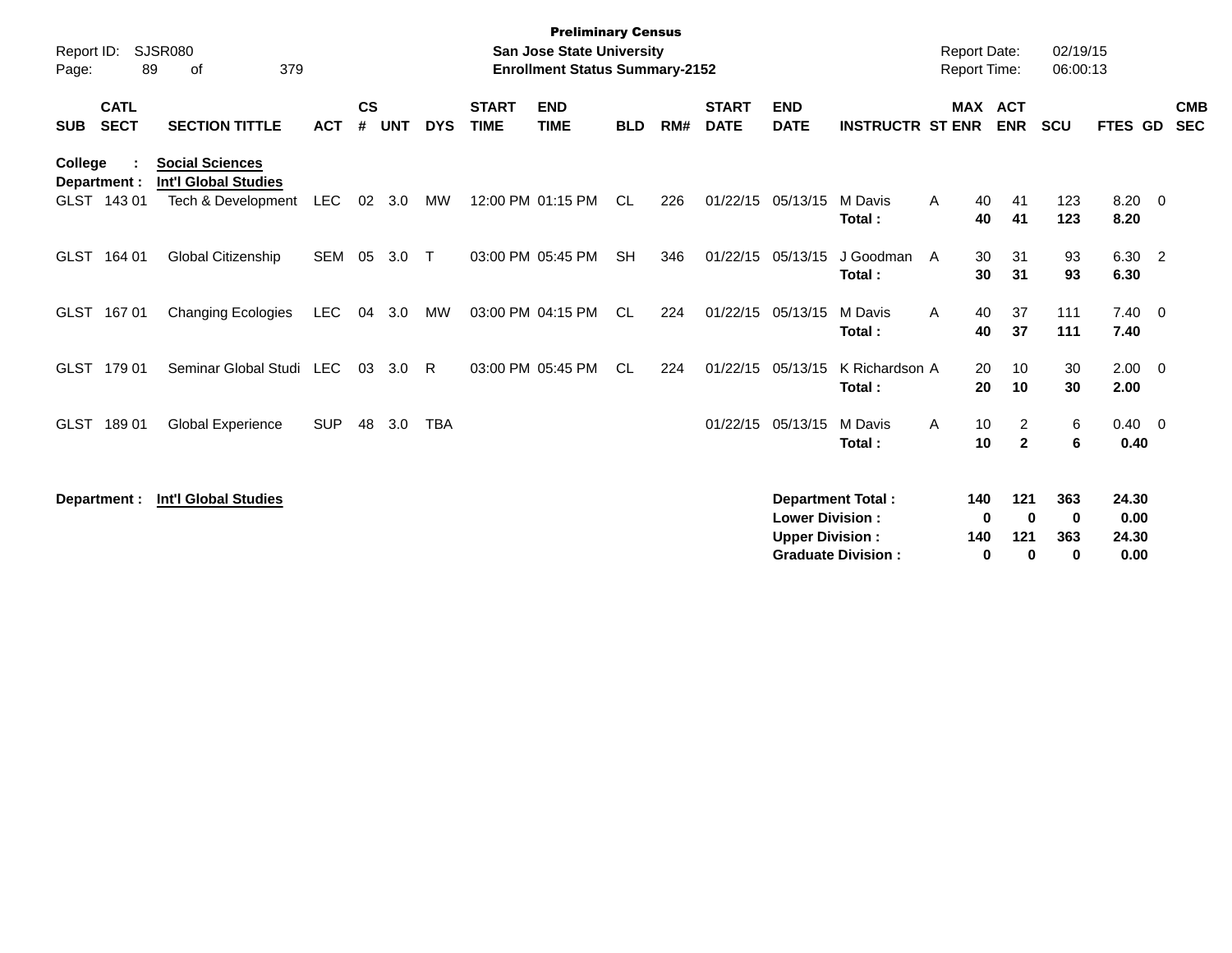| <b>CS</b><br><b>CATL</b><br><b>START</b><br><b>START</b><br>MAX ACT<br><b>END</b><br><b>END</b><br><b>CMB</b><br><b>SECT</b><br>#<br><b>SEC</b><br><b>SECTION TITTLE</b><br><b>UNT</b><br><b>DYS</b><br><b>TIME</b><br><b>TIME</b><br>RM#<br><b>DATE</b><br><b>DATE</b><br><b>INSTRUCTR ST ENR</b><br><b>ENR</b><br><b>SCU</b><br><b>SUB</b><br><b>ACT</b><br><b>BLD</b><br>FTES GD<br>College<br><b>Social Sciences</b><br><b>Mexican American Studies</b><br>Department :<br>10B 01<br>Mex Am US Hist/Gov<br>09:00 AM 10:15 AM<br>05/13/15<br>J Covarrubia A<br>8.00<br>MAS<br>LEC<br>02<br>3.0<br>MW<br>CL<br>226<br>01/22/15<br>40<br>120<br>0<br>36<br><b>MAS</b><br>10B 02<br>Mex Am US Hist/Gov<br><b>LEC</b><br>02 3.0<br>05/13/15<br>8.00<br>MW<br>09:00 AM 10:15 AM<br>CL<br>226<br>01/22/15<br>J Gamboa<br>40<br>120<br>0<br>A<br>36<br><b>MAS</b><br>10B 03<br>Mex Am US Hist/Gov<br><b>LEC</b><br>6.20<br>02<br>3.0<br>МW<br>10:30 AM 11:45 AM<br>SН<br>435<br>01/22/15<br>05/13/15<br>M Barrera<br>93<br>A<br>40<br>31<br>0<br><b>MAS</b><br>10B 04<br>Mex Am US Hist/Gov<br><b>LEC</b><br>02<br>05/13/15<br>8.40<br>3.0<br>МW<br>10:30 AM 11:45 AM<br>CL.<br>226<br>01/22/15<br>J Covarrubia A<br>36<br>42<br>126<br>0<br><b>MAS</b><br>10B 05<br>Mex Am US Hist/Gov<br><b>LEC</b><br>05/13/15<br>8.00<br>02<br>3.0<br>MW<br>10:30 AM 11:45 AM<br>CL<br>226<br>01/22/15<br>J Gamboa<br>36<br>40<br>120<br>0<br>Α<br><b>MAS</b><br>10B 06<br>Mex Am US Hist/Gov<br><b>LEC</b><br>3.0<br>X<br>0<br>0.00<br>0<br>0<br>0<br><b>MAS</b><br>10B 07<br>Mex Am US Hist/Gov<br>3.0<br>X<br>0<br>0.00<br>LEC<br>0<br>0<br>0<br><b>MAS</b><br>10B 08<br>Mex Am US Hist/Gov<br><b>LEC</b><br>3.0<br>09:00 AM 10:15 AM<br>01/22/15 05/13/15<br>G Mora-Torre A<br>7.40<br>02<br>TR<br><b>CL</b><br>226<br>37<br>0<br>36<br>111<br><b>MAS</b><br>10B 09<br>Mex Am US Hist/Gov<br><b>LEC</b><br><b>TR</b><br>32<br>6.40<br>02<br>3.0<br>09:00 AM 10:15 AM<br>CL<br>226<br>01/22/15<br>05/13/15<br>P Tabera<br>36<br>96<br>0<br>A<br><b>MAS</b><br>10B 10<br>Mex Am US Hist/Gov<br><b>LEC</b><br><b>TR</b><br>05/13/15<br>6.80<br>02<br>3.0<br>10:30 AM 11:45 AM<br>CL<br>226<br>01/22/15<br>G Mora-Torre A<br>36<br>34<br>102<br>0<br><b>MAS</b><br>10B 11<br>Mex Am US Hist/Gov<br><b>LEC</b><br>02<br><b>TR</b><br>01/22/15<br>05/13/15<br>8.00<br>3.0<br>10:30 AM 11:45 AM<br>CL<br>226<br>P Tabera<br>36<br>40<br>120<br>0<br>A<br><b>MAS</b><br>10B 12<br>Mex Am US Hist/Gov<br><b>LEC</b><br>02<br><b>TR</b><br>12:00 PM 01:15 PM<br>05/13/15<br>8.00<br>3.0<br>CL<br>226<br>01/22/15<br>M Callahan<br>36<br>40<br>120<br>0<br>A<br><b>MAS</b><br>10B 13<br>Mex Am US Hist/Gov<br><b>LEC</b><br><b>TR</b><br>12:00 PM 01:15 PM<br>05/13/15<br>7.60<br>02<br>3.0<br>CL<br>226<br>01/22/15<br>L Chacon<br>A<br>36<br>38<br>114<br>0<br>7.60<br><b>MAS</b><br>10B 14<br>Mex Am US Hist/Gov<br><b>LEC</b><br>02<br><b>TR</b><br>01:30 PM 02:45 PM<br>01/22/15<br>05/13/15<br>36<br>3.0<br>CL<br>226<br>M Callahan<br>A<br>38<br>114<br>0<br><b>MAS</b><br>10B 15<br>Mex Am US Hist/Gov<br><b>TR</b><br>01:30 PM 02:45 PM<br><b>CL</b><br>05/13/15<br>L Chacon<br>36<br>7.80<br><b>LEC</b><br>02<br>3.0<br>226<br>01/22/15<br>A<br>39<br>117<br>0<br>491<br>1473<br>98.20<br>472<br><b>Total :</b><br>02<br>3.0<br>06:00 PM 08:45 PM<br>01/22/15 05/13/15<br>R Wilson<br>12<br>0 <sup>o</sup><br>MAS<br>25 01<br><b>Changing Majority</b><br><b>LEC</b><br>$\top$<br>CL<br>111<br>30<br>36<br>2.40<br>A<br>25 01<br><b>LEC</b><br>02<br>06:00 PM 08:45 PM<br>01/22/15 05/13/15<br>12<br>AAS<br><b>Changing Majority</b><br>3.0<br>Т<br>CL.<br>R Wilson<br>A<br>2.40<br>0 <sup>o</sup><br>111<br>0<br>36<br>25 01<br><b>LEC</b><br>02<br>3.0<br>8<br>1.60<br><b>AFAM</b><br><b>Changing Majority</b><br>$\top$<br>06:00 PM 08:45 PM<br>CL<br>01/22/15 05/13/15<br>R Wilson<br>0<br>24<br>0 <sup>o</sup><br>111<br>A<br>30<br>32<br>96<br>6.40<br><b>Total :</b><br>74 01<br><b>SEM</b><br>04<br>3.0<br><b>MW</b><br>09:00 AM 10:15 AM<br>01/22/15 05/13/15<br>5.00<br>MAS<br><b>Public Address</b><br>CL<br>318<br>P Tabera<br>25<br>25<br>75<br>0<br>A<br><b>SEM</b><br>3.0<br>0<br>0.00<br>MAS<br>74 02<br><b>Public Address</b><br>х<br>0<br>0<br>0<br>01/22/15 05/13/15<br>MAS<br>74 03<br><b>Public Address</b><br><b>SEM</b><br>04<br>3.0<br>MW<br>10:30 AM 11:45 AM<br><b>CL</b><br>243<br>P Tabera<br>A<br>25<br>5.00<br>25<br>75<br>0<br>MAS<br>74 04<br><b>Public Address</b><br><b>SEM</b><br>04<br>3.0<br>TR<br>09:00 AM 10:15 AM<br>01/22/15 05/13/15<br>25<br>25<br>75<br>5.00<br>CL.<br>243<br>L Juarez<br>A<br>0<br>12:00 PM 01:15 PM<br>01/22/15<br>05/13/15<br>G Mora-Torre A<br>MAS<br>74 05<br><b>Public Address</b><br><b>SEM</b><br>04<br>3.0<br>MW<br>25<br>25<br>75<br>5.00<br>CL.<br>243<br>0<br><b>MAS</b><br>74 06<br><b>SEM</b><br>04<br>3.0<br>25<br>27<br>5.40<br><b>Public Address</b><br>TR<br>10:30 AM 11:45 AM<br>CL<br>01/22/15 05/13/15<br>Α<br>81<br>0<br>243<br>L Juarez<br>MAS<br><b>SEM</b><br>3.0<br>0.00<br>74 07<br>X<br>$\Omega$<br>Public Address<br>0<br>$\Omega$<br>0<br>$0.00 \t 0$<br><b>SEM</b><br>3.0<br>0<br>MAS<br>74 08<br><b>Public Address</b><br>х<br>0<br>0<br>MAS<br>74 09<br><b>Public Address</b><br>SEM 04 3.0<br>01:30 PM 02:45 PM CL<br>01/22/15 05/13/15 K Rios<br>$5.00 \t 0$<br>TR<br>243<br>A<br>25<br>25<br>75<br>SEM 04 3.0<br>03:00 PM 04:15 PM<br>01/22/15 05/13/15 K Rios<br>MAS<br>74 10<br><b>Public Address</b><br>TR<br>SH<br>444<br>25<br>25<br>$5.00 \t 0$<br>A<br>75<br>74 11<br>SEM 04 3.0<br>12:00 PM 01:15 PM SH<br>01/22/15 05/13/15 K Rios<br>25<br>$5.00 \t 0$<br>MAS<br><b>Public Address</b><br>МW<br>414<br>25<br>75<br>A<br>200<br>40.40<br>Total:<br>202<br>606<br>130 01<br>Chicna/o Amer Soc<br>LEC 02 3.0 MW<br>10:30 AM 11:45 AM<br>DMH 164<br>01/22/15 05/13/15 G Mora-Torre A<br>$5.60 \quad 0$<br>MAS<br>30<br>28<br>84<br>LEC 02 3.0 TR<br>MAS 130 02<br>Chicna/o Amer Soc<br>09:00 AM 10:15 AM SH<br>435<br>01/22/15 05/13/15 J Curry-Rodr A<br>32<br>6.50 2<br>30<br>96 | Report ID:<br>Page: | 90 | SJSR080<br>379<br>οf |  |  | <b>Preliminary Census</b><br><b>San Jose State University</b><br><b>Enrollment Status Summary-2152</b> |  |  | <b>Report Date:</b><br><b>Report Time:</b> | 02/19/15<br>06:00:13 |  |  |
|-----------------------------------------------------------------------------------------------------------------------------------------------------------------------------------------------------------------------------------------------------------------------------------------------------------------------------------------------------------------------------------------------------------------------------------------------------------------------------------------------------------------------------------------------------------------------------------------------------------------------------------------------------------------------------------------------------------------------------------------------------------------------------------------------------------------------------------------------------------------------------------------------------------------------------------------------------------------------------------------------------------------------------------------------------------------------------------------------------------------------------------------------------------------------------------------------------------------------------------------------------------------------------------------------------------------------------------------------------------------------------------------------------------------------------------------------------------------------------------------------------------------------------------------------------------------------------------------------------------------------------------------------------------------------------------------------------------------------------------------------------------------------------------------------------------------------------------------------------------------------------------------------------------------------------------------------------------------------------------------------------------------------------------------------------------------------------------------------------------------------------------------------------------------------------------------------------------------------------------------------------------------------------------------------------------------------------------------------------------------------------------------------------------------------------------------------------------------------------------------------------------------------------------------------------------------------------------------------------------------------------------------------------------------------------------------------------------------------------------------------------------------------------------------------------------------------------------------------------------------------------------------------------------------------------------------------------------------------------------------------------------------------------------------------------------------------------------------------------------------------------------------------------------------------------------------------------------------------------------------------------------------------------------------------------------------------------------------------------------------------------------------------------------------------------------------------------------------------------------------------------------------------------------------------------------------------------------------------------------------------------------------------------------------------------------------------------------------------------------------------------------------------------------------------------------------------------------------------------------------------------------------------------------------------------------------------------------------------------------------------------------------------------------------------------------------------------------------------------------------------------------------------------------------------------------------------------------------------------------------------------------------------------------------------------------------------------------------------------------------------------------------------------------------------------------------------------------------------------------------------------------------------------------------------------------------------------------------------------------------------------------------------------------------------------------------------------------------------------------------------------------------------------------------------------------------------------------------------------------------------------------------------------------------------------------------------------------------------------------------------------------------------------------------------------------------------------------------------------------------------------------------------------------------------------------------------------------------------------------------------------------------------------------------------------------------------------------------------------------------------------------------------------------------------------------------------------------------------------------------------------------------------------------------------------------------------------------------------------------------------------------------------------------------------------------------------------------------------------------------------------------------------------------------------------------------------------------------------------------------------------------------------------------------------------------------------------------------------------------------------------------------------------------------------------------------------------|---------------------|----|----------------------|--|--|--------------------------------------------------------------------------------------------------------|--|--|--------------------------------------------|----------------------|--|--|
|                                                                                                                                                                                                                                                                                                                                                                                                                                                                                                                                                                                                                                                                                                                                                                                                                                                                                                                                                                                                                                                                                                                                                                                                                                                                                                                                                                                                                                                                                                                                                                                                                                                                                                                                                                                                                                                                                                                                                                                                                                                                                                                                                                                                                                                                                                                                                                                                                                                                                                                                                                                                                                                                                                                                                                                                                                                                                                                                                                                                                                                                                                                                                                                                                                                                                                                                                                                                                                                                                                                                                                                                                                                                                                                                                                                                                                                                                                                                                                                                                                                                                                                                                                                                                                                                                                                                                                                                                                                                                                                                                                                                                                                                                                                                                                                                                                                                                                                                                                                                                                                                                                                                                                                                                                                                                                                                                                                                                                                                                                                                                                                                                                                                                                                                                                                                                                                                                                                                                                                                                                                                             |                     |    |                      |  |  |                                                                                                        |  |  |                                            |                      |  |  |
|                                                                                                                                                                                                                                                                                                                                                                                                                                                                                                                                                                                                                                                                                                                                                                                                                                                                                                                                                                                                                                                                                                                                                                                                                                                                                                                                                                                                                                                                                                                                                                                                                                                                                                                                                                                                                                                                                                                                                                                                                                                                                                                                                                                                                                                                                                                                                                                                                                                                                                                                                                                                                                                                                                                                                                                                                                                                                                                                                                                                                                                                                                                                                                                                                                                                                                                                                                                                                                                                                                                                                                                                                                                                                                                                                                                                                                                                                                                                                                                                                                                                                                                                                                                                                                                                                                                                                                                                                                                                                                                                                                                                                                                                                                                                                                                                                                                                                                                                                                                                                                                                                                                                                                                                                                                                                                                                                                                                                                                                                                                                                                                                                                                                                                                                                                                                                                                                                                                                                                                                                                                                             |                     |    |                      |  |  |                                                                                                        |  |  |                                            |                      |  |  |
|                                                                                                                                                                                                                                                                                                                                                                                                                                                                                                                                                                                                                                                                                                                                                                                                                                                                                                                                                                                                                                                                                                                                                                                                                                                                                                                                                                                                                                                                                                                                                                                                                                                                                                                                                                                                                                                                                                                                                                                                                                                                                                                                                                                                                                                                                                                                                                                                                                                                                                                                                                                                                                                                                                                                                                                                                                                                                                                                                                                                                                                                                                                                                                                                                                                                                                                                                                                                                                                                                                                                                                                                                                                                                                                                                                                                                                                                                                                                                                                                                                                                                                                                                                                                                                                                                                                                                                                                                                                                                                                                                                                                                                                                                                                                                                                                                                                                                                                                                                                                                                                                                                                                                                                                                                                                                                                                                                                                                                                                                                                                                                                                                                                                                                                                                                                                                                                                                                                                                                                                                                                                             |                     |    |                      |  |  |                                                                                                        |  |  |                                            |                      |  |  |
|                                                                                                                                                                                                                                                                                                                                                                                                                                                                                                                                                                                                                                                                                                                                                                                                                                                                                                                                                                                                                                                                                                                                                                                                                                                                                                                                                                                                                                                                                                                                                                                                                                                                                                                                                                                                                                                                                                                                                                                                                                                                                                                                                                                                                                                                                                                                                                                                                                                                                                                                                                                                                                                                                                                                                                                                                                                                                                                                                                                                                                                                                                                                                                                                                                                                                                                                                                                                                                                                                                                                                                                                                                                                                                                                                                                                                                                                                                                                                                                                                                                                                                                                                                                                                                                                                                                                                                                                                                                                                                                                                                                                                                                                                                                                                                                                                                                                                                                                                                                                                                                                                                                                                                                                                                                                                                                                                                                                                                                                                                                                                                                                                                                                                                                                                                                                                                                                                                                                                                                                                                                                             |                     |    |                      |  |  |                                                                                                        |  |  |                                            |                      |  |  |
|                                                                                                                                                                                                                                                                                                                                                                                                                                                                                                                                                                                                                                                                                                                                                                                                                                                                                                                                                                                                                                                                                                                                                                                                                                                                                                                                                                                                                                                                                                                                                                                                                                                                                                                                                                                                                                                                                                                                                                                                                                                                                                                                                                                                                                                                                                                                                                                                                                                                                                                                                                                                                                                                                                                                                                                                                                                                                                                                                                                                                                                                                                                                                                                                                                                                                                                                                                                                                                                                                                                                                                                                                                                                                                                                                                                                                                                                                                                                                                                                                                                                                                                                                                                                                                                                                                                                                                                                                                                                                                                                                                                                                                                                                                                                                                                                                                                                                                                                                                                                                                                                                                                                                                                                                                                                                                                                                                                                                                                                                                                                                                                                                                                                                                                                                                                                                                                                                                                                                                                                                                                                             |                     |    |                      |  |  |                                                                                                        |  |  |                                            |                      |  |  |
|                                                                                                                                                                                                                                                                                                                                                                                                                                                                                                                                                                                                                                                                                                                                                                                                                                                                                                                                                                                                                                                                                                                                                                                                                                                                                                                                                                                                                                                                                                                                                                                                                                                                                                                                                                                                                                                                                                                                                                                                                                                                                                                                                                                                                                                                                                                                                                                                                                                                                                                                                                                                                                                                                                                                                                                                                                                                                                                                                                                                                                                                                                                                                                                                                                                                                                                                                                                                                                                                                                                                                                                                                                                                                                                                                                                                                                                                                                                                                                                                                                                                                                                                                                                                                                                                                                                                                                                                                                                                                                                                                                                                                                                                                                                                                                                                                                                                                                                                                                                                                                                                                                                                                                                                                                                                                                                                                                                                                                                                                                                                                                                                                                                                                                                                                                                                                                                                                                                                                                                                                                                                             |                     |    |                      |  |  |                                                                                                        |  |  |                                            |                      |  |  |
|                                                                                                                                                                                                                                                                                                                                                                                                                                                                                                                                                                                                                                                                                                                                                                                                                                                                                                                                                                                                                                                                                                                                                                                                                                                                                                                                                                                                                                                                                                                                                                                                                                                                                                                                                                                                                                                                                                                                                                                                                                                                                                                                                                                                                                                                                                                                                                                                                                                                                                                                                                                                                                                                                                                                                                                                                                                                                                                                                                                                                                                                                                                                                                                                                                                                                                                                                                                                                                                                                                                                                                                                                                                                                                                                                                                                                                                                                                                                                                                                                                                                                                                                                                                                                                                                                                                                                                                                                                                                                                                                                                                                                                                                                                                                                                                                                                                                                                                                                                                                                                                                                                                                                                                                                                                                                                                                                                                                                                                                                                                                                                                                                                                                                                                                                                                                                                                                                                                                                                                                                                                                             |                     |    |                      |  |  |                                                                                                        |  |  |                                            |                      |  |  |
|                                                                                                                                                                                                                                                                                                                                                                                                                                                                                                                                                                                                                                                                                                                                                                                                                                                                                                                                                                                                                                                                                                                                                                                                                                                                                                                                                                                                                                                                                                                                                                                                                                                                                                                                                                                                                                                                                                                                                                                                                                                                                                                                                                                                                                                                                                                                                                                                                                                                                                                                                                                                                                                                                                                                                                                                                                                                                                                                                                                                                                                                                                                                                                                                                                                                                                                                                                                                                                                                                                                                                                                                                                                                                                                                                                                                                                                                                                                                                                                                                                                                                                                                                                                                                                                                                                                                                                                                                                                                                                                                                                                                                                                                                                                                                                                                                                                                                                                                                                                                                                                                                                                                                                                                                                                                                                                                                                                                                                                                                                                                                                                                                                                                                                                                                                                                                                                                                                                                                                                                                                                                             |                     |    |                      |  |  |                                                                                                        |  |  |                                            |                      |  |  |
|                                                                                                                                                                                                                                                                                                                                                                                                                                                                                                                                                                                                                                                                                                                                                                                                                                                                                                                                                                                                                                                                                                                                                                                                                                                                                                                                                                                                                                                                                                                                                                                                                                                                                                                                                                                                                                                                                                                                                                                                                                                                                                                                                                                                                                                                                                                                                                                                                                                                                                                                                                                                                                                                                                                                                                                                                                                                                                                                                                                                                                                                                                                                                                                                                                                                                                                                                                                                                                                                                                                                                                                                                                                                                                                                                                                                                                                                                                                                                                                                                                                                                                                                                                                                                                                                                                                                                                                                                                                                                                                                                                                                                                                                                                                                                                                                                                                                                                                                                                                                                                                                                                                                                                                                                                                                                                                                                                                                                                                                                                                                                                                                                                                                                                                                                                                                                                                                                                                                                                                                                                                                             |                     |    |                      |  |  |                                                                                                        |  |  |                                            |                      |  |  |
|                                                                                                                                                                                                                                                                                                                                                                                                                                                                                                                                                                                                                                                                                                                                                                                                                                                                                                                                                                                                                                                                                                                                                                                                                                                                                                                                                                                                                                                                                                                                                                                                                                                                                                                                                                                                                                                                                                                                                                                                                                                                                                                                                                                                                                                                                                                                                                                                                                                                                                                                                                                                                                                                                                                                                                                                                                                                                                                                                                                                                                                                                                                                                                                                                                                                                                                                                                                                                                                                                                                                                                                                                                                                                                                                                                                                                                                                                                                                                                                                                                                                                                                                                                                                                                                                                                                                                                                                                                                                                                                                                                                                                                                                                                                                                                                                                                                                                                                                                                                                                                                                                                                                                                                                                                                                                                                                                                                                                                                                                                                                                                                                                                                                                                                                                                                                                                                                                                                                                                                                                                                                             |                     |    |                      |  |  |                                                                                                        |  |  |                                            |                      |  |  |
|                                                                                                                                                                                                                                                                                                                                                                                                                                                                                                                                                                                                                                                                                                                                                                                                                                                                                                                                                                                                                                                                                                                                                                                                                                                                                                                                                                                                                                                                                                                                                                                                                                                                                                                                                                                                                                                                                                                                                                                                                                                                                                                                                                                                                                                                                                                                                                                                                                                                                                                                                                                                                                                                                                                                                                                                                                                                                                                                                                                                                                                                                                                                                                                                                                                                                                                                                                                                                                                                                                                                                                                                                                                                                                                                                                                                                                                                                                                                                                                                                                                                                                                                                                                                                                                                                                                                                                                                                                                                                                                                                                                                                                                                                                                                                                                                                                                                                                                                                                                                                                                                                                                                                                                                                                                                                                                                                                                                                                                                                                                                                                                                                                                                                                                                                                                                                                                                                                                                                                                                                                                                             |                     |    |                      |  |  |                                                                                                        |  |  |                                            |                      |  |  |
|                                                                                                                                                                                                                                                                                                                                                                                                                                                                                                                                                                                                                                                                                                                                                                                                                                                                                                                                                                                                                                                                                                                                                                                                                                                                                                                                                                                                                                                                                                                                                                                                                                                                                                                                                                                                                                                                                                                                                                                                                                                                                                                                                                                                                                                                                                                                                                                                                                                                                                                                                                                                                                                                                                                                                                                                                                                                                                                                                                                                                                                                                                                                                                                                                                                                                                                                                                                                                                                                                                                                                                                                                                                                                                                                                                                                                                                                                                                                                                                                                                                                                                                                                                                                                                                                                                                                                                                                                                                                                                                                                                                                                                                                                                                                                                                                                                                                                                                                                                                                                                                                                                                                                                                                                                                                                                                                                                                                                                                                                                                                                                                                                                                                                                                                                                                                                                                                                                                                                                                                                                                                             |                     |    |                      |  |  |                                                                                                        |  |  |                                            |                      |  |  |
|                                                                                                                                                                                                                                                                                                                                                                                                                                                                                                                                                                                                                                                                                                                                                                                                                                                                                                                                                                                                                                                                                                                                                                                                                                                                                                                                                                                                                                                                                                                                                                                                                                                                                                                                                                                                                                                                                                                                                                                                                                                                                                                                                                                                                                                                                                                                                                                                                                                                                                                                                                                                                                                                                                                                                                                                                                                                                                                                                                                                                                                                                                                                                                                                                                                                                                                                                                                                                                                                                                                                                                                                                                                                                                                                                                                                                                                                                                                                                                                                                                                                                                                                                                                                                                                                                                                                                                                                                                                                                                                                                                                                                                                                                                                                                                                                                                                                                                                                                                                                                                                                                                                                                                                                                                                                                                                                                                                                                                                                                                                                                                                                                                                                                                                                                                                                                                                                                                                                                                                                                                                                             |                     |    |                      |  |  |                                                                                                        |  |  |                                            |                      |  |  |
|                                                                                                                                                                                                                                                                                                                                                                                                                                                                                                                                                                                                                                                                                                                                                                                                                                                                                                                                                                                                                                                                                                                                                                                                                                                                                                                                                                                                                                                                                                                                                                                                                                                                                                                                                                                                                                                                                                                                                                                                                                                                                                                                                                                                                                                                                                                                                                                                                                                                                                                                                                                                                                                                                                                                                                                                                                                                                                                                                                                                                                                                                                                                                                                                                                                                                                                                                                                                                                                                                                                                                                                                                                                                                                                                                                                                                                                                                                                                                                                                                                                                                                                                                                                                                                                                                                                                                                                                                                                                                                                                                                                                                                                                                                                                                                                                                                                                                                                                                                                                                                                                                                                                                                                                                                                                                                                                                                                                                                                                                                                                                                                                                                                                                                                                                                                                                                                                                                                                                                                                                                                                             |                     |    |                      |  |  |                                                                                                        |  |  |                                            |                      |  |  |
|                                                                                                                                                                                                                                                                                                                                                                                                                                                                                                                                                                                                                                                                                                                                                                                                                                                                                                                                                                                                                                                                                                                                                                                                                                                                                                                                                                                                                                                                                                                                                                                                                                                                                                                                                                                                                                                                                                                                                                                                                                                                                                                                                                                                                                                                                                                                                                                                                                                                                                                                                                                                                                                                                                                                                                                                                                                                                                                                                                                                                                                                                                                                                                                                                                                                                                                                                                                                                                                                                                                                                                                                                                                                                                                                                                                                                                                                                                                                                                                                                                                                                                                                                                                                                                                                                                                                                                                                                                                                                                                                                                                                                                                                                                                                                                                                                                                                                                                                                                                                                                                                                                                                                                                                                                                                                                                                                                                                                                                                                                                                                                                                                                                                                                                                                                                                                                                                                                                                                                                                                                                                             |                     |    |                      |  |  |                                                                                                        |  |  |                                            |                      |  |  |
|                                                                                                                                                                                                                                                                                                                                                                                                                                                                                                                                                                                                                                                                                                                                                                                                                                                                                                                                                                                                                                                                                                                                                                                                                                                                                                                                                                                                                                                                                                                                                                                                                                                                                                                                                                                                                                                                                                                                                                                                                                                                                                                                                                                                                                                                                                                                                                                                                                                                                                                                                                                                                                                                                                                                                                                                                                                                                                                                                                                                                                                                                                                                                                                                                                                                                                                                                                                                                                                                                                                                                                                                                                                                                                                                                                                                                                                                                                                                                                                                                                                                                                                                                                                                                                                                                                                                                                                                                                                                                                                                                                                                                                                                                                                                                                                                                                                                                                                                                                                                                                                                                                                                                                                                                                                                                                                                                                                                                                                                                                                                                                                                                                                                                                                                                                                                                                                                                                                                                                                                                                                                             |                     |    |                      |  |  |                                                                                                        |  |  |                                            |                      |  |  |
|                                                                                                                                                                                                                                                                                                                                                                                                                                                                                                                                                                                                                                                                                                                                                                                                                                                                                                                                                                                                                                                                                                                                                                                                                                                                                                                                                                                                                                                                                                                                                                                                                                                                                                                                                                                                                                                                                                                                                                                                                                                                                                                                                                                                                                                                                                                                                                                                                                                                                                                                                                                                                                                                                                                                                                                                                                                                                                                                                                                                                                                                                                                                                                                                                                                                                                                                                                                                                                                                                                                                                                                                                                                                                                                                                                                                                                                                                                                                                                                                                                                                                                                                                                                                                                                                                                                                                                                                                                                                                                                                                                                                                                                                                                                                                                                                                                                                                                                                                                                                                                                                                                                                                                                                                                                                                                                                                                                                                                                                                                                                                                                                                                                                                                                                                                                                                                                                                                                                                                                                                                                                             |                     |    |                      |  |  |                                                                                                        |  |  |                                            |                      |  |  |
|                                                                                                                                                                                                                                                                                                                                                                                                                                                                                                                                                                                                                                                                                                                                                                                                                                                                                                                                                                                                                                                                                                                                                                                                                                                                                                                                                                                                                                                                                                                                                                                                                                                                                                                                                                                                                                                                                                                                                                                                                                                                                                                                                                                                                                                                                                                                                                                                                                                                                                                                                                                                                                                                                                                                                                                                                                                                                                                                                                                                                                                                                                                                                                                                                                                                                                                                                                                                                                                                                                                                                                                                                                                                                                                                                                                                                                                                                                                                                                                                                                                                                                                                                                                                                                                                                                                                                                                                                                                                                                                                                                                                                                                                                                                                                                                                                                                                                                                                                                                                                                                                                                                                                                                                                                                                                                                                                                                                                                                                                                                                                                                                                                                                                                                                                                                                                                                                                                                                                                                                                                                                             |                     |    |                      |  |  |                                                                                                        |  |  |                                            |                      |  |  |
|                                                                                                                                                                                                                                                                                                                                                                                                                                                                                                                                                                                                                                                                                                                                                                                                                                                                                                                                                                                                                                                                                                                                                                                                                                                                                                                                                                                                                                                                                                                                                                                                                                                                                                                                                                                                                                                                                                                                                                                                                                                                                                                                                                                                                                                                                                                                                                                                                                                                                                                                                                                                                                                                                                                                                                                                                                                                                                                                                                                                                                                                                                                                                                                                                                                                                                                                                                                                                                                                                                                                                                                                                                                                                                                                                                                                                                                                                                                                                                                                                                                                                                                                                                                                                                                                                                                                                                                                                                                                                                                                                                                                                                                                                                                                                                                                                                                                                                                                                                                                                                                                                                                                                                                                                                                                                                                                                                                                                                                                                                                                                                                                                                                                                                                                                                                                                                                                                                                                                                                                                                                                             |                     |    |                      |  |  |                                                                                                        |  |  |                                            |                      |  |  |
|                                                                                                                                                                                                                                                                                                                                                                                                                                                                                                                                                                                                                                                                                                                                                                                                                                                                                                                                                                                                                                                                                                                                                                                                                                                                                                                                                                                                                                                                                                                                                                                                                                                                                                                                                                                                                                                                                                                                                                                                                                                                                                                                                                                                                                                                                                                                                                                                                                                                                                                                                                                                                                                                                                                                                                                                                                                                                                                                                                                                                                                                                                                                                                                                                                                                                                                                                                                                                                                                                                                                                                                                                                                                                                                                                                                                                                                                                                                                                                                                                                                                                                                                                                                                                                                                                                                                                                                                                                                                                                                                                                                                                                                                                                                                                                                                                                                                                                                                                                                                                                                                                                                                                                                                                                                                                                                                                                                                                                                                                                                                                                                                                                                                                                                                                                                                                                                                                                                                                                                                                                                                             |                     |    |                      |  |  |                                                                                                        |  |  |                                            |                      |  |  |
|                                                                                                                                                                                                                                                                                                                                                                                                                                                                                                                                                                                                                                                                                                                                                                                                                                                                                                                                                                                                                                                                                                                                                                                                                                                                                                                                                                                                                                                                                                                                                                                                                                                                                                                                                                                                                                                                                                                                                                                                                                                                                                                                                                                                                                                                                                                                                                                                                                                                                                                                                                                                                                                                                                                                                                                                                                                                                                                                                                                                                                                                                                                                                                                                                                                                                                                                                                                                                                                                                                                                                                                                                                                                                                                                                                                                                                                                                                                                                                                                                                                                                                                                                                                                                                                                                                                                                                                                                                                                                                                                                                                                                                                                                                                                                                                                                                                                                                                                                                                                                                                                                                                                                                                                                                                                                                                                                                                                                                                                                                                                                                                                                                                                                                                                                                                                                                                                                                                                                                                                                                                                             |                     |    |                      |  |  |                                                                                                        |  |  |                                            |                      |  |  |
|                                                                                                                                                                                                                                                                                                                                                                                                                                                                                                                                                                                                                                                                                                                                                                                                                                                                                                                                                                                                                                                                                                                                                                                                                                                                                                                                                                                                                                                                                                                                                                                                                                                                                                                                                                                                                                                                                                                                                                                                                                                                                                                                                                                                                                                                                                                                                                                                                                                                                                                                                                                                                                                                                                                                                                                                                                                                                                                                                                                                                                                                                                                                                                                                                                                                                                                                                                                                                                                                                                                                                                                                                                                                                                                                                                                                                                                                                                                                                                                                                                                                                                                                                                                                                                                                                                                                                                                                                                                                                                                                                                                                                                                                                                                                                                                                                                                                                                                                                                                                                                                                                                                                                                                                                                                                                                                                                                                                                                                                                                                                                                                                                                                                                                                                                                                                                                                                                                                                                                                                                                                                             |                     |    |                      |  |  |                                                                                                        |  |  |                                            |                      |  |  |
|                                                                                                                                                                                                                                                                                                                                                                                                                                                                                                                                                                                                                                                                                                                                                                                                                                                                                                                                                                                                                                                                                                                                                                                                                                                                                                                                                                                                                                                                                                                                                                                                                                                                                                                                                                                                                                                                                                                                                                                                                                                                                                                                                                                                                                                                                                                                                                                                                                                                                                                                                                                                                                                                                                                                                                                                                                                                                                                                                                                                                                                                                                                                                                                                                                                                                                                                                                                                                                                                                                                                                                                                                                                                                                                                                                                                                                                                                                                                                                                                                                                                                                                                                                                                                                                                                                                                                                                                                                                                                                                                                                                                                                                                                                                                                                                                                                                                                                                                                                                                                                                                                                                                                                                                                                                                                                                                                                                                                                                                                                                                                                                                                                                                                                                                                                                                                                                                                                                                                                                                                                                                             |                     |    |                      |  |  |                                                                                                        |  |  |                                            |                      |  |  |
|                                                                                                                                                                                                                                                                                                                                                                                                                                                                                                                                                                                                                                                                                                                                                                                                                                                                                                                                                                                                                                                                                                                                                                                                                                                                                                                                                                                                                                                                                                                                                                                                                                                                                                                                                                                                                                                                                                                                                                                                                                                                                                                                                                                                                                                                                                                                                                                                                                                                                                                                                                                                                                                                                                                                                                                                                                                                                                                                                                                                                                                                                                                                                                                                                                                                                                                                                                                                                                                                                                                                                                                                                                                                                                                                                                                                                                                                                                                                                                                                                                                                                                                                                                                                                                                                                                                                                                                                                                                                                                                                                                                                                                                                                                                                                                                                                                                                                                                                                                                                                                                                                                                                                                                                                                                                                                                                                                                                                                                                                                                                                                                                                                                                                                                                                                                                                                                                                                                                                                                                                                                                             |                     |    |                      |  |  |                                                                                                        |  |  |                                            |                      |  |  |
|                                                                                                                                                                                                                                                                                                                                                                                                                                                                                                                                                                                                                                                                                                                                                                                                                                                                                                                                                                                                                                                                                                                                                                                                                                                                                                                                                                                                                                                                                                                                                                                                                                                                                                                                                                                                                                                                                                                                                                                                                                                                                                                                                                                                                                                                                                                                                                                                                                                                                                                                                                                                                                                                                                                                                                                                                                                                                                                                                                                                                                                                                                                                                                                                                                                                                                                                                                                                                                                                                                                                                                                                                                                                                                                                                                                                                                                                                                                                                                                                                                                                                                                                                                                                                                                                                                                                                                                                                                                                                                                                                                                                                                                                                                                                                                                                                                                                                                                                                                                                                                                                                                                                                                                                                                                                                                                                                                                                                                                                                                                                                                                                                                                                                                                                                                                                                                                                                                                                                                                                                                                                             |                     |    |                      |  |  |                                                                                                        |  |  |                                            |                      |  |  |
|                                                                                                                                                                                                                                                                                                                                                                                                                                                                                                                                                                                                                                                                                                                                                                                                                                                                                                                                                                                                                                                                                                                                                                                                                                                                                                                                                                                                                                                                                                                                                                                                                                                                                                                                                                                                                                                                                                                                                                                                                                                                                                                                                                                                                                                                                                                                                                                                                                                                                                                                                                                                                                                                                                                                                                                                                                                                                                                                                                                                                                                                                                                                                                                                                                                                                                                                                                                                                                                                                                                                                                                                                                                                                                                                                                                                                                                                                                                                                                                                                                                                                                                                                                                                                                                                                                                                                                                                                                                                                                                                                                                                                                                                                                                                                                                                                                                                                                                                                                                                                                                                                                                                                                                                                                                                                                                                                                                                                                                                                                                                                                                                                                                                                                                                                                                                                                                                                                                                                                                                                                                                             |                     |    |                      |  |  |                                                                                                        |  |  |                                            |                      |  |  |
|                                                                                                                                                                                                                                                                                                                                                                                                                                                                                                                                                                                                                                                                                                                                                                                                                                                                                                                                                                                                                                                                                                                                                                                                                                                                                                                                                                                                                                                                                                                                                                                                                                                                                                                                                                                                                                                                                                                                                                                                                                                                                                                                                                                                                                                                                                                                                                                                                                                                                                                                                                                                                                                                                                                                                                                                                                                                                                                                                                                                                                                                                                                                                                                                                                                                                                                                                                                                                                                                                                                                                                                                                                                                                                                                                                                                                                                                                                                                                                                                                                                                                                                                                                                                                                                                                                                                                                                                                                                                                                                                                                                                                                                                                                                                                                                                                                                                                                                                                                                                                                                                                                                                                                                                                                                                                                                                                                                                                                                                                                                                                                                                                                                                                                                                                                                                                                                                                                                                                                                                                                                                             |                     |    |                      |  |  |                                                                                                        |  |  |                                            |                      |  |  |
|                                                                                                                                                                                                                                                                                                                                                                                                                                                                                                                                                                                                                                                                                                                                                                                                                                                                                                                                                                                                                                                                                                                                                                                                                                                                                                                                                                                                                                                                                                                                                                                                                                                                                                                                                                                                                                                                                                                                                                                                                                                                                                                                                                                                                                                                                                                                                                                                                                                                                                                                                                                                                                                                                                                                                                                                                                                                                                                                                                                                                                                                                                                                                                                                                                                                                                                                                                                                                                                                                                                                                                                                                                                                                                                                                                                                                                                                                                                                                                                                                                                                                                                                                                                                                                                                                                                                                                                                                                                                                                                                                                                                                                                                                                                                                                                                                                                                                                                                                                                                                                                                                                                                                                                                                                                                                                                                                                                                                                                                                                                                                                                                                                                                                                                                                                                                                                                                                                                                                                                                                                                                             |                     |    |                      |  |  |                                                                                                        |  |  |                                            |                      |  |  |
|                                                                                                                                                                                                                                                                                                                                                                                                                                                                                                                                                                                                                                                                                                                                                                                                                                                                                                                                                                                                                                                                                                                                                                                                                                                                                                                                                                                                                                                                                                                                                                                                                                                                                                                                                                                                                                                                                                                                                                                                                                                                                                                                                                                                                                                                                                                                                                                                                                                                                                                                                                                                                                                                                                                                                                                                                                                                                                                                                                                                                                                                                                                                                                                                                                                                                                                                                                                                                                                                                                                                                                                                                                                                                                                                                                                                                                                                                                                                                                                                                                                                                                                                                                                                                                                                                                                                                                                                                                                                                                                                                                                                                                                                                                                                                                                                                                                                                                                                                                                                                                                                                                                                                                                                                                                                                                                                                                                                                                                                                                                                                                                                                                                                                                                                                                                                                                                                                                                                                                                                                                                                             |                     |    |                      |  |  |                                                                                                        |  |  |                                            |                      |  |  |
|                                                                                                                                                                                                                                                                                                                                                                                                                                                                                                                                                                                                                                                                                                                                                                                                                                                                                                                                                                                                                                                                                                                                                                                                                                                                                                                                                                                                                                                                                                                                                                                                                                                                                                                                                                                                                                                                                                                                                                                                                                                                                                                                                                                                                                                                                                                                                                                                                                                                                                                                                                                                                                                                                                                                                                                                                                                                                                                                                                                                                                                                                                                                                                                                                                                                                                                                                                                                                                                                                                                                                                                                                                                                                                                                                                                                                                                                                                                                                                                                                                                                                                                                                                                                                                                                                                                                                                                                                                                                                                                                                                                                                                                                                                                                                                                                                                                                                                                                                                                                                                                                                                                                                                                                                                                                                                                                                                                                                                                                                                                                                                                                                                                                                                                                                                                                                                                                                                                                                                                                                                                                             |                     |    |                      |  |  |                                                                                                        |  |  |                                            |                      |  |  |
|                                                                                                                                                                                                                                                                                                                                                                                                                                                                                                                                                                                                                                                                                                                                                                                                                                                                                                                                                                                                                                                                                                                                                                                                                                                                                                                                                                                                                                                                                                                                                                                                                                                                                                                                                                                                                                                                                                                                                                                                                                                                                                                                                                                                                                                                                                                                                                                                                                                                                                                                                                                                                                                                                                                                                                                                                                                                                                                                                                                                                                                                                                                                                                                                                                                                                                                                                                                                                                                                                                                                                                                                                                                                                                                                                                                                                                                                                                                                                                                                                                                                                                                                                                                                                                                                                                                                                                                                                                                                                                                                                                                                                                                                                                                                                                                                                                                                                                                                                                                                                                                                                                                                                                                                                                                                                                                                                                                                                                                                                                                                                                                                                                                                                                                                                                                                                                                                                                                                                                                                                                                                             |                     |    |                      |  |  |                                                                                                        |  |  |                                            |                      |  |  |
|                                                                                                                                                                                                                                                                                                                                                                                                                                                                                                                                                                                                                                                                                                                                                                                                                                                                                                                                                                                                                                                                                                                                                                                                                                                                                                                                                                                                                                                                                                                                                                                                                                                                                                                                                                                                                                                                                                                                                                                                                                                                                                                                                                                                                                                                                                                                                                                                                                                                                                                                                                                                                                                                                                                                                                                                                                                                                                                                                                                                                                                                                                                                                                                                                                                                                                                                                                                                                                                                                                                                                                                                                                                                                                                                                                                                                                                                                                                                                                                                                                                                                                                                                                                                                                                                                                                                                                                                                                                                                                                                                                                                                                                                                                                                                                                                                                                                                                                                                                                                                                                                                                                                                                                                                                                                                                                                                                                                                                                                                                                                                                                                                                                                                                                                                                                                                                                                                                                                                                                                                                                                             |                     |    |                      |  |  |                                                                                                        |  |  |                                            |                      |  |  |
|                                                                                                                                                                                                                                                                                                                                                                                                                                                                                                                                                                                                                                                                                                                                                                                                                                                                                                                                                                                                                                                                                                                                                                                                                                                                                                                                                                                                                                                                                                                                                                                                                                                                                                                                                                                                                                                                                                                                                                                                                                                                                                                                                                                                                                                                                                                                                                                                                                                                                                                                                                                                                                                                                                                                                                                                                                                                                                                                                                                                                                                                                                                                                                                                                                                                                                                                                                                                                                                                                                                                                                                                                                                                                                                                                                                                                                                                                                                                                                                                                                                                                                                                                                                                                                                                                                                                                                                                                                                                                                                                                                                                                                                                                                                                                                                                                                                                                                                                                                                                                                                                                                                                                                                                                                                                                                                                                                                                                                                                                                                                                                                                                                                                                                                                                                                                                                                                                                                                                                                                                                                                             |                     |    |                      |  |  |                                                                                                        |  |  |                                            |                      |  |  |
|                                                                                                                                                                                                                                                                                                                                                                                                                                                                                                                                                                                                                                                                                                                                                                                                                                                                                                                                                                                                                                                                                                                                                                                                                                                                                                                                                                                                                                                                                                                                                                                                                                                                                                                                                                                                                                                                                                                                                                                                                                                                                                                                                                                                                                                                                                                                                                                                                                                                                                                                                                                                                                                                                                                                                                                                                                                                                                                                                                                                                                                                                                                                                                                                                                                                                                                                                                                                                                                                                                                                                                                                                                                                                                                                                                                                                                                                                                                                                                                                                                                                                                                                                                                                                                                                                                                                                                                                                                                                                                                                                                                                                                                                                                                                                                                                                                                                                                                                                                                                                                                                                                                                                                                                                                                                                                                                                                                                                                                                                                                                                                                                                                                                                                                                                                                                                                                                                                                                                                                                                                                                             |                     |    |                      |  |  |                                                                                                        |  |  |                                            |                      |  |  |
|                                                                                                                                                                                                                                                                                                                                                                                                                                                                                                                                                                                                                                                                                                                                                                                                                                                                                                                                                                                                                                                                                                                                                                                                                                                                                                                                                                                                                                                                                                                                                                                                                                                                                                                                                                                                                                                                                                                                                                                                                                                                                                                                                                                                                                                                                                                                                                                                                                                                                                                                                                                                                                                                                                                                                                                                                                                                                                                                                                                                                                                                                                                                                                                                                                                                                                                                                                                                                                                                                                                                                                                                                                                                                                                                                                                                                                                                                                                                                                                                                                                                                                                                                                                                                                                                                                                                                                                                                                                                                                                                                                                                                                                                                                                                                                                                                                                                                                                                                                                                                                                                                                                                                                                                                                                                                                                                                                                                                                                                                                                                                                                                                                                                                                                                                                                                                                                                                                                                                                                                                                                                             |                     |    |                      |  |  |                                                                                                        |  |  |                                            |                      |  |  |
|                                                                                                                                                                                                                                                                                                                                                                                                                                                                                                                                                                                                                                                                                                                                                                                                                                                                                                                                                                                                                                                                                                                                                                                                                                                                                                                                                                                                                                                                                                                                                                                                                                                                                                                                                                                                                                                                                                                                                                                                                                                                                                                                                                                                                                                                                                                                                                                                                                                                                                                                                                                                                                                                                                                                                                                                                                                                                                                                                                                                                                                                                                                                                                                                                                                                                                                                                                                                                                                                                                                                                                                                                                                                                                                                                                                                                                                                                                                                                                                                                                                                                                                                                                                                                                                                                                                                                                                                                                                                                                                                                                                                                                                                                                                                                                                                                                                                                                                                                                                                                                                                                                                                                                                                                                                                                                                                                                                                                                                                                                                                                                                                                                                                                                                                                                                                                                                                                                                                                                                                                                                                             |                     |    |                      |  |  |                                                                                                        |  |  |                                            |                      |  |  |
|                                                                                                                                                                                                                                                                                                                                                                                                                                                                                                                                                                                                                                                                                                                                                                                                                                                                                                                                                                                                                                                                                                                                                                                                                                                                                                                                                                                                                                                                                                                                                                                                                                                                                                                                                                                                                                                                                                                                                                                                                                                                                                                                                                                                                                                                                                                                                                                                                                                                                                                                                                                                                                                                                                                                                                                                                                                                                                                                                                                                                                                                                                                                                                                                                                                                                                                                                                                                                                                                                                                                                                                                                                                                                                                                                                                                                                                                                                                                                                                                                                                                                                                                                                                                                                                                                                                                                                                                                                                                                                                                                                                                                                                                                                                                                                                                                                                                                                                                                                                                                                                                                                                                                                                                                                                                                                                                                                                                                                                                                                                                                                                                                                                                                                                                                                                                                                                                                                                                                                                                                                                                             |                     |    |                      |  |  |                                                                                                        |  |  |                                            |                      |  |  |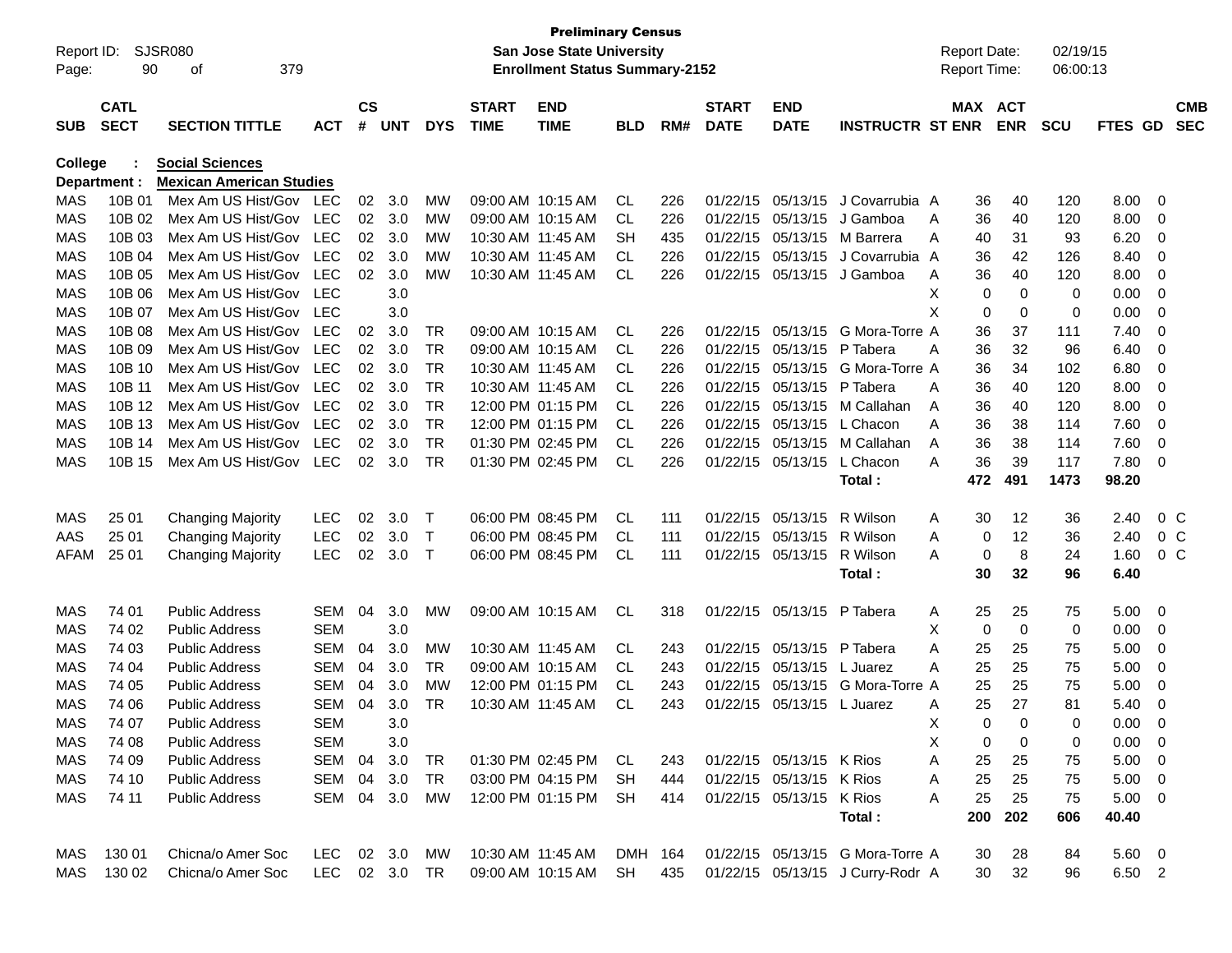| Page:                    | Report ID: SJSR080<br>91   | 379<br>οf                                                                        |                                        |                |                   |                                        |                             | <b>Preliminary Census</b><br><b>San Jose State University</b><br><b>Enrollment Status Summary-2152</b> |            |     |                             |                                                             |                                                         | <b>Report Date:</b><br>Report Time: |                                        | 02/19/15<br>06:00:13 |                                                         |                                                   |
|--------------------------|----------------------------|----------------------------------------------------------------------------------|----------------------------------------|----------------|-------------------|----------------------------------------|-----------------------------|--------------------------------------------------------------------------------------------------------|------------|-----|-----------------------------|-------------------------------------------------------------|---------------------------------------------------------|-------------------------------------|----------------------------------------|----------------------|---------------------------------------------------------|---------------------------------------------------|
| <b>SUB</b>               | <b>CATL</b><br><b>SECT</b> | <b>SECTION TITTLE</b>                                                            | <b>ACT</b>                             | <b>CS</b><br># | <b>UNT</b>        | <b>DYS</b>                             | <b>START</b><br><b>TIME</b> | <b>END</b><br><b>TIME</b>                                                                              | <b>BLD</b> | RM# | <b>START</b><br><b>DATE</b> | <b>END</b><br><b>DATE</b>                                   | <b>INSTRUCTR ST ENR</b>                                 |                                     | MAX ACT<br><b>ENR</b>                  | <b>SCU</b>           | FTES GD SEC                                             | <b>CMB</b>                                        |
|                          |                            |                                                                                  |                                        |                |                   |                                        |                             |                                                                                                        |            |     |                             |                                                             | Total:                                                  | 60                                  | 60                                     | 180                  | 12.10                                                   |                                                   |
| MAS                      | 144 01                     | Chicana/o Lit                                                                    | LEC.                                   | 01             | 3.0               | MW                                     |                             | 01:30 PM 02:45 PM                                                                                      | CL.        | 243 |                             | 01/22/15 05/13/15                                           | M Barrera<br>Total:                                     | 30<br>A<br>30                       | 29<br>29                               | 87<br>87             | 5.85<br>5.85                                            | $\overline{\phantom{1}}$                          |
| MAS<br><b>MAS</b><br>MAS | 160 01<br>160 02<br>160 03 | Gender and Sexuality LEC<br>Gender and Sexuality LEC<br>Gender and Sexuality LEC |                                        | 02             | 3.0<br>3.0<br>3.0 | МW                                     |                             | 09:00 AM 10:15 AM                                                                                      | DMH 164    |     |                             | 01/22/15 05/13/15                                           | K Rios<br>Total:                                        | 30<br>A<br>X<br>X<br>30             | 30<br>0<br>0<br>$\mathbf 0$<br>0<br>30 | 90<br>0<br>0<br>90   | $6.00 \quad 0$<br>$0.00 \t 0$<br>$0.00 \quad 0$<br>6.00 |                                                   |
| <b>MAS</b><br>MAS        | 180 01<br>180 02           | <b>Indiv Studies</b><br><b>Indiv Studies</b>                                     | <b>SUP</b><br><b>SUP</b>               | 36<br>36       | 4.0<br>3.0        | <b>TBA</b><br><b>TBA</b>               |                             |                                                                                                        |            |     |                             | 01/22/15 05/13/15<br>01/22/15 05/13/15                      | J Curry-Rodr A<br>J Curry-Rodr A<br>Total:              | 30<br>30                            | $\mathbf 0$<br>0<br>8<br>8             | 0<br>24<br>24        | $0.00 \quad 0$<br>1.65<br>1.65                          | $\overline{\phantom{1}}$                          |
| MAS                      | 196F 01                    | Leadership and Advoc SEM 05 3.0 T                                                |                                        |                |                   |                                        |                             | 03:00 PM 05:45 PM                                                                                      | CL.        | 238 |                             |                                                             | 01/22/15 05/13/15 J Curry-Rodr A<br>Total:              | 30<br>30                            | 19<br>19                               | 57<br>57             | $4.10\quad 6$<br>4.10                                   |                                                   |
| <b>MAS</b>               | 215 01                     | Chicanas/os & Educ                                                               | SEM 05 3.0 M                           |                |                   |                                        |                             | 06:00 PM 08:45 PM                                                                                      | CL.        | 318 |                             | 01/22/15 05/13/15                                           | M Pizarro<br>Total:                                     | A<br>15<br>15                       | 9<br>9                                 | 27<br>27             | 2.25<br>2.25                                            | - 9                                               |
| MAS                      | 225 01                     | Am Inst & Ch Comm                                                                | SEM 06                                 |                | 3.0 T             |                                        |                             | 06:00 PM 08:45 PM                                                                                      | CL         | 318 |                             | 01/22/15 05/13/15                                           | J Troncoso<br>Total:                                    | Α<br>15<br>15                       | 11<br>11                               | 33<br>33             | 2.75 11<br>2.75                                         |                                                   |
| MAS                      | 252 01                     | Comp Ethnic Studies SEM 05                                                       |                                        |                | 3.0 W             |                                        |                             | 06:00 PM 08:45 PM                                                                                      | CL         | 318 |                             | 01/22/15 05/13/15                                           | M Barrera<br>Total:                                     | A<br>15<br>15                       | 11<br>11                               | 33<br>33             | 2.65<br>2.65                                            | - 9                                               |
| MAS                      | 275 02                     | <b>Research Methods</b>                                                          | SEM 05                                 |                | 3.0               | -S                                     |                             | 10:30 AM 03:00 PM                                                                                      | CL.        | 243 |                             | 01/22/15 05/13/15                                           | J Curry-Rodr A<br>Total:                                | 15<br>15                            | 13<br>13                               | 39<br>39             | 3.25 13<br>3.25                                         |                                                   |
| MAS<br><b>MAS</b><br>MAS | 298 01<br>298 02<br>298 03 | <b>Special Studies</b><br><b>Special Studies</b><br><b>Special Studies</b>       | <b>SUP</b><br><b>SUP</b><br><b>SUP</b> | 25<br>25<br>25 | 6.0<br>3.0<br>6.0 | <b>TBA</b><br><b>TBA</b><br><b>TBA</b> |                             |                                                                                                        |            |     |                             | 01/22/15 05/13/15<br>01/22/15 05/13/15<br>01/22/15 05/13/15 | J Curry-Rodr A<br>J Curry-Rodr A<br>M Barrera<br>Total: | 15<br>A<br>20                       | 0<br>0<br>5<br>5<br>$\mathbf{1}$<br>6  | 0<br>15<br>6<br>21   | 0.00<br>1.25<br>0.50<br>1.75                            | $\overline{\phantom{0}}$<br>- 5<br>$\overline{1}$ |
| MAS<br>MAS               | 299 01<br>299 02           | <b>MA Thesis</b><br><b>MA Thesis</b>                                             | <b>SUP</b><br><b>SUP</b>               | 25<br>25       | 6.0<br>3.0        | <b>TBA</b><br><b>TBA</b>               |                             |                                                                                                        |            |     |                             | 01/22/15 05/13/15<br>01/22/15 05/13/15                      | J Curry-Rodr A<br>J Curry-Rodr A<br>Total:              | 15<br>15                            | 0<br>0<br>$\Omega$<br>$\Omega$         | 0<br>$\Omega$<br>0   | 0.00<br>$0.00 \quad 0$<br>0.00                          | $\overline{\phantom{0}}$                          |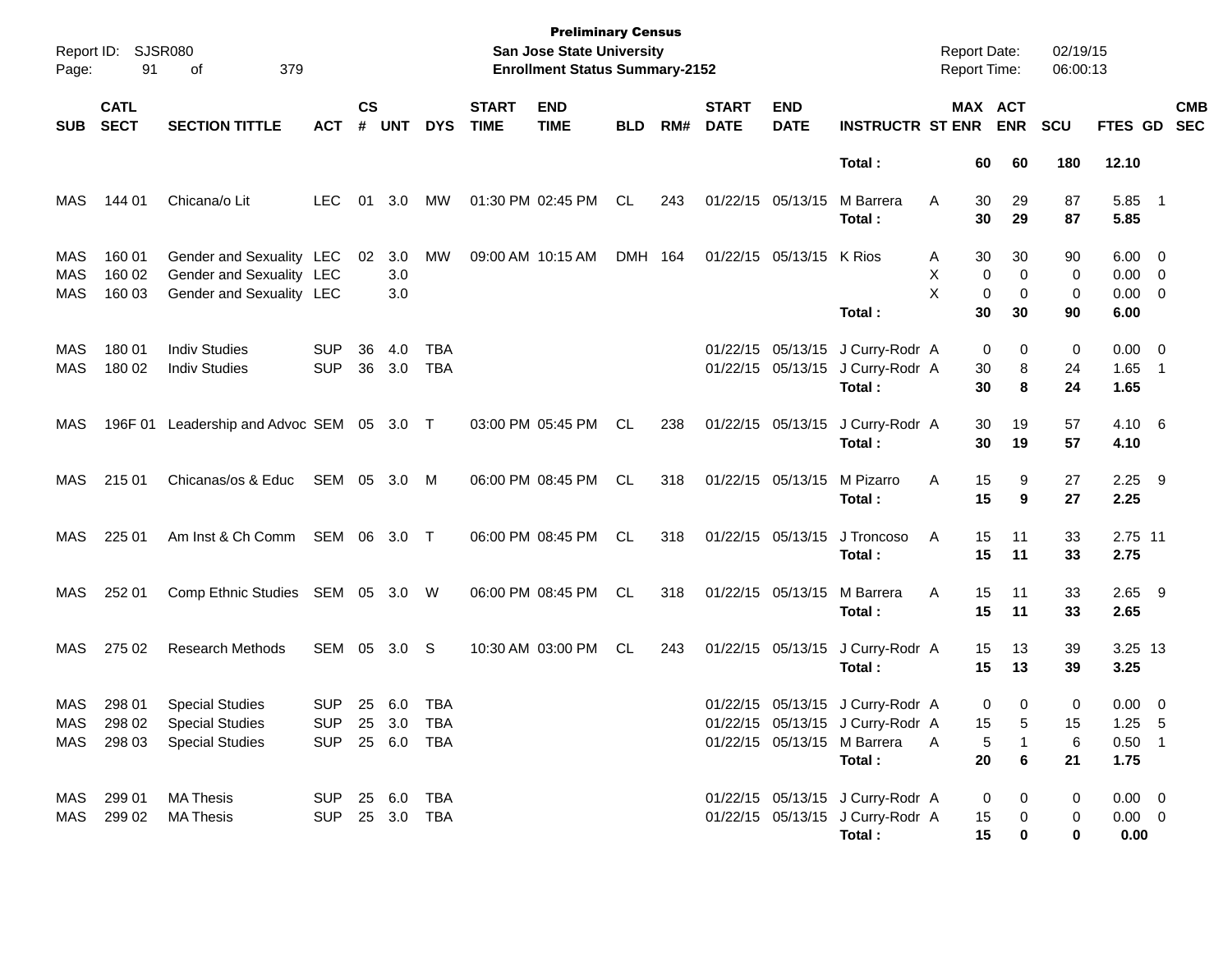|                           |                                 |            |          |            |              |                                       | <b>Preliminary Census</b> |     |              |             |                         |                     |            |            |                |            |
|---------------------------|---------------------------------|------------|----------|------------|--------------|---------------------------------------|---------------------------|-----|--------------|-------------|-------------------------|---------------------|------------|------------|----------------|------------|
| Report ID: SJSR080        |                                 |            |          |            |              | <b>San Jose State University</b>      |                           |     |              |             |                         | Report Date:        |            | 02/19/15   |                |            |
| 92<br>Page:               | 379<br>of                       |            |          |            |              | <b>Enrollment Status Summary-2152</b> |                           |     |              |             |                         | <b>Report Time:</b> |            | 06:00:13   |                |            |
| <b>CATL</b>               |                                 |            | CS       |            | <b>START</b> | <b>END</b>                            |                           |     | <b>START</b> | <b>END</b>  |                         | MAX                 | <b>ACT</b> |            |                | <b>CMB</b> |
| <b>SECT</b><br><b>SUB</b> | <b>SECTION TITTLE</b>           | <b>ACT</b> | UNT<br># | <b>DYS</b> | <b>TIME</b>  | TIME                                  | <b>BLD</b>                | RM# | <b>DATE</b>  | <b>DATE</b> | <b>INSTRUCTR ST ENR</b> |                     | <b>ENR</b> | <b>SCU</b> | <b>FTES GD</b> | <b>SEC</b> |
| Department :              | <b>Mexican American Studies</b> |            |          |            |              |                                       |                           |     |              |             | Department Total:       | 977                 | 921        | 2766       | 187.35         |            |
|                           |                                 |            |          |            |              |                                       |                           |     |              |             | <b>Lower Division:</b>  | 702                 | 725        | 2175       | 145.00         |            |
|                           |                                 |            |          |            |              |                                       |                           |     |              |             | <b>Upper Division:</b>  | 180                 | 146        | 438        | 29.70          |            |

**Graduate Division : 95 50 153 12.65**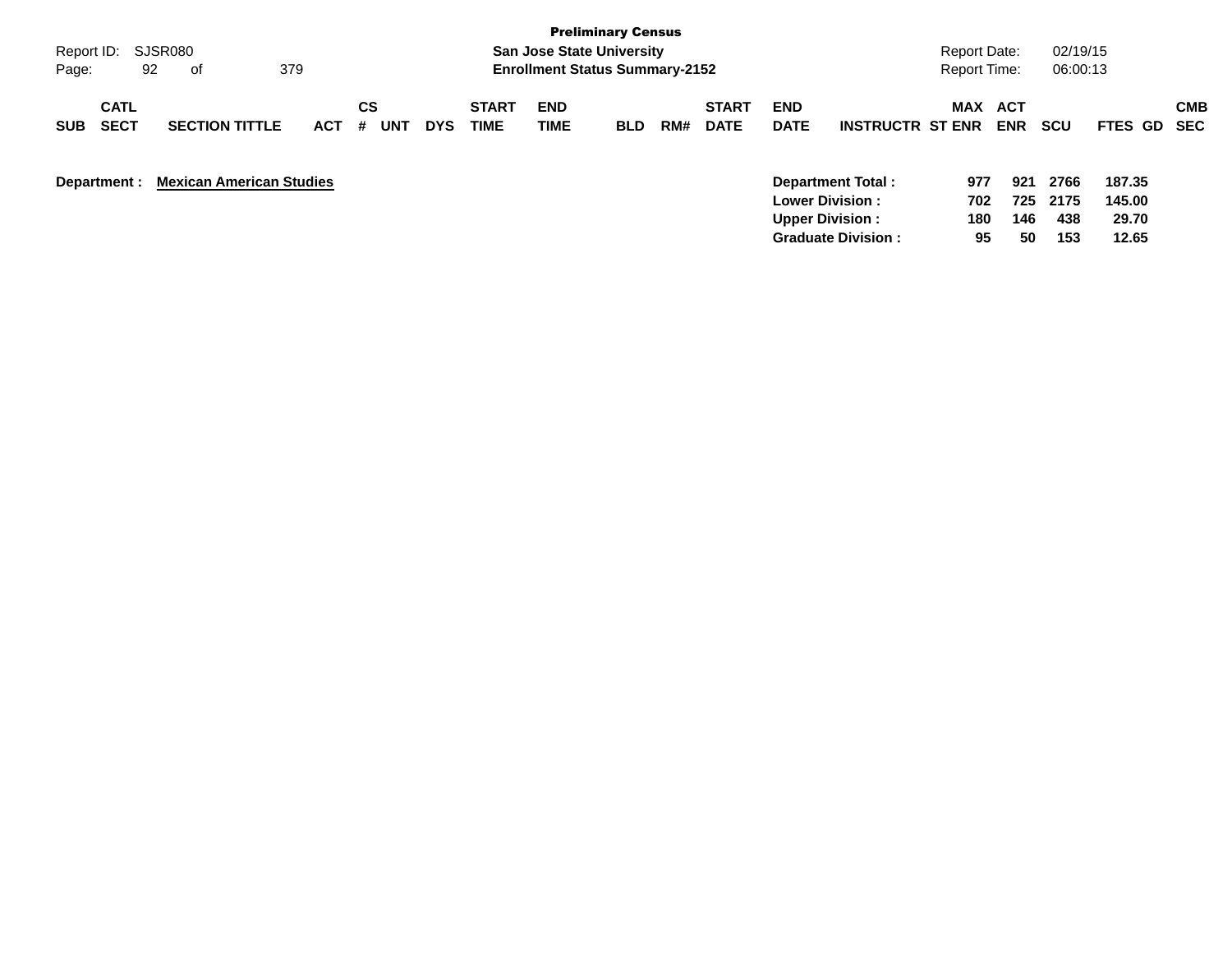| Report ID:<br>Page: |                            | <b>SJSR080</b><br>379<br>93<br>of                  |            |                    |            |            |                             | <b>Preliminary Census</b><br><b>San Jose State University</b><br><b>Enrollment Status Summary-2152</b> |                |     |                             |                           |                                       | <b>Report Date:</b><br>Report Time: |                                              | 02/19/15<br>06:00:13 |                  |     |                          |
|---------------------|----------------------------|----------------------------------------------------|------------|--------------------|------------|------------|-----------------------------|--------------------------------------------------------------------------------------------------------|----------------|-----|-----------------------------|---------------------------|---------------------------------------|-------------------------------------|----------------------------------------------|----------------------|------------------|-----|--------------------------|
| <b>SUB</b>          | <b>CATL</b><br><b>SECT</b> | <b>SECTION TITTLE</b>                              | <b>ACT</b> | $\mathsf{cs}$<br># | <b>UNT</b> | <b>DYS</b> | <b>START</b><br><b>TIME</b> | <b>END</b><br><b>TIME</b>                                                                              | <b>BLD</b>     | RM# | <b>START</b><br><b>DATE</b> | <b>END</b><br><b>DATE</b> | <b>INSTRUCTR ST ENR</b>               |                                     | MAX ACT<br><b>ENR</b>                        | <b>SCU</b>           | FTES GD          |     | <b>CMB</b><br><b>SEC</b> |
| College             | Department :               | <b>Social Sciences</b><br><b>Political Science</b> |            |                    |            |            |                             |                                                                                                        |                |     |                             |                           |                                       |                                     |                                              |                      |                  |     |                          |
|                     | PADM 210 01                | Intro Pub Admin                                    | SEM        | 05                 | 3.0        | M          |                             | 06:00 PM 08:45 PM                                                                                      | <b>CL</b>      | 306 |                             | 01/22/15 05/13/15         | F Edwards<br>Total :                  | Α                                   | 20<br>14<br>20<br>14                         | 42<br>42             | 3.50 14<br>3.50  |     |                          |
|                     | PADM 212 01                | Admin Research                                     | SEM        | 05                 | 3.0        | W          |                             | 06:00 PM 08:45 PM                                                                                      | <b>HGH</b>     | 116 |                             | 01/22/15 05/13/15         | D Shim<br>Total :                     | Α                                   | 20<br>$\overline{7}$<br>20<br>$\overline{7}$ | 21<br>21             | $1.75$ 7<br>1.75 |     |                          |
|                     | PADM 213 01                | Pol Analysis & Eval                                | SEM 05     |                    | 3.0 T      |            |                             | 06:00 PM 08:45 PM                                                                                      | <b>CL</b>      | 306 |                             | 01/22/15 05/13/15         | P Haas<br>Total :                     | A                                   | 20<br>12<br>20<br>12                         | 36<br>36             | 3.00 12<br>3.00  |     |                          |
|                     | PADM 214 01                | Intro to Public Mana                               | <b>SEM</b> | 05                 | 3.0        | $\top$     |                             | 06:00 PM 08:45 PM                                                                                      | DMH            |     | 149A 01/22/15 05/13/15      |                           | F Edwards                             | Α                                   | 20<br>18                                     | 54                   | 4.50 18 C        |     |                          |
|                     | URBP 214 01                | Intro to Public Mana                               | <b>SEM</b> | 05                 | 3.0        | $\top$     |                             | 06:00 PM 08:45 PM                                                                                      | <b>DMH</b>     |     | 149A 01/22/15 05/13/15      |                           | F Edwards<br>Total:                   | A                                   | $\mathbf 0$<br>1<br>20<br>19                 | 3<br>57              | 0.25<br>4.75     | 1 C |                          |
|                     | PADM 217 01                | Org Theory                                         | <b>SEM</b> |                    | 3.0        |            |                             |                                                                                                        |                |     |                             |                           |                                       | X                                   | $\mathbf 0$<br>$\mathbf 0$                   | 0                    | $0.00 \t 0$      |     |                          |
|                     | PADM 217 02                | Org Theory                                         | <b>SEM</b> | 05                 | 3.0        | $\top$     |                             | 06:00 PM 08:45 PM                                                                                      | <b>CL</b>      | 205 |                             | 01/22/15 05/13/15         | D Shim<br>Total :                     | A                                   | 20<br>18<br>20<br>18                         | 54<br>54             | 4.50 18<br>4.50  |     |                          |
|                     | PADM 218 01                | <b>Public Budgeting</b>                            | SEM        | 05                 | 3.0        | R          |                             | 06:00 PM 08:45 PM                                                                                      | <b>CL</b>      | 306 |                             | 01/22/15 05/13/15         | D Shim<br>Total:                      | Α                                   | 20<br>13<br>20<br>13                         | 39<br>39             | 3.25 13<br>3.25  |     |                          |
|                     | PADM 219 01                | Pub Financial Adm                                  | SEM        | 05                 | 3.0        | W          |                             | 06:00 PM 08:45 PM                                                                                      | <b>CL</b>      | 306 |                             | 01/22/15 05/13/15         | T Tung<br>Total:                      | Α                                   | 20<br>18<br>20<br>18                         | 54<br>54             | 4.50 18<br>4.50  |     |                          |
|                     | PADM 223 01                | Law & Pub Admin                                    | SEM        | 05                 | 3.0        | M          |                             | 06:00 PM 08:45 PM                                                                                      | <b>DMH</b>     |     | 149A 01/22/15 05/13/15      |                           | K Nuger<br>Total:                     | Α                                   | 20<br>21<br>20<br>21                         | 63<br>63             | 5.25 21<br>5.25  |     |                          |
|                     | PADM 281 01                | Pub Adm Internship                                 | <b>SUP</b> | 25                 | 3.0        | $\top$     |                             | 03:00 PM 05:45 PM                                                                                      | <b>HGH 116</b> |     |                             | 01/22/15 05/13/15         | <b>G</b> Percival<br>Total:           | Α                                   | 12<br>5<br>5<br>12                           | 36<br>36             | 3.00 12<br>3.00  |     |                          |
|                     | PADM 298 01                | <b>Special Problems</b>                            | <b>SUP</b> |                    | 25 3.0     | TBA        |                             |                                                                                                        |                |     |                             | 01/22/15 05/13/15 P Haas  |                                       | Α                                   | 15<br>6                                      | 18                   | $1.50\quad 6$    |     |                          |
|                     | PADM 298 02                | <b>Special Problems</b>                            | <b>SUP</b> |                    | 25 3.0     | <b>TBA</b> |                             |                                                                                                        |                |     |                             | 01/22/15 05/13/15 D Shim  |                                       | Α                                   | 15<br>5                                      | 15                   | $1.25$ 5         |     |                          |
|                     | PADM 298 03                | <b>Special Problems</b>                            | <b>SUP</b> |                    | 25 3.0     | TBA        |                             |                                                                                                        |                |     |                             |                           | 01/22/15 05/13/15 F Edwards<br>Total: | A                                   | 15<br>3<br>45<br>14                          | 9<br>42              | $0.75$ 3<br>3.50 |     |                          |
|                     | POLS 101                   | Amer Govt                                          | LEC        |                    | 02 3.0     | MW         |                             | 10:30 AM 11:45 AM                                                                                      | DMH 161        |     |                             | 01/22/15 05/13/15 K Nuger |                                       | A                                   | 35<br>44                                     | 132                  | $8.80\ 0$        |     |                          |
| <b>POLS</b>         | 1 0 2                      | Amer Govt                                          | <b>LEC</b> |                    | 02 3.0     | TR         |                             | 09:00 AM 10:15 AM                                                                                      | CL             | 303 |                             |                           | 01/22/15 05/13/15 G Percival          | A                                   | 35<br>38                                     | 114                  | 7.60 0           |     |                          |
|                     | POLS 180                   | Amer Govt                                          | <b>LEC</b> |                    |            | 02 3.0 TBA |                             |                                                                                                        |                |     |                             | 01/22/15 05/13/15 J Brent |                                       | A                                   | 35<br>36                                     | 108                  | $7.20 \t 0$      |     |                          |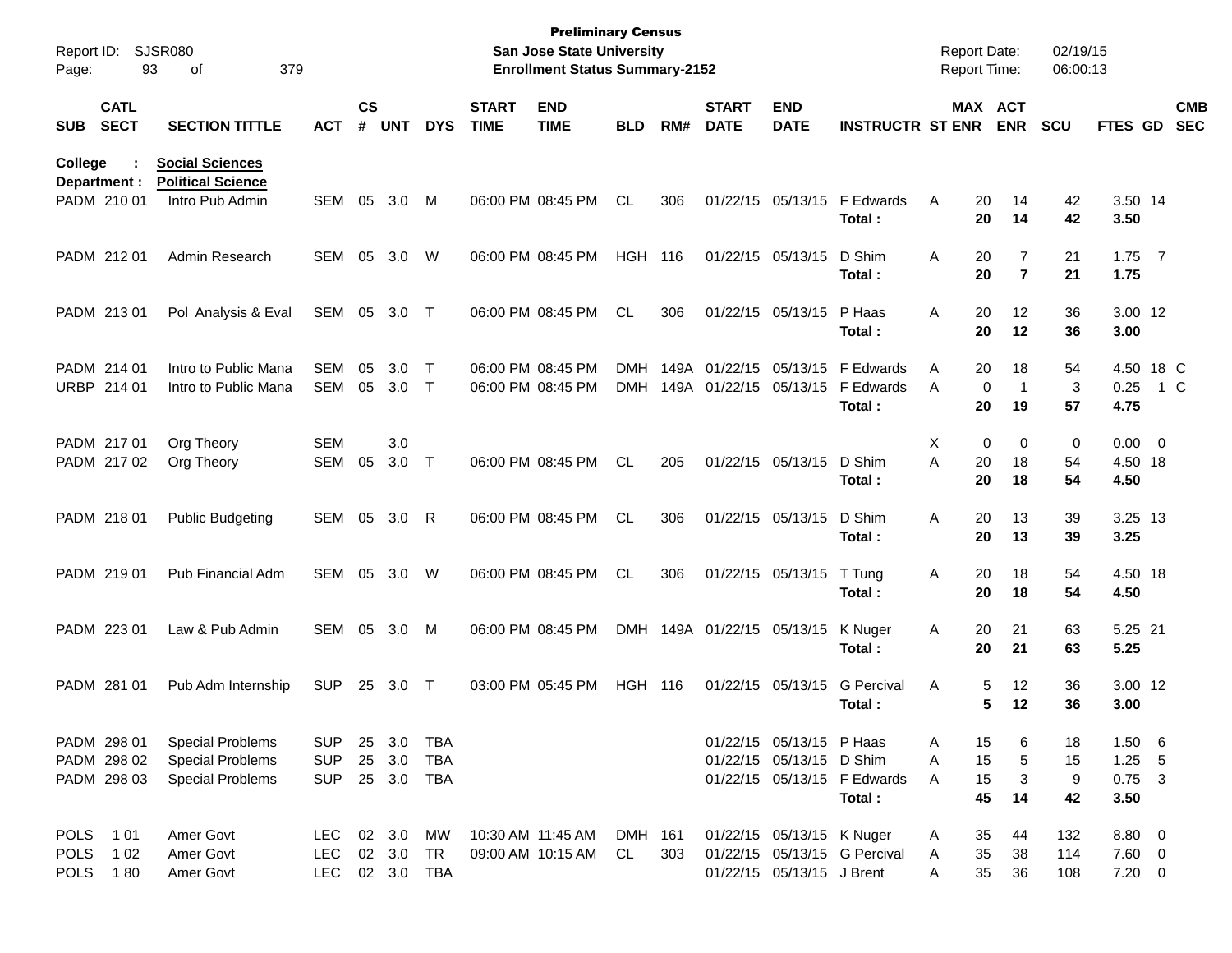| Report ID:<br>Page:        | 94                         | <b>SJSR080</b><br>379<br>οf                                                                      |                          |                             |            |            |                             | <b>Preliminary Census</b><br><b>San Jose State University</b><br><b>Enrollment Status Summary-2152</b> |                          |              |                                        |                                        |                                                  | <b>Report Date:</b><br><b>Report Time:</b> |                                  | 02/19/15<br>06:00:13 |                        |                            |                          |
|----------------------------|----------------------------|--------------------------------------------------------------------------------------------------|--------------------------|-----------------------------|------------|------------|-----------------------------|--------------------------------------------------------------------------------------------------------|--------------------------|--------------|----------------------------------------|----------------------------------------|--------------------------------------------------|--------------------------------------------|----------------------------------|----------------------|------------------------|----------------------------|--------------------------|
| <b>SUB</b>                 | <b>CATL</b><br><b>SECT</b> | <b>SECTION TITTLE</b>                                                                            | <b>ACT</b>               | $\mathbf{c}\mathbf{s}$<br># | <b>UNT</b> | <b>DYS</b> | <b>START</b><br><b>TIME</b> | <b>END</b><br><b>TIME</b>                                                                              | <b>BLD</b>               | RM#          | <b>START</b><br><b>DATE</b>            | <b>END</b><br><b>DATE</b>              | <b>INSTRUCTR ST ENR</b>                          |                                            | <b>MAX ACT</b><br><b>ENR</b>     | <b>SCU</b>           | FTES GD                |                            | <b>CMB</b><br><b>SEC</b> |
| <b>POLS</b>                | 181                        | Amer Govt                                                                                        | <b>LEC</b>               | 02                          | 3.0        | <b>TBA</b> |                             |                                                                                                        |                          |              |                                        | 01/22/15 05/13/15                      | J Brent<br>Total:                                | Α<br>140                                   | 35<br>35<br>153                  | 105<br>459           | 7.00<br>30.60          | $\overline{\mathbf{0}}$    |                          |
| <b>POLS</b><br><b>POLS</b> | 2 0 1<br>202               | Intro Comp Pol<br>Intro Comp Pol                                                                 | <b>LEC</b><br><b>LEC</b> | 02<br>02                    | 3.0<br>3.0 | TR<br>МW   |                             | 10:30 AM 11:45 AM<br>01:30 PM 02:45 PM                                                                 | <b>DMH</b><br><b>DMH</b> | 149A<br>149A | 01/22/15 05/13/15<br>01/22/15 05/13/15 |                                        | D Dudley<br>S Pinnell<br>Total:                  | A<br>A                                     | 33<br>35<br>35<br>33<br>70<br>66 | 99<br>99<br>198      | 6.60<br>6.60<br>13.20  | $\overline{0}$<br>0        |                          |
| <b>POLS</b><br><b>POLS</b> | 3 0 1<br>302               | Intro Pol Thought<br>Intro Pol Thought                                                           | <b>LEC</b><br><b>LEC</b> | 03<br>03                    | 3.0<br>3.0 | TR<br>МW   |                             | 07:30 AM 08:45 AM<br>12:00 PM 01:15 PM                                                                 | CL.<br><b>HGH</b>        | 303<br>116   |                                        | 01/22/15 05/13/15<br>01/22/15 05/13/15 | S Benson<br>A Schendan<br>Total:                 | Α<br>A                                     | 33<br>35<br>35<br>32<br>70<br>65 | 99<br>96<br>195      | 6.60<br>6.40<br>13.00  | $\overline{0}$<br>0        |                          |
| <b>POLS</b><br><b>POLS</b> | 4 0 1<br>4 0 2             | Intro Intl Rel<br>Intro Intl Rel                                                                 | <b>LEC</b><br><b>LEC</b> | 02<br>02                    | 3.0<br>3.0 | МW<br>TR   |                             | 10:30 AM 11:45 AM<br>10:30 AM 11:45 AM                                                                 | <b>DMH</b><br>CL.        | 149A<br>303  | 01/22/15 05/13/15                      | 01/22/15 05/13/15                      | K Sasikumar A<br>K Sasikumar A<br>Total:         |                                            | 33<br>35<br>35<br>35<br>70<br>68 | 99<br>105<br>204     | 6.60<br>7.00<br>13.60  | $\overline{0}$<br>0        |                          |
| <b>POLS</b><br><b>POLS</b> |                            | 100W 01 Writing Workshop<br>100W 02 Writing Workshop                                             | SEM<br>SEM               | 04<br>04                    | 3.0<br>3.0 | TR<br>TR   |                             | 09:00 AM 10:15 AM<br>03:00 PM 04:15 PM                                                                 | <b>HGH</b><br><b>DMH</b> | 116<br>149A  | 01/22/15 05/13/15                      | 01/22/15 05/13/15                      | S Benson<br>S Benson<br>Total:                   | A<br>A                                     | 25<br>26<br>25<br>26<br>50<br>52 | 78<br>78<br>156      | 5.20<br>5.20<br>10.40  | $\overline{0}$<br>0        |                          |
|                            | POLS 102 01                | <b>State Politics</b>                                                                            | <b>LEC</b>               | 02                          | 3.0        | TR         |                             | 12:00 PM 01:15 PM                                                                                      | <b>HGH 116</b>           |              |                                        | 01/22/15 05/13/15                      | <b>G</b> Percival<br>Total:                      | Α                                          | 35<br>37<br>35<br>37             | 111<br>111           | 7.45<br>7.45           | $\overline{\phantom{0}}$ 1 |                          |
|                            | POLS 103 01<br>URBP 103 01 | <b>Local Politics</b><br><b>Local Politics</b>                                                   | <b>LEC</b><br><b>LEC</b> | 02<br>02                    | 3.0<br>3.0 | TR<br>TR   |                             | 01:30 PM 02:45 PM<br>01:30 PM 02:45 PM                                                                 | <b>HGH</b><br>HGH        | 116<br>116   |                                        | 01/22/15 05/13/15<br>01/22/15 05/13/15 | <b>G</b> Percival<br><b>G</b> Percival<br>Total: | A<br>A                                     | 35<br>33<br>0<br>-1<br>35<br>34  | 99<br>3<br>102       | 6.60<br>0.25<br>6.85   | 0 <sup>o</sup><br>1 C      |                          |
|                            | POLS 107 01                | Pol & Pub Opinion                                                                                | <b>LEC</b>               | 02                          | 3.0        | TR         |                             | 10:30 AM 11:45 AM                                                                                      | <b>HGH 116</b>           |              |                                        | 01/22/15 05/13/15                      | M Currin-Per A<br>Total:                         |                                            | 35<br>33<br>35<br>33             | 99<br>99             | 6.60<br>6.60           | $\overline{\mathbf{0}}$    |                          |
|                            | POLS 109 01                | Women and Politics                                                                               | <b>LEC</b>               | 02                          | 3.0        | TR         |                             | 01:30 PM 02:45 PM                                                                                      | DMH                      |              | 149A 01/22/15 05/13/15                 |                                        | S Benson<br>Total :                              | A                                          | 35<br>36<br>35<br>36             | 108<br>108           | 7.20<br>7.20           | $\overline{\mathbf{0}}$    |                          |
|                            | POLS 114 01                | Intro Pub Admin                                                                                  |                          |                             |            |            |                             | LEC 02 3.0 MW 01:30 PM 02:45 PM DMH 161 01/22/15 05/13/15 D Shim                                       |                          |              |                                        |                                        | Total:                                           | A                                          | 35<br>23<br>35<br>23             | 69<br>69             | $4.60 \quad 0$<br>4.60 |                            |                          |
|                            |                            | POLS 120 01 US Law and Society LEC 02 3.0 MW 01:30 PM 02:45 PM HGH 116 01/22/15 05/13/15 K Nuger |                          |                             |            |            |                             |                                                                                                        |                          |              |                                        |                                        | Total:                                           | A                                          | 35<br>33<br>35<br>33             | 99<br>99             | $6.60$ 0<br>6.60       |                            |                          |
|                            |                            | POLS 121C 01 Civil Rights                                                                        |                          |                             |            |            |                             | LEC 02 3.0 MW 09:00 AM 10:15 AM CL                                                                     |                          |              |                                        | 303 01/22/15 05/13/15 K Nuger          |                                                  | A                                          | 23<br>35                         | 69                   | 4.60 0                 |                            |                          |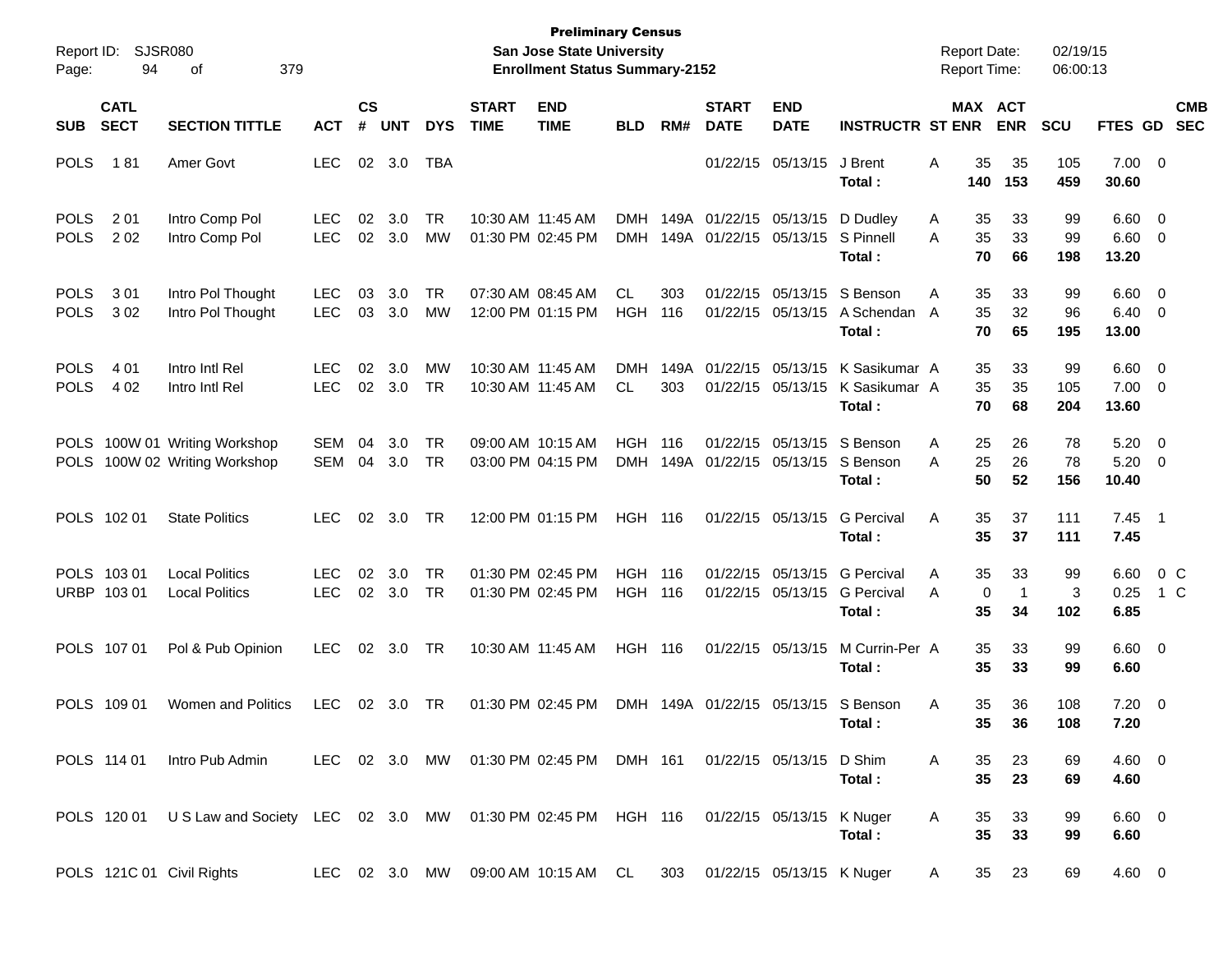| Page:      | Report ID: SJSR080<br>95   | 379<br>of                      |                          |                    |                |                        |                             | <b>Preliminary Census</b><br>San Jose State University<br><b>Enrollment Status Summary-2152</b> |                |     |                                        |                           |                                        | <b>Report Date:</b><br><b>Report Time:</b> |                       |                | 02/19/15<br>06:00:13 |                                        |                          |
|------------|----------------------------|--------------------------------|--------------------------|--------------------|----------------|------------------------|-----------------------------|-------------------------------------------------------------------------------------------------|----------------|-----|----------------------------------------|---------------------------|----------------------------------------|--------------------------------------------|-----------------------|----------------|----------------------|----------------------------------------|--------------------------|
| <b>SUB</b> | <b>CATL</b><br><b>SECT</b> | <b>SECTION TITTLE</b>          | <b>ACT</b>               | $\mathsf{cs}$<br># | <b>UNT</b>     | <b>DYS</b>             | <b>START</b><br><b>TIME</b> | <b>END</b><br><b>TIME</b>                                                                       | <b>BLD</b>     | RM# | <b>START</b><br><b>DATE</b>            | <b>END</b><br><b>DATE</b> | <b>INSTRUCTR ST ENR</b>                |                                            | MAX ACT<br><b>ENR</b> |                | SCU                  | FTES GD                                | <b>CMB</b><br><b>SEC</b> |
|            |                            |                                |                          |                    |                |                        |                             |                                                                                                 |                |     |                                        |                           | Total:                                 |                                            | 35                    | 23             | 69                   | 4.60                                   |                          |
|            | POLS 122 01                | <b>Judicial Politics</b>       | <b>LEC</b>               |                    | $02 \quad 3.0$ | MW                     | 10:30 AM 11:45 AM           |                                                                                                 | <b>HGH 116</b> |     | 01/22/15 05/13/15                      |                           | J Brent<br>Total:                      | A                                          | 35<br>35              | 35<br>35       | 105<br>105           | $7.00 \t 0$<br>7.00                    |                          |
|            | POLS 146 01                | Latin American Pol             | <b>LEC</b>               |                    | 02 3.0         | TR                     |                             | 12:00 PM 01:15 PM                                                                               |                |     | DMH 149A 01/22/15 05/13/15             |                           | D Dudley<br>Total:                     | Α                                          | 35<br>35              | 32<br>32       | 96<br>96             | $6.40 \quad 0$<br>6.40                 |                          |
|            | POLS 148 01                | <b>Political Culture</b>       | LEC.                     |                    | $02 \quad 3.0$ | <b>MW</b>              | 03:00 PM 04:15 PM           |                                                                                                 |                |     | DMH 149A 01/22/15 05/13/15             |                           | S Pinnell<br>Total:                    | A                                          | 35<br>35              | 31<br>31       | 93<br>93             | $6.20 \quad 0$<br>6.20                 |                          |
|            | POLS 150 01<br>POLS 150 02 | War and Peace<br>War and Peace | <b>LEC</b><br><b>LEC</b> | 02<br>02           | 3.0<br>3.0     | <b>MW</b><br><b>MW</b> | 09:00 AM 10:30 AM           | 12:00 PM 01:15 PM                                                                               | <b>HGH 116</b> |     | 01/22/15<br>DMH 149A 01/22/15 05/13/15 | 05/13/15                  | S Pinnell<br>K Sasikumar A<br>Total:   | A                                          | 35<br>35<br>70        | 35<br>36<br>71 | 105<br>108<br>213    | $7.00 \quad 0$<br>$7.20 \t 0$<br>14.20 |                          |
|            |                            | POLS 152B 01 Model UN          | <b>LEC</b>               |                    | 02 3.0         | TR                     | 04:30 PM 05:45 PM           |                                                                                                 |                |     | DMH 149A 01/22/15 05/13/15             |                           | D Dudley<br>Total:                     | Α                                          | 20<br>20              | 17<br>17       | 51<br>51             | $3.40 \ 0$<br>3.40                     |                          |
|            | POLS 154 01                | US Foreign Policy              | LEC.                     |                    | 02 3.0 TR      |                        |                             | 12:00 PM 01:15 PM                                                                               | CL.            | 303 |                                        | 01/22/15 05/13/15         | K Sasikumar A<br>Total:                |                                            | 35<br>35              | 41<br>41       | 123<br>123           | $8.20 \ 0$<br>8.20                     |                          |
|            |                            | POLS 160B 01 Modern Pol Though | LEC                      |                    | 03 3.0 TR      |                        | 10:30 AM 11:45 AM           |                                                                                                 | DMH 355        |     |                                        | 01/22/15 05/13/15         | A Schendan A<br>Total:                 |                                            | 35<br>35              | 32<br>32       | 96<br>96             | $6.40 \quad 0$<br>6.40                 |                          |
|            | POLS 163 01                | Amer Pol Thought               | <b>LEC</b>               | 03                 | 3.0            | MW                     |                             | 10:30 AM 11:45 AM                                                                               | CL             | 303 |                                        | 01/22/15 05/13/15         | K Peter<br>Total:                      | A                                          | 35<br>35              | 36<br>36       | 108<br>108           | $7.20 \t 0$<br>7.20                    |                          |
|            |                            | POLS 170V 01 Amer Pol Global   | SEM 03 3.0               |                    |                | TR                     | 09:00 AM 10:15 AM           |                                                                                                 | MH             | 222 |                                        | 01/22/15 05/13/15         | S Pinnell<br>Total:                    | A                                          | 35<br>35              | 35<br>35       | 105<br>105           | $7.00 \t 0$<br>7.00                    |                          |
|            | POLS 180 01                | <b>Indiv Studies</b>           | SUP                      |                    | 36 3.0         | <b>TBA</b>             |                             |                                                                                                 |                |     |                                        |                           | 01/22/15 05/13/15 K Sasikumar A        |                                            | 10                    |                | 3                    | $0.20 \ 0$                             |                          |
|            | POLS 180 02                | <b>Indiv Studies</b>           | <b>SUP</b>               | 36                 | 3.0            | TBA                    |                             |                                                                                                 |                |     | 01/22/15 05/13/15                      |                           |                                        | Α                                          | 10                    | 0              | 0                    | $0.00 \t 0$                            |                          |
|            | POLS 180 03                | <b>Indiv Studies</b>           | <b>SUP</b>               | 36                 | 3.0            | TBA                    |                             |                                                                                                 |                |     | 01/22/15 05/13/15                      |                           |                                        | Α                                          | 10                    | 0              | 0                    | $0.00 \t 0$                            |                          |
|            | POLS 180 04                | <b>Indiv Studies</b>           | <b>SUP</b>               |                    | 36 2.0         | TBA                    |                             |                                                                                                 |                |     | 01/22/15 05/13/15                      |                           |                                        | Α                                          | 10                    | 0              | 0                    | $0.00 \t 0$                            |                          |
|            | POLS 180 05                | <b>Indiv Studies</b>           | <b>SUP</b>               |                    | 36  1.0  TBA   |                        |                             |                                                                                                 |                |     |                                        | 01/22/15 05/13/15         |                                        |                                            | 10                    | 0              | 0                    | $0.00 \t 0$                            |                          |
|            |                            |                                |                          |                    |                |                        |                             |                                                                                                 |                |     |                                        |                           | Total:                                 |                                            | 50                    | $\mathbf 1$    | 3                    | 0.20                                   |                          |
|            | POLS 181 01                | Internships                    | SEM 06 3.0 T             |                    |                |                        |                             | 03:00 PM 05:45 PM HGH 116                                                                       |                |     |                                        |                           | 01/22/15 05/13/15 G Percival<br>Total: | A                                          | 20<br>20              | 17<br>17       | 51<br>51             | $3.40 \ 0$<br>3.40                     |                          |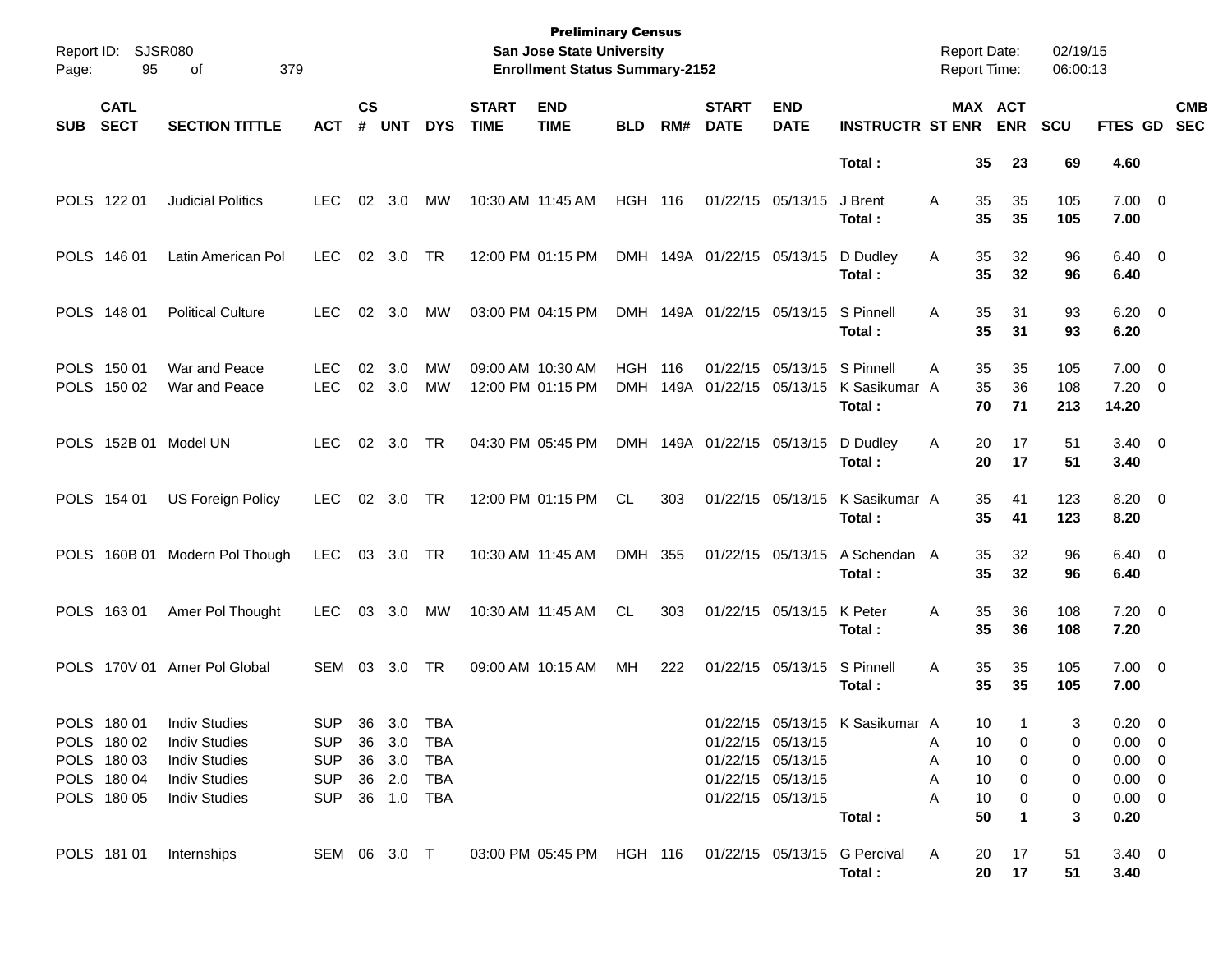| Report ID:<br>Page: | 96                                                                                     | SJSR080<br>379<br>οf                                                                                                               |                                                                                  |                                  |                                        |                                                                                  |                             | <b>Preliminary Census</b><br><b>San Jose State University</b><br><b>Enrollment Status Summary-2152</b> |                          |     |                             |                                                                                                                                    |                                                       |                            | <b>Report Date:</b><br><b>Report Time:</b> |                                                    | 02/19/15<br>06:00:13                          |                                                      |                                                                     |                          |
|---------------------|----------------------------------------------------------------------------------------|------------------------------------------------------------------------------------------------------------------------------------|----------------------------------------------------------------------------------|----------------------------------|----------------------------------------|----------------------------------------------------------------------------------|-----------------------------|--------------------------------------------------------------------------------------------------------|--------------------------|-----|-----------------------------|------------------------------------------------------------------------------------------------------------------------------------|-------------------------------------------------------|----------------------------|--------------------------------------------|----------------------------------------------------|-----------------------------------------------|------------------------------------------------------|---------------------------------------------------------------------|--------------------------|
| <b>SUB</b>          | <b>CATL</b><br><b>SECT</b>                                                             | <b>SECTION TITTLE</b>                                                                                                              | <b>ACT</b>                                                                       | $\mathsf{cs}$<br>#               | <b>UNT</b>                             | <b>DYS</b>                                                                       | <b>START</b><br><b>TIME</b> | <b>END</b><br><b>TIME</b>                                                                              | <b>BLD</b>               | RM# | <b>START</b><br><b>DATE</b> | <b>END</b><br><b>DATE</b>                                                                                                          | <b>INSTRUCTR ST ENR</b>                               |                            |                                            | <b>MAX ACT</b><br><b>ENR</b>                       | <b>SCU</b>                                    | <b>FTES GD</b>                                       |                                                                     | <b>CMB</b><br><b>SEC</b> |
|                     | POLS 184 01<br>POLS 184 02<br>POLS 184 03<br>POLS 184 04<br>POLS 184 05<br>POLS 184 06 | Directed Reading<br>Directed Reading<br><b>Directed Reading</b><br>Directed Reading<br>Directed Reading<br><b>Directed Reading</b> | <b>SUP</b><br><b>SUP</b><br><b>SUP</b><br><b>SUP</b><br><b>SUP</b><br><b>SUP</b> | 36<br>36<br>36<br>36<br>36<br>36 | 3.0<br>3.0<br>3.0<br>3.0<br>1.0<br>1.0 | <b>TBA</b><br><b>TBA</b><br><b>TBA</b><br><b>TBA</b><br><b>TBA</b><br><b>TBA</b> |                             |                                                                                                        |                          |     |                             | 01/22/15 05/13/15 K Peter<br>01/22/15 05/13/15<br>01/22/15 05/13/15<br>01/22/15 05/13/15<br>01/22/15 05/13/15<br>01/22/15 05/13/15 | Total:                                                | A<br>A<br>A<br>A<br>A<br>A | 10<br>10<br>10<br>10<br>10<br>10<br>60     | 1<br>0<br>0<br>0<br>0<br>0<br>$\blacktriangleleft$ | 3<br>$\pmb{0}$<br>0<br>0<br>0<br>$\,0\,$<br>3 | 0.20<br>0.00<br>0.00<br>0.00<br>0.00<br>0.00<br>0.20 | - 0<br>- 0<br>0<br>- 0<br>$\overline{0}$<br>$\overline{\mathbf{0}}$ |                          |
|                     | POLS 190 01<br>POLS 190 02                                                             | Senior Seminar<br>Senior Seminar                                                                                                   | SEM<br><b>SEM</b>                                                                | 05<br>05                         | 3.0<br>3.0                             | R<br><b>MW</b>                                                                   |                             | 06:00 PM 08:45 PM<br>09:00 AM 10:15 AM                                                                 | <b>DMH</b><br><b>DMH</b> |     |                             | 149A 01/22/15 05/13/15<br>149A 01/22/15 05/13/15                                                                                   | D Dudley<br>F Edwards<br>Total:                       | A<br>A                     | 20<br>20<br>40                             | 23<br>20<br>43                                     | 69<br>60<br>129                               | 4.60<br>4.00<br>8.60                                 | $\overline{0}$<br>$\overline{\mathbf{0}}$                           |                          |
| <b>POLS</b>         |                                                                                        | POLS 190H 01 Honors Thesis<br>190H 02 Honors Thesis                                                                                | <b>SUP</b><br><b>SUP</b>                                                         | 25<br>25                         | 1.0<br>1.0                             | <b>TBA</b><br><b>TBA</b>                                                         |                             |                                                                                                        |                          |     |                             | 01/22/15 05/13/15<br>01/22/15 05/13/15                                                                                             | D Dudley<br>F Edwards<br>Total:                       | A<br>A                     | 5<br>$\sqrt{5}$<br>10                      | 3<br>0<br>3                                        | 3<br>0<br>3                                   | 0.20<br>0.00<br>0.20                                 | $\overline{0}$<br>$\overline{0}$                                    |                          |
| <b>POLS</b>         | 195A 01                                                                                | <b>Political Inquiry</b>                                                                                                           | <b>LEC</b>                                                                       | 03                               | 3.0                                    | -F                                                                               |                             | 09:30 AM 12:15 PM                                                                                      | CL.                      | 303 |                             | 01/22/15 05/13/15                                                                                                                  | M Currin-Per A<br>Total:                              |                            | 35<br>35                                   | 34<br>34                                           | 102<br>102                                    | $6.80$ 0<br>6.80                                     |                                                                     |                          |
|                     | POLS 199 01                                                                            | <b>Cur Pol Issues</b>                                                                                                              | <b>LEC</b>                                                                       | 02                               | 3.0                                    | МW                                                                               |                             | 12:00 PM 01:15 PM                                                                                      | DMH 161                  |     |                             | 01/22/15 05/13/15                                                                                                                  | M Jackson<br>Total:                                   | A                          | 35<br>35                                   | 17<br>17                                           | 51<br>51                                      | $3.40 \ 0$<br>3.40                                   |                                                                     |                          |
|                     | Department :                                                                           | <b>Political Science</b>                                                                                                           |                                                                                  |                                  |                                        |                                                                                  |                             |                                                                                                        |                          |     |                             | <b>Lower Division:</b><br><b>Upper Division:</b>                                                                                   | <b>Department Total:</b><br><b>Graduate Division:</b> |                            | 1440<br>350<br>880<br>210                  | 1217<br>352<br>717<br>148                          | 3645<br>1056<br>2145<br>444                   | 250.50<br>70.40<br>143.10<br>37.00                   |                                                                     |                          |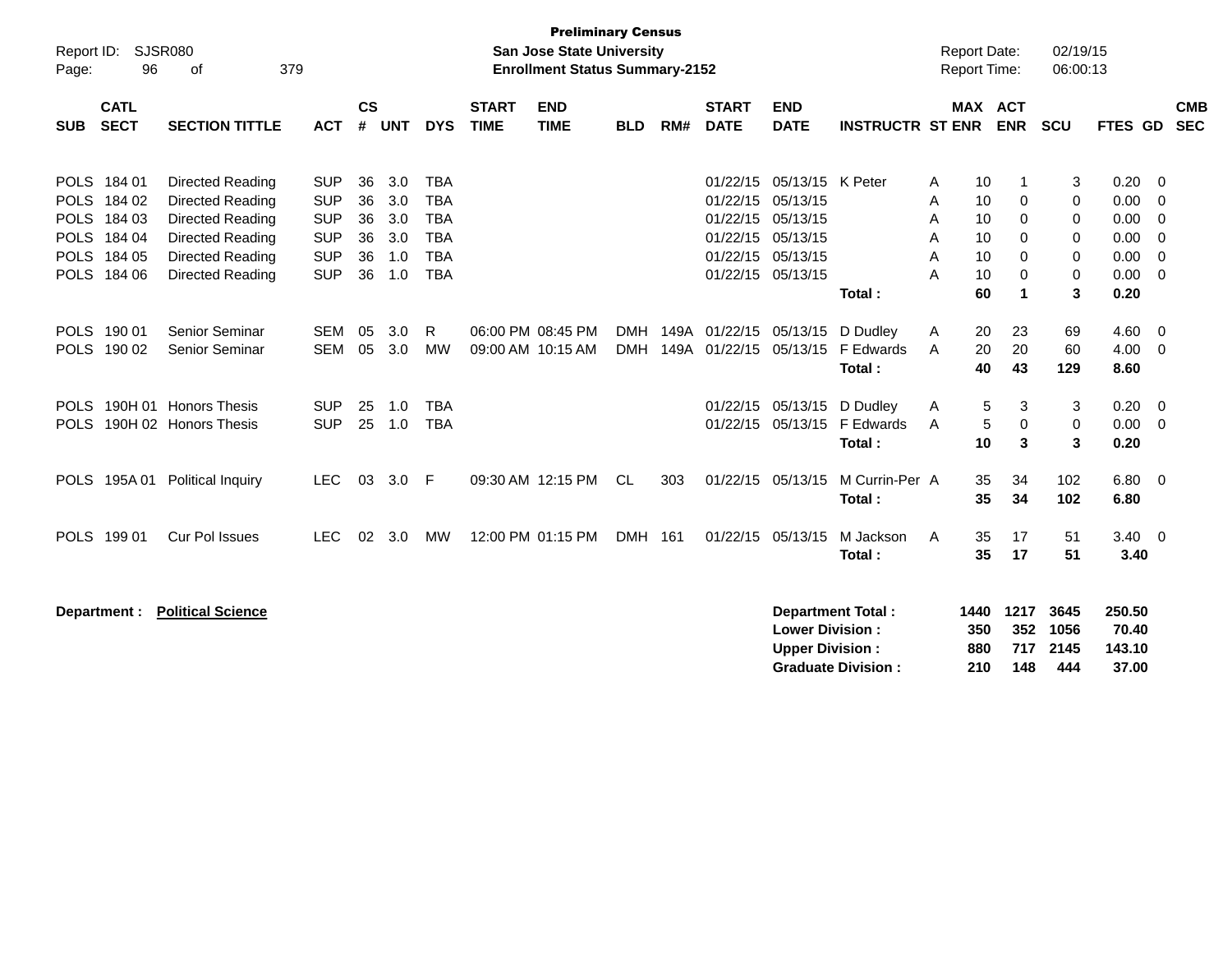| Report ID:<br>Page: | <b>SJSR080</b><br>97       | 379<br>οf                 |               |                |            |            |                             | <b>Preliminary Census</b><br><b>San Jose State University</b><br><b>Enrollment Status Summary-2152</b> |            |      |                             |                           |                                  | <b>Report Date:</b><br>Report Time: |     |                       | 02/19/15<br>06:00:13 |          |                         |                          |
|---------------------|----------------------------|---------------------------|---------------|----------------|------------|------------|-----------------------------|--------------------------------------------------------------------------------------------------------|------------|------|-----------------------------|---------------------------|----------------------------------|-------------------------------------|-----|-----------------------|----------------------|----------|-------------------------|--------------------------|
| <b>SUB</b>          | <b>CATL</b><br><b>SECT</b> | <b>SECTION TITTLE</b>     | <b>ACT</b>    | <b>CS</b><br># | <b>UNT</b> | <b>DYS</b> | <b>START</b><br><b>TIME</b> | <b>END</b><br><b>TIME</b>                                                                              | BLD        | RM#  | <b>START</b><br><b>DATE</b> | <b>END</b><br><b>DATE</b> | <b>INSTRUCTR ST ENR</b>          |                                     |     | MAX ACT<br><b>ENR</b> | <b>SCU</b>           | FTES GD  |                         | <b>CMB</b><br><b>SEC</b> |
| <b>College</b>      |                            | <b>Social Sciences</b>    |               |                |            |            |                             |                                                                                                        |            |      |                             |                           |                                  |                                     |     |                       |                      |          |                         |                          |
| Department :        |                            | <b>Psychology</b>         |               |                |            |            |                             |                                                                                                        |            |      |                             |                           |                                  |                                     |     |                       |                      |          |                         |                          |
| <b>PSYC</b>         | 1 0 1                      | General Psychology        | LEC           | 02             | 3.0        | TR         |                             | 01:30 PM 02:45 PM                                                                                      | MD         | 101  |                             | 01/22/15 05/13/15         | G Feist                          | Α                                   | 225 | 225                   | 675                  | 45.00    | 0                       |                          |
| <b>PSYC</b>         | 1 0 2                      | General Psychology        | LEC           | 02             | 3.0        | TBA        |                             |                                                                                                        |            |      |                             | 01/22/15 05/13/15         | S Snycerski                      | A                                   | 125 | 100                   | 300                  | 20.00    | 0                       |                          |
| <b>PSYC</b>         | 1 0 3                      | <b>General Psychology</b> | <b>LEC</b>    | 02             | 3.0        | <b>TR</b>  |                             | 03:00 PM 04:15 PM                                                                                      | WSQ        | 109  |                             | 01/22/15 05/13/15         | J Still                          | Α                                   | 125 | 124                   | 372                  | 24.80    | 0                       |                          |
| <b>PSYC</b>         | 1 04                       | <b>General Psychology</b> | <b>LEC</b>    | 02             | 3.0        | МW         |                             | 09:00 AM 10:15 AM                                                                                      | CL.        | 111  |                             | 01/22/15 05/13/15         | N Rattan                         | A                                   | 40  | 40                    | 120                  | 8.00     | 0                       |                          |
| <b>PSYC</b>         | 1 0 5                      | General Psychology        | LEC           | 02             | 3.0        | МW         | 10:30 AM 11:45 AM           |                                                                                                        | DMH        | 355  |                             | 01/22/15 05/13/15         | N Rattan                         | A                                   | 40  | 40                    | 120                  | 8.00     | 0                       |                          |
| <b>PSYC</b>         | 1 0 6                      | General Psychology        | LEC           | 02             | 3.0        | M          |                             | 06:00 PM 08:45 PM                                                                                      | DMH        | 356  |                             | 01/22/15 05/13/15         | R Karlsson                       | A                                   | 40  | 39                    | 117                  | 7.80     | 0                       |                          |
| <b>PSYC</b>         | 1 0 7                      | General Psychology        | <b>LEC</b>    | 02             | 3.0        | Т          |                             | 06:00 PM 08:45 PM                                                                                      | DMH        | 353  |                             | 01/22/15 05/13/15         | J Danese                         | A                                   | 40  | 35                    | 105                  | 7.00     | 0                       |                          |
| <b>PSYC</b>         | 1 0 8                      | General Psychology        | <b>LEC</b>    | 02             | 3.0        | M          |                             | 06:00 PM 08:45 PM                                                                                      | <b>DMH</b> | 353  |                             | 01/22/15 05/13/15         | J Danese                         | A                                   | 40  | 36                    | 108                  | 7.20     | 0                       |                          |
|                     |                            |                           |               |                |            |            |                             |                                                                                                        |            |      |                             |                           | Total:                           |                                     | 675 | 639                   | 1917                 | 127.80   |                         |                          |
| <b>PSYC</b>         | 30 01                      | Intro Psychbiology        | <b>LEC</b>    | 02             | 3.0        | TR         |                             | 03:00 PM 04:15 PM                                                                                      | DMH.       | 355  |                             | 01/22/15 05/13/15         | S Trafalis                       | A                                   | 48  | 47                    | 141                  | 9.40     | 0                       |                          |
| <b>PSYC</b>         | 30 02                      | Intro Psychbiology        | <b>LEC</b>    | 02             | 3.0        | W          |                             | 06:00 PM 08:45 PM                                                                                      | <b>DMH</b> | 355  |                             | 01/22/15 05/13/15         | D Kalar                          | A                                   | 48  | 48                    | 144                  | 9.60     | 0                       |                          |
|                     |                            |                           |               |                |            |            |                             |                                                                                                        |            |      |                             |                           | Total :                          |                                     | 96  | 95                    | 285                  | 19.00    |                         |                          |
|                     |                            |                           |               |                |            |            |                             |                                                                                                        |            |      |                             |                           |                                  |                                     |     |                       |                      |          |                         |                          |
| <b>PSYC</b>         |                            | 100W 01 Writing Workshop  | <b>SEM</b>    | 04             | 3.0        | МW         |                             | 09:00 AM 10:15 AM                                                                                      | <b>DMH</b> | 347  |                             | 01/22/15 05/13/15         | L Jones-Haga A                   |                                     | 22  | 25                    | 75                   | 5.00     | $\overline{\mathbf{0}}$ |                          |
| <b>PSYC</b>         |                            | 100W 02 Writing Workshop  | <b>SEM</b>    | 04             | 3.0        | TR         |                             | 03:00 PM 04:15 PM                                                                                      | <b>DMH</b> | 149B |                             | 01/22/15 05/13/15         | V Hoffman                        | A                                   | 22  | 24                    | 72                   | 4.80     | 0                       |                          |
| <b>PSYC</b>         |                            | 100W 03 Writing Workshop  | <b>SEM</b>    | 04             | 3.0        | МW         |                             | 03:00 PM 04:15 PM                                                                                      | <b>DMH</b> | 347  |                             | 01/22/15 05/13/15         | M Still                          | A                                   | 22  | 25                    | 75                   | 5.00     | 0                       |                          |
| <b>PSYC</b>         |                            | 100W 04 Writing Workshop  | <b>SEM</b>    | 04             | 3.0        | МW         |                             | 12:00 PM 01:15 PM                                                                                      | DMH        | 347  |                             | 01/22/15 05/13/15         | J Fanos                          | A                                   | 22  | 25                    | 75                   | 5.00     | 0                       |                          |
| <b>PSYC</b>         |                            | 100W 05 Writing Workshop  | <b>SEM</b>    | 04             | 3.0        | <b>TR</b>  |                             | 01:30 PM 02:45 PM                                                                                      | CL.        | 205  |                             | 01/22/15 05/13/15         | V Hoffman                        | A                                   | 22  | 21                    | 63                   | 4.20     | 0                       |                          |
| <b>PSYC</b>         |                            | 100W 06 Writing Workshop  | <b>SEM</b>    | 04             | 3.0        | <b>TR</b>  |                             | 09:00 AM 10:15 AM                                                                                      | SН         | 311  |                             | 01/22/15 05/13/15         | S Pelaprat                       | A                                   | 22  | 26                    | 78                   | 5.20     | 0                       |                          |
| <b>PSYC</b>         |                            | 100W 07 Writing Workshop  | <b>SEM</b>    | 04             | 3.0        | МW         |                             | 01:30 PM 02:45 PM                                                                                      | DMH        | 347  |                             | 01/22/15 05/13/15         | J Fanos                          | A                                   | 22  | 26                    | 78                   | 5.20     | 0                       |                          |
| <b>PSYC</b>         |                            | 100W 08 Writing Workshop  | <b>SEM</b>    | 04             | 3.0        | TR         | 10:30 AM 11:45 AM           |                                                                                                        | <b>DMH</b> | 347  |                             | 01/22/15 05/13/15         | L Jones-Haga A                   |                                     | 22  | 26                    | 78                   | 5.20     | 0                       |                          |
|                     |                            |                           |               |                |            |            |                             |                                                                                                        |            |      |                             |                           | Total:                           |                                     | 176 | 198                   | 594                  | 39.60    |                         |                          |
|                     | PSYC 102 01                | Child Psych               | <b>LEC</b>    | 02             | 3.0        | TR         | 10:30 AM 11:45 AM           |                                                                                                        | WSQ 207    |      |                             | 01/22/15 05/13/15         | M Alvarez                        | A                                   | 125 | 124                   | 372                  | 24.80    | 0                       |                          |
| <b>PSYC</b>         | 102 02                     | Child Psych               | <b>LEC</b>    | 02             | 3.0        | МW         |                             | 12:00 PM 01:15 PM                                                                                      | <b>DMH</b> | 355  |                             | 01/22/15 05/13/15         | S Duh                            | A                                   | 42  | 43                    | 129                  | 8.60     | 0                       |                          |
| <b>PSYC</b>         | 102 03                     | Child Psych               | <b>LEC</b>    | 02             | 3.0        | МW         |                             | 03:00 PM 04:15 PM                                                                                      | <b>DMH</b> | 356  |                             | 01/22/15 05/13/15         | S Duh                            | А                                   | 42  | 43                    | 129                  | 8.60     | 0                       |                          |
|                     |                            |                           |               |                |            |            |                             |                                                                                                        |            |      |                             |                           | Total :                          |                                     | 209 | 210                   | 630                  | 42.00    |                         |                          |
|                     |                            |                           |               |                |            |            |                             |                                                                                                        |            |      |                             |                           |                                  |                                     |     |                       |                      |          |                         |                          |
|                     | PSYC 110 01                | Abnormal Psy              | <b>LEC</b>    |                | 02 3.0     | МW         |                             | 09:00 AM 10:15 AM                                                                                      | WSQ 207    |      |                             |                           | 01/22/15 05/13/15 G Callaghan A  |                                     | 125 | 124                   | 372                  | 24.85 1  |                         |                          |
|                     | PSYC 110 02                | Abnormal Psy              | <b>LEC</b>    | 02             | 3.0        | R.         |                             | 06:00 PM 08:45 PM                                                                                      | DMH 353    |      |                             | 01/22/15 05/13/15 A Prins |                                  | Α                                   | 42  | 42                    | 126                  | 8.45     | - 1                     |                          |
|                     | PSYC 110 03                | Abnormal Psy              | <b>LEC</b>    |                | 02 3.0     | W          |                             | 06:00 PM 08:45 PM                                                                                      | DMH 353    |      |                             | 01/22/15 05/13/15 A Prins |                                  | A                                   | 42  | 40                    | 120                  | $8.05$ 1 |                         |                          |
|                     | PSYC 110 04                | Abnormal Psy              | <b>LEC</b>    |                | 02 3.0     | TR         |                             | 09:00 AM 10:15 AM                                                                                      | DMH 355    |      |                             |                           | 01/22/15 05/13/15 S Del Chiaro A |                                     | 42  | 41                    | 123                  | 8.20 0   |                         |                          |
|                     | PSYC 110 05                | Abnormal Psy              | <b>LEC</b>    |                | 02 3.0     | TR         |                             | 10:30 AM 11:45 AM                                                                                      | DMH 348    |      |                             |                           | 01/22/15 05/13/15 S Del Chiaro A |                                     | 42  | 41                    | 123                  | 8.20 0   |                         |                          |
|                     |                            |                           |               |                |            |            |                             |                                                                                                        |            |      |                             |                           | Total:                           |                                     | 293 | 288                   | 864                  | 57.75    |                         |                          |
| PSYC 11201          |                            | Psych of Adoles           | LEC 02 3.0 TR |                |            |            |                             | 09:00 AM 10:15 AM                                                                                      | DMH 348    |      |                             |                           | 01/22/15 05/13/15 M Alvarez      | A                                   | 42  | 42                    | 126                  | 8.40 0   |                         |                          |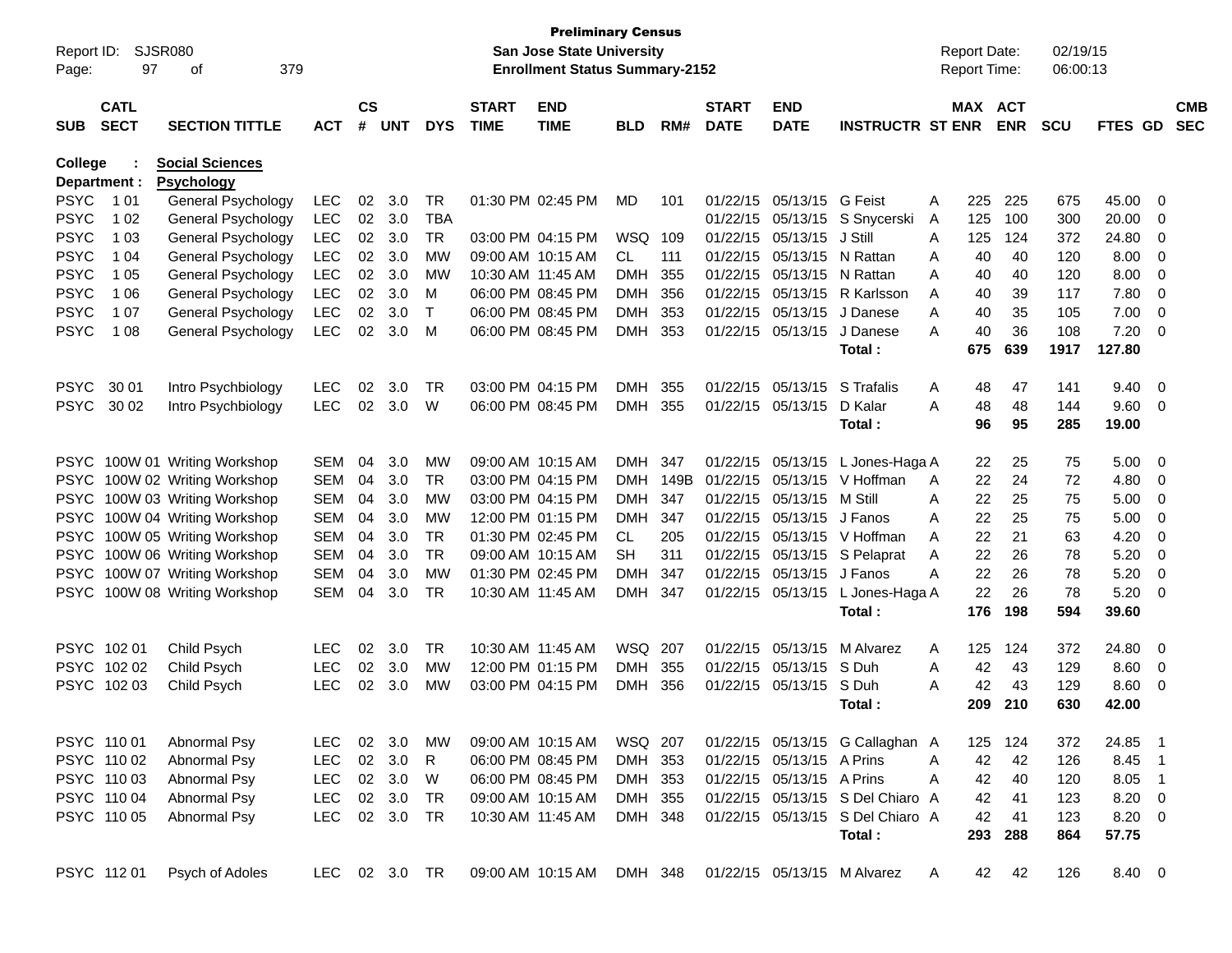| Report ID:<br>Page: | 98                         | <b>SJSR080</b><br>379<br>οf       |              |                    |            |              |                             | <b>Preliminary Census</b><br><b>San Jose State University</b><br><b>Enrollment Status Summary-2152</b> |            |      |                             |                              |                                  | <b>Report Date:</b><br>Report Time: |           |                | 02/19/15<br>06:00:13 |               |                         |                          |
|---------------------|----------------------------|-----------------------------------|--------------|--------------------|------------|--------------|-----------------------------|--------------------------------------------------------------------------------------------------------|------------|------|-----------------------------|------------------------------|----------------------------------|-------------------------------------|-----------|----------------|----------------------|---------------|-------------------------|--------------------------|
| <b>SUB</b>          | <b>CATL</b><br><b>SECT</b> | <b>SECTION TITTLE</b>             | <b>ACT</b>   | $\mathsf{cs}$<br># | <b>UNT</b> | <b>DYS</b>   | <b>START</b><br><b>TIME</b> | <b>END</b><br><b>TIME</b>                                                                              | <b>BLD</b> | RM#  | <b>START</b><br><b>DATE</b> | <b>END</b><br><b>DATE</b>    | <b>INSTRUCTR ST ENR</b>          | MAX ACT                             |           | <b>ENR</b>     | <b>SCU</b>           | FTES GD       |                         | <b>CMB</b><br><b>SEC</b> |
|                     | PSYC 112 02                | Psych of Adoles                   | <b>LEC</b>   | 02                 | 3.0        | TR           |                             | 01:30 PM 02:45 PM                                                                                      | <b>DMH</b> | 356  |                             | 01/22/15 05/13/15            | M Alvarez                        | A                                   | 42        | 42             | 126                  | 8.40          | $\overline{\mathbf{0}}$ |                          |
|                     | PSYC 11203                 | Psych of Adoles                   | <b>LEC</b>   | 02                 | 3.0        | M            |                             | 06:00 PM 08:45 PM                                                                                      | <b>DMH</b> | 149B | 01/22/15 05/13/15           |                              | C Foley<br>Total:                | A                                   | 42<br>126 | 43<br>127      | 129<br>381           | 8.60<br>25.40 | $\overline{0}$          |                          |
|                     | PSYC 114 01                | Psych of Aging                    | <b>LEC</b>   | 02                 | 3.0        | TBA          |                             |                                                                                                        |            |      |                             | 01/22/15 05/13/15            | E Woodhead A                     |                                     | 42        | 41             | 123                  | 8.20          |                         | 0 <sup>C</sup>           |
|                     | GERO 114 01                | Psych of Aging                    | <b>LEC</b>   | 02                 | 3.0        | TBA          |                             |                                                                                                        |            |      |                             | 01/22/15 05/13/15            | E Woodhead A<br>Total:           |                                     | 0<br>42   | -1<br>42       | 3<br>126             | 0.20<br>8.40  |                         | $0\,$ C                  |
|                     | PSYC 117 01                | Psych Tests & Meas                | <b>LEC</b>   | 02                 | 3.0        | МW           |                             | 09:00 AM 10:15 AM                                                                                      | CL         | 117  |                             | 01/22/15 05/13/15            | <b>B</b> Oliveira                | A                                   | 42        | 41             | 123                  | 8.20          | 0                       |                          |
|                     | PSYC 117 02                | Psych Tests & Meas                | <b>LEC</b>   | 02                 | 3.0        | $\mathsf{T}$ |                             | 03:00 PM 05:45 PM                                                                                      | CL         | 225  |                             | 01/22/15 05/13/15            | T Shirley                        | A                                   | 42        | 46             | 138                  | 9.20          | 0                       |                          |
|                     | PSYC 11703                 | Psych Tests & Meas                | <b>LEC</b>   | 02                 | 3.0        | W            |                             | 06:00 PM 08:45 PM                                                                                      | <b>DMH</b> | 165  |                             | 01/22/15 05/13/15            | <b>B</b> Oliveira                | A                                   | 42        | 41             | 123                  | 8.20          | 0                       |                          |
|                     | PSYC 11704                 | Psych Tests & Meas                | <b>LEC</b>   | 02                 | 3.0        | MW           |                             | 07:30 AM 08:45 AM                                                                                      | CL.        | 117  |                             | 01/22/15 05/13/15            | <b>B</b> Oliveira<br>Total:      | A                                   | 42<br>168 | 42<br>170      | 126<br>510           | 8.40<br>34.00 | 0                       |                          |
|                     |                            |                                   |              |                    |            |              |                             |                                                                                                        |            |      |                             |                              |                                  |                                     |           |                |                      |               |                         |                          |
|                     | PSYC 120 10                | Adv Res Meth & Des                | <b>LEC</b>   | 02                 | 4.0        | TR           |                             | 12:00 PM 01:15 PM                                                                                      | DMH 355    |      |                             | 01/22/15 05/13/15 C Feria    |                                  | A                                   | 46        | 48             | 144                  | 12.80         | 0                       |                          |
|                     | PSYC 120 11                | Adv Res Meth & Des                | ACT          | 07                 | 0.0        | $\mathsf{T}$ |                             | 01:30 PM 03:30 PM                                                                                      | DMH 339    |      |                             | 01/22/15 05/13/15 C Feria    |                                  | A                                   | 23        | 24             | 24                   | 0.00          | 0                       |                          |
|                     | PSYC 12012                 | Adv Res Meth & Des                | ACT          | 07                 | 0.0        | R            |                             | 01:30 PM 03:30 PM                                                                                      | DMH 339    |      |                             | 01/22/15 05/13/15 C Feria    |                                  | A                                   | 23        | 24             | 24                   | 0.00          | 0                       |                          |
|                     | PSYC 120 20                | Adv Res Meth & Des                | <b>LEC</b>   | 02                 | 4.0        | <b>TR</b>    |                             | 04:30 PM 05:45 PM                                                                                      | DMH 347    |      |                             | 01/22/15 05/13/15 S Trafalis |                                  | A                                   | 24        | 24             | 72                   | 6.40          | 0                       |                          |
|                     | PSYC 120 21                | Adv Res Meth & Des                | ACT          | 07                 | 0.0        | $\mathsf{T}$ |                             | 06:00 PM 08:00 PM                                                                                      | DMH 339    |      |                             | 01/22/15 05/13/15 S Trafalis |                                  | A                                   | 24        | 24             | 24                   | 0.00          | 0                       |                          |
|                     | PSYC 120 30                | Adv Res Meth & Des                | <b>LEC</b>   | 02                 | 4.0        | MW           |                             | 09:00 AM 10:15 AM                                                                                      | DMH 355    |      |                             | 01/22/15 05/13/15            | M Still                          | A                                   | 46        | 48             | 144                  | 12.80         | 0                       |                          |
|                     | PSYC 12031                 | Adv Res Meth & Des                | <b>ACT</b>   | 07                 | 0.0        | M            |                             | 10:30 AM 12:30 PM                                                                                      | DMH 339    |      |                             | 01/22/15 05/13/15            | M Still                          | A                                   | 23        | 24             | 24                   | 0.00          | 0                       |                          |
|                     | PSYC 12032                 | Adv Res Meth & Des                | ACT          | 07                 | 0.0        | W            |                             | 10:30 AM 12:30 PM                                                                                      | DMH 339    |      |                             | 01/22/15 05/13/15            | M Still                          | A                                   | 23        | 24             | 24                   | 0.00          | 0                       |                          |
|                     | PSYC 120 40                | Adv Res Meth & Des                | <b>LEC</b>   | 02                 | 4.0        | MW           |                             | 03:00 PM 04:15 PM                                                                                      | DMH 355    |      |                             | 01/22/15 05/13/15 S Trafalis |                                  | A                                   | 46        | 47             | 141                  | 12.53         | 0                       |                          |
|                     | PSYC 12041                 | Adv Res Meth & Des                | ACT          | 07                 | 0.0        | M            |                             | 04:30 PM 06:30 PM                                                                                      | DMH 339    |      |                             | 01/22/15 05/13/15 S Trafalis |                                  | A                                   | 23        | 25             | 25                   | 0.00          | 0                       |                          |
|                     | PSYC 12042                 | Adv Res Meth & Des                | ACT          | 07                 | 0.0        | W            |                             | 04:30 PM 06:30 PM                                                                                      | DMH        | -339 |                             | 01/22/15 05/13/15 S Trafalis |                                  | A                                   | 23        | 22             | 22                   | 0.00          | 0                       |                          |
|                     | PSYC 120 50                | Adv Res Meth & Des                | <b>LEC</b>   | 02                 | 4.0        | F            |                             | 10:30 AM 01:15 PM                                                                                      | DMH 347    |      |                             |                              | 01/22/15 05/13/15 G Savage       | Α                                   | 24        | 20             | 60                   | 5.33          | 0                       |                          |
|                     | PSYC 12051                 | Adv Res Meth & Des                | ACT          | 07                 | 0.0        | -F           |                             | 01:30 PM 03:30 PM                                                                                      | DMH 339    |      |                             | 01/22/15 05/13/15            | G Savage                         | A                                   | 24        | 20             | 20                   | 0.00          | 0                       |                          |
|                     |                            |                                   |              |                    |            |              |                             |                                                                                                        |            |      |                             |                              | Total:                           |                                     | 372       | 374            | 748                  | 49.87         |                         |                          |
|                     |                            | PSYC 121C 10 Adv R Met: Clinical  | <b>SEM</b>   | 04                 | 2.0        | W            |                             | 09:00 AM 10:00 AM                                                                                      | DMH 353    |      |                             | 01/22/15 05/13/15 O Rosito   |                                  | Α                                   | 24        | 23             | 23                   | 3.07          | $\overline{\mathbf{0}}$ |                          |
|                     |                            | PSYC 121C 11 Adv R Met: Clinical  | LAB          |                    | 16  0.0  W |              |                             | 10:15 AM 01:00 PM                                                                                      | DMH 236    |      |                             | 01/22/15 05/13/15 O Rosito   |                                  | A                                   | 24.       | 23             | 23.                  | $0.00 \t 0$   |                         |                          |
|                     |                            |                                   |              |                    |            |              |                             |                                                                                                        |            |      |                             |                              | Total:                           |                                     | 48        | 46             | 46                   | 3.07          |                         |                          |
|                     |                            | PSYC 121E 10 Physiopsyc Res Lab   | LEC 04 2.0 T |                    |            |              |                             | 09:00 AM 10:00 AM                                                                                      | DMH 353    |      |                             |                              | 01/22/15 05/13/15 C Chancellor A |                                     | 24        | 23             | 23                   | $3.07$ 0      |                         |                          |
|                     |                            | PSYC 121E 11 Physiopsyc Res Lab   | LAB 16 0.0 T |                    |            |              |                             | 10:15 AM 01:00 PM                                                                                      | DMH 236    |      |                             |                              | 01/22/15 05/13/15 C Chancellor A |                                     | 24        | 23             | 23                   | $0.00 \t 0$   |                         |                          |
|                     |                            |                                   |              |                    |            |              |                             |                                                                                                        |            |      |                             |                              | Total:                           |                                     | 48        | 46             | 46                   | 3.07          |                         |                          |
|                     | PSYC 126 01                | Drugs + Brain & Beh LEC 02 3.0 TR |              |                    |            |              |                             | 01:30 PM 02:45 PM CL                                                                                   |            | 117  |                             |                              | 01/22/15 05/13/15 S Snycerski A  |                                     | 42        | 38             | 114                  | 7.60 0 C      |                         |                          |
| HS                  | 126 01                     | Drugs + Brain & Beh LEC 02 3.0 TR |              |                    |            |              |                             | 01:30 PM 02:45 PM                                                                                      | CL         | 117  |                             |                              | 01/22/15 05/13/15 S Snycerski A  |                                     | 0         | $\overline{7}$ | 21                   | 1.40          |                         | 0 C                      |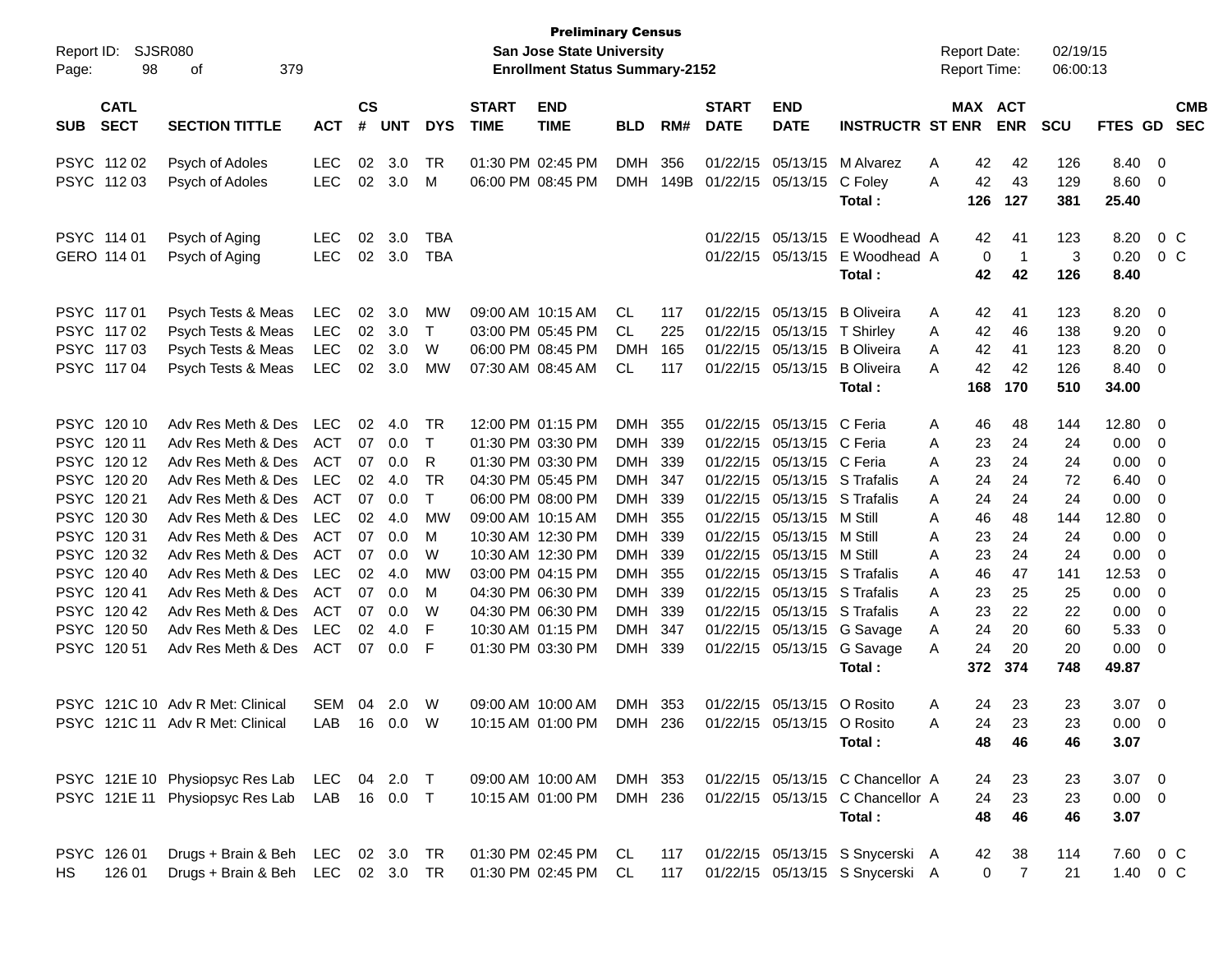| Page:      | Report ID: SJSR080<br>379<br>99<br>οf<br><b>CATL</b> |                            |               |                    |            |            |                             | <b>Preliminary Census</b><br>San Jose State University<br><b>Enrollment Status Summary-2152</b> |            |     |                             |                           |                                  | <b>Report Date:</b><br><b>Report Time:</b> |            | 02/19/15<br>06:00:13 |                |                          |                          |
|------------|------------------------------------------------------|----------------------------|---------------|--------------------|------------|------------|-----------------------------|-------------------------------------------------------------------------------------------------|------------|-----|-----------------------------|---------------------------|----------------------------------|--------------------------------------------|------------|----------------------|----------------|--------------------------|--------------------------|
| <b>SUB</b> | <b>SECT</b>                                          | <b>SECTION TITTLE</b>      | <b>ACT</b>    | $\mathsf{cs}$<br># | <b>UNT</b> | <b>DYS</b> | <b>START</b><br><b>TIME</b> | <b>END</b><br><b>TIME</b>                                                                       | <b>BLD</b> | RM# | <b>START</b><br><b>DATE</b> | <b>END</b><br><b>DATE</b> | <b>INSTRUCTR ST ENR</b>          | MAX ACT                                    | <b>ENR</b> | <b>SCU</b>           | FTES GD        |                          | <b>CMB</b><br><b>SEC</b> |
|            |                                                      |                            |               |                    |            |            |                             |                                                                                                 |            |     |                             |                           | Total:                           | 42                                         | 45         | 135                  | 9.00           |                          |                          |
|            | PSYC 129 01                                          | Neuroscience               | LEC.          | 02                 | 3.0        | TR         |                             | 03:00 PM 04:15 PM                                                                               | <b>DMH</b> | 359 |                             | 01/22/15 05/13/15         | C Chancellor A                   | 40                                         | 30         | 90                   | 6.05           | 1 C                      |                          |
| BIOL       | 129 01                                               | Neuroscience               | <b>LEC</b>    | 02                 | 3.0        | TR         |                             | 03:00 PM 04:15 PM                                                                               | <b>DMH</b> | 359 |                             | 01/22/15 05/13/15         | C Chancellor A                   | 0                                          | 5          | 15                   | 1.00           | 0 C                      |                          |
|            |                                                      |                            |               |                    |            |            |                             |                                                                                                 |            |     |                             |                           | Total:                           | 40                                         | 35         | 105                  | 7.05           |                          |                          |
|            | PSYC 135 01                                          | Cognition                  | <b>SEM</b>    | 05                 | 3.0        | R          |                             | 06:00 PM 08:45 PM                                                                               | <b>DMH</b> | 348 |                             | 01/22/15 05/13/15         | S Macramalla A                   | 42                                         | 44         | 132                  | 8.85           | $\overline{\phantom{1}}$ |                          |
|            | PSYC 135 02                                          | Cognition                  | <b>SEM</b>    | 05                 | 3.0        | MW         |                             | 12:00 PM 01:15 PM                                                                               | <b>CL</b>  | 117 |                             | 01/22/15 05/13/15         | L Huntsman A                     | 42                                         | 40         | 120                  | $8.00 \t 0$    |                          |                          |
|            |                                                      |                            |               |                    |            |            |                             |                                                                                                 |            |     |                             |                           | Total:                           | 84                                         | 84         | 252                  | 16.85          |                          |                          |
|            | PSYC 139 01                                          | Psy of Person              | <b>LEC</b>    | 02                 | 3.0        | <b>TR</b>  |                             | 12:00 PM 01:15 PM                                                                               | <b>DMH</b> | 358 |                             | 01/22/15 05/13/15         | C Oyamot                         | 42<br>A                                    | 40         | 120                  | $8.00 \t 0$    |                          |                          |
|            | PSYC 139 02                                          | Psy of Person              | <b>LEC</b>    | 02                 | 3.0        | <b>MW</b>  |                             | 07:30 AM 08:45 AM                                                                               | <b>DMH</b> | 356 |                             | 01/22/15 05/13/15         | N Wagner                         | 40<br>A                                    | 39         | 117                  | 7.85           | $\overline{\phantom{1}}$ |                          |
|            | PSYC 139 03                                          | Psy of Person              | <b>LEC</b>    | 02                 | 3.0        | MW         |                             | 01:30 PM 02:45 PM                                                                               | <b>DMH</b> | 356 |                             | 01/22/15 05/13/15         | N Wagner                         | 40<br>A                                    | 39         | 117                  | 7.80           | $\overline{\mathbf{0}}$  |                          |
|            | PSYC 139 04                                          | Psy of Person              | <b>LEC</b>    | 02                 | 3.0        | TR         |                             | 12:00 PM 01:15 PM                                                                               | CL.        | 117 |                             | 01/22/15 05/13/15         | C Kempel                         | 40<br>A                                    | 42         | 126                  | 8.40 0         |                          |                          |
|            |                                                      |                            |               |                    |            |            |                             |                                                                                                 |            |     |                             |                           | Total:                           | 162                                        | 160        | 480                  | 32.05          |                          |                          |
|            | PSYC 142 01                                          | Child Psychopatholog LEC   |               | 02                 | 3.0        | MW         |                             | 10:30 AM 11:45 AM                                                                               | <b>DMH</b> | 356 |                             | 01/22/15 05/13/15         | N Wagner                         | A<br>45                                    | 45         | 135                  | $9.00 \t 0$    |                          |                          |
|            | PSYC 142 02                                          | Child Psychopatholog LEC   |               |                    | 02 3.0     | МW         |                             | 12:00 PM 01:15 PM                                                                               | <b>DMH</b> | 356 | 01/22/15 05/13/15           |                           | N Wagner                         | 45<br>A                                    | 43         | 129                  | $8.60$ 0       |                          |                          |
|            |                                                      |                            |               |                    |            |            |                             |                                                                                                 |            |     |                             |                           | Total:                           | 90                                         | 88         | 264                  | 17.60          |                          |                          |
|            | PSYC 154 01                                          | Social Psy                 | <b>LEC</b>    | 02                 | 3.0        | <b>TBA</b> |                             |                                                                                                 |            |     | 01/22/15 05/13/15           |                           |                                  | 42<br>A                                    | 45         | 135                  | $9.00 \t 0$    |                          |                          |
|            | PSYC 154 02                                          | Social Psy                 | <b>LEC</b>    | 02                 | 3.0        | <b>TR</b>  |                             | 07:30 AM 08:45 AM                                                                               | <b>DMH</b> | 356 |                             | 01/22/15 05/13/15         | A Asuncion                       | 42<br>A                                    | 43         | 129                  | $8.60$ 0       |                          |                          |
|            | PSYC 154 03                                          | Social Psy                 | <b>LEC</b>    | 02                 | 3.0        | <b>TR</b>  |                             | 01:30 PM 02:45 PM                                                                               | <b>DMH</b> | 348 |                             | 01/22/15 05/13/15         | A Asuncion                       | 42<br>A                                    | 46         | 138                  | $9.20 \ 0$     |                          |                          |
|            |                                                      |                            |               |                    |            |            |                             |                                                                                                 |            |     |                             |                           | Total:                           | 126                                        | 134        | 402                  | 26.80          |                          |                          |
|            | PSYC 155 01                                          | Human Learning             | <b>LEC</b>    | 02                 | 3.0        | MW         |                             | 10:30 AM 11:45 AM                                                                               | <b>DMH</b> | 353 |                             |                           | 01/22/15 05/13/15 S Del Chiaro A | 42                                         | 49         | 147                  | 9.80 0         |                          |                          |
|            | PSYC 155 02                                          | Human Learning             | <b>LEC</b>    | 02                 | 3.0        | TR         |                             | 03:00 PM 04:15 PM                                                                               | CL.        | 117 |                             |                           | 01/22/15 05/13/15 S Snycerski A  | 42                                         | 42         | 126                  | 8.40 0         |                          |                          |
|            | PSYC 155 03                                          | Human Learning             | <b>LEC</b>    |                    | 02 3.0     | MW         |                             | 09:00 AM 10:15 AM                                                                               | CL.        | 234 |                             | 01/22/15 05/13/15         | S Del Chiaro A                   | 40                                         | 40         | 120                  | $8.00 \ 0$     |                          |                          |
|            |                                                      |                            |               |                    |            |            |                             |                                                                                                 |            |     |                             |                           | Total :                          | 124                                        | 131        | 393                  | 26.20          |                          |                          |
|            | PSYC 158 01                                          | Perception                 | LEC           |                    | 02 3.0     | MW         |                             | 01:30 PM 02:45 PM                                                                               | DMH 359    |     |                             |                           | 01/22/15 05/13/15 L Jones-Haga A | 40.                                        | 40         | 120                  | $8.00 \quad 0$ |                          |                          |
|            |                                                      | PSYC 158 02 Perception     | LEC 02 3.0 TR |                    |            |            |                             | 12:00 PM 01:15 PM DMH 348                                                                       |            |     |                             | 01/22/15 05/13/15 J Still |                                  | A<br>40                                    | 40         | 120                  | $8.00 \t 0$    |                          |                          |
|            |                                                      |                            |               |                    |            |            |                             |                                                                                                 |            |     |                             |                           | Total:                           | 80                                         | 80         | 240                  | 16.00          |                          |                          |
|            | PSYC 160 01                                          | <b>Clinical Psychology</b> | LEC.          |                    | 02 3.0 TR  |            |                             | 07:30 AM 08:45 AM                                                                               | DMH 359    |     |                             | 01/22/15 05/13/15 J Gregg |                                  | 40<br>A                                    | 40         | 120                  | $8.00 \t 0$    |                          |                          |
|            | PSYC 160 02                                          | <b>Clinical Psychology</b> | <b>LEC</b>    |                    | 02 3.0     | <b>TR</b>  |                             | 09:00 AM 10:15 AM                                                                               | DMH 359    |     |                             | 01/22/15 05/13/15 J Gregg |                                  | 40<br>A                                    | 40         | 120                  | $8.00 \t 0$    |                          |                          |
|            | PSYC 160 03                                          | <b>Clinical Psychology</b> | LEC           |                    | 02 3.0     | TR         |                             | 09:00 AM 10:15 AM                                                                               | CL         | 234 |                             |                           | 01/22/15 05/13/15 S Nadeau       | 40<br>A                                    | 39         | 117                  | 7.80 0         |                          |                          |
|            | PSYC 160 04                                          | <b>Clinical Psychology</b> | <b>LEC</b>    |                    | 02 3.0     | МW         |                             | 10:30 AM 11:45 AM                                                                               | DMH 359    |     |                             | 01/22/15 05/13/15         | J Maletis                        | 40<br>A                                    | 40         | 120                  | $8.00 \t 0$    |                          |                          |
|            |                                                      |                            |               |                    |            |            |                             |                                                                                                 |            |     |                             |                           | Total:                           |                                            | 160 159    | 477                  | 31.80          |                          |                          |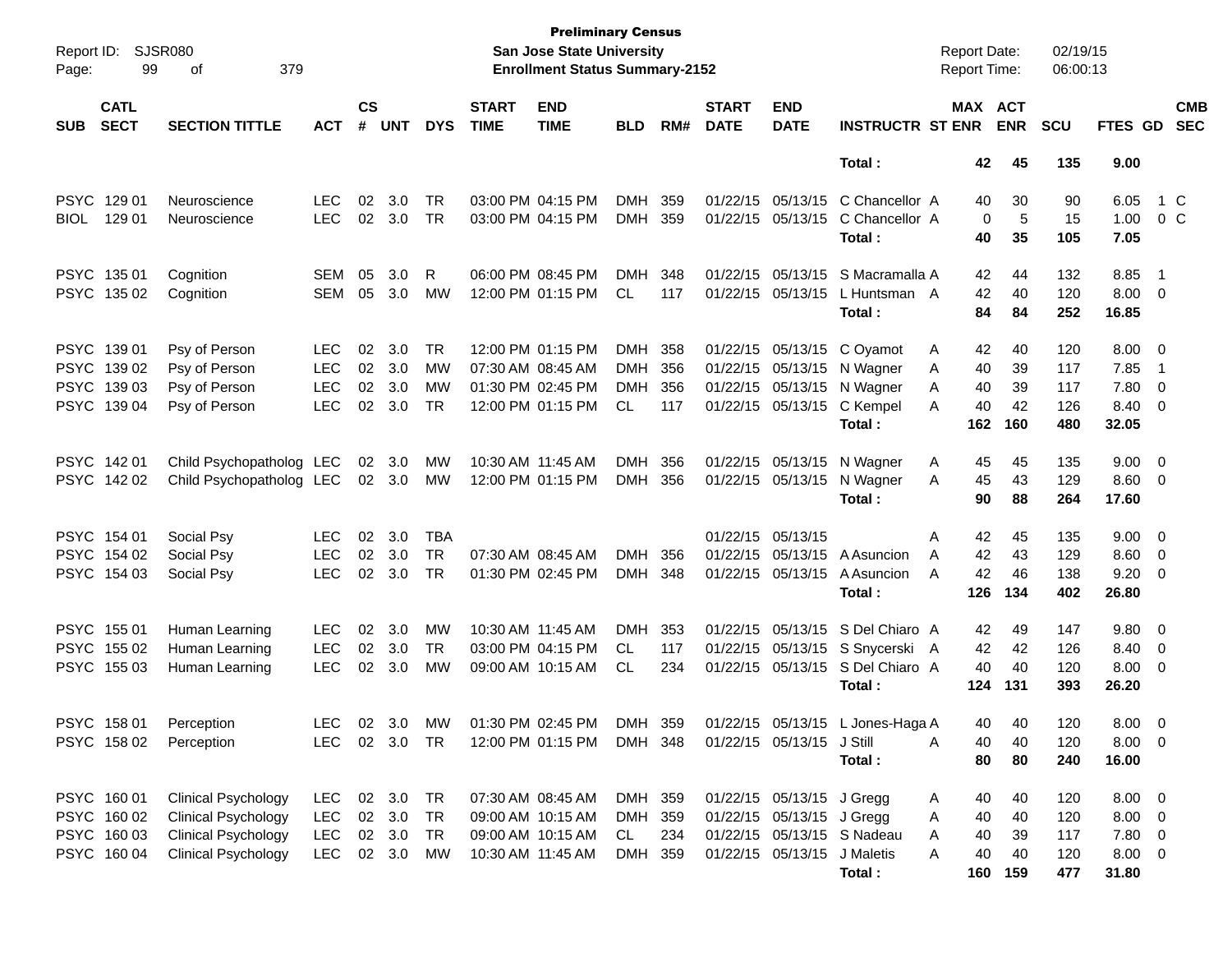| Report ID:<br>Page: | 100                        | <b>SJSR080</b><br>379<br>οf |                |                             |            |              |                             | <b>Preliminary Census</b><br>San Jose State University<br><b>Enrollment Status Summary-2152</b> |            |     |                             |                           |                         |   |    | <b>Report Date:</b><br><b>Report Time:</b> | 02/19/15<br>06:00:13 |                |                |                          |
|---------------------|----------------------------|-----------------------------|----------------|-----------------------------|------------|--------------|-----------------------------|-------------------------------------------------------------------------------------------------|------------|-----|-----------------------------|---------------------------|-------------------------|---|----|--------------------------------------------|----------------------|----------------|----------------|--------------------------|
| <b>SUB</b>          | <b>CATL</b><br><b>SECT</b> | <b>SECTION TITTLE</b>       | <b>ACT</b>     | $\mathbf{c}\mathbf{s}$<br># | <b>UNT</b> | <b>DYS</b>   | <b>START</b><br><b>TIME</b> | <b>END</b><br><b>TIME</b>                                                                       | <b>BLD</b> | RM# | <b>START</b><br><b>DATE</b> | <b>END</b><br><b>DATE</b> | <b>INSTRUCTR ST ENR</b> |   |    | MAX ACT<br><b>ENR</b>                      | <b>SCU</b>           | <b>FTES GD</b> |                | <b>CMB</b><br><b>SEC</b> |
|                     |                            |                             |                |                             |            |              |                             |                                                                                                 |            |     |                             |                           |                         |   |    |                                            |                      |                |                |                          |
| PSYC 165 01         |                            | Theory Meth Couns           | LEC            | 03                          | 3.0        | TR           |                             | 03:00 PM 04:15 PM                                                                               | <b>DMH</b> | 160 |                             | 01/22/15 05/13/15 E Herb  |                         | Α | 35 | 37                                         | 111                  | 7.40           | - 0            |                          |
|                     | PSYC 165 02                | <b>Theory Meth Couns</b>    | LEC            | 03                          | 3.0        | TR           |                             | 04:30 PM 05:45 PM                                                                               | <b>DMH</b> | 359 |                             | 01/22/15 05/13/15         | E Herb                  | Α | 35 | 32                                         | 96                   | 6.40           | 0              |                          |
|                     |                            |                             |                |                             |            |              |                             |                                                                                                 |            |     |                             |                           | Total:                  |   | 70 | 69                                         | 207                  | 13.80          |                |                          |
| <b>PSYC</b>         | 16701                      | Sports Psychology           | LEC            | 02                          | 3.0        | <b>MW</b>    |                             | 09:00 AM 10:15 AM                                                                               | <b>CCB</b> | 102 |                             | 01/22/15 05/13/15         | T Semerjian A           |   | 40 | 17                                         | 51                   | 3.40           | $0\,$ C        |                          |
| <b>KIN</b>          | 167 01                     | Sports Psychology           | <b>LEC</b>     | 02                          | 3.0        | MW           |                             | 09:00 AM 10:15 AM                                                                               | <b>CCB</b> | 102 |                             | 01/22/15 05/13/15         | T Semerjian A           |   | 0  | 28                                         | 84                   | 5.75           | 3 C            |                          |
|                     |                            |                             |                |                             |            |              |                             |                                                                                                 |            |     |                             |                           | Total:                  |   | 40 | 45                                         | 135                  | 9.15           |                |                          |
| PSYC 170 01         |                            | Indus Psy                   | <b>LEC</b>     | 02                          | 3.0        | MW           |                             | 12:00 PM 01:15 PM                                                                               | <b>DMH</b> | 359 |                             | 01/22/15 05/13/15         | A Rogers                | A | 40 | 37                                         | 111                  | 7.40           | $\overline{0}$ |                          |
|                     | PSYC 170 02                | <b>Indus Psy</b>            | <b>LEC</b>     |                             | 02 3.0     | MW           |                             | 03:00 PM 04:15 PM                                                                               | CL         | 117 |                             | 01/22/15 05/13/15         | N Rattan                | Α | 40 | 44                                         | 132                  | 8.80           | $\overline{0}$ |                          |
|                     |                            |                             |                |                             |            |              |                             |                                                                                                 |            |     |                             |                           | Total:                  |   | 80 | 81                                         | 243                  | 16.20          |                |                          |
| PSYC 17301          |                            | Human Factors               | <b>LEC</b>     | 02                          | 3.0        | TR           |                             | 01:30 PM 02:45 PM                                                                               | DMH 359    |     |                             | 01/22/15 05/13/15         | D Schuster              | A | 38 | 37                                         | 111                  | $7.40 \quad 0$ |                |                          |
|                     |                            |                             |                |                             |            |              |                             |                                                                                                 |            |     |                             |                           | Total:                  |   | 38 | 37                                         | 111                  | 7.40           |                |                          |
| PSYC 175 01         |                            | Management Psy              | <b>LEC</b>     | 02                          | 3.0        | W            |                             | 06:00 PM 08:45 PM                                                                               | DMH        | 356 |                             | 01/22/15 05/13/15         | H Pila                  | Α | 35 | 28                                         | 84                   | 5.65           | - 1            |                          |
|                     |                            |                             |                |                             |            |              |                             |                                                                                                 |            |     |                             |                           | Total:                  |   | 35 | 28                                         | 84                   | 5.65           |                |                          |
| PSYC 180 01         |                            | <b>Indiv Studies</b>        | <b>SUP</b>     | 36                          | 4.0        | TBA          |                             |                                                                                                 |            |     |                             | 01/22/15 05/13/15         |                         | Α | 0  | 0                                          | 0                    | 0.00           | $\overline{0}$ |                          |
|                     | PSYC 180 02                | <b>Indiv Studies</b>        | <b>SUP</b>     | 36                          | 1.0        | TBA          |                             |                                                                                                 |            |     |                             | 01/22/15 05/13/15         | E Klaw                  | Α | 5  | 1                                          | 1                    | 0.07           | $\overline{0}$ |                          |
| <b>PSYC</b>         | 180 03                     | <b>Indiv Studies</b>        | <b>SUP</b>     | 36                          | 2.0        | <b>TBA</b>   |                             |                                                                                                 |            |     |                             | 01/22/15 05/13/15         | R Rogers                | Α | 5  | 0                                          | 0                    | 0.00           | 0              |                          |
| <b>PSYC</b>         | 180 04                     | <b>Indiv Studies</b>        | <b>SUP</b>     | 36                          | 2.0        | <b>TBA</b>   |                             |                                                                                                 |            |     |                             | 01/22/15 05/13/15         | D Schuster              | Α | 5  | 1                                          | 2                    | 0.13           | 0              |                          |
| <b>PSYC</b>         | 180 05                     | <b>Indiv Studies</b>        | <b>SUP</b>     | 36                          | 3.0        | <b>TBA</b>   |                             |                                                                                                 |            |     |                             | 01/22/15 05/13/15         | E Klaw                  | Α | 5  | 2                                          | 6                    | 0.40           | 0              |                          |
| <b>PSYC</b>         | 180 06                     | <b>Indiv Studies</b>        | <b>SUP</b>     | 36                          | 3.0        | <b>TBA</b>   |                             |                                                                                                 |            |     |                             | 01/22/15 05/13/15         |                         | Α | 5  | 0                                          | 0                    | 0.00           | 0              |                          |
| <b>PSYC</b>         | 180 07                     | <b>Indiv Studies</b>        | <b>SUP</b>     | 36                          | 3.0        | <b>TBA</b>   |                             |                                                                                                 |            |     |                             | 01/22/15 05/13/15         |                         | Α | 5  | 0                                          | 0                    | 0.00           | 0              |                          |
| <b>PSYC</b>         | 18008                      | <b>Indiv Studies</b>        | <b>SUP</b>     | 36                          | 3.0        | <b>TBA</b>   |                             |                                                                                                 |            |     |                             | 01/22/15 05/13/15         |                         | Α | 5  | 0                                          | 0                    | 0.00           | 0              |                          |
| <b>PSYC</b>         | 180 09                     | <b>Indiv Studies</b>        | <b>SUP</b>     | 36                          | 2.0        | <b>TBA</b>   |                             |                                                                                                 |            |     |                             | 01/22/15 05/13/15         |                         | Α | 5  | 0                                          | 0                    | 0.00           | 0              |                          |
| PSYC 180 11         |                            | <b>Indiv Studies</b>        | <b>SUP</b>     | 36                          | 1.0        | <b>TBA</b>   |                             |                                                                                                 |            |     |                             | 01/22/15 05/13/15         | J Still                 | Α | 5  | 0                                          | 0                    | 0.00           | 0              |                          |
|                     | PSYC 180 12                | <b>Indiv Studies</b>        | <b>SUP</b>     | 36                          | 3.0        | <b>TBA</b>   |                             |                                                                                                 |            |     |                             | 01/22/15 05/13/15         |                         | Α | 5  | 0                                          | 0                    | 0.00           | 0              |                          |
|                     | PSYC 180 15                | <b>Indiv Studies</b>        | <b>SUP</b>     |                             | 36 2.0     | <b>TBA</b>   |                             |                                                                                                 |            |     |                             | 01/22/15 05/13/15         |                         | A | 5  | 0                                          | $\Omega$             | 0.00           | 0              |                          |
|                     | PSYC 180 20                | <b>Indiv Studies</b>        | SUP            |                             |            | 36  2.0  TBA |                             |                                                                                                 |            |     |                             | 01/22/15 05/13/15         |                         | Α | 5  | 0                                          | 0                    | $0.00 \t 0$    |                |                          |
|                     | PSYC 180 21                | <b>Indiv Studies</b>        | <b>SUP</b>     |                             | 36 2.0     | TBA          |                             |                                                                                                 |            |     |                             | 01/22/15 05/13/15         |                         | Α | 5  | 0                                          | 0                    | $0.00 \quad 0$ |                |                          |
|                     | PSYC 18031                 | <b>Indiv Studies</b>        | <b>SUP</b>     |                             | 36 2.0     | TBA          |                             |                                                                                                 |            |     |                             | 01/22/15 05/13/15         |                         | Α | 5  | 0                                          | 0                    | $0.00 \quad 0$ |                |                          |
|                     |                            |                             |                |                             |            |              |                             |                                                                                                 |            |     |                             |                           | Total:                  |   | 70 |                                            | 9                    | 0.60           |                |                          |
|                     | PSYC 184 01                | Directed Reading            | SUP 36 4.0     |                             |            | TBA          |                             |                                                                                                 |            |     |                             | 01/22/15 05/13/15         |                         | A | 0  |                                            | 0                    | $0.00 \quad 0$ |                |                          |
|                     | PSYC 184 02                | <b>Directed Reading</b>     | SUP            |                             | 36 1.0     | TBA          |                             |                                                                                                 |            |     |                             | 01/22/15 05/13/15         |                         | A | 3  | 0                                          | 0                    | $0.00 \quad 0$ |                |                          |
|                     | PSYC 184 10                | <b>Directed Reading</b>     | SUP 36 1.0 TBA |                             |            |              |                             |                                                                                                 |            |     |                             | 01/22/15 05/13/15         |                         | Α | 3  | 0                                          | 0                    | $0.00 \t 0$    |                |                          |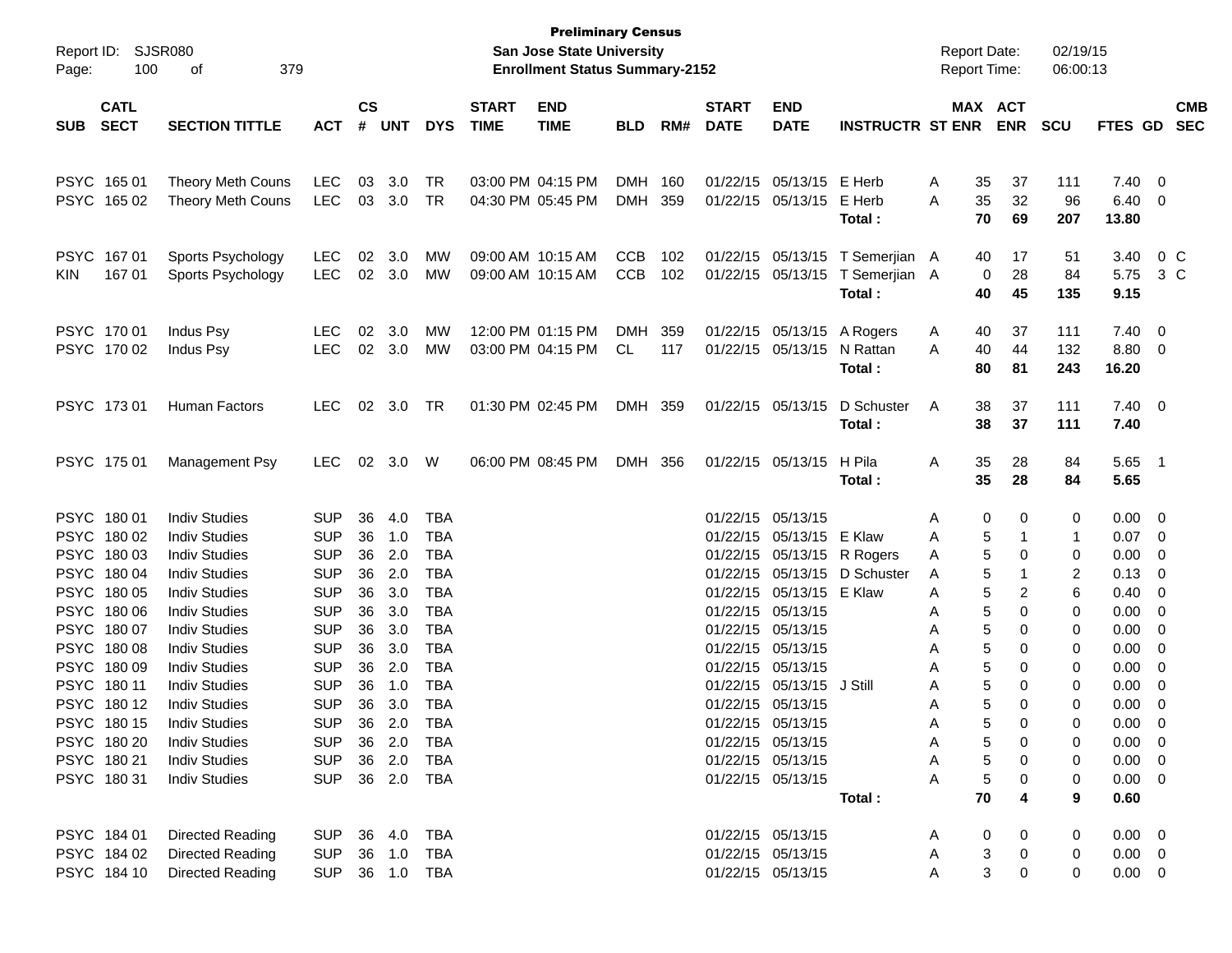|             | <b>Preliminary Census</b><br><b>SJSR080</b><br>San Jose State University<br>Report ID: |                               |            |               |            |            |              |                                       |            |     |                   |                           |                                                                        |                     |             |             |                |                |            |
|-------------|----------------------------------------------------------------------------------------|-------------------------------|------------|---------------|------------|------------|--------------|---------------------------------------|------------|-----|-------------------|---------------------------|------------------------------------------------------------------------|---------------------|-------------|-------------|----------------|----------------|------------|
|             |                                                                                        |                               |            |               |            |            |              |                                       |            |     |                   |                           |                                                                        | <b>Report Date:</b> |             | 02/19/15    |                |                |            |
| Page:       | 101                                                                                    | 379<br>οf                     |            |               |            |            |              | <b>Enrollment Status Summary-2152</b> |            |     |                   |                           |                                                                        | <b>Report Time:</b> |             | 06:00:13    |                |                |            |
|             | <b>CATL</b>                                                                            |                               |            | $\mathsf{cs}$ |            |            | <b>START</b> | <b>END</b>                            |            |     | <b>START</b>      | <b>END</b>                |                                                                        | <b>MAX ACT</b>      |             |             |                |                | <b>CMB</b> |
| <b>SUB</b>  | <b>SECT</b>                                                                            | <b>SECTION TITTLE</b>         | <b>ACT</b> | #             | <b>UNT</b> | <b>DYS</b> | <b>TIME</b>  | <b>TIME</b>                           | <b>BLD</b> | RM# | <b>DATE</b>       | <b>DATE</b>               | <b>INSTRUCTR ST ENR</b>                                                |                     | <b>ENR</b>  | <b>SCU</b>  | FTES GD        |                | <b>SEC</b> |
| <b>PSYC</b> | 184 14                                                                                 | Directed Reading              | <b>SUP</b> | 36            | 2.0        | <b>TBA</b> |              |                                       |            |     |                   |                           | 01/22/15 05/13/15 L Jones-Haga A                                       | 3                   | $\mathbf 1$ | 2           | 0.13           | - 0            |            |
|             | PSYC 184 15                                                                            | <b>Directed Reading</b>       | <b>SUP</b> | 36            | 2.0        | <b>TBA</b> |              |                                       |            |     | 01/22/15          | 05/13/15                  |                                                                        | 3<br>A              | $\mathbf 0$ | 0           | 0.00           | 0              |            |
| <b>PSYC</b> | 184 16                                                                                 | Directed Reading              | <b>SUP</b> | 36            | 4.0        | <b>TBA</b> |              |                                       |            |     | 01/22/15 05/13/15 |                           |                                                                        | 3<br>A              | $\mathbf 0$ | 0           | 0.00           | - 0            |            |
| <b>PSYC</b> | 184 17                                                                                 | Directed Reading              | <b>SUP</b> | 36            | 3.0        | <b>TBA</b> |              |                                       |            |     |                   | 01/22/15 05/13/15         | S Del Chiaro A                                                         | 5                   | 5           | 15          | 1.05           | $\overline{1}$ |            |
|             | PSYC 184 18                                                                            | Directed Reading              | <b>SUP</b> | 36            | 3.0        | <b>TBA</b> |              |                                       |            |     |                   | 01/22/15 05/13/15         |                                                                        | 5<br>A              | $\mathbf 0$ | $\mathbf 0$ | 0.00           | $\overline{0}$ |            |
|             |                                                                                        |                               |            |               |            |            |              |                                       |            |     |                   |                           | Total:                                                                 | 25                  | 6           | 17          | 1.18           |                |            |
|             | PSYC 186 01                                                                            | Psych Field Wk                | <b>SUP</b> | 36            | 4.0        | <b>TBA</b> |              |                                       |            |     |                   | 01/22/15 05/13/15         |                                                                        | 0<br>A              | 0           | 0           | 0.00           | - 0            |            |
|             | PSYC 186 02                                                                            | Psych Field Wk                | <b>SUP</b> | 36            | 1.0        | <b>TBA</b> |              |                                       |            |     | 01/22/15 05/13/15 |                           |                                                                        | 3<br>Α              | $\mathbf 0$ | 0           | 0.00           | - 0            |            |
| <b>PSYC</b> | 18603                                                                                  | Psych Field Wk                | <b>SUP</b> | 36            | 2.0        | <b>TBA</b> |              |                                       |            |     |                   | 01/22/15 05/13/15         |                                                                        | 3<br>A              | $\mathbf 0$ | 0           | 0.00           | $\overline{0}$ |            |
|             | PSYC 186 04                                                                            | Psych Field Wk                | <b>SUP</b> | 36            | 3.0        | <b>TBA</b> |              |                                       |            |     |                   | 01/22/15 05/13/15         |                                                                        | 3<br>A              | $\mathbf 0$ | 0           | 0.00           | - 0            |            |
|             |                                                                                        |                               |            |               |            |            |              |                                       |            |     |                   |                           | Total:                                                                 | 9                   | $\bf{0}$    | 0           | 0.00           |                |            |
|             | PSYC 190 01                                                                            | Current Issues Capst SEM 05   |            |               | 3.0        | TR         |              | 12:00 PM 01:15 PM                     | DMH        | 354 |                   | 01/22/15 05/13/15 J Gregg |                                                                        | 27<br>A             | 31          | 93          | 6.20           | - 0            |            |
|             | PSYC 190 02                                                                            | Current Issues Capst SEM      |            | 05            | 3.0        | м          |              | 04:30 PM 07:15 PM                     | <b>DMH</b> | 347 |                   | 01/22/15 05/13/15 J Fanos |                                                                        | 27<br>A             | 27          | 81          | 5.40           | - 0            |            |
|             | PSYC 190 03                                                                            | Current Issues Capst SEM      |            | 05            | 3.0        | W          |              | 04:30 PM 07:15 PM                     | <b>DMH</b> | 347 | 01/22/15          | 05/13/15 J Fanos          |                                                                        | 27<br>A             | 27          | 81          | 5.40           | - 0            |            |
|             | PSYC 190 04                                                                            | Current Issues Capst SEM      |            | 05            | 3.0        | <b>TR</b>  |              | 01:30 PM 02:45 PM                     | <b>DMH</b> | 167 | 01/22/15          | 05/13/15                  | C Chancellor A                                                         | 27                  | 30          | 90          | 6.00           | - 0            |            |
|             | PSYC 190 05                                                                            | Current Issues Capst SEM      |            | 05            | 3.0        | <b>TR</b>  |              | 03:00 PM 04:15 PM                     | <b>SH</b>  | 312 |                   | 01/22/15 05/13/15         | A Caffrey                                                              | 27<br>A             | 29          | 87          | 5.80           | - 0            |            |
| <b>PSYC</b> | 190 06                                                                                 | Current Issues Capst SEM      |            | 05            | 3.0        | <b>MW</b>  |              | 12:00 PM 01:15 PM                     | <b>DMH</b> | 354 | 01/22/15          | 05/13/15                  | E Klaw                                                                 | 27<br>A             | 23          | 69          | 4.60           | 0              |            |
|             | PSYC 190 07                                                                            | Current Issues Capst SEM 05   |            |               | 3.0        | MW         |              | 10:30 AM 11:45 AM                     | DMH 208    |     |                   | 01/22/15 05/13/15         | S Duh                                                                  | 27<br>А             | 28          | 84          | 5.60           | - 0            |            |
|             |                                                                                        |                               |            |               |            |            |              |                                       |            |     |                   |                           | Total:                                                                 | 189                 | 195         | 585         | 39.00          |                |            |
|             | PSYC 191 01                                                                            | Psych of Prejudice            | <b>LEC</b> | 02            | 3.0        | <b>TR</b>  |              | 09:00 AM 10:15 AM                     | <b>DMH</b> | 356 | 01/22/15          | 05/13/15                  | A Asuncion                                                             | 40<br>A             | 41          | 123         | 8.20           | - 0            |            |
|             | PSYC 191 02                                                                            | Psych of Prejudice            | <b>LEC</b> | 02            | 3.0        | <b>MW</b>  |              | 01:30 PM 02:45 PM                     | <b>DMH</b> | 355 | 01/22/15          | 05/13/15                  | N Rattan                                                               | A<br>40             | 43          | 129         | 8.60           | - 0            |            |
| <b>PSYC</b> | 191 03                                                                                 | Psych of Prejudice            | LEC        | 02            | 3.0        | <b>TR</b>  |              | 03:00 PM 04:15 PM                     | <b>DMH</b> | 348 |                   | 01/22/15 05/13/15         | C Foley                                                                | 40<br>A             | 41          | 123         | 8.20           | - 0            |            |
| <b>PSYC</b> | 191 04                                                                                 | Psych of Prejudice            | LEC        | 02            | 3.0        | MW         |              | 09:00 AM 10:15 AM                     | <b>DMH</b> | 359 |                   | 01/22/15 05/13/15         | A Harmon                                                               | 40<br>A             | 38          | 114         | 7.60           | 0              |            |
| <b>PSYC</b> | 191 05                                                                                 | Psych of Prejudice            | <b>LEC</b> | 02            | 3.0        | <b>TR</b>  |              | 10:30 AM 11:45 AM                     | <b>DMH</b> | 356 | 01/22/15          | 05/13/15                  | A Asuncion                                                             | 40<br>A             | 40          | 120         | 8.00           | 0              |            |
|             | PSYC 191 06                                                                            | Psych of Prejudice            | <b>LEC</b> | 02            | 3.0        | $\top$     |              | 06:00 PM 08:45 PM                     | DMH        | 348 |                   | 01/22/15 05/13/15         | C Foley                                                                | 40<br>A             | 42          | 126         | 8.45           | $\overline{1}$ |            |
|             |                                                                                        |                               |            |               |            |            |              |                                       |            |     |                   |                           | Total:                                                                 | 240                 | 245         | 735         | 49.05          |                |            |
|             |                                                                                        | PSYC 195 01 Honors Sem in Psy | SEM 3.0    |               |            |            |              |                                       |            |     |                   |                           |                                                                        | X.                  | $0\qquad 0$ | $\mathbf 0$ | $0.00 \t 0$    |                |            |
|             |                                                                                        | PSYC 195 02 Honors Sem in Psy |            |               |            |            |              |                                       |            |     |                   |                           | SEM 05 3.0 MW 09:00 AM 10:15 AM CL 205 01/22/15 05/13/15 M Van Selst A | 20                  | 12          | 36          | $2.40 \ 0$     |                |            |
|             |                                                                                        |                               |            |               |            |            |              |                                       |            |     |                   |                           | Total:                                                                 | 20                  | 12          | 36          | 2.40           |                |            |
|             | PSYC 19901                                                                             | Senior Hon Thesis             | SUP 36 3.0 |               |            | TBA        |              |                                       |            |     |                   | 01/22/15 05/13/15         |                                                                        | 2<br>A              | 0           | 0           | $0.00 \t 0$    |                |            |
|             | PSYC 199 02                                                                            | Senior Hon Thesis             | <b>SUP</b> |               | 36 3.0     | TBA        |              |                                       |            |     |                   | 01/22/15 05/13/15         |                                                                        | 2<br>Α              | 0           | 0           | $0.00 \quad 0$ |                |            |
|             | PSYC 199 03                                                                            | Senior Hon Thesis             | <b>SUP</b> |               | 36 3.0     | TBA        |              |                                       |            |     |                   | 01/22/15 05/13/15         |                                                                        | $\overline{c}$<br>Α | 0           | 0           | $0.00 \quad 0$ |                |            |
|             | PSYC 199 04                                                                            | Senior Hon Thesis             | <b>SUP</b> |               | 36 3.0 TBA |            |              |                                       |            |     |                   | 01/22/15 05/13/15         |                                                                        | $\overline{c}$<br>A | 0           | 0           | $0.00 \quad 0$ |                |            |
|             |                                                                                        |                               |            |               |            |            |              |                                       |            |     |                   |                           | Total:                                                                 | 8                   | 0           | 0           | 0.00           |                |            |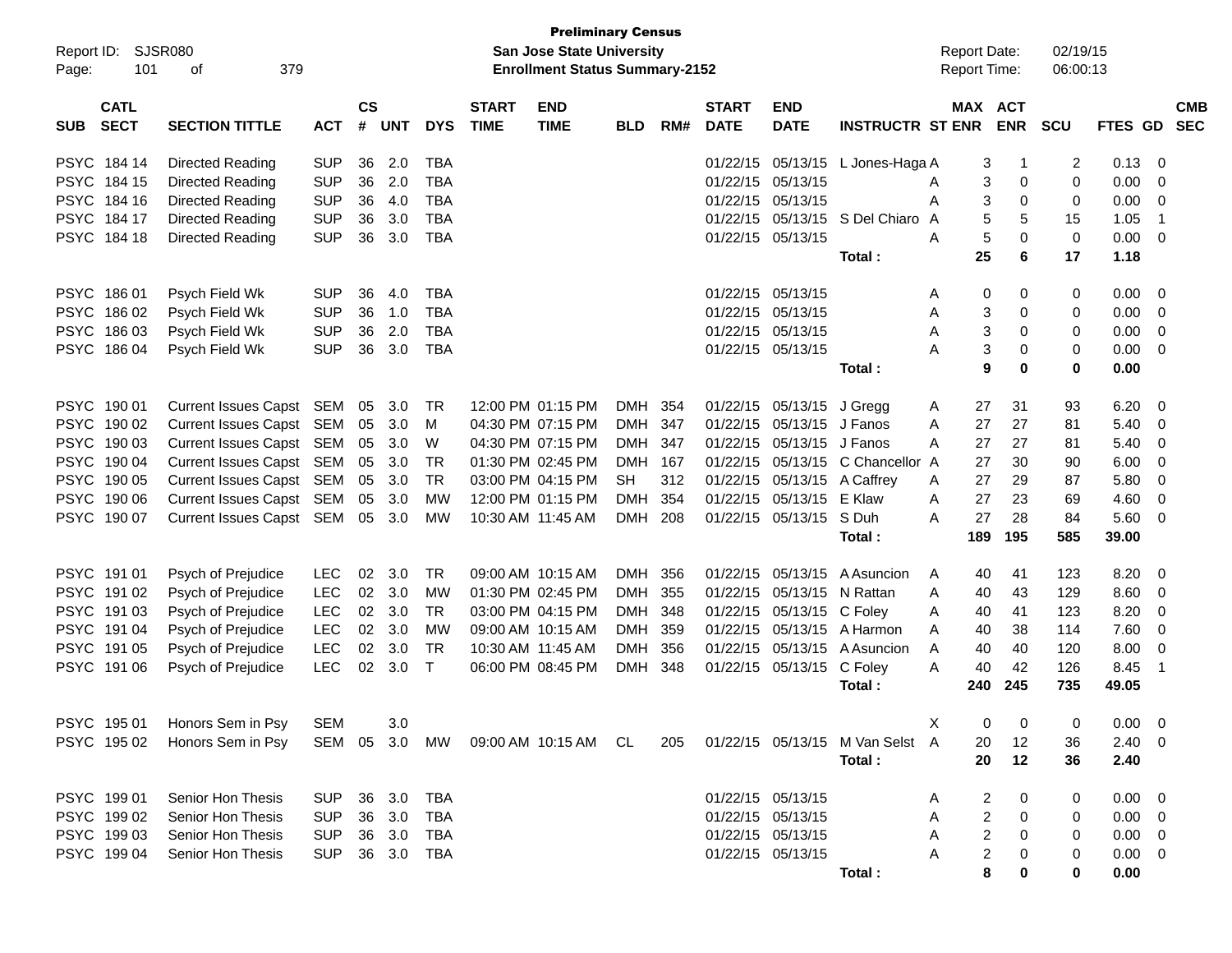| Report ID:<br>Page: | <b>SJSR080</b><br>102      | 379<br>οf                       |              |                    |            |            |                             | <b>Preliminary Census</b><br><b>San Jose State University</b><br><b>Enrollment Status Summary-2152</b> |            |     |                             |                           |                          | <b>Report Date:</b><br><b>Report Time:</b> |                       | 02/19/15<br>06:00:13 |                  |                          |
|---------------------|----------------------------|---------------------------------|--------------|--------------------|------------|------------|-----------------------------|--------------------------------------------------------------------------------------------------------|------------|-----|-----------------------------|---------------------------|--------------------------|--------------------------------------------|-----------------------|----------------------|------------------|--------------------------|
| <b>SUB</b>          | <b>CATL</b><br><b>SECT</b> | <b>SECTION TITTLE</b>           | <b>ACT</b>   | $\mathsf{cs}$<br># | <b>UNT</b> | <b>DYS</b> | <b>START</b><br><b>TIME</b> | <b>END</b><br><b>TIME</b>                                                                              | <b>BLD</b> | RM# | <b>START</b><br><b>DATE</b> | <b>END</b><br><b>DATE</b> | <b>INSTRUCTR ST ENR</b>  |                                            | MAX ACT<br><b>ENR</b> | <b>SCU</b>           | FTES GD          | <b>CMB</b><br><b>SEC</b> |
| PSYC 200 01         |                            | Sem Pers Theory                 | SEM          | 05                 | 3.0        | TR         |                             | 10:30 AM 11:45 AM                                                                                      | DMH 308    |     |                             | 01/22/15 05/13/15         | <b>G</b> Feist<br>Total: | Α<br>11<br>11                              | 9<br>9                | 27<br>27             | 2.20 8<br>2.20   |                          |
| PSYC 208 01         |                            | Fam Assesmt/Intry               | SEM          | 05                 | 3.0        | R          |                             | 01:30 PM 04:15 PM                                                                                      | DMH 308    |     |                             | 01/22/15 05/13/15         | A Prins<br>Total:        | Α<br>11<br>11                              | 11<br>11              | 33<br>33             | 2.75 11<br>2.75  |                          |
| PSYC 210 01         |                            | Adsv Psychopath                 | SEM          | 05                 | 3.0        | $\top$     |                             | 01:30 PM 04:15 PM                                                                                      | DMH 308    |     |                             | 01/22/15 05/13/15         | J Gregg<br>Total:        | Α<br>11<br>11                              | 11<br>11              | 33<br>33             | 2.75 11<br>2.75  |                          |
| PSYC 212 01         |                            | Life Span Dev                   | <b>SEM</b>   | 05                 | 3.0        | W          |                             | 01:30 PM 04:15 PM                                                                                      | DMH 308    |     |                             | 01/22/15 05/13/15         | E Woodhead A<br>Total:   | 11<br>11                                   | 11<br>11              | 33<br>33             | 2.75 11<br>2.75  |                          |
| PSYC 220 01         |                            | Sem Exper Psych                 | <b>SEM</b>   | 05                 | 3.0        | TR         |                             | 12:00 PM 01:15 PM                                                                                      | DMH 308    |     |                             | 01/22/15 05/13/15         | M Still<br>Total:        | 11<br>Α<br>11                              | 11<br>11              | 33<br>33             | 2.75 11<br>2.75  |                          |
| PSYC 225 01         |                            | Adv Grp Dynamics                | SEM          | 05                 | 3.0        | M          |                             | 01:30 PM 04:15 PM                                                                                      | DMH 308    |     |                             | 01/22/15 05/13/15         | E Klaw<br>Total:         | Α<br>11<br>11                              | 11<br>11              | 33<br>33             | 2.75 11<br>2.75  |                          |
| PSYC 230 01         |                            | Sem Physio Psych                | SEM          | 05                 | 3.0        | TR         |                             | 09:00 AM 10:15 AM                                                                                      | DMH 308    |     |                             | 01/22/15 05/13/15         | <b>B</b> Kim<br>Total:   | Α<br>11<br>11                              | 12<br>12              | 36<br>36             | 3.00 12<br>3.00  |                          |
| PSYC 232 01         |                            | Clinical Psychopharm SEM 05 3.0 |              |                    |            | МW         |                             | 10:30 AM 11:45 AM                                                                                      | DMH 308    |     |                             | 01/22/15 05/13/15         | G Callaghan A<br>Total:  | 11<br>11                                   | 11<br>11              | 33<br>33             | 2.75 11<br>2.75  |                          |
| PSYC 249 01         |                            | I/O Psy Field Work              | <b>SUP</b>   | 25                 | 3.0        | W          |                             | 06:00 PM 08:45 PM                                                                                      | DMH 308    |     |                             | 01/22/15 05/13/15         | M Hosoda<br>Total:       | 13<br>Α<br>13                              | 14<br>14              | 42<br>42             | 3.50 14<br>3.50  |                          |
| PSYC 271 01         |                            | Sem App Psy H Res               | SEM 05       |                    | 3.0        | МW         |                             | 04:30 PM 05:45 PM                                                                                      | DMH 308    |     |                             | 01/22/15 05/13/15         | A Rogers<br>Total:       | 13<br>Α<br>13                              | 14<br>14              | 42<br>42             | 3.50 14<br>3.50  |                          |
| PSYC 293 01         |                            | Org Dev                         | SEM 05 3.0 M |                    |            |            |                             | 06:00 PM 08:45 PM DMH 308                                                                              |            |     |                             | 01/22/15 05/13/15 H Pila  | Total:                   | A<br>13<br>13                              | 9<br>9                | 27<br>27             | $2.25$ 9<br>2.25 |                          |
| PSYC 298 01         |                            | Special Prob                    | SUP          |                    | 25 4.0     | <b>TBA</b> |                             |                                                                                                        |            |     |                             | 01/22/15 05/13/15         |                          | A                                          | 0<br>0                | 0                    | $0.00 \t 0$      |                          |
| PSYC 298 02         |                            | Special Prob                    | <b>SUP</b>   | 25                 | 3.0        | <b>TBA</b> |                             |                                                                                                        |            |     |                             | 01/22/15 05/13/15 J Still |                          | Α                                          | 4<br>0                | 0                    | $0.00 \t 0$      |                          |
| PSYC 298 03         |                            | Special Prob                    | <b>SUP</b>   |                    | 25 1.0     | <b>TBA</b> |                             |                                                                                                        |            |     |                             | 01/22/15 05/13/15         |                          | Α                                          | 4<br>0                | 0                    | $0.00 \t 0$      |                          |
| PSYC 298 05         |                            | Special Prob                    | <b>SUP</b>   |                    | 25 3.0     | <b>TBA</b> |                             |                                                                                                        |            |     |                             | 01/22/15 05/13/15 G Feist |                          | Α                                          | 4<br>0                | 0                    | $0.00 \t 0$      |                          |
| PSYC 298 09         |                            | <b>Special Prob</b>             | <b>SUP</b>   |                    | 25 2.0     | TBA        |                             |                                                                                                        |            |     |                             | 01/22/15 05/13/15 J Still |                          | A                                          | 4<br>3                | 6                    | $0.50$ 3         |                          |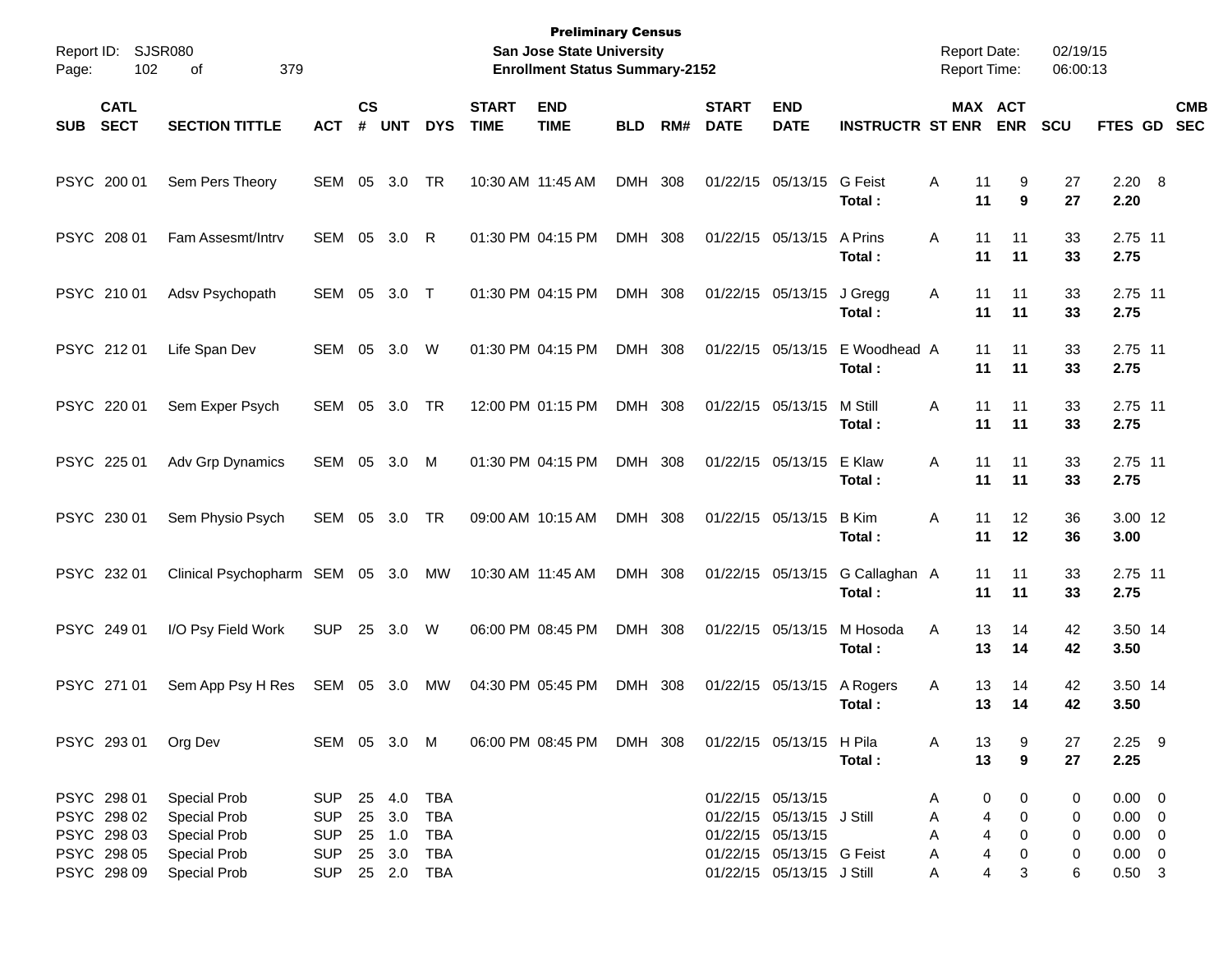|             | <b>Preliminary Census</b><br>SJSR080<br><b>San Jose State University</b><br>Report ID: |                                                                                                                                                                                                |               |               |            |            |              |                           |            |     |                   |                            |                                    |                     |                              |          |                |                         |
|-------------|----------------------------------------------------------------------------------------|------------------------------------------------------------------------------------------------------------------------------------------------------------------------------------------------|---------------|---------------|------------|------------|--------------|---------------------------|------------|-----|-------------------|----------------------------|------------------------------------|---------------------|------------------------------|----------|----------------|-------------------------|
|             | <b>Enrollment Status Summary-2152</b><br>103<br>379<br>оf                              |                                                                                                                                                                                                |               |               |            |            |              |                           |            |     |                   |                            |                                    | <b>Report Date:</b> |                              | 02/19/15 |                |                         |
| Page:       |                                                                                        |                                                                                                                                                                                                |               |               |            |            |              |                           |            |     |                   |                            |                                    | <b>Report Time:</b> |                              | 06:00:13 |                |                         |
|             | <b>CATL</b>                                                                            |                                                                                                                                                                                                |               | $\mathsf{cs}$ |            |            | <b>START</b> | <b>END</b>                |            |     | <b>START</b>      | <b>END</b>                 |                                    |                     | MAX ACT                      |          |                | <b>CMB</b>              |
| <b>SUB</b>  | <b>SECT</b>                                                                            | <b>SECTION TITTLE</b>                                                                                                                                                                          | <b>ACT</b>    | #             | <b>UNT</b> | <b>DYS</b> | <b>TIME</b>  | <b>TIME</b>               | <b>BLD</b> | RM# | <b>DATE</b>       | <b>DATE</b>                | <b>INSTRUCTR ST ENR</b>            |                     | <b>ENR</b>                   | SCU      | FTES GD SEC    |                         |
|             |                                                                                        |                                                                                                                                                                                                |               |               |            |            |              |                           |            |     |                   |                            |                                    |                     |                              |          |                |                         |
|             | PSYC 298 10                                                                            | <b>Special Prob</b>                                                                                                                                                                            | <b>SUP</b>    | 25            | 3.0        | <b>TBA</b> |              |                           |            |     | 01/22/15 05/13/15 |                            |                                    | A                   | 0<br>4                       | 0        | 0.00           | 0                       |
|             | PSYC 298 11                                                                            | <b>Special Prob</b>                                                                                                                                                                            | <b>SUP</b>    | 25            | 3.0        | TBA        |              |                           |            |     | 01/22/15 05/13/15 |                            |                                    | A                   | 0<br>4                       | 0        | 0.00           | $\mathbf{0}$            |
|             | PSYC 298 12                                                                            | <b>Special Prob</b>                                                                                                                                                                            | <b>SUP</b>    | 25            | 3.0        | TBA        |              |                           |            |     | 01/22/15 05/13/15 |                            |                                    | A                   | 0<br>4                       | 0        | 0.00           | $\mathbf{0}$            |
|             |                                                                                        |                                                                                                                                                                                                |               |               |            |            |              |                           |            |     |                   |                            | Total :                            | 28                  | 3                            | 6        | 0.50           |                         |
|             |                                                                                        |                                                                                                                                                                                                |               |               |            |            |              |                           |            |     |                   |                            |                                    |                     |                              |          |                |                         |
|             | PSYC 299 01                                                                            | <b>Masters Thesis</b>                                                                                                                                                                          | <b>SUP</b>    | 25            | 6.0        | <b>TBA</b> |              |                           |            |     | 01/22/15 05/13/15 |                            |                                    | A                   | 0<br>0                       | 0        | 0.00           | - 0                     |
|             | PSYC 299 02                                                                            | <b>Masters Thesis</b>                                                                                                                                                                          | <b>SUP</b>    | 25            | 3.0        | <b>TBA</b> |              |                           |            |     |                   |                            | 01/22/15 05/13/15 S Laraway        | A                   | $\overline{c}$<br>4          | 6        | 0.50           | 2                       |
|             | PSYC 299 03                                                                            | <b>SUP</b><br>25<br>3.0<br><b>TBA</b><br><b>Masters Thesis</b><br>01/22/15 05/13/15 M Hosoda<br><b>SUP</b><br>25<br>3.0<br><b>TBA</b><br>01/22/15 05/13/15 A Asuncion<br><b>Masters Thesis</b> |               |               |            |            |              |                           |            |     |                   |                            |                                    | A                   | $\mathbf{1}$<br>4            | 3        | 0.25           | $\overline{1}$          |
|             | PSYC 299 04<br><b>SUP</b><br>25<br>3.0<br><b>TBA</b><br><b>Masters Thesis</b>          |                                                                                                                                                                                                |               |               |            |            |              |                           |            |     |                   |                            |                                    | A                   | $\mathbf 1$<br>4             | 3        | 0.25           | $\overline{1}$          |
|             | PSYC 299 05<br>01/22/15 05/13/15 C Feria<br>PSYC 299 06<br>01/22/15 05/13/15 C Oyamot  |                                                                                                                                                                                                |               |               |            |            |              |                           |            |     |                   |                            | Α                                  | 4<br>-1             | 3                            | 0.25     | $\overline{1}$ |                         |
|             |                                                                                        | <b>Masters Thesis</b>                                                                                                                                                                          | <b>SUP</b>    | 25            | 3.0        | <b>TBA</b> |              |                           |            |     |                   |                            |                                    | A                   | $\mathbf 1$<br>4             | 3        | 0.25           | $\overline{1}$          |
|             | PSYC 299 07                                                                            | <b>Masters Thesis</b>                                                                                                                                                                          | <b>SUP</b>    | 25            | 3.0        | <b>TBA</b> |              |                           |            |     |                   | 01/22/15 05/13/15 G Feist  |                                    | A                   | 3<br>4                       | 9        | 0.75           | -3                      |
|             | PSYC 299 08                                                                            | <b>Masters Thesis</b>                                                                                                                                                                          | <b>SUP</b>    | 25            | 3.0        | <b>TBA</b> |              |                           |            |     |                   |                            | 01/22/15 05/13/15 H Tokunaga       | A                   | $\mathbf{1}$<br>4            | 3        | 0.25           | $\overline{1}$          |
|             | PSYC 299 09                                                                            | <b>Masters Thesis</b>                                                                                                                                                                          | <b>SUP</b>    | 25            | 6.0        | <b>TBA</b> |              |                           |            |     |                   | 01/22/15 05/13/15 A Rogers |                                    | Α                   | 5<br>$\mathbf 1$             | 6        | 0.50           | $\overline{1}$          |
|             | PSYC 299 18                                                                            | <b>Masters Thesis</b>                                                                                                                                                                          | <b>SUP</b>    | 25            | 2.0        | <b>TBA</b> |              |                           |            |     |                   |                            | 01/22/15 05/13/15 S Laraway        | A                   | $\mathbf 1$<br>4             | 2        | 0.17           | $\overline{1}$          |
|             | PSYC 299 19                                                                            | <b>Masters Thesis</b>                                                                                                                                                                          | <b>SUP</b>    | 25            | 2.0        | <b>TBA</b> |              |                           |            |     | 01/22/15 05/13/15 |                            |                                    | Α                   | 0<br>4                       | 0        | 0.00           | 0                       |
|             | PSYC 299 20                                                                            | <b>Masters Thesis</b>                                                                                                                                                                          | <b>SUP</b>    | 25            | 4.0        | <b>TBA</b> |              |                           |            |     |                   |                            | 01/22/15 05/13/15 H Tokunaga       | A                   | 5<br>$\mathbf 1$             | 4        | 0.33           | $\overline{1}$          |
|             | PSYC 299 21                                                                            | <b>Masters Thesis</b>                                                                                                                                                                          | <b>SUP</b>    | 25            | 4.0        | <b>TBA</b> |              |                           |            |     | 01/22/15 05/13/15 |                            |                                    | Α                   | 5<br>0                       | 0        | 0.00           | 0                       |
|             | PSYC 299 22                                                                            | <b>Masters Thesis</b>                                                                                                                                                                          | <b>SUP</b>    | 25            | 6.0        | <b>TBA</b> |              |                           |            |     |                   | 01/22/15 05/13/15          | H Tokunaga                         | A                   | 5<br>$\overline{\mathbf{c}}$ | 12       | 1.00           | $\overline{2}$          |
|             | PSYC 299 23                                                                            | <b>Masters Thesis</b>                                                                                                                                                                          | <b>SUP</b>    | 25            | 6.0        | <b>TBA</b> |              |                           |            |     | 01/22/15 05/13/15 |                            |                                    | A                   | 5<br>0                       | 0        | 0.00           | 0                       |
|             | PSYC 299 24                                                                            | <b>Masters Thesis</b>                                                                                                                                                                          | <b>SUP</b>    | 25            | 6.0        | <b>TBA</b> |              |                           |            |     | 01/22/15 05/13/15 |                            |                                    | A                   | 0<br>4                       | 0        | 0.00           | 0                       |
|             | PSYC 299 25                                                                            | <b>Masters Thesis</b>                                                                                                                                                                          | <b>SUP</b>    | 25            | 1.0        | <b>TBA</b> |              |                           |            |     |                   | 01/22/15 05/13/15 A Rogers |                                    | A                   | 5<br>0                       | 0        | 0.00           | 0                       |
| <b>PSYC</b> | 299 26                                                                                 | <b>Masters Thesis</b>                                                                                                                                                                          | <b>SUP</b>    | 25            | 6.0        | <b>TBA</b> |              |                           |            |     | 01/22/15 05/13/15 |                            |                                    | A                   | 5<br>0                       | 0        | 0.00           | 0                       |
|             | PSYC 299 27                                                                            | <b>Masters Thesis</b>                                                                                                                                                                          | <b>SUP</b>    | 25            | 1.0        | TBA        |              |                           |            |     | 01/22/15 05/13/15 |                            |                                    | Α                   | 5<br>0                       | 0        | 0.00           | 0                       |
|             |                                                                                        |                                                                                                                                                                                                |               |               |            |            |              |                           |            |     |                   |                            | Total :                            | 80                  | 15                           | 54       | 4.50           |                         |
|             |                                                                                        |                                                                                                                                                                                                |               |               |            |            |              |                           |            |     |                   |                            |                                    |                     |                              |          |                |                         |
| <b>STAT</b> | 95 01                                                                                  | Elem Stat                                                                                                                                                                                      | LEC.          | 02            | 3.0        | <b>MW</b>  |              | 01:30 PM 02:45 PM         | WSQ 207    |     |                   | 01/22/15 05/13/15          | S Macramalla A                     | 125                 | 131                          | 393      | 26.20          | 0                       |
| <b>STAT</b> | 95 02                                                                                  | Elem Stat                                                                                                                                                                                      | <b>LEC</b>    |               | 02 3.0     | MW         |              | 12:00 PM 01:15 PM         | WSQ 207    |     |                   | 01/22/15 05/13/15          | H Tokunaga A                       | 125                 | 127                          | 381      | 25.45          | $\overline{1}$          |
| <b>STAT</b> | 95 03                                                                                  | Elem Stat                                                                                                                                                                                      | <b>LEC</b>    |               | 02 3.0     | <b>TR</b>  |              | 03:00 PM 04:15 PM         | WSQ 207    |     |                   |                            | 01/22/15 05/13/15 C Kempel         | 125<br>A            | 124                          | 372      | 24.80          | 0                       |
| <b>STAT</b> | 95 04                                                                                  | Elem Stat                                                                                                                                                                                      | <b>LEC</b>    |               | 02 3.0     | TBA        |              |                           |            |     |                   |                            | 01/22/15 05/13/15 S Laraway        | 42<br>A             | 32                           | 96       | 6.50           | $\overline{2}$          |
|             | STAT 95 05                                                                             | Elem Stat                                                                                                                                                                                      | LEC           |               | 02 3.0 MW  |            |              | 10:30 AM 11:45 AM CL      |            |     |                   |                            | 117 01/22/15 05/13/15 L Huntsman A | 42                  | 42                           | 126      | 8.45           | $\overline{1}$          |
| STAT        | 95 06                                                                                  | Elem Stat                                                                                                                                                                                      | LEC.          |               | 02 3.0     | TR.        |              | 09:00 AM 10:15 AM         | CL.        | 117 |                   |                            | 01/22/15 05/13/15 D Schuster A     | 42                  | 44                           | 132      | 8.80           | $\overline{\mathbf{0}}$ |
| <b>STAT</b> | 95 07                                                                                  | Elem Stat                                                                                                                                                                                      | LEC           |               | 02 3.0 W   |            |              | 06:00 PM 08:45 PM DMH 164 |            |     |                   |                            | 01/22/15 05/13/15 S Macramalla A   | 42                  | 42                           | 126      | 8.40 0         |                         |
|             |                                                                                        |                                                                                                                                                                                                |               |               |            |            |              |                           |            |     | Total:            |                            | 543 542                            | 1626                | 108.60                       |          |                |                         |
|             |                                                                                        |                                                                                                                                                                                                |               |               |            |            |              |                           |            |     |                   |                            |                                    |                     |                              |          |                |                         |
|             | STAT 115 01                                                                            | Interm Stat                                                                                                                                                                                    | LEC 02 3.0    |               |            | MW         |              | 03:00 PM 04:15 PM DMH 359 |            |     |                   |                            | 01/22/15 05/13/15 M Hosoda         | 40<br>A             | 40                           | 120      | 8.15 3         |                         |
|             | STAT 115 02                                                                            | Interm Stat                                                                                                                                                                                    | LEC           |               | 02 3.0     | TR         |              | 10:30 AM 11:45 AM         | DMH 359    |     |                   |                            | 01/22/15 05/13/15 D Schuster       | A<br>40             | 39                           | 117      | 7.85 1         |                         |
|             | STAT 115 03                                                                            | Interm Stat                                                                                                                                                                                    | LEC 02 3.0 TR |               |            |            |              | 12:00 PM 01:15 PM DMH 356 |            |     |                   | 01/22/15 05/13/15 A Rogers |                                    | 40<br>A             | 43                           | 129      | 8.80 4         |                         |
|             |                                                                                        |                                                                                                                                                                                                |               |               |            |            |              |                           |            |     |                   |                            | Total:                             |                     | 120 122                      | 366      | 24.80          |                         |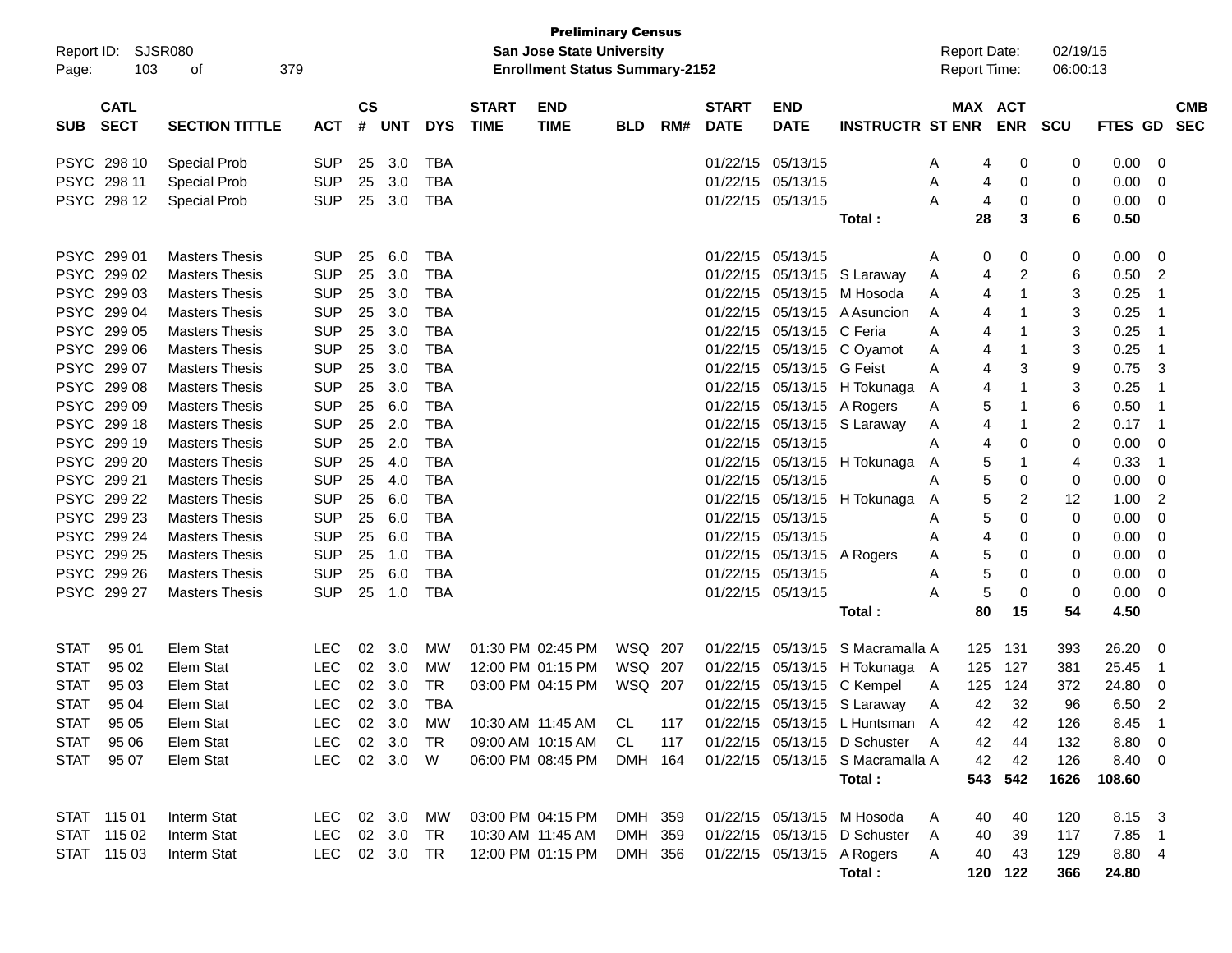| Report ID:<br>Page: | 104                        | SJSR080<br>379<br>οf     |            |                |            |            |                             | <b>Preliminary Census</b><br><b>San Jose State University</b><br><b>Enrollment Status Summary-2152</b> |            |     |                             |                                                                              |                           | <b>Report Date:</b><br><b>Report Time:</b> |                     | 02/19/15<br>06:00:13              |                                     |                          |
|---------------------|----------------------------|--------------------------|------------|----------------|------------|------------|-----------------------------|--------------------------------------------------------------------------------------------------------|------------|-----|-----------------------------|------------------------------------------------------------------------------|---------------------------|--------------------------------------------|---------------------|-----------------------------------|-------------------------------------|--------------------------|
| <b>SUB</b>          | <b>CATL</b><br><b>SECT</b> | <b>SECTION TITTLE</b>    | <b>ACT</b> | <b>CS</b><br># | <b>UNT</b> | <b>DYS</b> | <b>START</b><br><b>TIME</b> | <b>END</b><br>TIME                                                                                     | <b>BLD</b> | RM# | <b>START</b><br><b>DATE</b> | <b>END</b><br><b>DATE</b>                                                    | <b>INSTRUCTR ST ENR</b>   | MAX ACT                                    | <b>ENR</b>          | <b>SCU</b>                        | FTES GD                             | <b>CMB</b><br><b>SEC</b> |
| <b>STAT</b>         | 235 01                     | <b>Multivar Analysis</b> | <b>SEM</b> | 05             | 3.0        | MW         | 03:00 PM 04:15 PM           |                                                                                                        |            |     | DMH 226B 01/22/15 05/13/15  |                                                                              | H Tokunaga A<br>Total:    | 15<br>15                                   | 24<br>24            | 72<br>72                          | 6.00 24<br>6.00                     |                          |
|                     |                            | Department: Psychology   |            |                |            |            |                             |                                                                                                        |            |     |                             | <b>Department Total:</b><br><b>Lower Division:</b><br><b>Upper Division:</b> | <b>Graduate Division:</b> | 4898<br>1314<br>3345<br>239                | 1276<br>3270<br>157 | 4703 13553<br>3828<br>9248<br>477 | 913.08<br>255.40<br>617.93<br>39.75 |                          |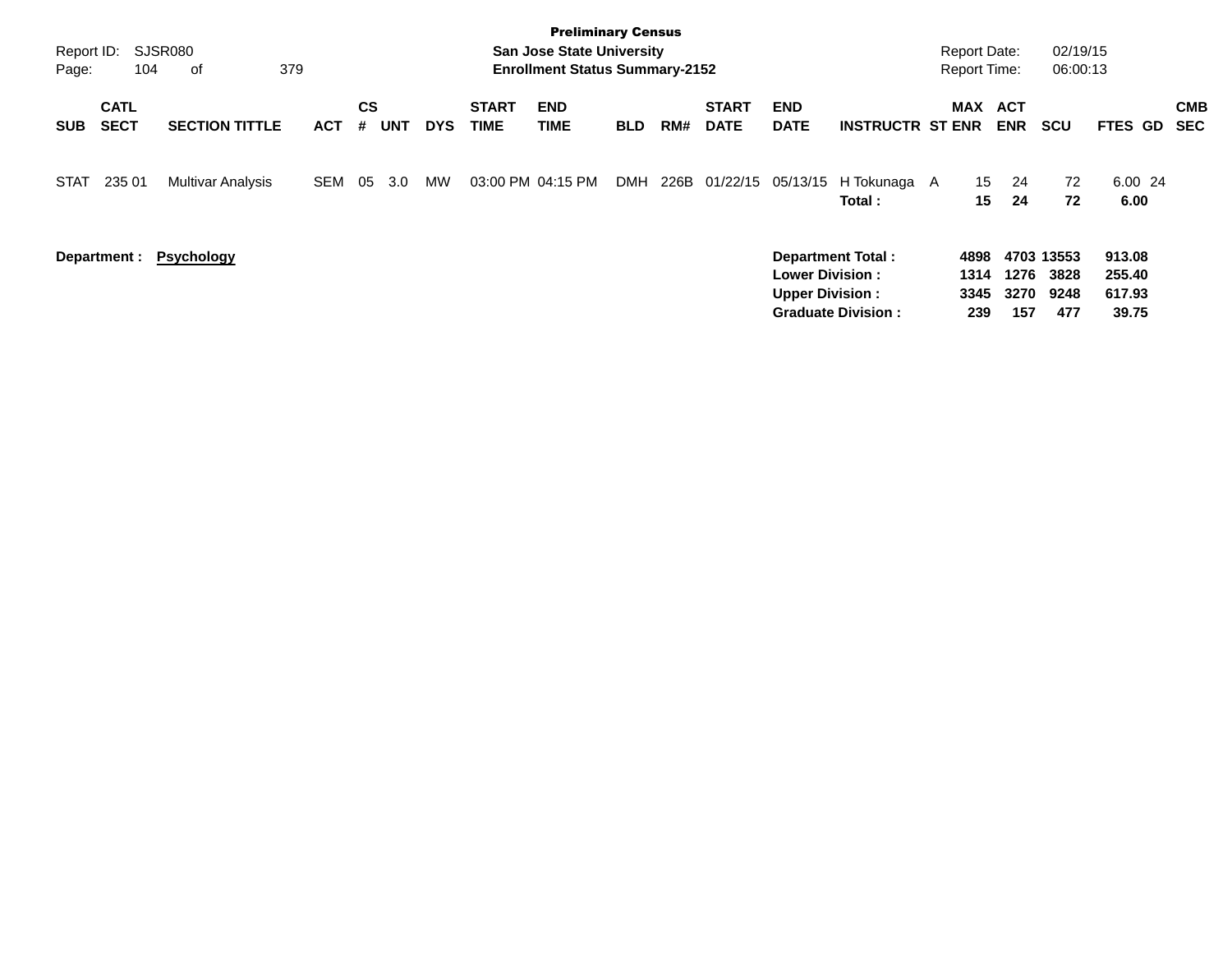| Report ID:<br>Page: | SJSR080<br>105             | 379<br>οf                              |                          |                    |            |            |                             | <b>Preliminary Census</b><br><b>San Jose State University</b><br><b>Enrollment Status Summary-2152</b> |                          |            |                             |                           |                         | <b>Report Date:</b><br><b>Report Time:</b> |              |             | 02/19/15<br>06:00:13 |                  |        |                          |
|---------------------|----------------------------|----------------------------------------|--------------------------|--------------------|------------|------------|-----------------------------|--------------------------------------------------------------------------------------------------------|--------------------------|------------|-----------------------------|---------------------------|-------------------------|--------------------------------------------|--------------|-------------|----------------------|------------------|--------|--------------------------|
| <b>SUB</b>          | <b>CATL</b><br><b>SECT</b> | <b>SECTION TITTLE</b>                  | <b>ACT</b>               | $\mathsf{cs}$<br># | <b>UNT</b> | <b>DYS</b> | <b>START</b><br><b>TIME</b> | <b>END</b><br><b>TIME</b>                                                                              | <b>BLD</b>               | RM#        | <b>START</b><br><b>DATE</b> | <b>END</b><br><b>DATE</b> | <b>INSTRUCTR ST ENR</b> | MAX ACT                                    |              | <b>ENR</b>  | <b>SCU</b>           | FTES GD          |        | <b>CMB</b><br><b>SEC</b> |
| <b>College</b>      |                            | <b>Social Sciences</b>                 |                          |                    |            |            |                             |                                                                                                        |                          |            |                             |                           |                         |                                            |              |             |                      |                  |        |                          |
| Department :        |                            | <b>Social Sciences</b>                 |                          |                    |            |            |                             | 09:00 AM 10:15 AM                                                                                      |                          |            |                             |                           | J Franks                |                                            |              |             |                      |                  |        |                          |
| AAS<br>AAS          | 33B 01<br>33B 02           | As Am US Hist/Pol<br>As Am US Hist/Pol | <b>LEC</b><br><b>LEC</b> | 02<br>02           | 3.0<br>3.0 | MW<br>MW   |                             | 09:00 AM 10:15 AM                                                                                      | <b>ENG</b><br><b>ENG</b> | 343<br>343 | 01/22/15<br>01/22/15        | 05/13/15<br>05/13/15      | G Smay                  | Α                                          | 40           | 45<br>42    | 135<br>126           | 9.00<br>8.40     | 0      |                          |
| AAS                 | 33B 03                     | As Am US Hist/Pol                      | <b>LEC</b>               | 02                 | 3.0        | МW         |                             | 10:30 AM 11:45 AM                                                                                      | <b>ENG</b>               | 343        | 01/22/15                    | 05/13/15                  | J Franks                | Α<br>Α                                     | 45<br>40     | 46          | 138                  | 9.20             | 0<br>0 |                          |
| AAS                 | 33B 04                     | As Am US Hist/Pol                      | <b>LEC</b>               | 02                 | 3.0        | МW         |                             | 10:30 AM 11:45 AM                                                                                      | <b>ENG</b>               | 343        | 01/22/15                    | 05/13/15                  | S Choi                  | A                                          | 45           | 45          | 135                  | 9.00             | 0      |                          |
| AAS                 | 33B 05                     | As Am US Hist/Pol                      | <b>LEC</b>               | 02                 | 3.0        | МW         |                             | 12:00 PM 01:15 PM                                                                                      | <b>ENG</b>               | 343        | 01/22/15                    | 05/13/15                  | S Doi                   | A                                          | 40           | 42          | 126                  | 8.40             | 0      |                          |
| AAS                 | 33B 06                     | As Am US Hist/Pol                      | <b>LEC</b>               | 02                 | 3.0        | МW         |                             | 12:00 PM 01:15 PM                                                                                      | <b>ENG</b>               | 343        | 01/22/15                    | 05/13/15                  | S Choi                  | A                                          | 45           | 45          | 135                  | 9.00             | 0      |                          |
| AAS                 | 33B 07                     | As Am US Hist/Pol                      | <b>LEC</b>               | 02                 | 3.0        | МW         |                             | 01:30 PM 02:45 PM                                                                                      | <b>ENG</b>               | 343        | 01/22/15                    | 05/13/15                  | A Yamato                | A                                          | 40           | 45          | 135                  | 9.00             | 0      |                          |
| AAS                 | 33B 08                     | As Am US Hist/Pol                      | <b>LEC</b>               | 02                 | 3.0        | <b>MW</b>  |                             | 01:30 PM 02:45 PM                                                                                      | <b>ENG</b>               | 343        | 01/22/15                    | 05/13/15                  | S Doi                   | Α                                          | 45           | 44          | 132                  | 8.80             | 0      |                          |
| AAS                 | 33B 09                     | As Am US Hist/Pol                      | <b>LEC</b>               | 02                 | 3.0        | <b>MW</b>  |                             | 03:00 PM 04:15 PM                                                                                      | <b>ENG</b>               | 343        | 01/22/15                    | 05/13/15                  | S Doi                   | A                                          | 40           | 44          | 132                  | 8.80             | 0      |                          |
| AAS                 | 33B 10                     | As Am US Hist/Pol                      | <b>LEC</b>               | 02                 | 3.0        | <b>MW</b>  |                             | 03:00 PM 04:15 PM                                                                                      | <b>ENG</b>               | 343        | 01/22/15                    | 05/13/15                  | D Adachi                | A                                          | 45           | 41          | 123                  | 8.20             | 0      |                          |
| AAS                 | 33B 11                     | As Am US Hist/Pol                      | <b>LEC</b>               | 02                 | 3.0        | <b>TR</b>  |                             | 09:00 AM 10:15 AM                                                                                      | <b>ENG</b>               | 343        | 01/22/15                    | 05/13/15                  | J Franks                | A                                          | 40           | 44          | 132                  | 8.80             | 0      |                          |
| AAS                 | 33B 12                     | As Am US Hist/Pol                      | <b>LEC</b>               | 02                 | 3.0        | <b>TR</b>  |                             | 09:00 AM 10:15 AM                                                                                      | <b>ENG</b>               | 343        | 01/22/15                    | 05/13/15                  | S Choi                  | A                                          | 45           | 45          | 135                  | 9.00             | 0      |                          |
| AAS                 | 33B 13                     | As Am US Hist/Pol                      | <b>LEC</b>               | 02                 | 3.0        | <b>TR</b>  |                             | 10:30 AM 11:45 AM                                                                                      | <b>ENG</b>               | 343        | 01/22/15                    | 05/13/15                  | S Choi                  | Α                                          | 40           | 44          | 132                  | 8.80             | 0      |                          |
| AAS                 | 33B 14                     | As Am US Hist/Pol                      | <b>LEC</b>               | 02                 | 3.0        | <b>TR</b>  |                             | 10:30 AM 11:45 AM                                                                                      | <b>ENG</b>               | 343        | 01/22/15                    | 05/13/15                  | S de Bourbon A          |                                            | 45           | 44          | 132                  | 8.80             | 0      |                          |
| AAS                 | 33B 15                     | As Am US Hist/Pol                      | <b>LEC</b>               | 02                 | 3.0        | <b>TR</b>  |                             | 12:00 PM 01:15 PM                                                                                      | <b>ENG</b>               | 343        | 01/22/15                    | 05/13/15                  | A Berney                | A                                          | 40           | 47          | 141                  | 9.40             | 0      |                          |
| AAS                 | 33B 16                     | As Am US Hist/Pol                      | <b>LEC</b>               | 02                 | 3.0        | <b>TR</b>  |                             | 12:00 PM 01:15 PM                                                                                      | <b>ENG</b>               | 343        | 01/22/15                    | 05/13/15                  | S de Bourbon A          |                                            | 45           | 42          | 126                  | 8.40             | 0      |                          |
| AAS                 | 33B 17                     | As Am US Hist/Pol                      | <b>LEC</b>               | 02                 | 3.0        | <b>TR</b>  |                             | 01:30 PM 02:45 PM                                                                                      | <b>ENG</b>               | 343        | 01/22/15                    | 05/13/15                  | A Berney                | A                                          | 40           | 46          | 138                  | 9.20             | 0      |                          |
| AAS                 | 33B 18                     | As Am US Hist/Pol                      | <b>LEC</b>               | 02                 | 3.0        | <b>TR</b>  |                             | 01:30 PM 02:45 PM                                                                                      | <b>ENG</b>               | 343        | 01/22/15                    | 05/13/15                  | S de Bourbon A          |                                            | 45           | 45          | 135                  | 9.00             | 0      |                          |
| AAS                 | 33B 19                     | As Am US Hist/Pol                      | <b>LEC</b>               | 02                 | 3.0        | <b>TR</b>  |                             | 03:00 PM 04:15 PM                                                                                      | <b>ENG</b>               | 343        | 01/22/15                    | 05/13/15                  | A Berney                | A                                          | 40           | 45          | 135                  | 9.00             | 0      |                          |
| AAS                 | 33B 20                     | As Am US Hist/Pol                      | <b>LEC</b>               | 02                 | 3.0        | <b>TR</b>  |                             | 03:00 PM 04:15 PM                                                                                      | <b>ENG</b>               | 343        | 01/22/15                    | 05/13/15                  | S de Bourbon A          |                                            | 45           | 45          | 135                  | 9.00             | 0      |                          |
| AAS                 | 33B 21                     | As Am US Hist/Pol                      | <b>LEC</b>               | 02                 | 3.0        | F          |                             | 09:30 AM 12:15 PM                                                                                      | <b>ENG</b>               | 343        | 01/22/15                    | 05/13/15                  | A Berney                | Α                                          | 40           | 43          | 129                  | 8.60             | 0      |                          |
| AAS                 | 33B 22                     | As Am US Hist/Pol                      | <b>LEC</b>               | 02                 | 3.0        | F          |                             | 09:30 AM 12:15 PM                                                                                      | <b>ENG</b>               | 343        | 01/22/15                    | 05/13/15                  | D Adachi                | A                                          | 45           | 39          | 117                  | 7.80             | 0      |                          |
|                     |                            |                                        |                          |                    |            |            |                             |                                                                                                        |                          |            |                             |                           | Total:                  |                                            | 935          | 968         | 2904                 | 193.60           |        |                          |
| AAS                 | 175 01                     | Asian Am Comm                          | <b>LEC</b>               | 02                 | 3.0        | MW         |                             | 10:30 AM 11:45 AM                                                                                      | HGH 122                  |            | 01/22/15                    | 05/13/15                  | A Yamato                | A                                          | 40           | 36          | 108                  | 7.20             | 0      |                          |
|                     |                            |                                        |                          |                    |            |            |                             |                                                                                                        |                          |            |                             |                           | <b>Total :</b>          |                                            | 40           | 36          | 108                  | 7.20             |        |                          |
| AAS                 | 18001                      | <b>Individual Studies</b>              | <b>SUP</b>               | 36                 | 4.0        | <b>TBA</b> |                             |                                                                                                        |                          |            | 01/22/15 05/13/15           |                           |                         | Α                                          | 0            | 0           | 0                    | 0.00             | 0      |                          |
| AAS                 |                            | 180 31 Individual Studies              | <b>SUP</b>               |                    | 36 3.0 TBA |            |                             |                                                                                                        |                          |            | 01/22/15 05/13/15           |                           |                         | $\mathsf{A}$                               | 3            | 0           | $\Omega$             | $0.00 \t 0$      |        |                          |
|                     |                            |                                        |                          |                    |            |            |                             |                                                                                                        |                          |            |                             |                           | Total:                  |                                            | 3            | 0           | 0                    | 0.00             |        |                          |
|                     |                            | AAS 190 01 Internship                  | SUP 36 3.0 TBA           |                    |            |            |                             |                                                                                                        |                          |            | 01/22/15 05/13/15           |                           |                         | A                                          | 5            | 0           | 0                    | $0.00 \ 0$       |        |                          |
|                     |                            |                                        |                          |                    |            |            |                             |                                                                                                        |                          |            |                             |                           | Total:                  |                                            | 5            | $\mathbf 0$ | 0                    | 0.00             |        |                          |
|                     |                            | SOCS 100W 01 Writing Workshop          |                          |                    |            |            |                             | SEM 04 3.0 TR  01:30 PM 02:45 PM  DMH  162  01/22/15  05/13/15  M  Wilson                              |                          |            |                             |                           | Total:                  | A                                          | 25<br>$25\,$ | 20<br>20    | 60<br>60             | $4.05$ 1<br>4.05 |        |                          |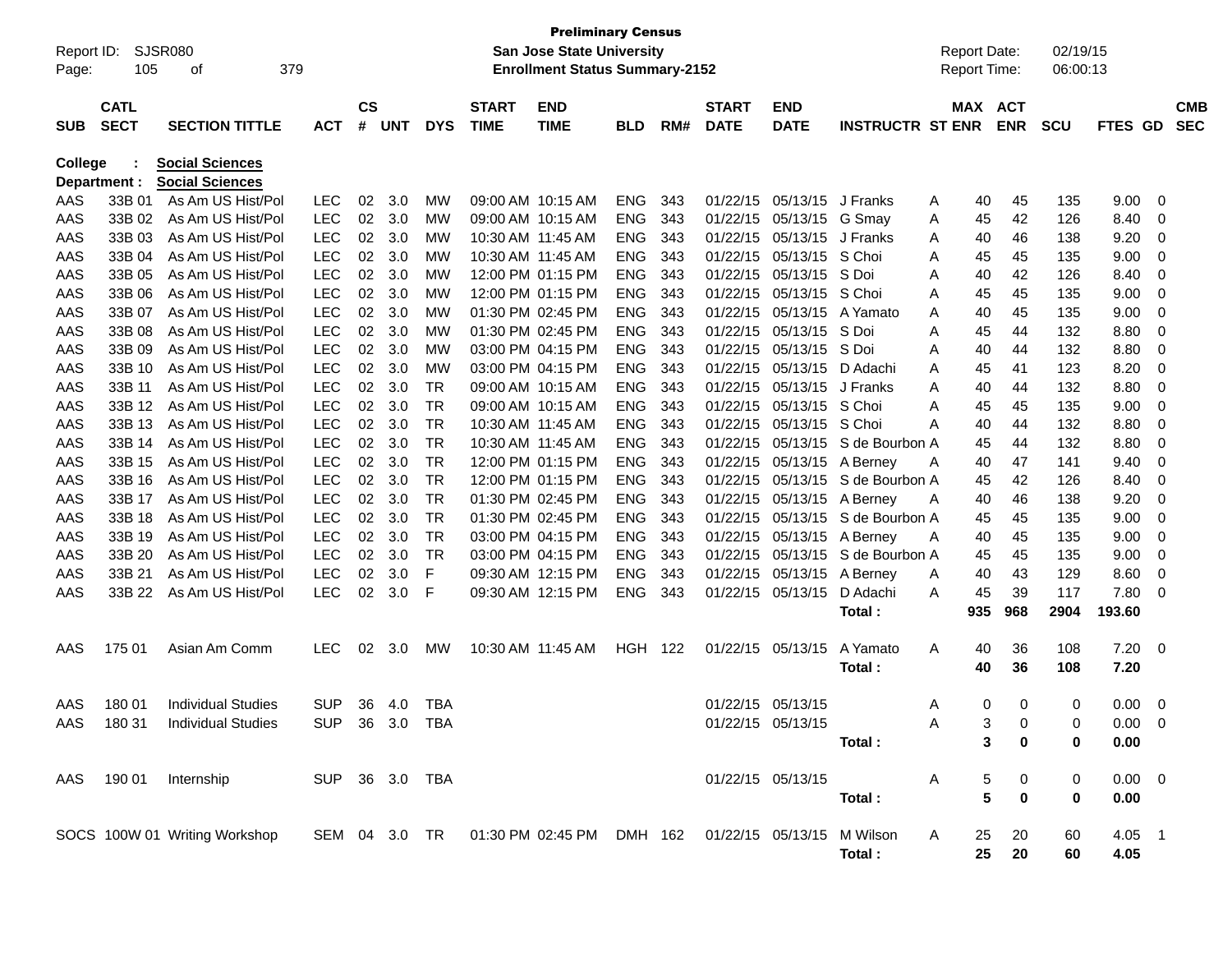| Report ID:<br>Page: | 106                                                                                                      | SJSR080<br>379<br>оf     |            |    |            |            |                             | <b>Preliminary Census</b><br><b>San Jose State University</b><br><b>Enrollment Status Summary-2152</b> |            |     |                             |                            |                         |   | <b>Report Date:</b> | Report Time:          | 02/19/15<br>06:00:13 |                |                |            |
|---------------------|----------------------------------------------------------------------------------------------------------|--------------------------|------------|----|------------|------------|-----------------------------|--------------------------------------------------------------------------------------------------------|------------|-----|-----------------------------|----------------------------|-------------------------|---|---------------------|-----------------------|----------------------|----------------|----------------|------------|
| <b>SUB</b>          | <b>CATL</b><br><b>SECT</b><br><b>SECTION TITTLE</b><br><b>ACT</b><br>SOCS 137 01<br>CA Hist Soc Sci Pers |                          |            |    | <b>UNT</b> | <b>DYS</b> | <b>START</b><br><b>TIME</b> | <b>END</b><br><b>TIME</b>                                                                              | <b>BLD</b> | RM# | <b>START</b><br><b>DATE</b> | <b>END</b><br><b>DATE</b>  | <b>INSTRUCTR ST ENR</b> |   |                     | MAX ACT<br><b>ENR</b> | <b>SCU</b>           | FTES GD SEC    |                | <b>CMB</b> |
|                     |                                                                                                          |                          | LEC        |    | 3.0        |            |                             |                                                                                                        |            |     |                             |                            |                         | Х | 0                   | 0                     | 0                    | 0.00           | - 0            |            |
|                     | ANTH 137 01                                                                                              | CA Hist Soc Sci Pers     | <b>LEC</b> |    | 3.0        |            |                             |                                                                                                        |            |     |                             |                            |                         | X | 0                   | 0                     | 0                    | 0.00           | - 0            |            |
| HIST                | 13701                                                                                                    | CA Hist Soc Sci Pers     | <b>LEC</b> |    | 3.0        |            |                             |                                                                                                        |            |     |                             |                            |                         | X | 0                   | 0                     | 0                    | 0.00           | $\overline{0}$ |            |
|                     | GEOG 137 01                                                                                              | CA Hist Soc Sci Pers     | <b>LEC</b> |    | 3.0        |            |                             |                                                                                                        |            |     |                             |                            |                         | X | 0                   | 0                     | 0                    | 0.00           | $\mathbf 0$    |            |
|                     | SOCS 137 02                                                                                              | CA Hist Soc Sci Pers     | <b>LEC</b> | 02 | 3.0        | МW         |                             | 03:00 PM 04:15 PM                                                                                      | DMH 163    |     | 01/22/15                    | 05/13/15 S Millner         |                         | Α | 40                  | 3                     | 9                    | 0.60           | $0\,C$         |            |
|                     | ANTH 137 02                                                                                              | CA Hist Soc Sci Pers     | <b>LEC</b> | 02 | 3.0        | <b>MW</b>  |                             | 03:00 PM 04:15 PM                                                                                      | DMH 163    |     | 01/22/15                    | 05/13/15 S Millner         |                         | Α | $\mathbf 0$         | 5                     | 15                   | 1.00           | 0 <sup>C</sup> |            |
|                     | HIST 137 02                                                                                              | CA Hist Soc Sci Pers     | <b>LEC</b> | 02 | 3.0        | <b>MW</b>  |                             | 03:00 PM 04:15 PM                                                                                      | DMH 163    |     | 01/22/15                    | 05/13/15 S Millner         |                         | A | 0                   | 7                     | 21                   | 1.40           | $0\,C$         |            |
|                     | GEOG 137 02                                                                                              | CA Hist Soc Sci Pers     | <b>LEC</b> | 02 | 3.0        | <b>MW</b>  |                             | 03:00 PM 04:15 PM                                                                                      | DMH 163    |     | 01/22/15                    | 05/13/15 S Millner         |                         | A | 0                   | 3                     | 9                    | 0.60           | $0\,C$         |            |
|                     | SOCS 137 03                                                                                              | CA Hist Soc Sci Pers     | <b>LEC</b> | 02 | 3.0        | <b>TR</b>  |                             | 12:00 PM 01:15 PM                                                                                      | DMH 208    |     | 01/22/15                    | 05/13/15                   | W Rouse                 | A | 40                  | 11                    | 33                   | 2.20           | $0\,C$         |            |
|                     | ANTH 137 03                                                                                              | CA Hist Soc Sci Pers     | <b>LEC</b> | 02 | 3.0        | <b>TR</b>  |                             | 12:00 PM 01:15 PM                                                                                      | DMH        | 208 | 01/22/15                    | 05/13/15                   | W Rouse                 | A | 0                   | $\overline{c}$        | 6                    | 0.40           | $0\,C$         |            |
|                     | HIST 137 03                                                                                              | CA Hist Soc Sci Pers     | <b>LEC</b> | 02 | 3.0        | <b>TR</b>  |                             | 12:00 PM 01:15 PM                                                                                      | <b>DMH</b> | 208 | 01/22/15                    | 05/13/15                   | W Rouse                 | Α | $\mathbf 0$         | $\mathbf{1}$          | 3                    | 0.20           | $0\,C$         |            |
|                     | GEOG 137 03                                                                                              | CA Hist Soc Sci Pers     | LEC        | 02 | 3.0        | <b>TR</b>  |                             | 12:00 PM 01:15 PM                                                                                      | DMH 208    |     | 01/22/15                    | 05/13/15                   | W Rouse                 | Α | 0                   | 22                    | 66                   | 4.40           | $0\,C$         |            |
|                     |                                                                                                          |                          |            |    |            |            |                             |                                                                                                        |            |     |                             |                            | Total:                  |   | 80                  | 54                    | 162                  | 10.80          |                |            |
|                     | SOCS 138 01                                                                                              | US Hist Soc Sci Pers LEC |            | 02 | 3.0        | <b>TR</b>  |                             | 04:30 PM 05:45 PM                                                                                      | DMH 231    |     | 01/22/15                    | 05/13/15                   | W Thowdis               | A | 40                  | 8                     | 24                   | 1.60           | $0\,C$         |            |
|                     | ANTH 138 01                                                                                              | US Hist Soc Sci Pers     | LEC        | 02 | 3.0        | <b>TR</b>  |                             | 04:30 PM 05:45 PM                                                                                      | DMH 231    |     | 01/22/15                    | 05/13/15                   | W Thowdis               | A | 0                   | $\overline{4}$        | 12                   | 0.80           | $0\,C$         |            |
|                     | GEOG 138 01                                                                                              | US Hist Soc Sci Pers     | LEC        | 02 | 3.0        | <b>TR</b>  |                             | 04:30 PM 05:45 PM                                                                                      | DMH 231    |     | 01/22/15                    | 05/13/15                   | W Thowdis               | A | 0                   | 16                    | 48                   | 3.20           | $0\,C$         |            |
| HIST                | 138 01                                                                                                   | US Hist Soc Sci Pers     | LEC        | 02 | 3.0        | <b>TR</b>  |                             | 04:30 PM 05:45 PM                                                                                      | DMH 231    |     | 01/22/15                    | 05/13/15                   | W Thowdis               | A | 0                   | $\overline{4}$        | 12                   | 0.80           | $0\,C$         |            |
|                     | SOCS 138 02                                                                                              | US Hist Soc Sci Pers     | <b>LEC</b> | 02 | 3.0        | W          |                             | 06:00 PM 08:45 PM                                                                                      | DMH 231    |     | 01/22/15                    | 05/13/15                   | W Thowdis               | A | 32                  | 5                     | 15                   | 1.00           | $0\,C$         |            |
|                     | ANTH 138 02                                                                                              | US Hist Soc Sci Pers     | <b>LEC</b> | 02 | 3.0        | W          |                             | 06:00 PM 08:45 PM                                                                                      | DMH 231    |     | 01/22/15                    | 05/13/15                   | W Thowdis               | A | $\mathbf 0$         | $\overline{4}$        | 12                   | 0.80           | $0\,C$         |            |
|                     | GEOG 138 02                                                                                              | US Hist Soc Sci Pers     | <b>LEC</b> | 02 | 3.0        | W          |                             | 06:00 PM 08:45 PM                                                                                      | DMH 231    |     | 01/22/15                    | 05/13/15                   | W Thowdis               | A | 0                   | 13                    | 39                   | 2.60           | $0\,C$         |            |
| HIST                | 138 02                                                                                                   | US Hist Soc Sci Pers     | LEC        | 02 | 3.0        | W          |                             | 06:00 PM 08:45 PM                                                                                      | DMH 231    |     | 01/22/15                    | 05/13/15                   | W Thowdis               | A | 0                   | $\overline{c}$        | 6                    | 0.40           | 0 <sup>C</sup> |            |
|                     |                                                                                                          |                          |            |    |            |            |                             |                                                                                                        |            |     |                             |                            | Total:                  |   | 72                  | 56                    | 168                  | 11.20          |                |            |
|                     | SOCS 139 01                                                                                              | Wrl Hist Soc Sci Per     | <b>LEC</b> | 03 | 3.0        | MW         |                             | 10:30 AM 11:45 AM                                                                                      | DMH 348    |     | 01/22/15                    | 05/13/15                   | J Gonzalez - A          |   | 35                  | 10                    | 30                   | 2.00           | $0\,C$         |            |
| HIST                | 139 01                                                                                                   | Wrl Hist Soc Sci Per     | <b>LEC</b> | 03 | 3.0        | MW         |                             | 10:30 AM 11:45 AM                                                                                      | DMH 348    |     | 01/22/15                    | 05/13/15                   | J Gonzalez - A          |   | 0                   | 27                    | 81                   | 5.40           | 0 <sup>C</sup> |            |
|                     | GEOG 139 01                                                                                              | Wrl Hist Soc Sci Per     | <b>LEC</b> | 03 | 3.0        | MW         |                             | 10:30 AM 11:45 AM                                                                                      | <b>DMH</b> | 348 | 01/22/15                    | 05/13/15                   | J Gonzalez - A          |   | 0                   | $\overline{1}$        | 3                    | 0.20           | 0 <sup>C</sup> |            |
|                     | ANTH 139 01                                                                                              | Wrl Hist Soc Sci Per     | <b>LEC</b> | 03 | 3.0        | <b>MW</b>  |                             | 10:30 AM 11:45 AM                                                                                      | DMH 348    |     | 01/22/15                    | 05/13/15                   | J Gonzalez - A          |   | 0                   | $\mathbf 0$           | $\mathbf 0$          | 0.00           | 0 <sup>C</sup> |            |
|                     |                                                                                                          |                          |            |    |            |            |                             |                                                                                                        |            |     |                             |                            | Total:                  |   | 35                  | 38                    | 114                  | 7.60           |                |            |
|                     |                                                                                                          |                          |            |    |            |            |                             |                                                                                                        |            |     |                             |                            |                         |   |                     |                       |                      |                |                |            |
|                     | SOCS 177 01                                                                                              | Soci Education           |            |    |            |            |                             | LEC 02 3.0 TR  10:30 AM  11:45 AM  DMH  227  01/22/15  05/13/15  M  Alaniz                             |            |     |                             |                            |                         | A | 40                  | $\mathbf{3}$          | 9                    | $0.60$ 0 C     |                |            |
|                     | SOCI 177 01                                                                                              | Soci Education           | <b>LEC</b> |    | 02 3.0     | TR         |                             | 10:30 AM 11:45 AM                                                                                      | DMH 227    |     |                             | 01/22/15 05/13/15 M Alaniz |                         | A | 0                   | 31                    | 93                   | 6.20 0 C       |                |            |
|                     | SOCS 177 02                                                                                              | Soci Education           | <b>LEC</b> |    | 02 3.0     | TR         |                             | 01:30 PM 02:45 PM                                                                                      | DMH 227    |     |                             | 01/22/15 05/13/15 M Alaniz |                         | A | 40                  | 5                     | 15                   | 1.00 0 C       |                |            |
|                     | SOCI 177 02                                                                                              | Soci Education           | <b>LEC</b> |    | 02 3.0     | TR         |                             | 01:30 PM 02:45 PM                                                                                      | DMH 227    |     |                             | 01/22/15 05/13/15 M Alaniz |                         | A | 0                   | 17                    | 51                   | 3.40 0 C       |                |            |
|                     |                                                                                                          |                          |            |    |            |            |                             |                                                                                                        |            |     |                             |                            | Total:                  |   | 80                  | 56                    | 168                  | 11.20          |                |            |
|                     | SOCS 180 01                                                                                              | <b>Indiv Studies</b>     | <b>SUP</b> |    | 36 3.0     | TBA        |                             |                                                                                                        |            |     | 01/22/15 05/13/15           |                            |                         | A | 0                   | 0                     | 0                    | $0.00 \quad 0$ |                |            |
|                     | SOCS 180 31                                                                                              | <b>Indiv Studies</b>     | <b>SUP</b> |    | 36 3.0     | TBA        |                             |                                                                                                        |            |     |                             | 01/22/15 05/13/15          |                         | A | 3                   | 0                     | 0                    | $0.00 \t 0$    |                |            |
|                     |                                                                                                          |                          |            |    |            |            |                             |                                                                                                        |            |     |                             |                            | Total:                  |   | 3                   | 0                     | 0                    | 0.00           |                |            |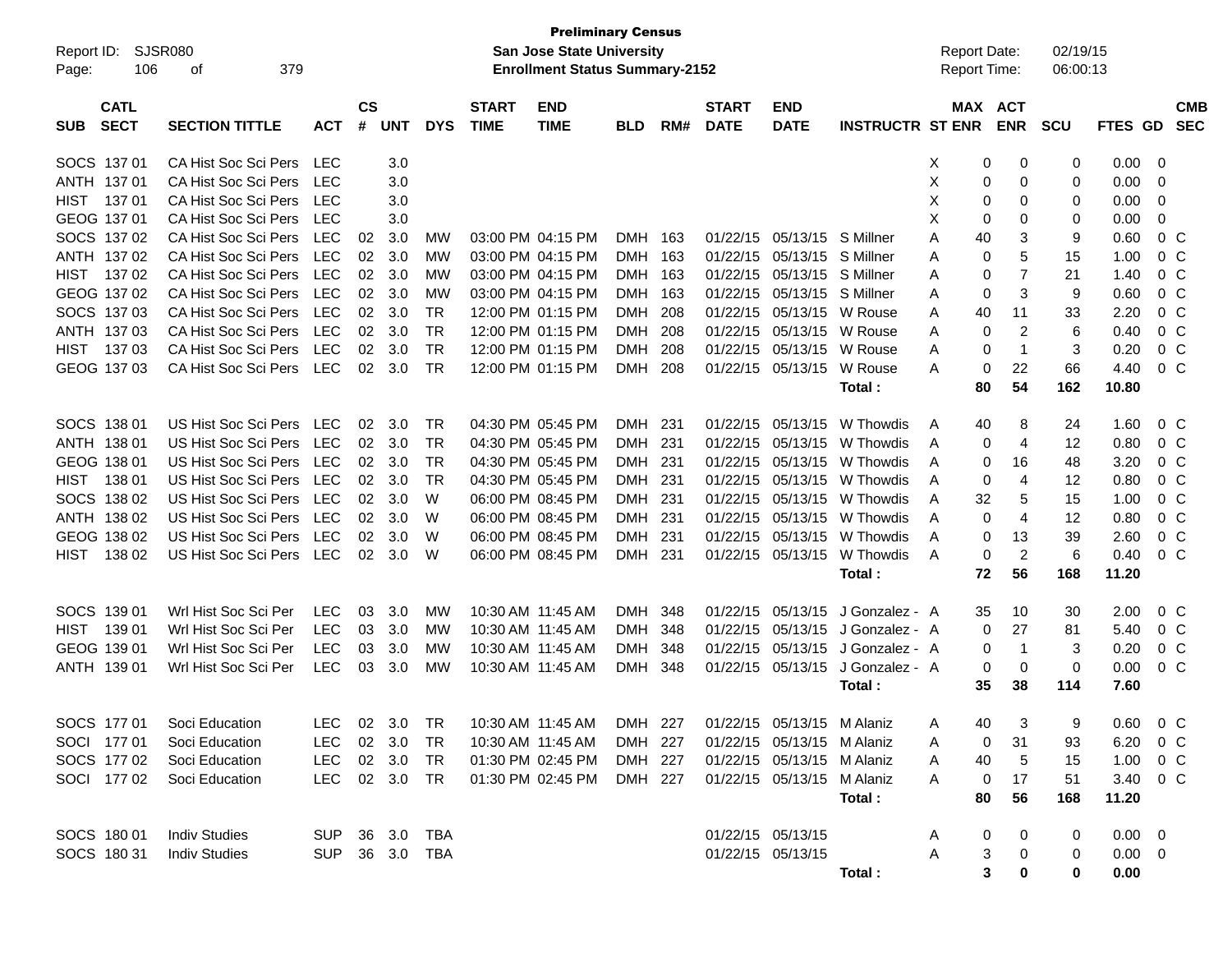| Report ID:<br>107<br>Page:                                                    | SJSR080<br>379<br>οf                                                                                             |                                                      |                      |                                      |                                        |                                        | <b>Preliminary Census</b><br><b>San Jose State University</b><br><b>Enrollment Status Summary-2152</b> |                                             |                          |                                  |                                                                                  |                                                | <b>Report Date:</b><br><b>Report Time:</b> |                                                                 | 02/19/15<br>06:00:13        |                                                                  |                                                    |
|-------------------------------------------------------------------------------|------------------------------------------------------------------------------------------------------------------|------------------------------------------------------|----------------------|--------------------------------------|----------------------------------------|----------------------------------------|--------------------------------------------------------------------------------------------------------|---------------------------------------------|--------------------------|----------------------------------|----------------------------------------------------------------------------------|------------------------------------------------|--------------------------------------------|-----------------------------------------------------------------|-----------------------------|------------------------------------------------------------------|----------------------------------------------------|
| <b>CATL</b><br><b>SECT</b><br><b>SUB</b>                                      | <b>SECTION TITTLE</b>                                                                                            | <b>ACT</b>                                           | $\mathsf{cs}$<br>#   | <b>UNT</b>                           | <b>DYS</b>                             | <b>START</b><br><b>TIME</b>            | <b>END</b><br><b>TIME</b>                                                                              | <b>BLD</b>                                  | RM#                      | <b>START</b><br><b>DATE</b>      | <b>END</b><br><b>DATE</b>                                                        | <b>INSTRUCTR ST ENR</b>                        |                                            | MAX ACT<br><b>ENR</b>                                           | <b>SCU</b>                  | FTES GD                                                          | <b>CMB</b><br><b>SEC</b>                           |
| SOCS 185 01<br><b>MAS</b><br>185 01                                           | Teaching in Diverse<br>Teaching in Diverse                                                                       | <b>LEC</b><br><b>LEC</b>                             | 02<br>02             | 3.0<br>3.0                           | МW<br>МW                               |                                        | 12:00 PM 01:15 PM<br>12:00 PM 01:15 PM                                                                 | <b>DMH</b><br><b>DMH</b>                    | 162<br>162               | 01/22/15<br>01/22/15             | 05/13/15<br>05/13/15                                                             | M Pizarro<br>M Pizarro<br>Total:               | Α<br>A                                     | 30<br>8<br>19<br>0<br>30<br>27                                  | 24<br>57<br>81              | 1.60<br>3.80<br>5.40                                             | 0 <sup>o</sup><br>0 <sup>o</sup>                   |
| SOCS 190 01<br>SOCS 190 31                                                    | Internship<br>Internship                                                                                         | <b>SUP</b><br><b>SUP</b>                             | 36<br>36             | 3.0<br>3.0                           | TBA<br><b>TBA</b>                      |                                        |                                                                                                        |                                             |                          |                                  | 01/22/15 05/13/15<br>01/22/15 05/13/15                                           | M Alaniz<br>Total:                             | Α<br>A                                     | 8<br>0<br>3<br>$\overline{2}$<br>11<br>$\mathbf{2}$             | 0<br>6<br>6                 | 0.00<br>$0.40 \quad 0$<br>0.40                                   | $\overline{\mathbf{0}}$                            |
| WOMS 5Q 01                                                                    | Gender Race Media                                                                                                | SEM                                                  | 04                   | 3.0                                  | MW                                     |                                        | 10:30 AM 11:45 AM                                                                                      | CL.                                         | 238                      |                                  | 01/22/15 05/13/15                                                                | S Gallardo<br>Total:                           | Α                                          | 25<br>25<br>25<br>25                                            | 75<br>75                    | $5.00 \t 0$<br>5.00                                              |                                                    |
| <b>WOMS 1001</b><br><b>WOMS 1002</b>                                          | Women, Gender &Sex LEC<br>Women, Gender &Sex LEC                                                                 |                                                      | 02                   | 3.0<br>02 3.0                        | <b>TR</b><br><b>TR</b>                 |                                        | 12:00 PM 01:15 PM<br>03:00 PM 04:15 PM                                                                 | <b>DMH</b><br><b>DMH</b>                    | 231<br>231               | 01/22/15                         | 05/13/15<br>01/22/15 05/13/15                                                    | S Gerami<br>S Gerami<br>Total:                 | Α<br>A                                     | 40<br>39<br>40<br>39<br>80<br>78                                | 117<br>117<br>234           | 7.80<br>7.80<br>15.60                                            | $\overline{\mathbf{0}}$<br>$\overline{\mathbf{0}}$ |
| <b>WOMS 2001</b><br>AAS<br>20 01<br><b>WOMS 2002</b><br>AAS<br>20 02          | Wom of Color in US<br>Wom of Color in US<br>Wom of Color in US<br>Wom of Color in US                             | <b>LEC</b><br><b>LEC</b><br><b>LEC</b><br><b>LEC</b> | 02<br>02<br>02<br>02 | 3.0<br>3.0<br>3.0<br>3.0             | MW<br>MW<br>$\top$<br>$\top$           | 09:00 AM 10:15 AM                      | 09:00 AM 10:15 AM<br>06:00 PM 08:45 PM<br>06:00 PM 08:45 PM                                            | <b>CL</b><br>CL<br><b>DMH</b><br><b>DMH</b> | 238<br>238<br>231<br>231 | 01/22/15<br>01/22/15<br>01/22/15 | 05/13/15<br>05/13/15<br>05/13/15<br>01/22/15 05/13/15 S Gerami                   | S Gallardo<br>S Gallardo<br>S Gerami<br>Total: | Α<br>A<br>A<br>A                           | 29<br>40<br>9<br>0<br>21<br>40<br>$\mathbf 0$<br>14<br>80<br>73 | 87<br>27<br>63<br>42<br>219 | 5.80<br>1.80<br>4.20<br>2.80<br>14.60                            | $0\,C$<br>$0\,C$<br>$0\,C$<br>$0\,C$               |
| <b>WOMS 101 01</b><br><b>WOMS 101 02</b>                                      | Study of Women<br>Study of Women                                                                                 | <b>LEC</b><br><b>LEC</b>                             | 02<br>02             | 3.0<br>3.0                           | МW<br>МW                               | 10:30 AM 11:45 AM<br>01:30 PM 02:45 PM |                                                                                                        | <b>DMH</b><br>DMH 162                       | 162                      |                                  | 01/22/15 05/13/15<br>01/22/15 05/13/15                                           | A Castillo<br>V Rue<br>Total:                  | Α<br>A                                     | 32<br>35<br>35<br>33<br>70<br>65                                | 96<br>99<br>195             | 6.40<br>$6.60$ 0<br>13.00                                        | $\overline{\mathbf{0}}$                            |
| <b>WOMS 102 01</b><br><b>WOMS 102 02</b>                                      | Global Women<br>Global Women                                                                                     | <b>LEC</b><br><b>LEC</b>                             | 02<br>02             | 3.0<br>3.0                           | МW<br>R                                | 09:00 AM 10:15 AM                      | 06:00 PM 08:45 PM                                                                                      | <b>DMH</b><br>DMH 161                       | 162                      |                                  | 01/22/15 05/13/15<br>01/22/15 05/13/15                                           | A Castillo<br>A Castillo<br>Total:             | Α<br>A                                     | 35<br>36<br>35<br>36<br>70<br>72                                | 108<br>108<br>216           | 7.20<br>7.20<br>14.40                                            | $\overline{\mathbf{0}}$<br>$\overline{\mathbf{0}}$ |
|                                                                               | WOMS 114 01 Pol Mother Reprod                                                                                    | LEC 02 3.0 TR                                        |                      |                                      |                                        |                                        | 10:30 AM 11:45 AM DMH 161                                                                              |                                             |                          |                                  |                                                                                  | 01/22/15 05/13/15 A Leisenring A<br>Total:     |                                            | 21<br>40<br>40<br>21                                            | 63<br>63                    | $4.25$ 1<br>4.25                                                 |                                                    |
| WOMS 180 01<br><b>WOMS 180 11</b><br><b>WOMS 180 31</b><br><b>WOMS 180 32</b> | <b>Individual Studies</b><br><b>Individual Studies</b><br><b>Individual Studies</b><br><b>Individual Studies</b> | <b>SUP</b><br><b>SUP</b><br><b>SUP</b><br><b>SUP</b> |                      | 36 3.0<br>36 1.0<br>36 3.0<br>36 3.0 | <b>TBA</b><br><b>TBA</b><br>TBA<br>TBA |                                        |                                                                                                        |                                             |                          |                                  | 01/22/15 05/13/15<br>01/22/15 05/13/15<br>01/22/15 05/13/15<br>01/22/15 05/13/15 | Total:                                         | Α<br>Α<br>Α<br>Α                           | 0<br>0<br>3<br>0<br>3<br>0<br>3<br>0<br>9<br>0                  | 0<br>0<br>0<br>0<br>0       | $0.00 \t 0$<br>$0.00 \t 0$<br>$0.00 \t 0$<br>$0.00 \t 0$<br>0.00 |                                                    |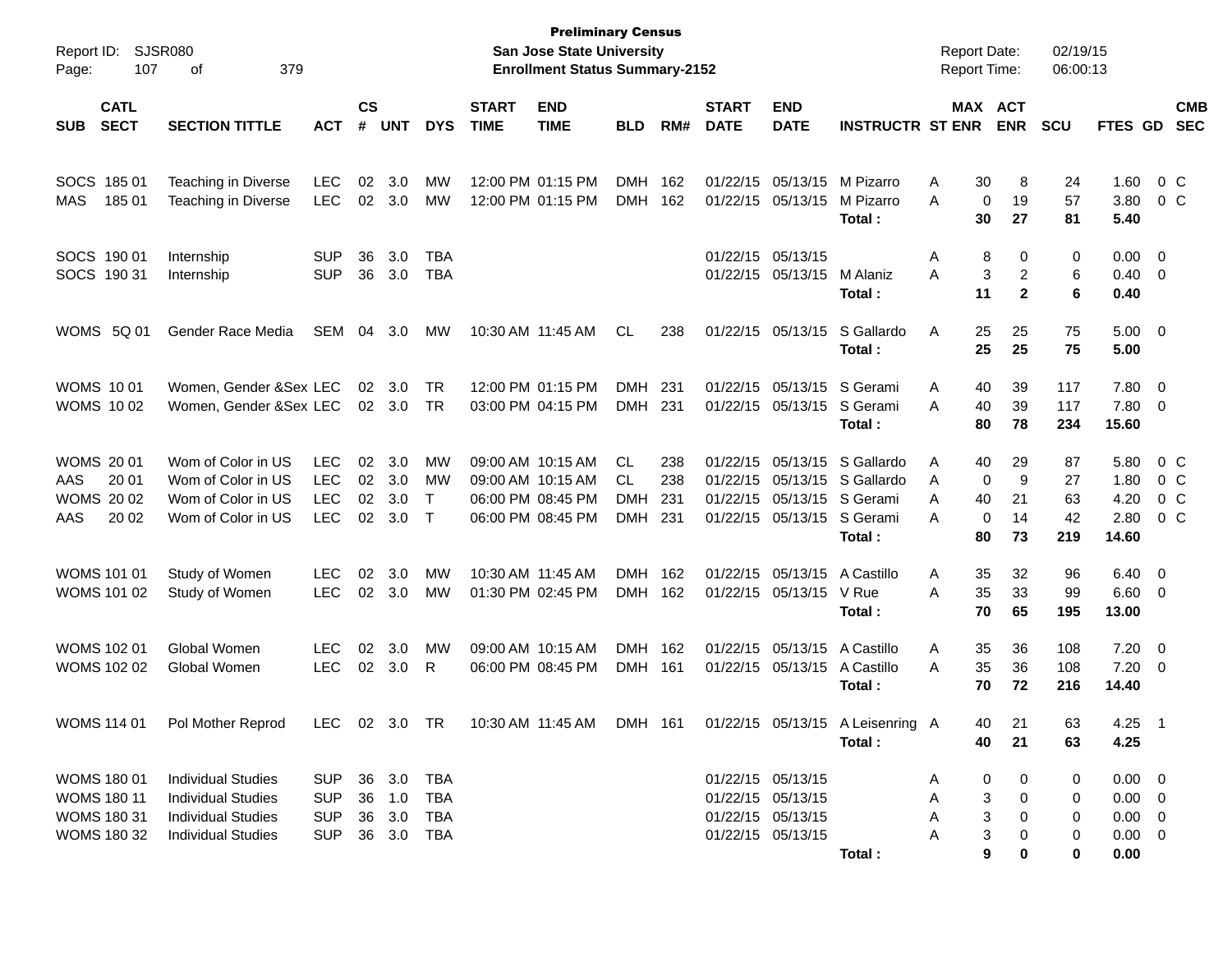| Report ID:<br>108<br>Page:               | SJSR080<br>379<br>оf     |                          |                |            |                   |                             |                    | <b>Preliminary Census</b><br><b>San Jose State University</b><br><b>Enrollment Status Summary-2152</b> |     |                             |                                                  |                                                       |        | <b>Report Date:</b><br><b>Report Time:</b> |                          | 02/19/15<br>06:00:13          |                                   |                          |
|------------------------------------------|--------------------------|--------------------------|----------------|------------|-------------------|-----------------------------|--------------------|--------------------------------------------------------------------------------------------------------|-----|-----------------------------|--------------------------------------------------|-------------------------------------------------------|--------|--------------------------------------------|--------------------------|-------------------------------|-----------------------------------|--------------------------|
| <b>CATL</b><br><b>SECT</b><br><b>SUB</b> | <b>SECTION TITTLE</b>    | <b>ACT</b>               | <b>CS</b><br># | <b>UNT</b> | <b>DYS</b>        | <b>START</b><br><b>TIME</b> | <b>END</b><br>TIME | <b>BLD</b>                                                                                             | RM# | <b>START</b><br><b>DATE</b> | <b>END</b><br><b>DATE</b>                        | <b>INSTRUCTR ST ENR</b>                               |        | <b>MAX</b>                                 | <b>ACT</b><br><b>ENR</b> | <b>SCU</b>                    | <b>FTES GD</b>                    | <b>CMB</b><br><b>SEC</b> |
| <b>WOMS 190 01</b><br><b>WOMS 190 11</b> | Internship<br>Internship | <b>SUP</b><br><b>SUP</b> | 36<br>36       | 3.0<br>1.0 | TBA<br><b>TBA</b> |                             |                    |                                                                                                        |     | 01/22/15                    | 05/13/15<br>01/22/15 05/13/15                    | Total:                                                | A<br>A | 5<br>3<br>8                                | 0<br>0<br>0              | 0<br>$\mathbf{0}$<br>$\bf{0}$ | 0.00<br>$0.00\,$<br>0.00          | - 0<br>- 0               |
| Department :                             | <b>Social Sciences</b>   |                          |                |            |                   |                             |                    |                                                                                                        |     |                             | <b>Lower Division:</b><br><b>Upper Division:</b> | <b>Department Total:</b><br><b>Graduate Division:</b> |        | 1701<br>1120<br>581<br>0                   | 1591<br>1144<br>447<br>0 | 4773<br>3432<br>1341<br>0     | 318.30<br>228.80<br>89.50<br>0.00 |                          |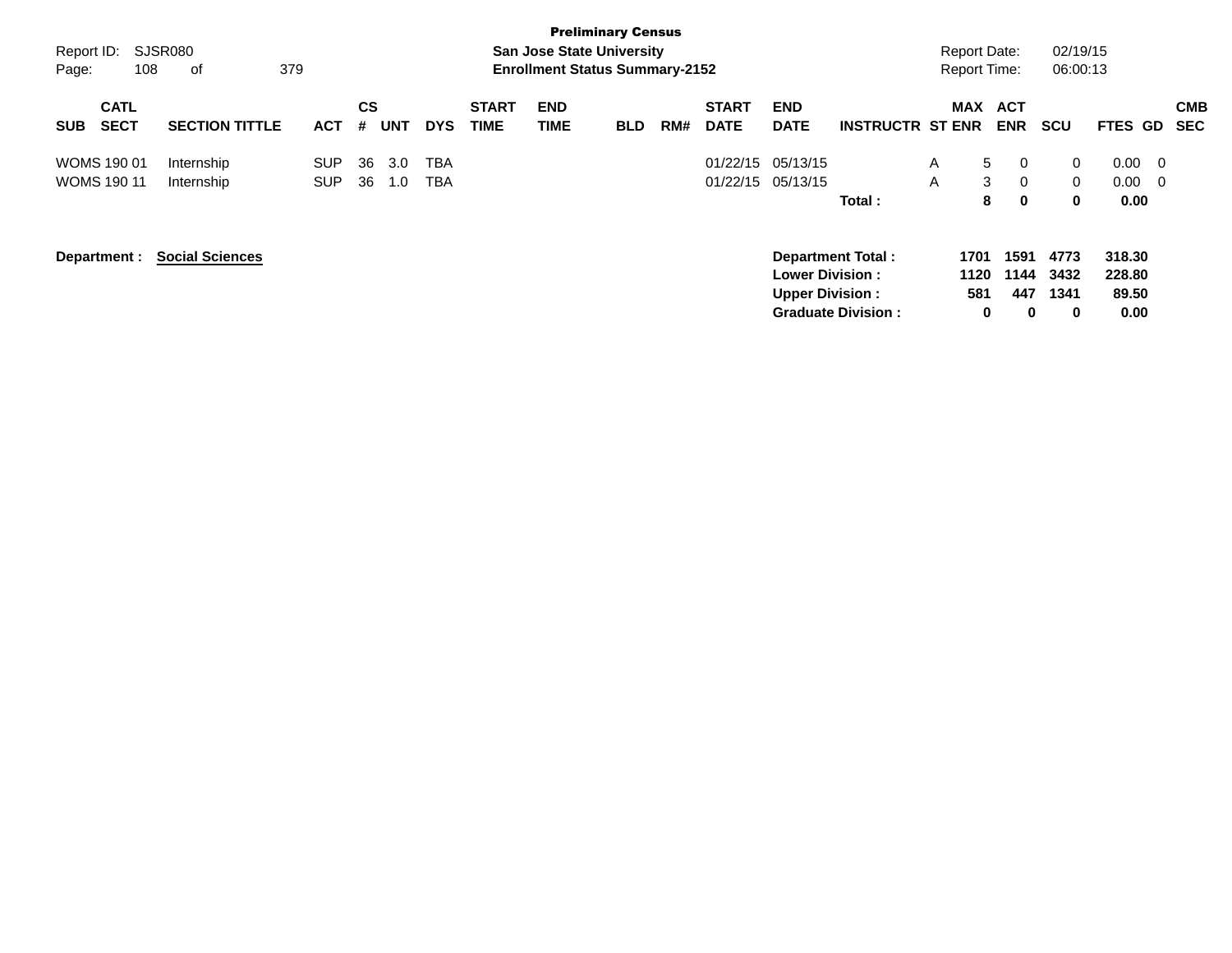| Report ID:     |                            | <b>Preliminary Census</b><br>SJSR080<br><b>San Jose State University</b><br>109<br>379<br><b>Enrollment Status Summary-2152</b><br>οf |              |                    |            |              |                             |                           |            |      |                             |                            |                            |   |             | <b>Report Date:</b>   | 02/19/15    |                |                          |                          |
|----------------|----------------------------|---------------------------------------------------------------------------------------------------------------------------------------|--------------|--------------------|------------|--------------|-----------------------------|---------------------------|------------|------|-----------------------------|----------------------------|----------------------------|---|-------------|-----------------------|-------------|----------------|--------------------------|--------------------------|
| Page:          |                            |                                                                                                                                       |              |                    |            |              |                             |                           |            |      |                             |                            |                            |   |             | <b>Report Time:</b>   | 06:00:13    |                |                          |                          |
| <b>SUB</b>     | <b>CATL</b><br><b>SECT</b> | <b>SECTION TITTLE</b>                                                                                                                 | <b>ACT</b>   | $\mathsf{cs}$<br># | <b>UNT</b> | <b>DYS</b>   | <b>START</b><br><b>TIME</b> | <b>END</b><br><b>TIME</b> | <b>BLD</b> | RM#  | <b>START</b><br><b>DATE</b> | <b>END</b><br><b>DATE</b>  | <b>INSTRUCTR ST ENR</b>    |   |             | MAX ACT<br><b>ENR</b> | <b>SCU</b>  | FTES GD        |                          | <b>CMB</b><br><b>SEC</b> |
| <b>College</b> |                            | <b>Social Sciences</b>                                                                                                                |              |                    |            |              |                             |                           |            |      |                             |                            |                            |   |             |                       |             |                |                          |                          |
|                | Department :               | Sociology                                                                                                                             |              |                    |            |              |                             |                           |            |      |                             |                            |                            |   |             |                       |             |                |                          |                          |
| SOCI           | 1 0 1                      | Intro to Sociology                                                                                                                    | <b>LEC</b>   | 01                 | 3.0        | МW           | 09:00 AM 10:15 AM           |                           | <b>DMH</b> | 227  | 01/22/15                    | 05/13/15                   | M Pasion                   | Α | 40          | 45                    | 135         | 9.00           | $\overline{\mathbf{0}}$  |                          |
| SOCI           | 1 0 2                      | Intro to Sociology                                                                                                                    | <b>LEC</b>   | 01                 | 3.0        | MW           | 10:30 AM 11:45 AM           |                           | <b>DMH</b> | 227  | 01/22/15                    | 05/13/15                   | M Pasion                   | A | 40          | 46                    | 138         | 9.20           | 0                        |                          |
| SOCI           | 1 0 3                      | Intro to Sociology                                                                                                                    | <b>LEC</b>   | 01                 | 3.0        | <b>TR</b>    |                             | 09:00 AM 10:15 AM         | WSQ 207    |      | 01/22/15                    | 05/13/15                   | S Murray<br>Total:         | A | 120<br>200  | 117<br>208            | 351<br>624  | 23.40<br>41.60 | 0                        |                          |
| SOCI           | 15 01                      | Stat Ap in Soc Sci                                                                                                                    | LEC          | 03                 | 3.0        | МW           |                             | 01:30 PM 02:45 PM         | <b>DMH</b> | 231  | 01/22/15                    | 05/13/15                   | M Thiele                   | Α | 30          | 29                    | 87          | 5.80           |                          | 0 <sup>o</sup>           |
| <b>SOCS</b>    | 15 01                      | Stat Ap in Soc Sci                                                                                                                    | <b>LEC</b>   | 03                 | 3.0        | МW           |                             | 01:30 PM 02:45 PM         | <b>DMH</b> | 231  | 01/22/15                    | 05/13/15                   | M Thiele                   | Α | $\mathbf 0$ | 4                     | 12          | 0.80           |                          | 0 <sup>o</sup>           |
| SOCI           | 15 02                      | Stat Ap in Soc Sci                                                                                                                    | <b>LEC</b>   | 03                 | 3.0        | МW           |                             | 03:00 PM 04:15 PM         | <b>DMH</b> | 162  | 01/22/15                    | 05/13/15                   | M Thiele                   | Α | 30          | 22                    | 66          | 4.40           |                          | 0 <sup>o</sup>           |
| <b>SOCS</b>    | 15 02                      | Stat Ap in Soc Sci                                                                                                                    | <b>LEC</b>   | 03                 | 3.0        | MW           |                             | 03:00 PM 04:15 PM         | <b>DMH</b> | 162  | 01/22/15                    | 05/13/15                   | M Thiele                   | Α | 0           | $\overline{7}$        | 21          | 1.40           |                          | $0\,C$                   |
| SOCI           | 15 03                      | Stat Ap in Soc Sci                                                                                                                    | <b>LEC</b>   |                    | 3.0        |              |                             |                           |            |      |                             |                            |                            | X | 0           | $\mathbf 0$           | 0           | 0.00           | 0                        |                          |
| <b>SOCS</b>    | 15 03                      | Stat Ap in Soc Sci                                                                                                                    | <b>LEC</b>   |                    | 3.0        |              |                             |                           |            |      |                             |                            |                            | X | $\mathbf 0$ | $\mathbf 0$           | $\mathbf 0$ | 0.00           | 0                        |                          |
|                |                            |                                                                                                                                       |              |                    |            |              |                             |                           |            |      |                             |                            | Total:                     |   | 60          | 62                    | 186         | 12.40          |                          |                          |
| SOCI           | 57 01                      | Community Involve                                                                                                                     | <b>LEC</b>   | 01                 | 3.0        | MW           |                             | 01:30 PM 02:45 PM         | <b>DMH</b> | 167  | 01/22/15                    | 05/13/15                   | C Cox                      | Α | 40          | 31                    | 93          | 6.20           |                          | 0 <sup>o</sup>           |
| <b>UNVS</b>    | 57 01                      | Community Involve                                                                                                                     | <b>LEC</b>   | 01                 | 3.0        | MW           |                             | 01:30 PM 02:45 PM         | <b>DMH</b> | 167  |                             | 01/22/15 05/13/15          | C Cox                      | Α | 0           | 5                     | 15          | 1.00           |                          | 0 <sup>o</sup>           |
|                |                            |                                                                                                                                       |              |                    |            |              |                             |                           |            |      |                             |                            | Total:                     |   | 40          | 36                    | 108         | 7.20           |                          |                          |
| SOCI           | 80 01                      | Social Problems                                                                                                                       | <b>LEC</b>   | 01                 | 3.0        | MW           |                             | 01:30 PM 02:45 PM         | <b>DH</b>  | 135  | 01/22/15                    | 05/13/15                   | N Boero                    | Α | 115         | 111                   | 333         | 22.20          | 0                        |                          |
| SOCI           | 80 02                      | Social Problems                                                                                                                       | <b>LEC</b>   | 01                 | 3.0        | <b>TR</b>    | 09:00 AM 10:15 AM           |                           | <b>DMH</b> | 227  | 01/22/15                    | 05/13/15                   | D Brook                    | A | 50          | 48                    | 144         | 9.60           | 0                        |                          |
| SOCI           | 80 03                      | Social Problems                                                                                                                       | <b>LEC</b>   | 01                 | 3.0        | <b>TR</b>    |                             | 03:00 PM 04:15 PM         | <b>DMH</b> | 227  |                             | 01/22/15 05/13/15          | D Brook                    | А | 50          | 40                    | 120         | 8.00           | $\overline{0}$           |                          |
|                |                            |                                                                                                                                       |              |                    |            |              |                             |                           |            |      |                             |                            | Total:                     |   | 215         | 199                   | 597         | 39.80          |                          |                          |
| SOCI           |                            | 100W 01 Writing Workshop                                                                                                              | <b>SEM</b>   | 04                 | 3.0        | MW           | 09:00 AM 10:15 AM           |                           | <b>DMH</b> | 226A | 01/22/15                    | 05/13/15                   | S Morewitz                 | A | 25          | 27                    | 81          | 5.40           | 0                        |                          |
| SOCI           |                            | 100W 02 Writing Workshop                                                                                                              | <b>SEM</b>   | 04                 | 3.0        | МW           | 10:30 AM 11:45 AM           |                           | <b>DMH</b> | 226A | 01/22/15                    | 05/13/15                   | R Bryant-And A             |   | 25          | 26                    | 78          | 5.20           | 0                        |                          |
| SOCI           |                            | 100W 03 Writing Workshop                                                                                                              | <b>SEM</b>   | 04                 | 3.0        | <b>MW</b>    |                             | 04:30 PM 05:45 PM         | <b>DMH</b> |      | 226A 01/22/15               | 05/13/15                   | J DeHaan                   | A | 25          | 26                    | 78          | 5.20           | 0                        |                          |
| SOCI           |                            | 100W 04 Writing Workshop                                                                                                              | <b>SEM</b>   | 04                 | 3.0        | <b>TR</b>    | 10:30 AM 11:45 AM           |                           | <b>DMH</b> |      | 226A 01/22/15               | 05/13/15                   | D Brook                    | Α | 25          | 25                    | 75          | 5.00           | 0                        |                          |
| SOCI           |                            | 100W 05 Writing Workshop                                                                                                              | <b>SEM</b>   | 04                 | 3.0        | <b>TR</b>    |                             | 03:00 PM 04:15 PM         | <b>DMH</b> | 162  |                             | 01/22/15 05/13/15          | T Dehaan                   | Α | 25          | 26                    | 78          | 5.20           | 0                        |                          |
|                |                            |                                                                                                                                       |              |                    |            |              |                             |                           |            |      |                             |                            | Total:                     |   | 125         | 130                   | 390         | 26.00          |                          |                          |
|                | SOCI 101 01                | Social Theory                                                                                                                         | <b>LEC</b>   |                    | 02 3.0     | МW           | 10:30 AM 11:45 AM           |                           | DMH 167    |      |                             | 01/22/15 05/13/15 M Rokni  |                            | Α | 35          | 37                    | 111         | $7.40 \ 0$     |                          |                          |
|                | SOCI 101 02                | Social Theory                                                                                                                         | LEC          |                    | 02 3.0     | МW           |                             | 04:30 PM 05:45 PM         | DMH 227    |      |                             | 01/22/15 05/13/15 M Rokni  |                            | Α | 35          | 35                    | 105         | 7.00           | $\overline{\phantom{0}}$ |                          |
|                | SOCI 101 03                | Social Theory                                                                                                                         | <b>LEC</b>   |                    | 02 3.0     | TR           | 10:30 AM 11:45 AM           |                           | DMH 231    |      |                             | 01/22/15 05/13/15 P Chua   |                            | Α | 35          | 35                    | 105         | $7.00 \t 0$    |                          |                          |
|                | SOCI 101 04                | Social Theory                                                                                                                         | <b>LEC</b>   |                    | 02 3.0     | $\mathsf{R}$ |                             | 06:00 PM 08:45 PM         | DMH 231    |      |                             |                            | 01/22/15 05/13/15 T Dehaan | Α | 35          | 35                    | 105         | $7.00 \t 0$    |                          |                          |
|                |                            |                                                                                                                                       |              |                    |            |              |                             |                           |            |      |                             |                            | Total:                     |   | 140         | 142                   | 426         | 28.40          |                          |                          |
|                | SOCI 102 01                | Intro To Stat                                                                                                                         | LEC 03 3.0 M |                    |            |              |                             | 06:30 PM 09:15 PM         |            |      |                             | DMH 226A 01/22/15 05/13/15 | J Bautista                 | A | 35          | 15                    | 45          | $3.00 \ 0$     |                          |                          |
|                |                            |                                                                                                                                       |              |                    |            |              |                             |                           |            |      |                             |                            | Total:                     |   | 35          | 15                    | 45          | 3.00           |                          |                          |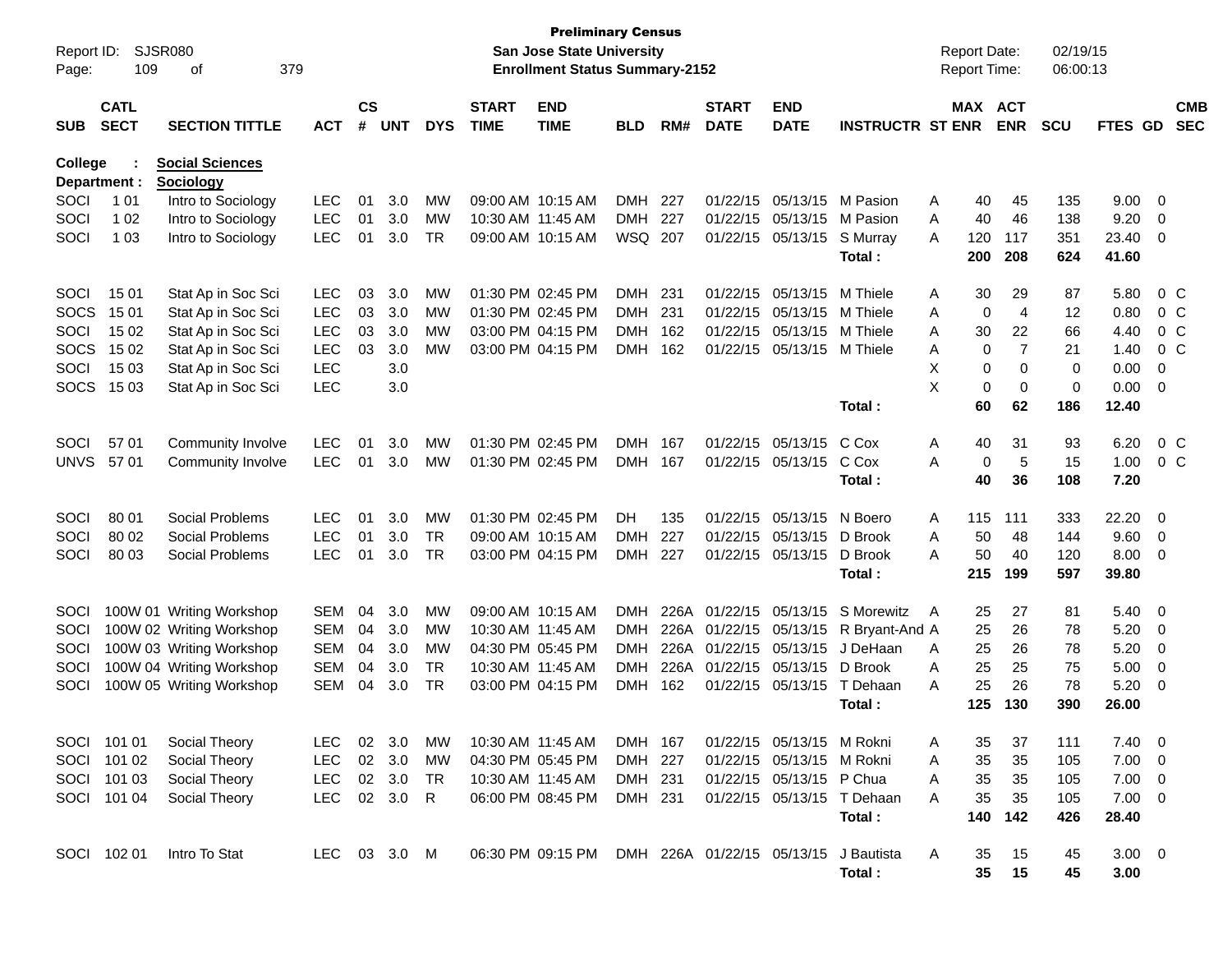| Page:                | Report ID: SJSR080<br>110  | 379<br>οf                                                                             |                                        |                    |                   |                              |                             | <b>Preliminary Census</b><br><b>San Jose State University</b><br><b>Enrollment Status Summary-2152</b> |                                  |                    |                             |                                                             |                                                                      |             | <b>Report Date:</b><br><b>Report Time:</b> |                               | 02/19/15<br>06:00:13    |                                              |                                                      |                          |
|----------------------|----------------------------|---------------------------------------------------------------------------------------|----------------------------------------|--------------------|-------------------|------------------------------|-----------------------------|--------------------------------------------------------------------------------------------------------|----------------------------------|--------------------|-----------------------------|-------------------------------------------------------------|----------------------------------------------------------------------|-------------|--------------------------------------------|-------------------------------|-------------------------|----------------------------------------------|------------------------------------------------------|--------------------------|
| <b>SUB</b>           | <b>CATL</b><br><b>SECT</b> | <b>SECTION TITTLE</b>                                                                 | <b>ACT</b>                             | $\mathsf{cs}$<br># | <b>UNT</b>        | <b>DYS</b>                   | <b>START</b><br><b>TIME</b> | <b>END</b><br><b>TIME</b>                                                                              | <b>BLD</b>                       | RM#                | <b>START</b><br><b>DATE</b> | <b>END</b><br><b>DATE</b>                                   | <b>INSTRUCTR ST ENR</b>                                              |             |                                            | MAX ACT<br><b>ENR</b>         | <b>SCU</b>              | FTES GD                                      |                                                      | <b>CMB</b><br><b>SEC</b> |
| SOCI                 | 103 80                     | SPSS Computer AnalysACT                                                               |                                        |                    | 1.0               |                              |                             |                                                                                                        |                                  |                    |                             |                                                             | Total:                                                               | X           | 0<br>0                                     | 0<br>$\bf{0}$                 | 0<br>0                  | $0.00 \t 0$<br>0.00                          |                                                      |                          |
| SOCI<br>SOCI<br>SOCI | 104 01<br>104 02<br>104 03 | <b>Quantit Res Meth</b><br><b>Quantit Res Meth</b><br>Quantit Res Meth                | LEC<br><b>LEC</b><br><b>LEC</b>        | 02<br>02<br>02     | 3.0<br>3.0<br>3.0 | MW<br><b>TR</b><br><b>TR</b> |                             | 01:30 PM 02:45 PM<br>09:00 AM 10:15 AM<br>12:00 PM 01:15 PM                                            | HGH<br><b>DMH</b><br><b>DMH</b>  | 122<br>162<br>226A | 01/22/15 05/13/15           | 01/22/15 05/13/15<br>01/22/15 05/13/15                      | J DeHaan<br>C Garcia<br>C Garcia<br>Total:                           | Α<br>A<br>A | 35<br>35<br>35<br>105                      | 43<br>21<br>29<br>93          | 129<br>63<br>87<br>279  | $8.60 \quad 0$<br>4.20<br>5.80 0<br>18.60    | $\overline{\phantom{0}}$                             |                          |
| SOCI<br>SOCI<br>SOCI | 105 01<br>105 02<br>105 03 | <b>Qual Research Meth</b><br><b>Qual Research Meth</b><br>Qual Research Meth          | <b>LEC</b><br><b>LEC</b><br><b>LEC</b> | 02<br>02           | 3.0<br>3.0<br>3.0 | MW<br>М                      |                             | 10:30 AM 11:45 AM<br>06:00 PM 08:45 PM                                                                 | <b>CL</b><br><b>DMH</b>          | 234<br>231         |                             | 01/22/15 05/13/15<br>01/22/15 05/13/15                      | N Boero<br>N Boero<br>Total:                                         | Α<br>Α<br>X | 35<br>35<br>$\mathbf 0$<br>70              | 37<br>39<br>$\mathbf 0$<br>76 | 111<br>117<br>0<br>228  | $7.40 \ 0$<br>7.80 0<br>$0.00 \t 0$<br>15.20 |                                                      |                          |
| SOCI                 | 105B 01                    | <b>Adv Qual Research</b>                                                              | <b>LEC</b>                             | 02                 | 3.0               | TR                           |                             | 12:00 PM 01:15 PM                                                                                      | DMH 161                          |                    |                             | 01/22/15 05/13/15                                           | A Leisenring A<br>Total:                                             |             | 30<br>30                                   | 24<br>24                      | 72<br>72                | 4.85<br>4.85                                 | $\overline{\phantom{0}}$ 1                           |                          |
| SOCI<br>SOCI<br>SOCI | 116 01<br>116 02<br>116 03 | <b>Global Society</b><br><b>Global Society</b><br><b>Global Society</b>               | <b>LEC</b><br><b>LEC</b><br><b>LEC</b> | 01<br>01<br>01     | 3.0<br>3.0<br>3.0 | MW<br><b>TR</b><br><b>TR</b> |                             | 03:00 PM 04:15 PM<br>09:00 AM 10:15 AM<br>01:30 PM 02:45 PM                                            | DMH 231<br><b>DMH</b><br>DMH 231 | -231               |                             | 01/22/15 05/13/15<br>01/22/15 05/13/15<br>01/22/15 05/13/15 | V Montes<br>P Chua<br>P Chua<br>Total:                               | Α<br>A<br>Α | 40<br>35<br>35<br>110                      | 37<br>31<br>35<br>103         | 111<br>93<br>105<br>309 | $7.40 \ 0$<br>6.20<br>7.00<br>20.60          | $\overline{\phantom{0}}$<br>$\overline{\phantom{0}}$ |                          |
| SOCI                 | 11801                      | Soci of Hum Rights                                                                    | <b>LEC</b>                             | 02                 | 3.0               | W                            |                             | 06:00 PM 08:45 PM                                                                                      | DMH 227                          |                    |                             | 01/22/15 05/13/15                                           | C Cox<br>Total:                                                      | Α           | 40<br>40                                   | 40<br>40                      | 120<br>120              | 8.15 3<br>8.15                               |                                                      |                          |
| SOCI                 | 120 01                     | Contemp Soc Issues                                                                    | <b>LEC</b>                             | 02                 | 3.0               | МW                           |                             | 03:00 PM 04:15 PM                                                                                      | <b>HGH</b>                       | 122                |                             | 01/22/15 05/13/15                                           | S Choi<br>Total:                                                     | Α           | 35<br>35                                   | 29<br>29                      | 87<br>87                | 5.85 1<br>5.85                               |                                                      |                          |
| SOCI                 | 140 01                     | Soci of Media                                                                         | <b>LEC</b>                             | 02                 | 3.0               | МW                           |                             | 03:00 PM 04:15 PM                                                                                      | DMH 227                          |                    |                             | 01/22/15 05/13/15                                           | M Rokni<br>Total :                                                   | Α           | 40<br>40                                   | 41<br>41                      | 123<br>123              | 8.35<br>8.35                                 | $\overline{\mathbf{3}}$                              |                          |
|                      |                            | SOCI 151 01 Violence in Family                                                        |                                        |                    |                   | LEC 02 3.0 TR                |                             |                                                                                                        |                                  |                    |                             |                                                             | 09:00 AM 10:15 AM HGH 122 01/22/15 05/13/15 S de Bourbon A<br>Total: |             | 40<br>40                                   | 44<br>44                      | 132<br>132              | $8.80\ 0$<br>8.80                            |                                                      |                          |
|                      | SOCI 154 01                | Non Conform Behav LEC 02 3.0 MW 12:00 PM 01:15 PM DMH 226A 01/22/15 05/13/15 V Montes |                                        |                    |                   |                              |                             |                                                                                                        |                                  |                    |                             |                                                             | Total:                                                               | A           | 40<br>40                                   | 37<br>37                      | 111<br>111              | $7.40 \quad 0$<br>7.40                       |                                                      |                          |
|                      | SOCI 160 01                | Immigration & Identy LEC 02 3.0 MW 12:00 PM 01:15 PM DMH 231                          |                                        |                    |                   |                              |                             |                                                                                                        |                                  |                    |                             |                                                             | 01/22/15 05/13/15 F DuCros<br>Total:                                 | Α           | 40<br>40                                   | 40<br>40                      | 120<br>120              | 8.10 2<br>8.10                               |                                                      |                          |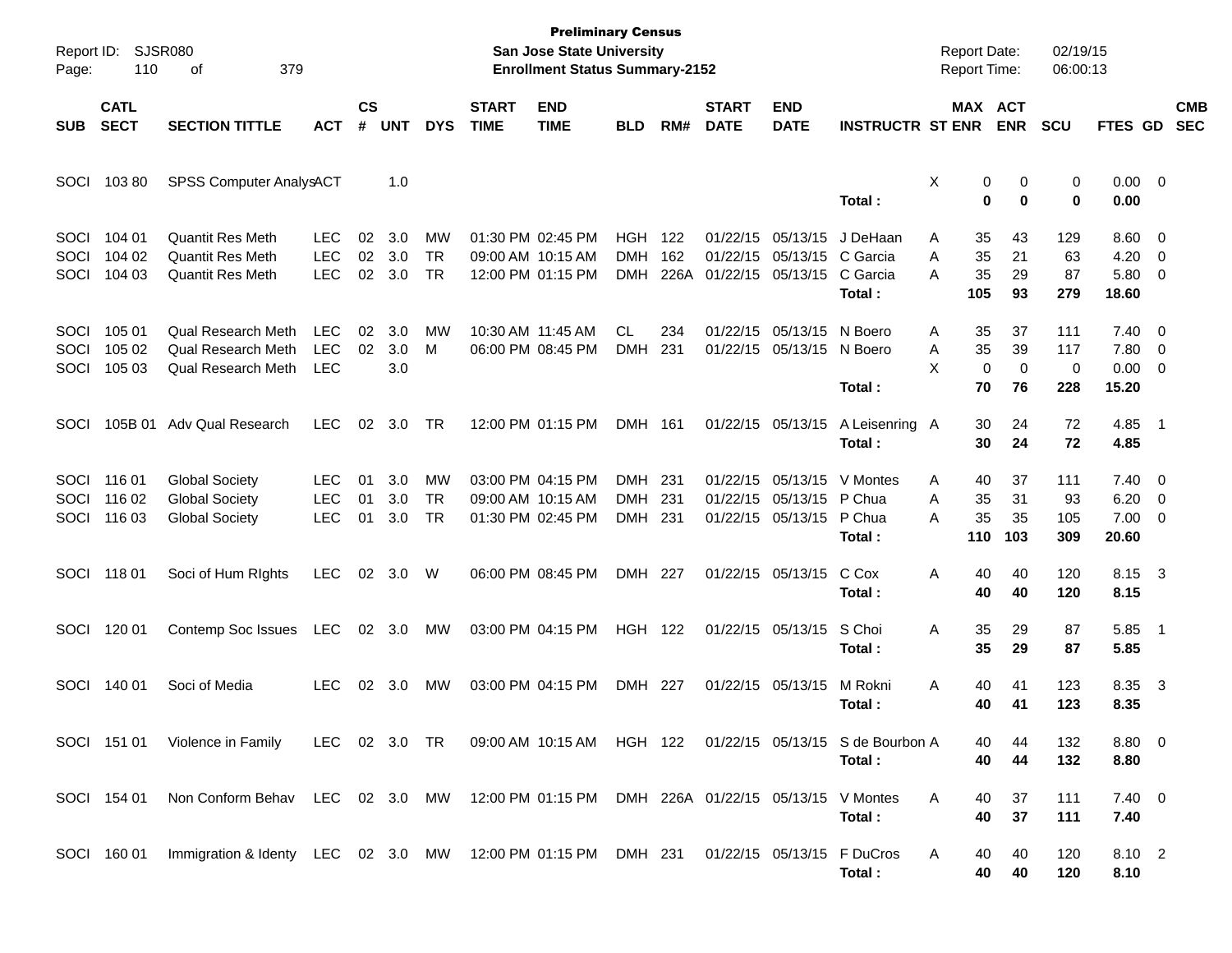| Report ID:<br>Page: | 111                               | SJSR080<br>379<br>οf                 |                          |                    |                       |            |                             | <b>Preliminary Census</b><br>San Jose State University<br><b>Enrollment Status Summary-2152</b> |                          |             |                             |                                        |                                                                        | <b>Report Date:</b><br><b>Report Time:</b> |                                        | 02/19/15<br>06:00:13 |                                   |                                                     |                          |
|---------------------|-----------------------------------|--------------------------------------|--------------------------|--------------------|-----------------------|------------|-----------------------------|-------------------------------------------------------------------------------------------------|--------------------------|-------------|-----------------------------|----------------------------------------|------------------------------------------------------------------------|--------------------------------------------|----------------------------------------|----------------------|-----------------------------------|-----------------------------------------------------|--------------------------|
| <b>SUB</b>          | <b>CATL</b><br><b>SECT</b>        | <b>SECTION TITTLE</b>                | <b>ACT</b>               | $\mathsf{cs}$<br># | <b>UNT</b>            | <b>DYS</b> | <b>START</b><br><b>TIME</b> | <b>END</b><br><b>TIME</b>                                                                       | <b>BLD</b>               | RM#         | <b>START</b><br><b>DATE</b> | <b>END</b><br><b>DATE</b>              | <b>INSTRUCTR ST ENR</b>                                                |                                            | MAX ACT<br><b>ENR</b>                  | <b>SCU</b>           | <b>FTES GD</b>                    |                                                     | <b>CMB</b><br><b>SEC</b> |
| SOCI                | 161 01                            | City Life                            | <b>LEC</b>               | 02                 | 3.0                   | $\top$     | 06:00 PM 08:45 PM           |                                                                                                 | DMH 227                  |             |                             | 01/22/15 05/13/15                      | P Chua<br>Total:                                                       | Α<br>40<br>40                              | 31<br>31                               | 93<br>93             | $6.20 \quad 0$<br>6.20            |                                                     |                          |
| SOCI<br>SOCI        | 162 01<br>162 02                  | Race/Ethnic Rels<br>Race/Ethnic Rels | <b>LEC</b><br><b>LEC</b> | 02                 | 3.0<br>02 3.0         | МW<br>МW   | 10:30 AM 11:45 AM           | 03:00 PM 04:15 PM                                                                               | <b>DMH</b><br><b>DMH</b> | 231<br>226A |                             | 01/22/15 05/13/15<br>01/22/15 05/13/15 | F DuCros<br>F DuCros<br>Total:                                         | 35<br>A<br>35<br>A<br>70                   | 36<br>32<br>68                         | 108<br>96<br>204     | 7.20<br>6.40<br>13.60             | $\overline{\phantom{0}}$<br>$\overline{\mathbf{0}}$ |                          |
| SOCI                | 16301                             | Social Change                        | <b>LEC</b>               | 02                 | 3.0                   | TR         | 01:30 PM 02:45 PM           |                                                                                                 | <b>DMH</b>               |             | 226A 01/22/15 05/13/15      |                                        | D Brook<br>Total:                                                      | Α<br>40<br>40                              | 39<br>39                               | 117<br>117           | 7.80 0<br>7.80                    |                                                     |                          |
| SOCI                | 164 01                            | Social Action                        | <b>LEC</b>               | 02                 | 3.0                   | TR         |                             | 09:00 AM 10:15 AM                                                                               | DMH 161                  |             |                             | 01/22/15 05/13/15                      | S Myers-Lipt A<br>Total:                                               | 40<br>40                                   | 28<br>28                               | 84<br>84             | $5.60 \t 0$<br>5.60               |                                                     |                          |
| SOCI                | 165 01                            | Poverty Wealth Prv                   | <b>LEC</b>               | 02                 | 3.0                   | MW         | 04:30 PM 05:45 PM           |                                                                                                 | DMH 231                  |             |                             | 01/22/15 05/13/15                      | C Cox<br>Total:                                                        | Α<br>40<br>40                              | 39<br>39                               | 117<br>117           | 7.85<br>7.85                      | $\overline{\phantom{1}}$                            |                          |
| SOCI                | 16901                             | Polit Sociology                      | <b>LEC</b>               | 02                 | 3.0                   | MW         |                             | 12:00 PM 01:15 PM                                                                               | DMH 227                  |             |                             | 01/22/15 05/13/15                      | M Rokni<br>Total:                                                      | Α<br>40<br>40                              | 35<br>35                               | 105<br>105           | $7.10$ 2<br>7.10                  |                                                     |                          |
| SOCI                | 170 01                            | Soci of Family                       | <b>LEC</b>               | 02                 | 3.0                   | TR         | 04:30 PM 05:45 PM           |                                                                                                 | DMH 161                  |             |                             | 01/22/15 05/13/15                      | T Dehaan<br>Total:                                                     | Α<br>40<br>40                              | 41<br>41                               | 123<br>123           | 8.20 0<br>8.20                    |                                                     |                          |
|                     | SOCI 171 01                       | Person and Society                   | <b>LEC</b>               | 02                 | 3.0                   | TR         | 01:30 PM 02:45 PM           |                                                                                                 | DMH 161                  |             |                             | 01/22/15 05/13/15                      | S Nava<br>Total:                                                       | Α<br>40<br>40                              | 39<br>39                               | 117<br>117           | 7.80 0<br>7.80                    |                                                     |                          |
| SOCI                | 17201                             | <b>LGBT Studies</b>                  | <b>LEC</b>               |                    | 3.0                   |            |                             |                                                                                                 |                          |             |                             |                                        | Total:                                                                 | X                                          | 0<br>0<br>0<br>0                       | 0<br>0               | $0.00 \t 0$<br>0.00               |                                                     |                          |
| SOCI                | 17301                             | Socialization                        | <b>LEC</b>               | 02                 | 3.0                   | МW         | 09:00 AM 10:15 AM           |                                                                                                 | DMH                      | -231        |                             | 01/22/15 05/13/15                      | R Bryant-And A<br>Total :                                              | 40                                         | 38<br>40<br>38                         | 114<br>114           | 7.65<br>7.65                      | $\overline{1}$                                      |                          |
|                     | SOCI 174 01<br>SOCI 174 02        | Sexualities<br>Sexualities           | LEC<br><b>LEC</b>        |                    | $02 \quad 3.0$<br>3.0 | MW         |                             | 12:00 PM 01:15 PM DMH 167 01/22/15 05/13/15 C Cox                                               |                          |             |                             |                                        | Total:                                                                 | 40<br>A<br>X<br>40                         | 39<br>$\mathbf 0$<br>$\mathbf 0$<br>39 | 117<br>0<br>117      | $7.80\ 0$<br>$0.00 \t 0$<br>7.80  |                                                     |                          |
|                     | SOCI 175 01<br><b>WOMS 175 01</b> | Soc of Mas & Fem<br>Soc of Mas & Fem | LEC<br>LEC               |                    | 02 3.0<br>02 3.0      | MW.<br>MW  |                             | 01:30 PM 02:45 PM<br>01:30 PM 02:45 PM                                                          | DMH 227<br>DMH 227       |             |                             |                                        | 01/22/15 05/13/15 S Gallardo<br>01/22/15 05/13/15 S Gallardo<br>Total: | 40<br>A<br>A                               | 40<br>0<br>3<br>40<br>43               | 120<br>9<br>129      | 8.00 0 C<br>$0.60 \t 0 C$<br>8.60 |                                                     |                          |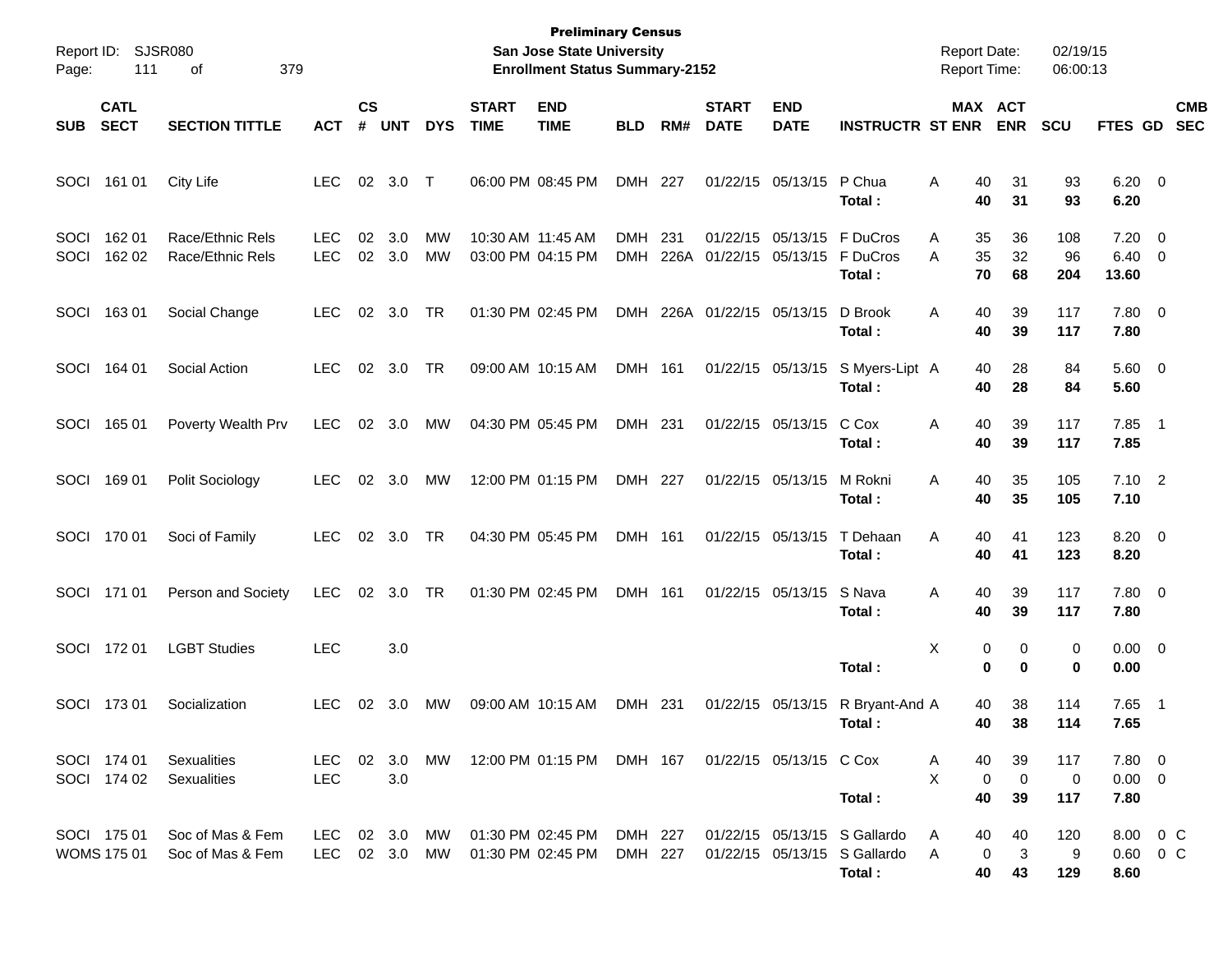| Page:                                        | Report ID: SJSR080<br>112                               | 379<br>of                                                                                                                        |                                                                                  |                                  |                                        |                                                                                  |              | <b>Preliminary Census</b><br>San Jose State University<br><b>Enrollment Status Summary-2152</b> |                          |            |                                                                                                       |                                               |                                | <b>Report Date:</b><br><b>Report Time:</b> |                                                          | 02/19/15<br>06:00:13       |                                              |                              |            |
|----------------------------------------------|---------------------------------------------------------|----------------------------------------------------------------------------------------------------------------------------------|----------------------------------------------------------------------------------|----------------------------------|----------------------------------------|----------------------------------------------------------------------------------|--------------|-------------------------------------------------------------------------------------------------|--------------------------|------------|-------------------------------------------------------------------------------------------------------|-----------------------------------------------|--------------------------------|--------------------------------------------|----------------------------------------------------------|----------------------------|----------------------------------------------|------------------------------|------------|
|                                              | <b>CATL</b>                                             |                                                                                                                                  |                                                                                  | $\mathsf{cs}$                    |                                        |                                                                                  | <b>START</b> | <b>END</b>                                                                                      |                          |            | <b>START</b>                                                                                          | <b>END</b>                                    |                                |                                            | MAX ACT                                                  |                            |                                              |                              | <b>CMB</b> |
| <b>SUB</b>                                   | <b>SECT</b>                                             | <b>SECTION TITTLE</b>                                                                                                            | <b>ACT</b>                                                                       | #                                | <b>UNT</b>                             | <b>DYS</b>                                                                       | <b>TIME</b>  | <b>TIME</b>                                                                                     | <b>BLD</b>               | RM#        | <b>DATE</b>                                                                                           | <b>DATE</b>                                   | <b>INSTRUCTR ST ENR</b>        |                                            | <b>ENR</b>                                               | <b>SCU</b>                 | FTES GD                                      |                              | <b>SEC</b> |
| SOCI                                         | 178 01                                                  | Sociology of Childho                                                                                                             | LEC                                                                              | 02                               | 3.0                                    | TR                                                                               |              | 03:00 PM 04:15 PM                                                                               | <b>DMH</b>               | 161        |                                                                                                       | 01/22/15 05/13/15                             | S Nava<br>Total :              | Α<br>40<br>40                              | 39<br>39                                                 | 117<br>117                 | 7.80<br>7.80                                 | $\overline{\mathbf{0}}$      |            |
| SOCI<br>SOCI<br>SOCI<br>SOCI                 | 18001<br>180 21<br>180 31<br>180 41                     | <b>Indiv Studies</b><br><b>Indiv Studies</b><br><b>Indiv Studies</b><br><b>Indiv Studies</b>                                     | <b>SUP</b><br><b>SUP</b><br><b>SUP</b><br><b>SUP</b>                             | 36<br>36<br>36<br>36             | 4.0<br>2.0<br>3.0<br>4.0               | <b>TBA</b><br><b>TBA</b><br>TBA<br><b>TBA</b>                                    |              |                                                                                                 |                          |            | 01/22/15 05/13/15                                                                                     | 01/22/15 05/13/15<br>01/22/15 05/13/15        | 01/22/15 05/13/15 S Myers-Lipt | Α<br>Α<br>A<br>Α                           | 0<br>0<br>2<br>0<br>2<br>-1<br>2<br>0                    | 0<br>0<br>3<br>0           | 0.00<br>0.00<br>0.20<br>0.00                 | - 0<br>0<br>0<br>0           |            |
|                                              |                                                         |                                                                                                                                  |                                                                                  |                                  |                                        |                                                                                  |              |                                                                                                 |                          |            |                                                                                                       |                                               | Total:                         |                                            | 6<br>1                                                   | 3                          | 0.20                                         |                              |            |
| SOCI<br>SOCI<br>SOCI<br>SOCI<br>SOCI<br>SOCI | 181 01<br>181 11<br>181 21<br>181 31<br>181 32<br>18141 | Service Internship<br>Service Internship<br>Service Internship<br>Service Internship<br>Service Internship<br>Service Internship | <b>SUP</b><br><b>SUP</b><br><b>SUP</b><br><b>SUP</b><br><b>SUP</b><br><b>SUP</b> | 36<br>36<br>36<br>36<br>36<br>36 | 6.0<br>1.0<br>2.0<br>3.0<br>3.0<br>4.0 | <b>TBA</b><br><b>TBA</b><br><b>TBA</b><br><b>TBA</b><br><b>TBA</b><br><b>TBA</b> |              |                                                                                                 |                          |            | 01/22/15 05/13/15<br>01/22/15 05/13/15<br>01/22/15 05/13/15<br>01/22/15 05/13/15<br>01/22/15 05/13/15 | 01/22/15 05/13/15                             |                                | Α<br>Α<br>Α<br>Α<br>Α<br>А                 | 0<br>0<br>2<br>0<br>2<br>0<br>2<br>0<br>2<br>0<br>0<br>0 | 0<br>0<br>0<br>0<br>0<br>0 | 0.00<br>0.00<br>0.00<br>0.00<br>0.00<br>0.00 | - 0<br>0<br>0<br>0<br>0<br>0 |            |
|                                              |                                                         |                                                                                                                                  |                                                                                  |                                  |                                        |                                                                                  |              |                                                                                                 |                          |            |                                                                                                       |                                               | Total:                         |                                            | 8<br>0                                                   | 0                          | 0.00                                         |                              |            |
| SOCI<br>SOCI                                 |                                                         | 181B 01 Sociology Capstone<br>181B 02 Sociology Capstone                                                                         | LEC<br><b>LEC</b>                                                                | 02<br>02                         | 3.0<br>3.0                             | TR<br>W                                                                          |              | 09:00 AM 10:15 AM<br>06:00 PM 08:45 PM                                                          | <b>DMH</b><br><b>BBC</b> | 164<br>022 |                                                                                                       | 01/22/15 05/13/15 P Rudy<br>01/22/15 05/13/15 | P Rudy<br>Total:               | A<br>50<br>48<br>Α<br>98                   | 43<br>41<br>84                                           | 129<br>123<br>252          | 8.60<br>8.20<br>16.80                        | $\overline{0}$<br>0          |            |
| SOCI<br>SOCI                                 |                                                         | 199H 01 Sen Hon Thesis<br>199H 31 Sen Hon Thesis                                                                                 | <b>SUP</b><br><b>SUP</b>                                                         | 36<br>36                         | 4.0<br>3.0                             | <b>TBA</b><br><b>TBA</b>                                                         |              |                                                                                                 |                          |            | 01/22/15 05/13/15<br>01/22/15 05/13/15                                                                |                                               |                                | Α<br>Α                                     | 0<br>0<br>2<br>0                                         | 0<br>0                     | 0.00<br>0.00                                 | - 0<br>0                     |            |
| SOCI<br>SOCI                                 |                                                         | 199H 32 Sen Hon Thesis<br>199H 33 Sen Hon Thesis                                                                                 | <b>SUP</b><br><b>SUP</b>                                                         | 36<br>36                         | 3.0<br>3.0                             | <b>TBA</b><br><b>TBA</b>                                                         |              |                                                                                                 |                          |            | 01/22/15 05/13/15                                                                                     | 01/22/15 05/13/15                             | Total:                         | Α<br>А                                     | 2<br>0<br>2<br>0<br>6<br>0                               | 0<br>0<br>0                | 0.00<br>0.00<br>0.00                         | 0<br>0                       |            |
| SOCI                                         | 200B 01                                                 | <b>Research Meth II</b>                                                                                                          | SEM                                                                              | 05                               | 3.0                                    | <b>MW</b>                                                                        |              | 04:30 PM 05:45 PM                                                                               | <b>DMH</b>               | 235B       | 01/22/15 05/13/15                                                                                     |                                               | M Thiele<br>Total :            | 15<br>Α<br>15                              | 10<br>10                                                 | 30<br>30                   | 2.50 10<br>2.50                              |                              |            |
|                                              |                                                         | SOCI 201B 01 Sociol Theory II                                                                                                    | SEM 05 3.0 M                                                                     |                                  |                                        |                                                                                  |              | 06:00 PM 08:45 PM                                                                               | DMH 162                  |            |                                                                                                       | 01/22/15 05/13/15 P Rudy                      | Total:                         | Α<br>15<br>15                              | 8<br>8                                                   | 24<br>24                   | 2.00 8<br>2.00                               |                              |            |
|                                              | SOCI 270 01                                             | Sem Modern Family SEM 05 3.0 T                                                                                                   |                                                                                  |                                  |                                        |                                                                                  |              | 06:00 PM 08:45 PM                                                                               | DMH 162                  |            |                                                                                                       | 01/22/15 05/13/15 S Murray                    | Total:                         | A<br>20<br>20                              | 11<br>11                                                 | 33<br>33                   | 2.75 11<br>2.75                              |                              |            |
|                                              | SOCI 281 01<br>SOCI 281 11                              | Internship in Soc<br>Internship in Soc                                                                                           | <b>SUP</b><br><b>SUP</b>                                                         |                                  | 25 6.0<br>25 1.0 TBA                   | TBA                                                                              |              |                                                                                                 |                          |            |                                                                                                       | 01/22/15 05/13/15<br>01/22/15 05/13/15        |                                | 0<br>A<br>Α                                | 0<br>$\overline{c}$<br>0                                 | 0<br>0                     | $0.00 \t 0$<br>$0.00 \t 0$                   |                              |            |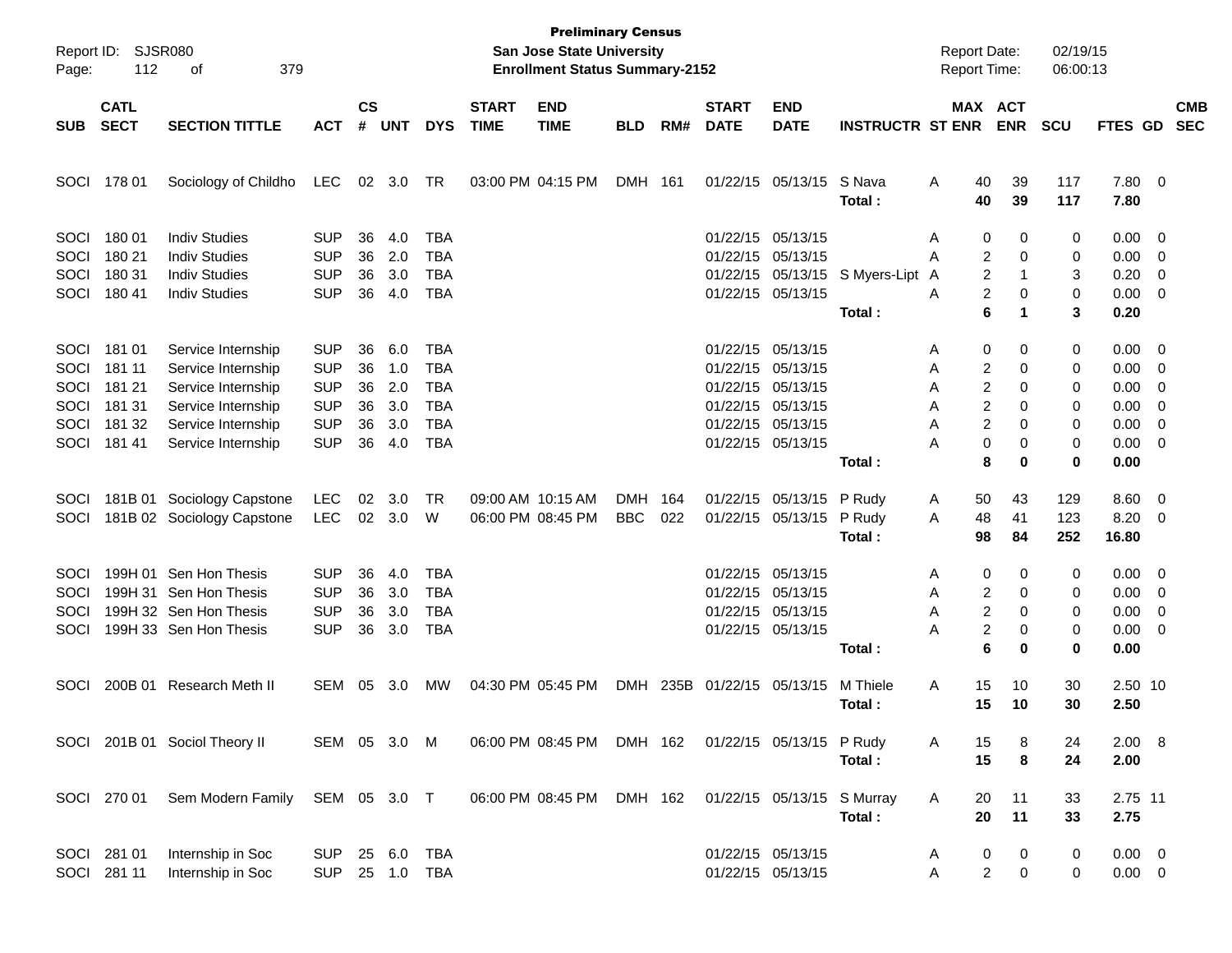| <b>Preliminary Census</b><br><b>SJSR080</b><br><b>Report Date:</b><br>Report ID:<br><b>San Jose State University</b><br>113<br>379<br><b>Enrollment Status Summary-2152</b><br>Report Time:<br>οf<br>Page:<br><b>CATL</b><br><b>CS</b><br><b>END</b><br><b>START</b><br><b>START</b><br><b>END</b><br><b>MAX</b> |        |                        |            |    |     |            |  |  |  |  |                   |          |              |                         |                            | 02/19/15<br>06:00:13 |         |                          |
|------------------------------------------------------------------------------------------------------------------------------------------------------------------------------------------------------------------------------------------------------------------------------------------------------------------|--------|------------------------|------------|----|-----|------------|--|--|--|--|-------------------|----------|--------------|-------------------------|----------------------------|----------------------|---------|--------------------------|
| <b>SECT</b><br><b>SECTION TITTLE</b><br><b>ACT</b><br>#<br><b>DYS</b><br><b>TIME</b><br><b>TIME</b><br><b>DATE</b><br><b>DATE</b><br><b>UNT</b><br><b>BLD</b><br>RM#<br><b>SUB</b><br>01/22/15 05/13/15                                                                                                          |        |                        |            |    |     |            |  |  |  |  |                   |          |              | <b>INSTRUCTR ST ENR</b> | <b>ACT</b><br><b>ENR</b>   | <b>SCU</b>           | FTES GD | <b>CMB</b><br><b>SEC</b> |
| SOCI                                                                                                                                                                                                                                                                                                             | 281 21 | Internship in Soc      | <b>SUP</b> | 25 | 2.0 | <b>TBA</b> |  |  |  |  |                   |          |              | Α                       | 2<br>0                     | 0                    | 0.00    | 0                        |
| SOCI                                                                                                                                                                                                                                                                                                             | 281 31 | Internship in Soc      | <b>SUP</b> | 25 | 3.0 | <b>TBA</b> |  |  |  |  | 01/22/15          | 05/13/15 | A Leisenring | A                       | 4                          | 3                    | 0.25    |                          |
| <b>SOCI</b>                                                                                                                                                                                                                                                                                                      | 281 32 | Internship in Soc      | <b>SUP</b> | 25 | 3.0 | <b>TBA</b> |  |  |  |  | 01/22/15          | 05/13/15 | S Murray     | A                       | 0                          | 3                    | 0.25    |                          |
| <b>SOCI</b>                                                                                                                                                                                                                                                                                                      | 281 33 | Internship in Soc      | <b>SUP</b> | 25 | 3.0 | <b>TBA</b> |  |  |  |  | 01/22/15          | 05/13/15 | M Thiele     | A                       | 1                          | 3                    | 0.25    |                          |
| SOCI                                                                                                                                                                                                                                                                                                             | 281 34 | Internship in Soc      | <b>SUP</b> | 25 | 3.0 | <b>TBA</b> |  |  |  |  | 01/22/15          | 05/13/15 | N Boero      | A                       | 1                          | 3                    | 0.25    |                          |
| <b>SOCI</b>                                                                                                                                                                                                                                                                                                      | 281 35 | Internship in Soc      | <b>SUP</b> | 25 | 3.0 | <b>TBA</b> |  |  |  |  | 01/22/15          | 05/13/15 |              | A                       | 0                          | 0                    | 0.00    | 0                        |
| SOCI                                                                                                                                                                                                                                                                                                             | 281 61 | Internship in Soc      | <b>SUP</b> | 25 | 6.0 | <b>TBA</b> |  |  |  |  | 01/22/15 05/13/15 |          |              | A                       | $\Omega$                   | 0                    | 0.00    | $\mathbf 0$              |
|                                                                                                                                                                                                                                                                                                                  |        |                        |            |    |     |            |  |  |  |  |                   |          | Total:       | 12                      | 4                          | 12                   | 1.00    |                          |
| SOCI                                                                                                                                                                                                                                                                                                             | 298 01 | <b>Special Studies</b> | <b>SUP</b> | 25 | 4.0 | <b>TBA</b> |  |  |  |  | 01/22/15 05/13/15 |          |              | Α                       | 0<br>0                     | 0                    | 0.00    | 0                        |
| SOCI                                                                                                                                                                                                                                                                                                             | 298 31 | <b>Special Studies</b> | <b>SUP</b> | 25 | 3.0 | <b>TBA</b> |  |  |  |  | 01/22/15          | 05/13/15 | A Leisenring | A                       | 2<br>1                     | 3                    | 0.25    |                          |
| <b>SOCI</b>                                                                                                                                                                                                                                                                                                      | 298 32 | <b>Special Studies</b> | <b>SUP</b> | 25 | 3.0 | <b>TBA</b> |  |  |  |  | 01/22/15          | 05/13/15 | S Murray     | A                       | $\overline{2}$             | 3                    | 0.25    |                          |
| SOCI                                                                                                                                                                                                                                                                                                             | 298 33 | <b>Special Studies</b> | <b>SUP</b> | 25 | 3.0 | <b>TBA</b> |  |  |  |  | 01/22/15          | 05/13/15 | P Rudy       | A                       | $\overline{2}$             | 3                    | 0.25    |                          |
| SOCI                                                                                                                                                                                                                                                                                                             | 298 34 | <b>Special Studies</b> | <b>SUP</b> | 25 | 3.0 | <b>TBA</b> |  |  |  |  | 01/22/15          | 05/13/15 | C Garcia     | Α                       |                            | 3                    | 0.25    |                          |
| SOCI                                                                                                                                                                                                                                                                                                             | 298 35 | <b>Special Studies</b> | <b>SUP</b> | 25 | 3.0 | <b>TBA</b> |  |  |  |  | 01/22/15 05/13/15 |          |              | A                       | $\Omega$                   | $\mathbf 0$          | 0.00    | $\mathbf 0$              |
| SOCI                                                                                                                                                                                                                                                                                                             | 298 41 | <b>Special Studies</b> | <b>SUP</b> | 25 | 4.0 | <b>TBA</b> |  |  |  |  | 01/22/15 05/13/15 |          |              | Α                       | 0<br>0                     | 0                    | 0.00    | $\Omega$                 |
|                                                                                                                                                                                                                                                                                                                  |        |                        |            |    |     |            |  |  |  |  |                   |          | Total:       |                         | 8<br>4                     | 12                   | 1.00    |                          |
| SOCI                                                                                                                                                                                                                                                                                                             | 299 01 | <b>Masters Thesis</b>  | <b>SUP</b> | 25 | 6.0 | <b>TBA</b> |  |  |  |  | 01/22/15          | 05/13/15 |              | Α                       | 0<br>0                     | 0                    | 0.00    | 0                        |
| SOCI                                                                                                                                                                                                                                                                                                             | 299 31 | <b>Masters Thesis</b>  | <b>SUP</b> | 25 | 3.0 | <b>TBA</b> |  |  |  |  | 01/22/15          | 05/13/15 |              | A                       | 2<br>0                     | 0                    | 0.00    | 0                        |
| SOCI                                                                                                                                                                                                                                                                                                             | 299 61 | <b>Masters Thesis</b>  | <b>SUP</b> | 25 | 6.0 | <b>TBA</b> |  |  |  |  | 01/22/15 05/13/15 |          |              | Α                       | 2<br>0                     | 0                    | 0.00    | 0                        |
| SOCI                                                                                                                                                                                                                                                                                                             | 299 62 | <b>Masters Thesis</b>  | <b>SUP</b> | 25 | 6.0 | <b>TBA</b> |  |  |  |  | 01/22/15          | 05/13/15 |              | Α                       | 2<br>0                     | 0                    | 0.00    | 0                        |
| 299 63<br><b>SUP</b><br>25<br><b>TBA</b><br>01/22/15 05/13/15<br>SOCI<br><b>Masters Thesis</b><br>6.0<br>Α                                                                                                                                                                                                       |        |                        |            |    |     |            |  |  |  |  |                   | $\Omega$ | 0            | 0.00                    | $\Omega$                   |                      |         |                          |
|                                                                                                                                                                                                                                                                                                                  |        |                        |            |    |     |            |  |  |  |  |                   |          | Total:       |                         | $\overline{7}$<br>$\bf{0}$ | 0                    | 0.00    |                          |

**Department : Sociology Department Total : 2070 1920 5760 386.55 Lower Division : 515 505 1515 101.00 Upper Division : 1493 1388 4164 278.80 Graduate Division : 62 27 81 6.75**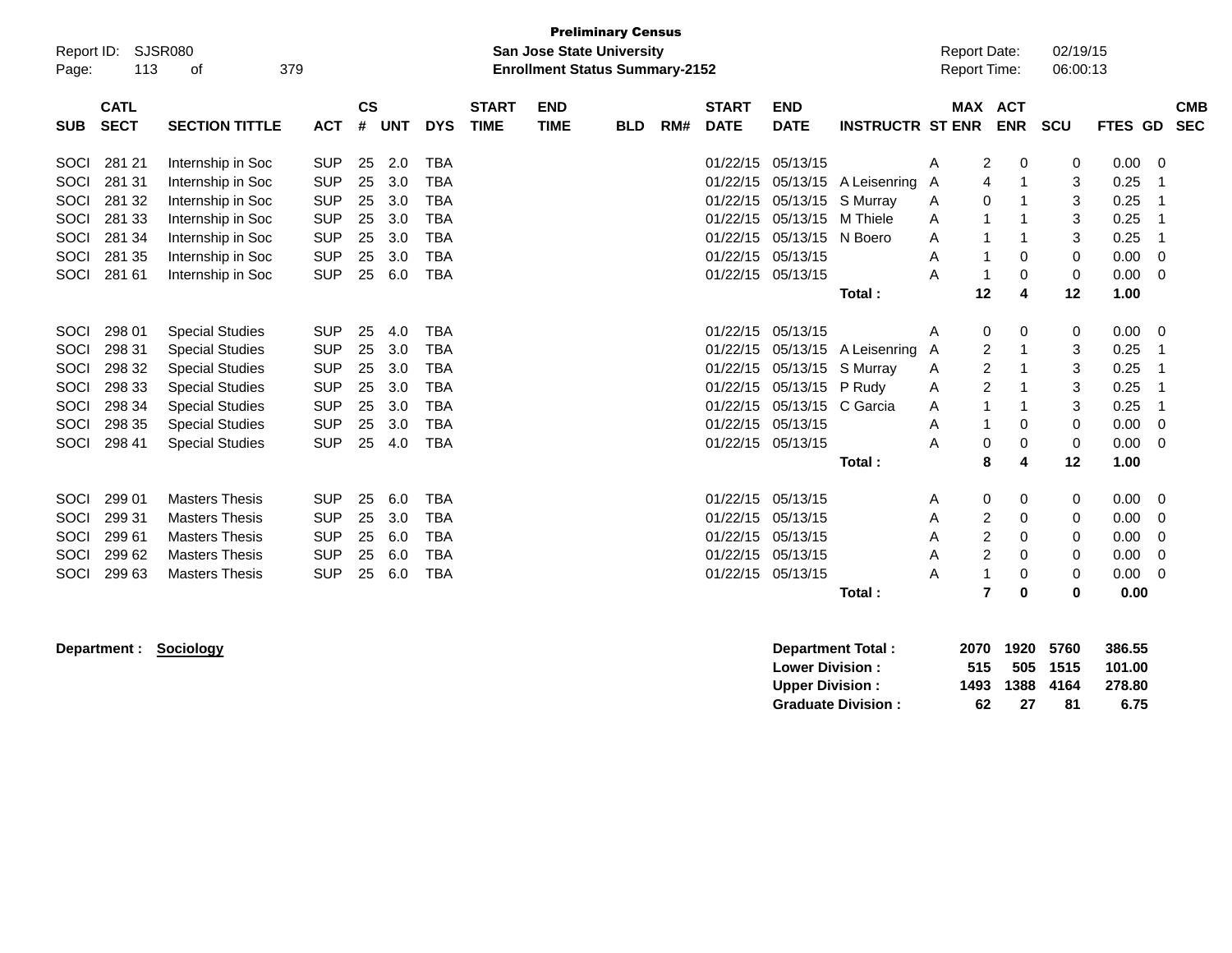| Report ID:<br>Page: |                            | SJSR080<br>379<br>114<br>οf  |            |                |            |            |                             | <b>Preliminary Census</b><br><b>San Jose State University</b><br><b>Enrollment Status Summary-2152</b> |                |      |                             |                           |                              | <b>Report Date:</b><br><b>Report Time:</b> |          |                       | 02/19/15<br>06:00:13 |               |                |                          |
|---------------------|----------------------------|------------------------------|------------|----------------|------------|------------|-----------------------------|--------------------------------------------------------------------------------------------------------|----------------|------|-----------------------------|---------------------------|------------------------------|--------------------------------------------|----------|-----------------------|----------------------|---------------|----------------|--------------------------|
| <b>SUB</b>          | <b>CATL</b><br><b>SECT</b> | <b>SECTION TITTLE</b>        | <b>ACT</b> | <b>CS</b><br># | <b>UNT</b> | <b>DYS</b> | <b>START</b><br><b>TIME</b> | <b>END</b><br><b>TIME</b>                                                                              | <b>BLD</b>     | RM#  | <b>START</b><br><b>DATE</b> | <b>END</b><br><b>DATE</b> | <b>INSTRUCTR ST ENR</b>      |                                            |          | MAX ACT<br><b>ENR</b> | <b>SCU</b>           | FTES GD       |                | <b>CMB</b><br><b>SEC</b> |
| <b>College</b>      |                            | <b>Social Sciences</b>       |            |                |            |            |                             |                                                                                                        |                |      |                             |                           |                              |                                            |          |                       |                      |               |                |                          |
| Department :        |                            | <b>Communication Studies</b> |            |                |            |            |                             |                                                                                                        |                |      |                             |                           |                              |                                            |          |                       |                      |               |                |                          |
| COMM 1001           |                            | Comm and Relations           | LEC        |                | 3.0        |            |                             |                                                                                                        |                |      |                             |                           |                              | Х                                          | 0        | 0                     | 0                    | 0.00          | - 0            |                          |
| COMM 1002           |                            | Comm and Relations           | <b>LEC</b> | 01             | 3.0        | <b>TBA</b> |                             |                                                                                                        |                |      | 01/22/15                    | 05/13/15                  |                              | Α                                          | 27       | 27                    | 81                   | 5.40          | 0              |                          |
| COMM 1080           |                            | Comm and Relations           | <b>LEC</b> | 01             | 3.0        | <b>TBA</b> |                             |                                                                                                        |                |      |                             | 01/22/15 05/13/15         | C Perez<br>Total:            | A                                          | 27<br>54 | 27<br>54              | 81<br>162            | 5.40<br>10.80 | -0             |                          |
| COMM 20 01          |                            | <b>Public Speaking</b>       | LEC        | 04             | 3.0        | <b>MW</b>  |                             | 07:30 AM 08:45 AM                                                                                      | HGH 223        |      | 01/22/15                    | 05/13/15                  | A Gutierrez                  | A                                          | 27       | 30                    | 90                   | 6.00          | - 0            |                          |
| COMM 20 02          |                            | <b>Public Speaking</b>       | <b>LEC</b> | 04             | 3.0        | <b>TBA</b> |                             |                                                                                                        |                |      | 01/22/15                    | 05/13/15                  |                              | Α                                          | 27       | 28                    | 84                   | 5.60          | 0              |                          |
| COMM 2003           |                            | <b>Public Speaking</b>       | <b>LEC</b> | 04             | 3.0        | <b>TBA</b> |                             |                                                                                                        |                |      | 01/22/15                    | 05/13/15                  |                              | Α                                          | 27       | 28                    | 84                   | 5.60          | 0              |                          |
| COMM 2004           |                            | <b>Public Speaking</b>       | <b>LEC</b> | 04             | 3.0        | Τ          |                             | 06:00 PM 08:45 PM                                                                                      | HGH            | 223  | 01/22/15                    | 05/13/15                  | M Lieberman A                |                                            | 27       | 26                    | 78                   | 5.20          | 0              |                          |
| COMM 20 05          |                            | <b>Public Speaking</b>       | <b>LEC</b> | 04             | 3.0        | W          |                             | 06:00 PM 08:45 PM                                                                                      | <b>HGH 223</b> |      | 01/22/15                    | 05/13/15                  | M Dalton                     | A                                          | 27       | 27                    | 81                   | 5.40          | 0              |                          |
| COMM 20 06          |                            | <b>Public Speaking</b>       | <b>LEC</b> | 04             | 3.0        | <b>TBA</b> |                             |                                                                                                        |                |      | 01/22/15                    | 05/13/15                  |                              | Α                                          | 27       | 27                    | 81                   | 5.40          | 0              |                          |
| COMM 2007           |                            | <b>Public Speaking</b>       | <b>LEC</b> | 04             | 3.0        | <b>TBA</b> |                             |                                                                                                        |                |      | 01/22/15                    | 05/13/15                  |                              | A                                          | 27       | 27                    | 81                   | 5.40          | 0              |                          |
| COMM 2008           |                            | <b>Public Speaking</b>       | <b>LEC</b> | 04             | 3.0        | <b>TBA</b> |                             |                                                                                                        |                |      | 01/22/15                    | 05/13/15                  |                              | A                                          | 27       | 27                    | 81                   | 5.40          | 0              |                          |
| COMM 20 09          |                            | <b>Public Speaking</b>       | <b>LEC</b> | 04             | 3.0        | <b>TBA</b> |                             |                                                                                                        |                |      | 01/22/15                    | 05/13/15                  |                              | A                                          | 27       | 27                    | 81                   | 5.40          | 0              |                          |
| COMM 20 10          |                            | <b>Public Speaking</b>       | <b>LEC</b> | 04             | 3.0        | <b>MW</b>  |                             | 12:00 PM 01:15 PM                                                                                      | <b>BBC</b>     | 223  | 01/22/15                    | 05/13/15                  | A lyengar                    | Α                                          | 27       | 29                    | 87                   | 5.80          | 0              |                          |
| COMM 20 11          |                            | <b>Public Speaking</b>       | <b>LEC</b> | 04             | 3.0        | <b>MW</b>  |                             | 01:30 PM 02:45 PM                                                                                      | <b>BBC</b>     | 223  | 01/22/15                    | 05/13/15                  | A lyengar                    | A                                          | 27       | 29                    | 87                   | 5.80          | 0              |                          |
| COMM 2012           |                            | <b>Public Speaking</b>       | <b>LEC</b> | 04             | 3.0        | <b>MW</b>  |                             | 03:00 PM 04:15 PM                                                                                      | <b>BBC</b>     | 223  | 01/22/15                    | 05/13/15                  | K Barrett                    | A                                          | 27       | 26                    | 78                   | 5.20          | 0              |                          |
| COMM 2013           |                            | <b>Public Speaking</b>       | <b>LEC</b> | 04             | 3.0        | <b>MW</b>  |                             | 04:30 PM 05:45 PM                                                                                      | <b>BBC</b>     | 223  | 01/22/15                    | 05/13/15                  | J Biagini                    | Α                                          | 27       | 28                    | 84                   | 5.60          | 0              |                          |
| COMM 2014           |                            | <b>Public Speaking</b>       | <b>LEC</b> | 04             | 3.0        | <b>TBA</b> |                             |                                                                                                        |                |      | 01/22/15                    | 05/13/15                  |                              | A                                          | 27       | 27                    | 81                   | 5.40          | 0              |                          |
| COMM 2015           |                            | <b>Public Speaking</b>       | <b>LEC</b> | 04             | 3.0        | <b>TBA</b> |                             |                                                                                                        |                |      | 01/22/15                    | 05/13/15                  |                              | A                                          | 27       | 26                    | 78                   | 5.20          | 0              |                          |
| COMM 2016           |                            | <b>Public Speaking</b>       | <b>LEC</b> | 04             | 3.0        | <b>TR</b>  |                             | 04:30 PM 05:45 PM                                                                                      | <b>BBC</b>     | 223  | 01/22/15                    | 05/13/15                  | D Galan                      | A                                          | 27       | 26                    | 78                   | 5.20          | 0              |                          |
| COMM 2017           |                            | <b>Public Speaking</b>       | <b>LEC</b> | 04             | 3.0        | <b>TBA</b> |                             |                                                                                                        |                |      | 01/22/15                    | 05/13/15                  |                              | Α                                          | 27       | 26                    | 78                   | 5.20          | 0              |                          |
| COMM 2018           |                            | <b>Public Speaking</b>       | <b>LEC</b> | 04             | 3.0        | <b>MW</b>  |                             | 04:30 PM 05:45 PM                                                                                      | HGH 219        |      | 01/22/15                    | 05/13/15                  | <b>E</b> Barnett             | A                                          | 27       | 27                    | 81                   | 5.40          | 0              |                          |
| COMM 2019           |                            | <b>Public Speaking</b>       | <b>LEC</b> | 04             | 3.0        | <b>TBA</b> |                             |                                                                                                        |                |      | 01/22/15                    | 05/13/15                  |                              | Α                                          | 27       | 28                    | 84                   | 5.60          | 0              |                          |
| COMM 20 20          |                            | <b>Public Speaking</b>       | <b>LEC</b> | 04             | 3.0        | <b>MW</b>  |                             | 01:30 PM 02:45 PM                                                                                      | HGH            | -231 | 01/22/15                    | 05/13/15                  | S Anderson                   | A                                          | 27       | 28                    | 84                   | 5.60          | 0              |                          |
| COMM 20 21          |                            | <b>Public Speaking</b>       | <b>LEC</b> | 04             | 3.0        | <b>MW</b>  |                             | 07:30 AM 08:45 AM                                                                                      | HGH            | 225  | 01/22/15                    | 05/13/15                  | E Delmuro                    | A                                          | 27       | 26                    | 78                   | 5.20          | 0              |                          |
| COMM 20 22          |                            | <b>Public Speaking</b>       | <b>LEC</b> | 04             | 3.0        | <b>MW</b>  |                             | 04:30 PM 05:45 PM                                                                                      | <b>HGH 225</b> |      | 01/22/15                    | 05/13/15                  | C Ravancho A                 |                                            | 27       | 27                    | 81                   | 5.40          | 0              |                          |
| COMM 20 23          |                            | <b>Public Speaking</b>       | LEC        | 04             | 3.0        | <b>TBA</b> |                             |                                                                                                        |                |      |                             | 01/22/15 05/13/15         |                              | A                                          | 27       | 28                    | 84                   | 5.60          | 0              |                          |
| COMM 20 24          |                            | <b>Public Speaking</b>       | LEC        | 04             | 3.0        | TR         |                             | 12:00 PM 01:15 PM                                                                                      | <b>SH</b>      | 315  | 01/22/15                    | 05/13/15                  | K Raiff                      | Α                                          | 27       | 28                    | 84                   | 5.60          | $\overline{0}$ |                          |
| COMM 20 25          |                            | <b>Public Speaking</b>       | <b>LEC</b> | 04             | 3.0        | <b>TR</b>  |                             | 07:30 AM 08:45 AM                                                                                      | HGH 231        |      |                             | 01/22/15 05/13/15 H Smith |                              | Α                                          | 27       | 27                    | 81                   | 5.40          | 0              |                          |
| COMM 20 26          |                            | <b>Public Speaking</b>       | <b>LEC</b> | 04             | 3.0        | <b>TR</b>  |                             | 09:00 AM 10:15 AM                                                                                      | HGH 231        |      |                             | 01/22/15 05/13/15         | M Zweier                     | Α                                          | 27       | 27                    | 81                   | 5.40          | 0              |                          |
| COMM 20 27          |                            | <b>Public Speaking</b>       | <b>LEC</b> | 04             | 3.0        | TBA        |                             |                                                                                                        |                |      |                             | 01/22/15 05/13/15         |                              | Α                                          | 27       | 23                    | 69                   | 4.60          | 0              |                          |
| COMM 20 28          |                            | <b>Public Speaking</b>       | <b>LEC</b> | 04             | 3.0        | MW         |                             | 07:30 AM 08:45 AM                                                                                      | <b>HGH 231</b> |      |                             |                           | 01/22/15 05/13/15 S Sequeira | Α                                          | 27       | 26                    | 78                   | 5.20          | - 0            |                          |
|                     |                            |                              |            |                |            |            |                             |                                                                                                        |                |      |                             |                           | Total:                       |                                            | 756      | 759                   | 2277                 | 151.80        |                |                          |
| COMM 20N 01         |                            | Pub Sp Nonn Spks             | SEM 04 3.0 |                |            | МW         |                             | 04:30 PM 05:45 PM CL                                                                                   |                | 318  |                             | 01/22/15 05/13/15 X Tan   |                              | A                                          | 25       | 23                    | 69                   | $4.60$ 0      |                |                          |
|                     |                            | COMM 20N 02 Pub Sp Nonn Spks | SEM 04 3.0 |                |            | TR         |                             | 01:30 PM 02:45 PM CL                                                                                   |                | 318  |                             | 01/22/15 05/13/15 T Teng  |                              | Α                                          | 25       | 25                    | 75                   | $5.00 \t 0$   |                |                          |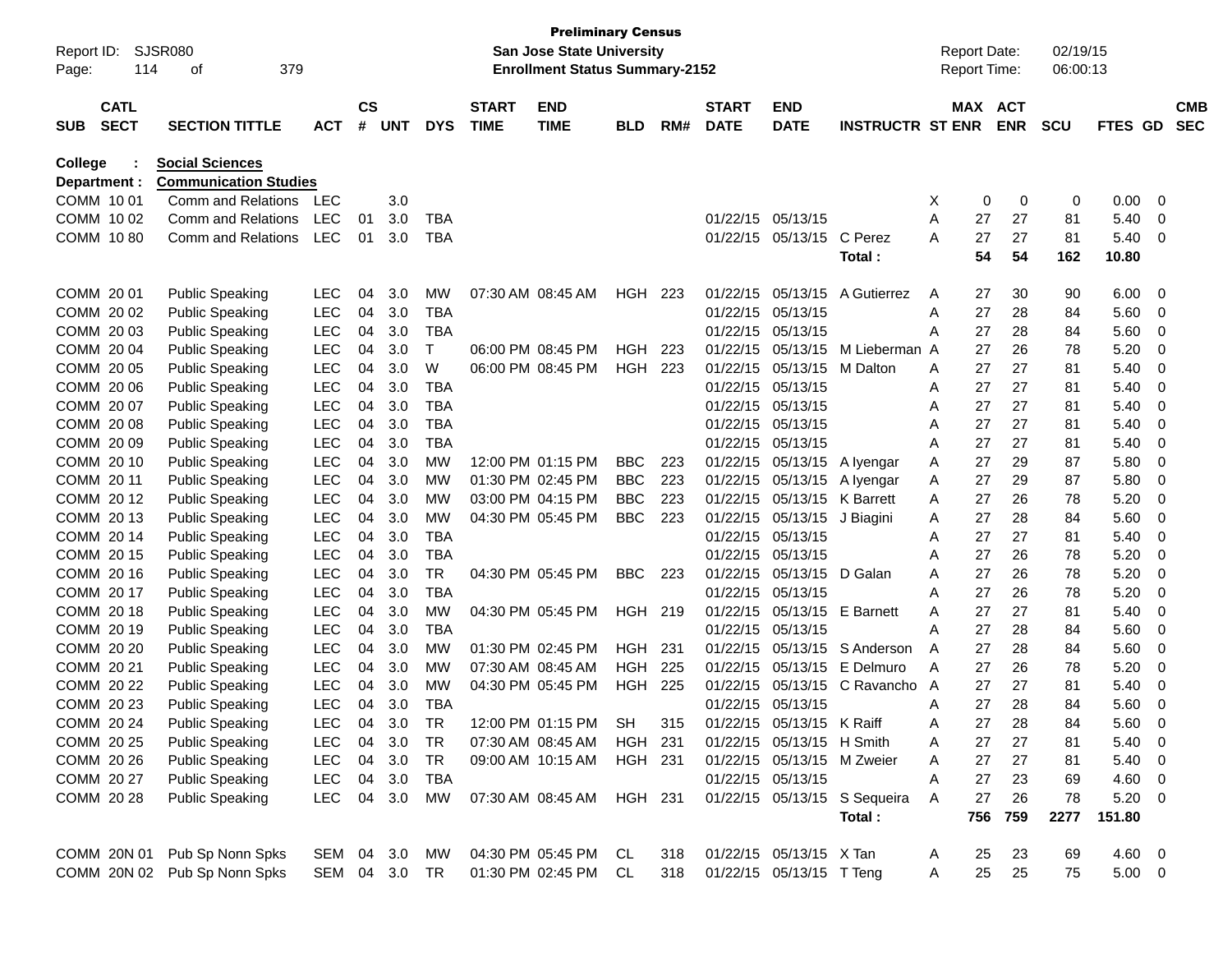| Report ID:<br>115<br>Page:        | <b>SJSR080</b><br>379<br>οf    |            |                    |                |            |                             | <b>Preliminary Census</b><br><b>San Jose State University</b><br><b>Enrollment Status Summary-2152</b> |            |      |                             |                           |                              |   | <b>Report Date:</b><br>Report Time: |             | 02/19/15<br>06:00:13 |         |                         |                          |
|-----------------------------------|--------------------------------|------------|--------------------|----------------|------------|-----------------------------|--------------------------------------------------------------------------------------------------------|------------|------|-----------------------------|---------------------------|------------------------------|---|-------------------------------------|-------------|----------------------|---------|-------------------------|--------------------------|
| <b>CATL</b><br><b>SECT</b><br>SUB | <b>SECTION TITTLE</b>          | <b>ACT</b> | $\mathsf{cs}$<br># | <b>UNT</b>     | <b>DYS</b> | <b>START</b><br><b>TIME</b> | <b>END</b><br><b>TIME</b>                                                                              | <b>BLD</b> | RM#  | <b>START</b><br><b>DATE</b> | <b>END</b><br><b>DATE</b> | <b>INSTRUCTR ST ENR</b>      |   | MAX ACT                             | <b>ENR</b>  | <b>SCU</b>           | FTES GD |                         | <b>CMB</b><br><b>SEC</b> |
|                                   |                                |            |                    |                |            |                             |                                                                                                        |            |      |                             |                           | Total:                       |   | 50                                  | 48          | 144                  | 9.60    |                         |                          |
| COMM 21 01                        | Performing Culture a           | <b>LEC</b> | 04                 | 3.0            | <b>MW</b>  |                             | 12:00 PM 01:15 PM                                                                                      | HGH        | -231 |                             | 01/22/15 05/13/15         | S Anderson                   | A | 27                                  | 26          | 78                   | 5.20    | 0                       |                          |
| COMM 21 02                        | Performing Culture a           | <b>LEC</b> | 04                 | 3.0            | TR         |                             | 01:30 PM 02:45 PM                                                                                      | <b>HGH</b> | 231  |                             | 01/22/15 05/13/15         | S McGaffey                   | A | 27                                  | 22          | 66                   | 4.40    | 0                       |                          |
|                                   |                                |            |                    |                |            |                             |                                                                                                        |            |      |                             |                           | Total:                       |   | 54                                  | 48          | 144                  | 9.60    |                         |                          |
| COMM 40 01                        | Argmnt/Advocacy                | <b>SEM</b> | 04                 | 3.0            | MW         |                             | 12:00 PM 01:15 PM                                                                                      | CL         | 318  |                             | 01/22/15 05/13/15         | S Sequeira                   | A | 25                                  | 25          | 75                   | 5.00    | 0                       |                          |
| COMM 40 02                        | Argmnt/Advocacy                | <b>SEM</b> | 04                 | 3.0            | <b>MW</b>  |                             | 01:30 PM 02:45 PM                                                                                      | CL         | 318  |                             | 01/22/15 05/13/15         | S Sequeira                   | A | 25                                  | 25          | 75                   | 5.00    | 0                       |                          |
| COMM 40 03                        | Argmnt/Advocacy                | <b>SEM</b> |                    | 3.0            |            |                             |                                                                                                        |            |      |                             |                           |                              | X | 0                                   | $\mathbf 0$ | 0                    | 0.00    | 0                       |                          |
| COMM 40 04                        | Argmnt/Advocacy                | <b>SEM</b> | 04                 | 3.0            | TR         |                             | 07:30 AM 08:45 AM                                                                                      | <b>HGH</b> | 219  |                             | 01/22/15 05/13/15         | M Sunseri                    | A | 27                                  | 26          | 78                   | 5.20    | 0                       |                          |
| COMM 40 05                        | Argmnt/Advocacy                | <b>SEM</b> | 04                 | 3.0            | <b>TR</b>  |                             | 10:30 AM 11:45 AM                                                                                      | <b>BBC</b> | 223  |                             | 01/22/15 05/13/15         | J Hawker                     | A | 27                                  | 27          | 81                   | 5.40    | 0                       |                          |
| COMM 40 06                        | Argmnt/Advocacy                | <b>SEM</b> | 04                 | 3.0            | <b>TR</b>  |                             | 12:00 PM 01:15 PM                                                                                      | <b>BBC</b> | 223  |                             | 01/22/15 05/13/15         | J Hawker                     | A | 27                                  | 27          | 81                   | 5.40    | 0                       |                          |
| COMM 40 07                        | Argmnt/Advocacy                | <b>SEM</b> | 04                 | 3.0            | <b>TR</b>  |                             | 03:00 PM 04:15 PM                                                                                      | <b>BBC</b> | 223  |                             | 01/22/15 05/13/15         | J Hawker                     | A | 27                                  | 27          | 81                   | 5.40    | 0                       |                          |
| COMM 40 08                        | Argmnt/Advocacy                | <b>SEM</b> | 04                 | 3.0            | <b>TR</b>  |                             | 12:00 PM 01:15 PM                                                                                      | <b>HGH</b> | 219  |                             | 01/22/15 05/13/15         | A Buxi                       | A | 27                                  | 26          | 78                   | 5.20    | 0                       |                          |
| COMM 40 09                        | Argmnt/Advocacy                | <b>SEM</b> | 04                 | 3.0            | <b>MW</b>  |                             | 07:30 AM 08:45 AM                                                                                      | HGH        | 219  |                             | 01/22/15 05/13/15         | E Harris                     | A | 27                                  | 27          | 81                   | 5.40    | 0                       |                          |
|                                   |                                |            |                    |                |            |                             |                                                                                                        |            |      |                             |                           | Total:                       |   | 212                                 | 210         | 630                  | 42.00   |                         |                          |
| COMM 41 01                        | Crit Dec Making                | <b>SEM</b> | 04                 | 3.0            | <b>TBA</b> |                             |                                                                                                        |            |      | 01/22/15 05/13/15           |                           |                              | Α | 27                                  | 27          | 81                   | 5.40    | 0                       |                          |
| COMM 41 02                        | Crit Dec Making                | <b>SEM</b> | 04                 | 3.0            | <b>TBA</b> |                             |                                                                                                        |            |      | 01/22/15 05/13/15           |                           |                              | Α | 27                                  | 27          | 81                   | 5.40    | 0                       |                          |
| COMM 41 03                        | Crit Dec Making                | <b>SEM</b> |                    | 3.0            |            |                             |                                                                                                        |            |      |                             |                           |                              | X | 0                                   | $\mathbf 0$ | 0                    | 0.00    | 0                       |                          |
| COMM 41 04                        | Crit Dec Making                | <b>SEM</b> | 04                 | 3.0            | <b>MW</b>  |                             | 10:30 AM 11:45 AM                                                                                      | CL         | 318  |                             |                           | 01/22/15 05/13/15 S Sequeira | A | 25                                  | 25          | 75                   | 5.00    | 0                       |                          |
| COMM 41 05                        | Crit Dec Making                | <b>SEM</b> | 04                 | 3.0            | TR         |                             | 03:00 PM 04:15 PM                                                                                      | CL         | 318  |                             | 01/22/15 05/13/15         | T Teng                       | A | 25                                  | 25          | 75                   | 5.00    | 0                       |                          |
| COMM 41 06                        | Crit Dec Making                | <b>SEM</b> | 04                 | 3.0            | <b>TR</b>  |                             | 04:30 PM 05:45 PM                                                                                      | CL.        | 318  |                             | 01/22/15 05/13/15         | T Teng                       | Α | 25                                  | 24          | 72                   | 4.80    | 0                       |                          |
| COMM 41 07                        | Crit Dec Making                | <b>SEM</b> | 04                 | 3.0            | <b>TR</b>  |                             | 07:30 AM 08:45 AM                                                                                      | <b>BBC</b> | 223  |                             | 01/22/15 05/13/15         | K Raiff                      | A | 27                                  | 27          | 81                   | 5.40    | 0                       |                          |
| COMM 41 08                        | Crit Dec Making                | <b>SEM</b> | 04                 | 3.0            | <b>TR</b>  |                             | 09:00 AM 10:15 AM                                                                                      | <b>BBC</b> | 223  |                             | 01/22/15 05/13/15 K Raiff |                              | A | 27                                  | 27          | 81                   | 5.40    | 0                       |                          |
| COMM 41 09                        | Crit Dec Making                | <b>SEM</b> |                    | 3.0            |            |                             |                                                                                                        |            |      |                             |                           |                              | X | 0                                   | $\mathbf 0$ | 0                    | 0.00    | 0                       |                          |
| COMM 4180                         | Crit Dec Making                | <b>SEM</b> | 04                 | 3.0            | <b>TBA</b> |                             |                                                                                                        |            |      |                             |                           | 01/22/15 05/13/15 K Werking  | A | 27                                  | 28          | 84                   | 5.60    | 0                       |                          |
| COMM 41 81                        | Crit Dec Making                | <b>SEM</b> | 04                 | 3.0            | <b>TBA</b> |                             |                                                                                                        |            |      |                             | 01/22/15 05/13/15         | G Firenzi                    | A | 27                                  | 23          | 69                   | 4.60    | 0                       |                          |
| COMM 41 82                        | Crit Dec Making                | <b>SEM</b> | 04                 | 3.0            | <b>TBA</b> |                             |                                                                                                        |            |      |                             | 01/22/15 05/13/15         | <b>G</b> Firenzi             | A | 27                                  | 27          | 81                   | 5.40    | 0                       |                          |
|                                   |                                |            |                    |                |            |                             |                                                                                                        |            |      |                             |                           | Total:                       |   | 264                                 | 260         | 780                  | 52.00   |                         |                          |
| COMM 80 01                        | Communication WorkshACT        |            |                    | 12 1.0         | TBA        |                             |                                                                                                        |            |      |                             |                           | 01/22/15 05/13/15 R Cnudde   | Α | 45                                  | 45          | 45                   | 3.00    | 0                       |                          |
| COMM 80 02                        | <b>Communication WorkshACT</b> |            |                    | $12 \quad 1.0$ | TBA        |                             |                                                                                                        |            |      |                             | 01/22/15 05/13/15 M Peck  |                              | Α | 45                                  | 46          | 46                   | 3.07    | 0                       |                          |
| COMM 80 03                        | <b>Communication WorkshACT</b> |            |                    | 12 1.0         | TBA        |                             |                                                                                                        |            |      |                             | 01/22/15 05/13/15 M Peck  |                              | Α | 45                                  | 44          | 44                   | 2.93    | 0                       |                          |
| COMM 80 04                        | <b>Communication WorkshACT</b> |            |                    | $12 \quad 1.0$ | TBA        |                             |                                                                                                        |            |      |                             |                           | 01/22/15 05/13/15 S McGaffey | A | 45                                  | 44          | 44                   | 2.93    | 0                       |                          |
| COMM 80 05                        | <b>Communication WorkshACT</b> |            |                    | 12 1.0         | TBA        |                             |                                                                                                        |            |      |                             |                           | 01/22/15 05/13/15 S McGaffey | A | 45                                  | 45          | 45                   | 3.00    | $\mathbf 0$             |                          |
| COMM 80 40                        | <b>Communication WorkshACT</b> |            |                    | 1.0            |            |                             |                                                                                                        |            |      |                             |                           |                              | Χ | 0                                   | 0           | 0                    | 0.00    | $\overline{\mathbf{0}}$ |                          |
|                                   |                                |            |                    |                |            |                             |                                                                                                        |            |      |                             |                           | Total:                       |   | 225                                 | 224         | 224                  | 14.93   |                         |                          |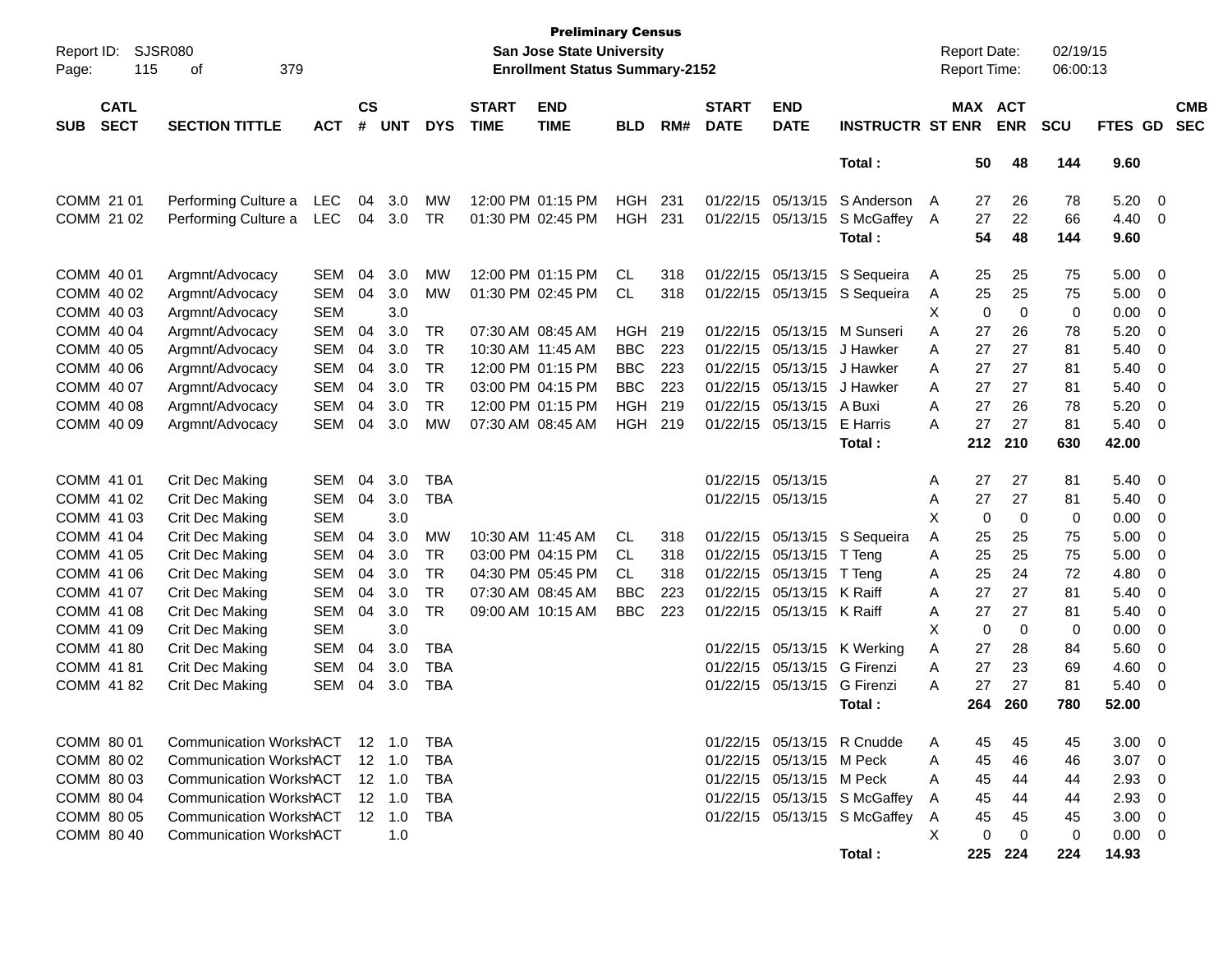| Report ID:<br>Page: | <b>SJSR080</b><br>116      | οf                            | 379        |                |                |            |                             | <b>Preliminary Census</b><br>San Jose State University<br><b>Enrollment Status Summary-2152</b> |                |       |                             |                           |                              | <b>Report Date:</b><br>Report Time: |             | 02/19/15<br>06:00:13 |                     |                |            |
|---------------------|----------------------------|-------------------------------|------------|----------------|----------------|------------|-----------------------------|-------------------------------------------------------------------------------------------------|----------------|-------|-----------------------------|---------------------------|------------------------------|-------------------------------------|-------------|----------------------|---------------------|----------------|------------|
| <b>SUB</b>          | <b>CATL</b><br><b>SECT</b> | <b>SECTION TITTLE</b>         | <b>ACT</b> | <b>CS</b><br># | <b>UNT</b>     | <b>DYS</b> | <b>START</b><br><b>TIME</b> | <b>END</b><br><b>TIME</b>                                                                       | <b>BLD</b>     | RM#   | <b>START</b><br><b>DATE</b> | <b>END</b><br><b>DATE</b> | <b>INSTRUCTR ST ENR</b>      | MAX ACT                             | <b>ENR</b>  | <b>SCU</b>           | FTES GD             | <b>SEC</b>     | <b>CMB</b> |
| COMM 91A01          |                            | Foren Act Debate              | <b>SUP</b> |                | 36 1.0         | TBA        |                             |                                                                                                 |                |       |                             | 01/22/15 05/13/15         | T Lim<br>Total:              | Α<br>15<br>15                       | 15<br>15    | 15<br>15             | 1.00<br>1.00        | - 0            |            |
| COMM 91J 01         |                            | Judge Training                | <b>ACT</b> | 12             | 1.0            | <b>TBA</b> |                             |                                                                                                 |                |       | 01/22/15                    | 05/13/15                  | B Brockmann A                | 45                                  | 43          | 43                   | 2.87                | $\overline{0}$ |            |
| COMM 91J 02         |                            | Judge Training                | ACT        | 12             | 1.0            | <b>TBA</b> |                             |                                                                                                 |                |       | 01/22/15                    | 05/13/15                  | T Lim                        | 45<br>Α                             | 45          | 45                   | 3.00                | 0              |            |
| COMM 91J 03         |                            | Judge Training                | <b>ACT</b> | 12             | 1.0            | <b>TBA</b> |                             |                                                                                                 |                |       |                             | 01/22/15 05/13/15 T Lim   |                              | 45<br>A                             | 17          | 17                   | 1.13                | 0              |            |
|                     |                            |                               |            |                |                |            |                             |                                                                                                 |                |       |                             |                           | Total:                       | 135                                 | 105         | 105                  | 7.00                |                |            |
|                     |                            | COMM 100W 01 Writing Workshop | <b>SEM</b> | 04             | 3.0            | TR         |                             | 09:00 AM 10:15 AM                                                                               | <b>HGH</b>     | 229   | 01/22/15                    | 05/13/15                  | M Peck                       | 27<br>A                             | 27          | 81                   | 5.40                | 0              |            |
|                     |                            | COMM 100W 02 Writing Workshop | <b>SEM</b> | 04             | 3.0            | <b>TR</b>  |                             | 09:00 AM 10:15 AM                                                                               | CL             | 318   | 01/22/15                    | 05/13/15                  | M Sunseri                    | 25<br>A                             | 25          | 75                   | 5.00                | 0              |            |
|                     |                            | COMM 100W 03 Writing Workshop | <b>SEM</b> | 04             | 3.0            | <b>TBA</b> |                             |                                                                                                 |                |       |                             | 01/22/15 05/13/15         |                              | 25<br>Α                             | 25          | 75                   | 5.00                | 0              |            |
|                     |                            | COMM 100W 04 Writing Workshop | <b>SEM</b> | 04             | 3.0            | <b>TBA</b> |                             |                                                                                                 |                |       |                             | 01/22/15 05/13/15         |                              | 25<br>Α                             | 25          | 75                   | 5.00                | 0              |            |
|                     |                            | COMM 100W 05 Writing Workshop | <b>SEM</b> | 04             | 3.0            | <b>TBA</b> |                             |                                                                                                 |                |       |                             | 01/22/15 05/13/15         |                              | 25<br>A                             | 25          | 75                   | 5.00                | 0              |            |
|                     |                            | COMM 100W 06 Writing Workshop | <b>SEM</b> | 04             | 3.0            | <b>TBA</b> |                             |                                                                                                 |                |       |                             | 01/22/15 05/13/15         |                              | 25<br>Α                             | 25          | 75                   | 5.00                | 0              |            |
|                     |                            | COMM 100W 07 Writing Workshop | <b>SEM</b> | 04             | 3.0            | <b>MW</b>  |                             | 09:00 AM 10:15 AM                                                                               | HGH            | 231   |                             | 01/22/15 05/13/15         | S Anderson                   | 27<br>A                             | 28          | 84                   | 5.60                | 0              |            |
|                     |                            | COMM 100W 08 Writing Workshop | <b>SEM</b> | 04             | 3.0            | <b>TR</b>  |                             | 12:00 PM 01:15 PM                                                                               | HGH            | 231   | 01/22/15                    | 05/13/15                  | M Sunseri                    | 27<br>Α                             | 27          | 81                   | 5.40                | 0              |            |
|                     |                            | COMM 100W 09 Writing Workshop | <b>SEM</b> | 04             | 3.0            | <b>TR</b>  |                             | 10:30 AM 11:45 AM                                                                               | <b>HGH 223</b> |       | 01/22/15                    |                           | 05/13/15 S Anderson          | 27<br>A                             | 28          | 84                   | 5.60                | 0              |            |
|                     |                            | COMM 100W 10 Writing Workshop | <b>SEM</b> | 04             | 3.0            | <b>TR</b>  |                             | 07:30 AM 08:45 AM                                                                               | <b>HGH</b>     | 223   | 01/22/15                    | 05/13/15 K Glass          |                              | 27<br>A                             | 27          | 81                   | 5.40                | 0              |            |
|                     |                            | COMM 100W 11 Writing Workshop | <b>SEM</b> | 04             | 3.0            | <b>TR</b>  |                             | 01:30 PM 02:45 PM                                                                               | <b>BBC</b>     | 223   | 01/22/15                    |                           | 05/13/15 C Lancaster         | 27<br>A                             | 26          | 78                   | 5.20                | 0              |            |
|                     |                            | COMM 100W 12 Writing Workshop | <b>SEM</b> | 04             | 3.0            | <b>TBA</b> |                             |                                                                                                 |                |       |                             | 01/22/15 05/13/15         |                              | 25<br>Α                             | 25          | 75                   | 5.00                | 0              |            |
|                     |                            | COMM 100W 13 Writing Workshop | <b>SEM</b> | 04             | 3.0            | <b>TBA</b> |                             |                                                                                                 |                |       |                             | 01/22/15 05/13/15         |                              | 25<br>Α                             | 25          | 75                   | 5.00                | 0              |            |
|                     |                            | COMM 100W 14 Writing Workshop | <b>SEM</b> |                | 3.0            |            |                             |                                                                                                 |                |       |                             |                           |                              | Х<br>0                              | $\mathbf 0$ | 0                    | 0.00                | 0              |            |
|                     |                            | COMM 100W 15 Writing Workshop | <b>SEM</b> |                | 3.0            |            |                             |                                                                                                 |                |       |                             |                           |                              | X<br>0                              | 0           | 0                    | 0.00                | 0              |            |
|                     |                            | COMM 100W 16 Writing Workshop | <b>SEM</b> | 04             | 3.0            | MW         |                             | 03:00 PM 04:15 PM                                                                               | <b>HGH</b>     | - 223 |                             | 01/22/15 05/13/15         | A Buxi                       | 25<br>Α                             | 29          | 87                   | 5.80                | 0              |            |
|                     |                            | COMM 100W 17 Writing Workshop | <b>SEM</b> | 04             | 3.0            | MW         |                             | 04:30 PM 05:45 PM                                                                               | <b>HGH</b>     | 231   | 01/22/15                    | 05/13/15                  | S Gunner                     | 25<br>Α                             | 25          | 75                   | 5.00                | 0              |            |
|                     |                            | COMM 100W 18 Writing Workshop | <b>SEM</b> | 04             | 3.0            | MW         |                             | 12:00 PM 01:15 PM                                                                               | <b>HGH 122</b> |       | 01/22/15                    | 05/13/15                  | K Ward                       | 25<br>Α                             | 29          | 87                   | 5.80                | 0              |            |
|                     |                            | COMM 100W 80 Writing Workshop | <b>SEM</b> | 04             | 3.0            | <b>TBA</b> |                             |                                                                                                 |                |       | 01/22/15                    | 05/13/15                  | <b>B</b> Lawhorne            | 27<br>A                             | 26          | 78                   | 5.20                | 0              |            |
|                     |                            | COMM 100W 81 Writing Workshop | SEM        | 04             | 3.0            | <b>TBA</b> |                             |                                                                                                 |                |       |                             | 01/22/15 05/13/15         | <b>B Lawhorne</b>            | 27<br>A                             | 27          | 81                   | 5.40                | 0              |            |
|                     |                            |                               |            |                |                |            |                             |                                                                                                 |                |       |                             |                           | Total:                       | 466                                 | 474         | 1422                 | 94.80               |                |            |
|                     |                            | COMM 101C 01 Junior Seminar   | <b>LEC</b> |                | 03 4.0         | <b>TBA</b> |                             |                                                                                                 |                |       |                             | 01/22/15 05/13/15         |                              | 27<br>Α                             | 27          | 108                  | $7.20 \t 0$         |                |            |
|                     |                            | COMM 101C 02 Junior Seminar   | <b>LEC</b> |                | 03 4.0         | TBA        |                             |                                                                                                 |                |       |                             | 01/22/15 05/13/15         |                              | 27<br>Α                             | 27          | 108                  | $7.20 \t 0$         |                |            |
|                     |                            | COMM 101C 03 Junior Seminar   | <b>LEC</b> |                | 03 4.0         | TBA        |                             |                                                                                                 |                |       |                             | 01/22/15 05/13/15         |                              | 27<br>A                             | 27          | 108                  | $7.20 \t 0$         |                |            |
|                     |                            | COMM 101C 04 Junior Seminar   | <b>LEC</b> |                | 03 4.0         | TBA        |                             |                                                                                                 |                |       |                             | 01/22/15 05/13/15         |                              | 27<br>A                             | 26          | 104                  | $6.93$ 0            |                |            |
|                     |                            | COMM 101C 80 Junior Seminar   | <b>LEC</b> |                | 03 4.0         | TBA        |                             |                                                                                                 |                |       |                             |                           | 01/22/15 05/13/15 S Hinerman | 27<br>A                             | 26          | 104                  | $6.93$ 0            |                |            |
|                     |                            |                               |            |                |                |            |                             |                                                                                                 |                |       |                             |                           | Total:                       |                                     | 135 133     | 532                  | 35.47               |                |            |
|                     |                            | COMM 105P 80 Comm Self & Soc  |            |                | SEM 03 4.0 TBA |            |                             |                                                                                                 |                |       |                             | 01/22/15 05/13/15 C Perez | Total:                       | 27<br>A                             | 27<br>27 27 | 108<br>108           | $7.20 \t 0$<br>7.20 |                |            |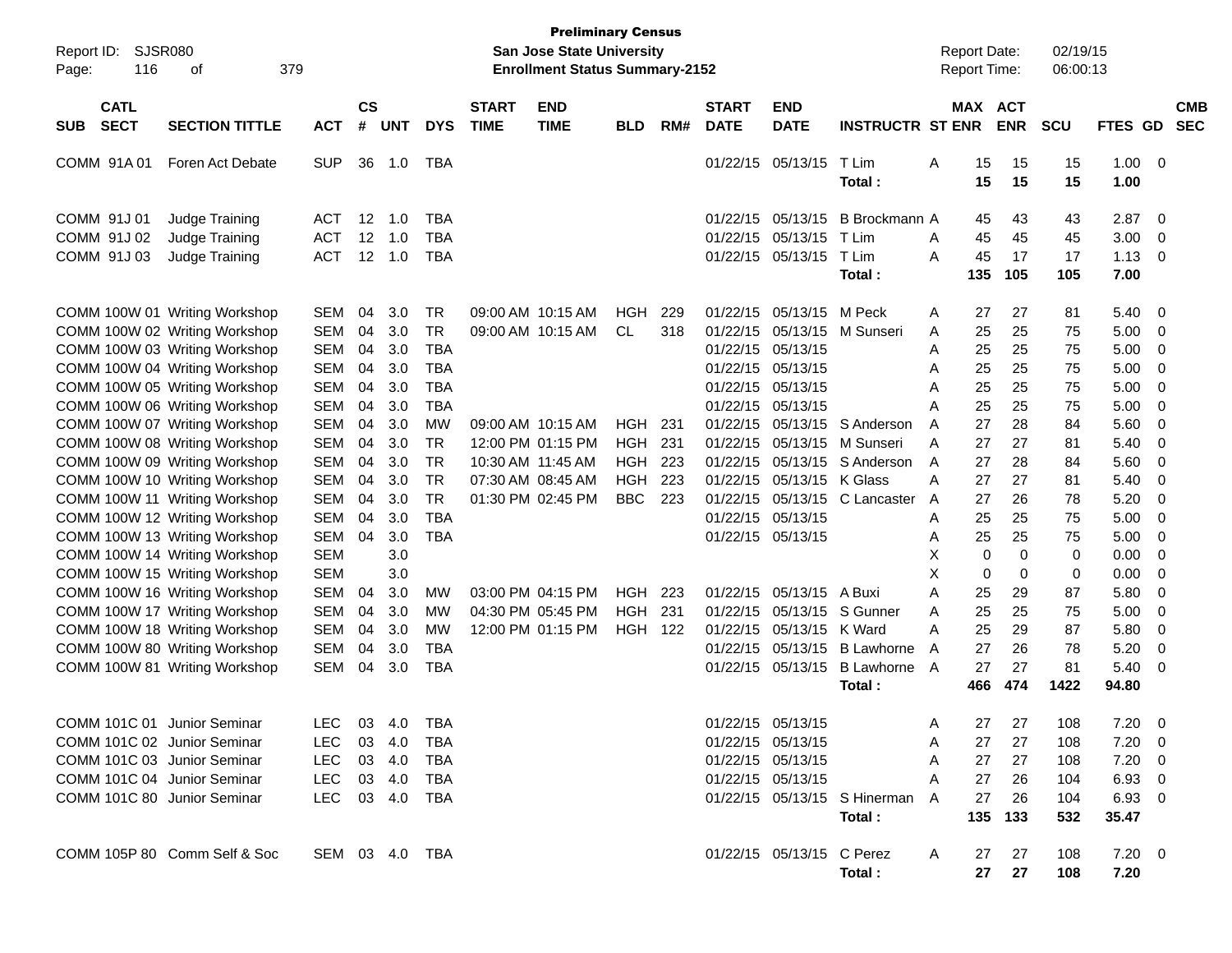| Report ID: SJSR080<br>Page: | 379<br>117<br>of                                                   |                              |               |            |                             | <b>Preliminary Census</b><br><b>San Jose State University</b><br><b>Enrollment Status Summary-2152</b> |            |                          |                                                |                                         |        | <b>Report Date:</b><br>Report Time: | 02/19/15<br>06:00:13 |                                       |            |
|-----------------------------|--------------------------------------------------------------------|------------------------------|---------------|------------|-----------------------------|--------------------------------------------------------------------------------------------------------|------------|--------------------------|------------------------------------------------|-----------------------------------------|--------|-------------------------------------|----------------------|---------------------------------------|------------|
| <b>CATL</b><br>SUB SECT     | <b>SECTION TITTLE</b>                                              | <b>ACT</b>                   | $\mathsf{cs}$ | # UNT DYS  | <b>START</b><br><b>TIME</b> | <b>END</b><br><b>TIME</b>                                                                              | <b>BLD</b> | <b>START</b><br>RM# DATE | <b>END</b><br><b>DATE</b>                      | <b>INSTRUCTR ST ENR ENR</b>             |        | MAX ACT                             | <b>SCU</b>           | FTES GD SEC                           | <b>CMB</b> |
|                             | COMM 110F 01 Interpersonal Comm<br>COMM 110F 80 Interpersonal Comm | SEM 03 4.0<br>SEM 03 4.0     |               | TBA<br>TBA |                             |                                                                                                        |            |                          | 01/22/15 05/13/15                              | 01/22/15 05/13/15 K Werking<br>Total:   | A<br>A | 29<br>27<br>27<br>27<br>54<br>56    | 116<br>108<br>224    | $7.73 \t 0$<br>$7.20 \ 0$<br>14.93    |            |
|                             | COMM 111P 80 Interviewing                                          | LEC 03 4.0 TBA               |               |            |                             |                                                                                                        |            |                          |                                                | 01/22/15 05/13/15 S Coopman A<br>Total: |        | 27<br>28<br>27<br>28                | 112<br>112           | $7.47\quad 0$<br>7.47                 |            |
|                             | COMM 113P 80 Games Everyday Life LEC 03 4.0 TBA                    |                              |               |            |                             |                                                                                                        |            |                          |                                                | 01/22/15 05/13/15 S Coopman A<br>Total: |        | 27<br>26<br>27<br>26                | 104<br>104           | 6.93 0<br>6.93                        |            |
|                             | COMM 114P 01 Bus & Prof Spking                                     | LEC 03 4.0 TBA               |               |            |                             |                                                                                                        |            |                          | 01/22/15 05/13/15                              | Total:                                  | A      | 27<br>28<br>27<br>28                | 112<br>112           | $7.47\ 0$<br>7.47                     |            |
|                             | COMM 115P 01 Comm and Conflict                                     | LEC 03 4.0 TBA               |               |            |                             |                                                                                                        |            |                          | 01/22/15 05/13/15                              | Total:                                  | A      | 30<br>27<br>27<br>30                | 120<br>120           | $8.00 \t 0$<br>8.00                   |            |
|                             | COMM 116P 01 Mediation                                             | LEC 03 4.0 TBA               |               |            |                             |                                                                                                        |            |                          | 01/22/15 05/13/15                              | Total:                                  | A      | 27<br>27<br>27<br>27                | 108<br>108           | $7.20 \t 0$<br>7.20                   |            |
|                             | COMM 120P 01 Pers & Pres Skills<br>COMM 120P 02 Pers & Pres Skills | LEC 03 4.0<br>LEC 03 4.0     |               | TBA<br>TBA |                             |                                                                                                        |            |                          | 01/22/15 05/13/15<br>01/22/15 05/13/15         | Total:                                  | A<br>A | 27<br>28<br>27<br>27<br>54<br>55    | 112<br>108<br>220    | $7.47\quad 0$<br>$7.20 \ 0$<br>14.67  |            |
|                             | COMM 124P 01 Comm Training & Dev LEC 03 4.0 TBA                    |                              |               |            |                             |                                                                                                        |            |                          | 01/22/15 05/13/15                              | Total:                                  | A      | 29<br>27<br>27<br>29                | 116<br>116           | $7.73 \t 0$<br>7.73                   |            |
|                             | COMM 125P 01 Ensemble Perf                                         | ACT 20 4.0 TBA               |               |            |                             |                                                                                                        |            |                          | 01/22/15 05/13/15                              | Total:                                  | A      | 27<br>27<br>27<br>27                | 108<br>108           | $7.20 \t 0$<br>7.20                   |            |
|                             | COMM 131P 80 New/You Media                                         | LEC 04 4.0 TBA               |               |            |                             |                                                                                                        |            |                          | 01/22/15 05/13/15 C Perez                      | Total:                                  | A      | 27 27<br>27<br>27                   | 108<br>108           | $7.20 \t 0$<br>7.20                   |            |
|                             | COMM 133F 80 Ethical Prob Comm LEC 03 4.0 TBA                      |                              |               |            |                             |                                                                                                        |            |                          | 01/22/15 05/13/15 G Firenzi                    | Total:                                  | A      | 27<br>28<br>27<br>28                | 112<br>112           | 7.67 3<br>7.67                        |            |
|                             | COMM 141P 01 Small Group Comm<br>COMM 141P 80 Small Group Comm     | LEC 03 4.0 TBA<br>LEC 03 4.0 |               | TBA        |                             |                                                                                                        |            |                          | 01/22/15 05/13/15<br>01/22/15 05/13/15 C Perez | Total:                                  | A<br>A | 27<br>27<br>27<br>28<br>54<br>55    | 108<br>112<br>220    | $7.20 \t 0$<br>$7.47\quad 0$<br>14.67 |            |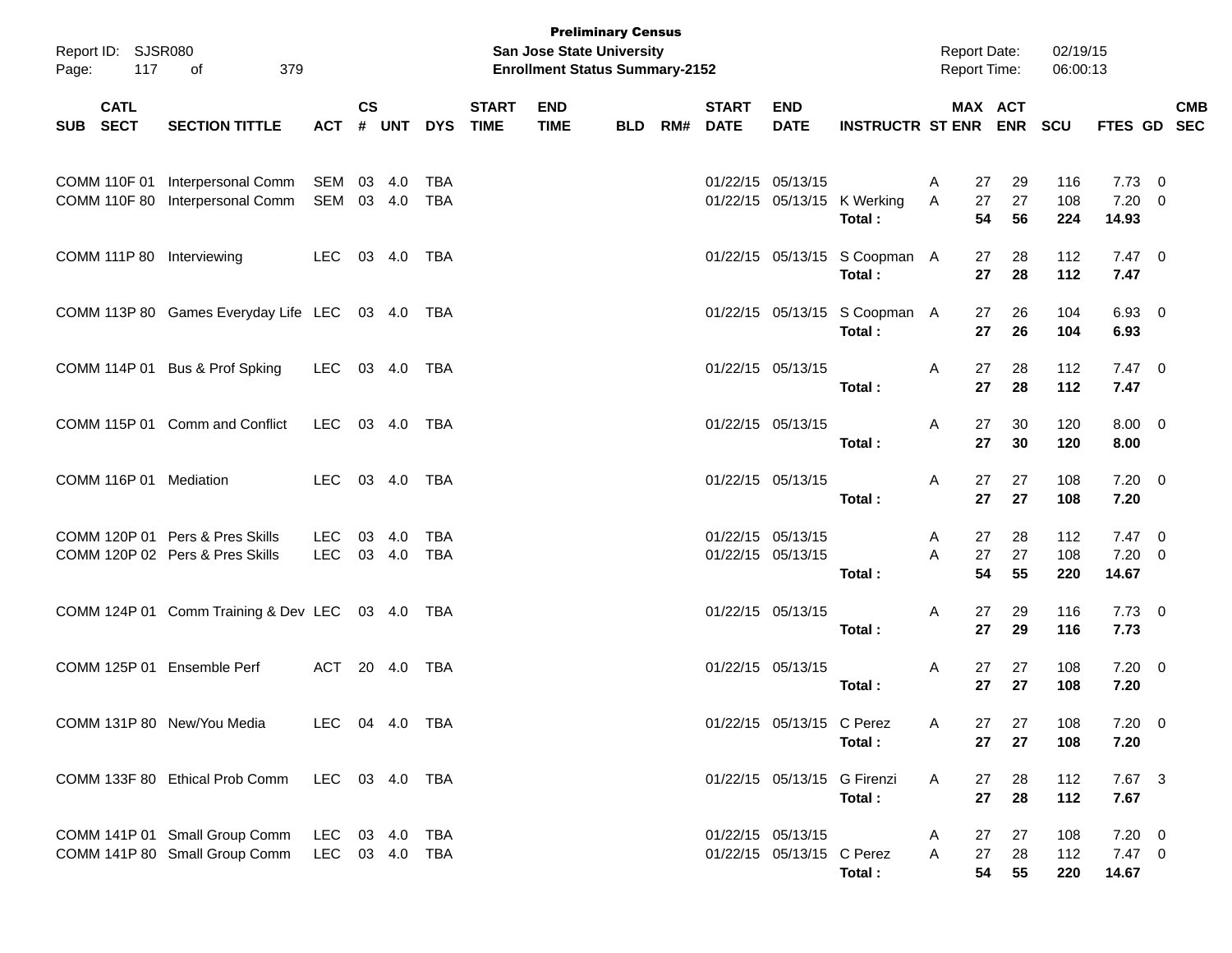| Page:      | Report ID: SJSR080<br>118  | 379<br>οf                                     |            |                    |                |            |                             | <b>Preliminary Census</b><br><b>San Jose State University</b><br><b>Enrollment Status Summary-2152</b> |            |     |                             |                           |                                 | <b>Report Date:</b><br><b>Report Time:</b> |                       | 02/19/15<br>06:00:13 |                |                         |            |
|------------|----------------------------|-----------------------------------------------|------------|--------------------|----------------|------------|-----------------------------|--------------------------------------------------------------------------------------------------------|------------|-----|-----------------------------|---------------------------|---------------------------------|--------------------------------------------|-----------------------|----------------------|----------------|-------------------------|------------|
| <b>SUB</b> | <b>CATL</b><br><b>SECT</b> | <b>SECTION TITTLE</b>                         | <b>ACT</b> | $\mathsf{cs}$<br># | <b>UNT</b>     | <b>DYS</b> | <b>START</b><br><b>TIME</b> | <b>END</b><br><b>TIME</b>                                                                              | <b>BLD</b> | RM# | <b>START</b><br><b>DATE</b> | <b>END</b><br><b>DATE</b> | <b>INSTRUCTR ST ENR</b>         |                                            | MAX ACT<br><b>ENR</b> | <b>SCU</b>           | FTES GD SEC    |                         | <b>CMB</b> |
|            |                            |                                               |            |                    |                |            |                             |                                                                                                        |            |     |                             |                           |                                 |                                            |                       |                      |                |                         |            |
|            |                            | COMM 144F 01 Organiza Communica LEC           |            | 03                 | 4.0            | TBA        |                             |                                                                                                        |            |     | 01/22/15 05/13/15           |                           |                                 | A                                          | 27<br>27              | 108                  | 7.20           | - 0                     |            |
|            |                            | COMM 144F 02 Organiza Communica LEC           |            | 03                 | 4.0            | <b>TBA</b> |                             |                                                                                                        |            |     |                             | 01/22/15 05/13/15         |                                 | Α                                          | 27<br>27              | 108                  | 7.20           | $\overline{\mathbf{0}}$ |            |
|            |                            | COMM 144F 03 Organiza Communica LEC           |            |                    | 4.0            |            |                             |                                                                                                        |            |     |                             |                           |                                 | X                                          | 0<br>0                | 0                    | 0.00           | $\overline{\mathbf{0}}$ |            |
|            |                            |                                               |            |                    |                |            |                             |                                                                                                        |            |     |                             |                           | Total:                          |                                            | 54<br>54              | 216                  | 14.40          |                         |            |
|            | COMM 145I 01               | <b>Rhet Criticism</b>                         | <b>LEC</b> | 03                 | 4.0            | <b>TBA</b> |                             |                                                                                                        |            |     | 01/22/15 05/13/15           |                           |                                 | A                                          | 28<br>27              | 112                  | $7.47\quad 0$  |                         |            |
|            | COMM 145I 02               | <b>Rhet Criticism</b>                         | <b>LEC</b> |                    | 03 4.0         | <b>TBA</b> |                             |                                                                                                        |            |     | 01/22/15 05/13/15           |                           |                                 | A                                          | 27<br>28              | 112                  | $7.47\quad 0$  |                         |            |
|            | COMM 145I 80               | <b>Rhet Criticism</b>                         | <b>LEC</b> | 03                 | 4.0            | <b>TBA</b> |                             |                                                                                                        |            |     |                             | 01/22/15 05/13/15         | G Firenzi                       | A                                          | 27<br>27              | 108                  | 7.20           | $\overline{\mathbf{0}}$ |            |
|            |                            |                                               |            |                    |                |            |                             |                                                                                                        |            |     |                             |                           | Total:                          |                                            | 81<br>83              | 332                  | 22.13          |                         |            |
|            |                            | COMM 146F 01 Comm & Environment LEC           |            |                    | 03 4.0         | <b>TBA</b> |                             |                                                                                                        |            |     | 01/22/15 05/13/15           |                           |                                 | Α                                          | 25<br>27              | 100                  | 6.67           | 0 <sup>o</sup>          |            |
|            |                            | ENVS 146F 01 Comm & Environment LEC           |            |                    | 03 4.0         | <b>TBA</b> |                             |                                                                                                        |            |     |                             | 01/22/15 05/13/15         |                                 | A                                          | $\overline{2}$<br>0   | 8                    | 0.53           | $0\,$ C                 |            |
|            |                            |                                               |            |                    |                |            |                             |                                                                                                        |            |     |                             |                           | Total:                          |                                            | 27<br>27              | 108                  | 7.20           |                         |            |
|            | COMM 150I 01               | Org Com Inquiry                               | LEC        |                    | 03 4.0         | TBA        |                             |                                                                                                        |            |     | 01/22/15 05/13/15           |                           |                                 | Α                                          | 27<br>29              | 116                  | $7.73 \quad 0$ |                         |            |
|            |                            |                                               |            |                    |                |            |                             |                                                                                                        |            |     |                             |                           | Total:                          |                                            | 27<br>29              | 116                  | 7.73           |                         |            |
|            | COMM 151I 01               | New Media/Methods                             | LEC        |                    | 04 4.0         | TBA        |                             |                                                                                                        |            |     | 01/22/15 05/13/15           |                           |                                 | Α                                          | 27<br>28              | 112                  | $7.47\quad 0$  |                         |            |
|            |                            |                                               |            |                    |                |            |                             |                                                                                                        |            |     |                             |                           | Total:                          |                                            | 27<br>28              | 112                  | 7.47           |                         |            |
|            | COMM 152I 01               | Comm in Wrld Cultr                            | LEC        |                    | 03 4.0         | TBA        |                             |                                                                                                        |            |     | 01/22/15 05/13/15           |                           |                                 | Α                                          | 28<br>27              | 112                  | $7.47\quad 0$  |                         |            |
|            |                            |                                               |            |                    |                |            |                             |                                                                                                        |            |     |                             |                           | Total:                          |                                            | 28<br>27              | 112                  | 7.47           |                         |            |
|            |                            |                                               |            |                    |                |            |                             |                                                                                                        |            |     |                             |                           |                                 |                                            |                       |                      |                |                         |            |
|            | COMM 155I 80               | <b>Quantitative Comm</b>                      | LEC        |                    | 03 4.0         | TBA        |                             |                                                                                                        |            |     |                             | 01/22/15 05/13/15         | G Gao                           | Α                                          | 25<br>27              | 100                  | $6.67$ 0       |                         |            |
|            |                            |                                               |            |                    |                |            |                             |                                                                                                        |            |     |                             |                           | Total:                          |                                            | 27<br>25              | 100                  | 6.67           |                         |            |
|            | COMM 156I 80               | Observe/Interview                             | LEC        |                    | 03 4.0         | TBA        |                             |                                                                                                        |            |     |                             |                           | 01/22/15 05/13/15 K Werking     | A                                          | 27<br>27              | 108                  | $7.20 \t 0$    |                         |            |
|            |                            |                                               |            |                    |                |            |                             |                                                                                                        |            |     |                             |                           | Total:                          |                                            | 27<br>27              | 108                  | 7.20           |                         |            |
|            |                            | COMM 157SL 01 Comm Action & Serv LEC 02 3.0 T |            |                    |                |            |                             | 03:00 PM 05:45 PM                                                                                      | MH         | 523 |                             |                           | 01/22/15 05/13/15 B Brockmann A |                                            | 30<br>30              | 90                   | 6.00 0 C       |                         |            |
| НA         |                            | 157SL 01 Comm Action & Serv LEC               |            |                    | 02 3.0         | $\top$     |                             | 03:00 PM 05:45 PM                                                                                      | MН         | 523 |                             |                           | 01/22/15 05/13/15 B Brockmann A |                                            | 0<br>0                | 0                    | 0.00           | 0 C                     |            |
| SCI        |                            | 157SL 01 Comm Action & Serv                   | <b>LEC</b> | 02                 | 3.0            | T          |                             | 03:00 PM 05:45 PM                                                                                      | MН         | 523 |                             |                           | 01/22/15 05/13/15 B Brockmann A |                                            | 0<br>0                | 0                    | 0.00           |                         | $0\,C$     |
|            |                            | ENGR 157SL 01 Comm Action & Serv              | LEC        |                    | $02 \quad 3.0$ | T.         |                             | 03:00 PM 05:45 PM                                                                                      | MН         | 523 |                             |                           | 01/22/15 05/13/15 B Brockmann A |                                            | 0<br>0                | 0                    | 0.00           |                         | $0\,C$     |
|            |                            | EDUC 157SL 01 Comm Action & Serv              | LEC        |                    | $02 \quad 3.0$ | T          |                             | 03:00 PM 05:45 PM                                                                                      | MН         | 523 |                             |                           | 01/22/15 05/13/15 B Brockmann A |                                            | 0<br>0                | 0                    | 0.00           |                         | $0\,C$     |
|            |                            | COMM 157SL 02 Comm Action & Serv              | LEC        |                    | 02 3.0         | T          |                             | 03:00 PM 05:45 PM                                                                                      | MН         | 523 |                             | 01/22/15 05/13/15 M Lu    |                                 | A                                          | 30<br>18              | 54                   | 3.60           |                         | $0\,$ C    |
| HA.        |                            | 157SL 02 Comm Action & Serv                   | LEC        |                    | 02 3.0         | T.         |                             | 03:00 PM 05:45 PM                                                                                      | MН         | 523 |                             | 01/22/15 05/13/15 M Lu    |                                 | A                                          | 0<br>0                | 0                    | 0.00           | $0\,$ C                 |            |
| SCI        |                            | 157SL 02 Comm Action & Serv                   | LEC        |                    | $02 \quad 3.0$ | $\top$     |                             | 03:00 PM 05:45 PM                                                                                      | MН         | 523 |                             | 01/22/15 05/13/15 M Lu    |                                 | A                                          | 0                     | 3                    | 0.20           | $0\,$ C                 |            |
|            |                            | ENGR 157SL 02 Comm Action & Serv LEC 02 3.0 T |            |                    |                |            |                             | 03:00 PM 05:45 PM                                                                                      | МH         | 523 |                             | 01/22/15 05/13/15 M Lu    |                                 | A                                          | 0<br>0                | 0                    | 0.00           | $0\,$ C                 |            |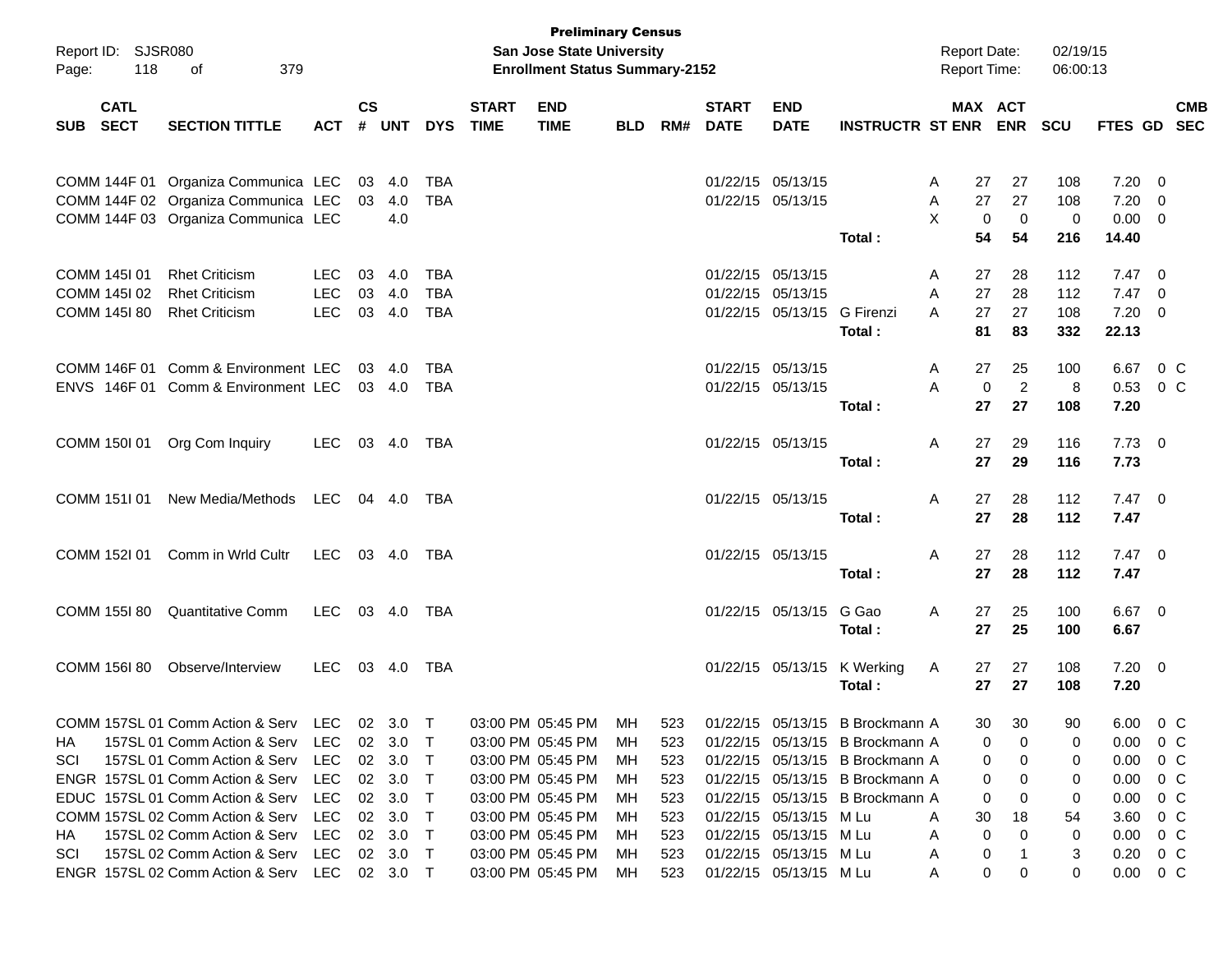| $\mathsf{cs}$<br><b>CATL</b><br><b>START</b><br><b>END</b><br><b>START</b><br><b>END</b><br>MAX ACT<br><b>SECT</b><br><b>TIME</b><br><b>INSTRUCTR ST ENR</b><br><b>ENR</b><br><b>SECTION TITTLE</b><br><b>ACT</b><br>#<br><b>UNT</b><br><b>DYS</b><br><b>TIME</b><br>RM#<br><b>DATE</b><br><b>DATE</b><br><b>SCU</b><br>FTES GD SEC<br><b>SUB</b><br><b>BLD</b><br>LEC<br>01/22/15<br>0 <sup>C</sup><br>EDUC 157SL 02 Comm Action & Serv<br>02<br>3.0<br>$\mathsf T$<br>03:00 PM 05:45 PM<br>МH<br>523<br>05/13/15<br>M Lu<br>0<br>3<br>0.20<br>$\overline{1}$<br>A<br>COMM 157SL 03 Comm Action & Serv<br><b>LEC</b><br>02<br>3.0<br>W<br>03:00 PM 05:45 PM<br><b>DMH</b><br>348<br>01/22/15<br>05/13/15<br>30<br>24<br>72<br>4.80<br>0 <sup>C</sup><br>M Lu<br>Α<br>157SL 03 Comm Action & Serv<br>LEC<br>02<br>3.0<br>W<br>03:00 PM 05:45 PM<br>01/22/15<br>05/13/15<br>$\mathbf 0$<br>0<br>0.00<br>0 <sup>C</sup><br>DMH 348<br>M Lu<br>0<br>НA<br>A<br>157SL 03 Comm Action & Serv<br><b>LEC</b><br>02<br>3.0<br>W<br>03:00 PM 05:45 PM<br>DMH 348<br>01/22/15<br>05/13/15<br>0.00<br>0 <sup>C</sup><br>SCI<br>M Lu<br>0<br>0<br>0<br>A<br>ENGR 157SL 03 Comm Action & Serv<br><b>LEC</b><br>02<br>3.0<br>W<br>03:00 PM 05:45 PM<br>DMH 348<br>01/22/15<br>05/13/15<br>3<br>0.20<br>0 <sup>C</sup><br>M Lu<br>0<br>$\mathbf 1$<br>A<br>EDUC 157SL 03 Comm Action & Serv<br><b>LEC</b><br>02<br>3.0<br>W<br>03:00 PM 05:45 PM<br>DMH 348<br>01/22/15<br>05/13/15<br>$\mathbf 0$<br>3<br>0.20<br>0 <sup>C</sup><br>M Lu<br>$\mathbf{1}$<br>Α<br>COMM 157SL 04 Comm Action & Serv<br><b>LEC</b><br>02<br>3.0<br>W<br>03:00 PM 05:45 PM<br>DMH 348<br>01/22/15<br>05/13/15<br>30<br>16<br>48<br>3.20<br>0 <sup>C</sup><br>V Lehmkuhl-DA<br>157SL 04 Comm Action & Serv<br><b>LEC</b><br>02<br>3.0<br>W<br>03:00 PM 05:45 PM<br>DMH 348<br>01/22/15<br>05/13/15<br>0<br>0.00<br>0 <sup>C</sup><br>V Lehmkuhl-DA<br>0<br>0<br>НA<br>157SL 04 Comm Action & Serv<br><b>LEC</b><br>02<br>3.0<br>W<br>03:00 PM 05:45 PM<br>DMH 348<br>01/22/15<br>05/13/15<br>0.00<br>0 <sup>C</sup><br>SCI<br>V Lehmkuhl-DA<br>0<br>0<br>0<br>ENGR 157SL 04 Comm Action & Serv<br><b>LEC</b><br>02<br>3.0<br>W<br>03:00 PM 05:45 PM<br>DMH 348<br>01/22/15<br>05/13/15<br>2<br>6<br>0.40<br>0 <sup>C</sup><br>V Lehmkuhl-DA<br>0<br>$\mathbf{1}$<br>3<br>EDUC 157SL 04 Comm Action & Serv<br>LEC<br>02<br>3.0<br>W<br>03:00 PM 05:45 PM<br>DMH 348<br>01/22/15 05/13/15<br>0.20<br>0 <sup>C</sup><br>V Lehmkuhl-DA<br>0<br>120<br>95<br>285<br>19.00<br>Total:<br>COMM 161F 01<br>Comm & Culture<br><b>LEC</b><br><b>TBA</b><br>05/13/15<br>28<br>03<br>4.0<br>01/22/15<br>27<br>112<br>7.47<br>- 0<br>A<br><b>LEC</b><br>COMM 161F 80 Comm & Culture<br>03<br>4.0<br><b>TBA</b><br>01/22/15 05/13/15 S Hinerman<br>27<br>27<br>108<br>7.20<br>$\overline{\phantom{0}}$<br>A<br>55<br>Total:<br>54<br>220<br>14.67<br>COMM 168B 01<br>Global Climate Chang LEC<br><b>TR</b><br>01:30 PM 02:45 PM<br>WSQ 207<br>34<br>3.0<br>01/22/15<br>05/13/15<br>B Brockmann A<br>102<br>6.80<br>$0\,C$<br>01<br>40<br>METR 168B 01<br>Global Climate Chang LEC<br><b>TR</b><br>01:30 PM 02:45 PM<br>WSQ 207<br>01/22/15<br>05/13/15<br>0<br>$\mathbf 0$<br>0.00<br>0 <sup>C</sup><br>01<br>3.0<br>B Brockmann A<br>0<br>168B 01<br>Global Climate Chang LEC<br><b>TR</b><br>01:30 PM 02:45 PM<br>WSQ 207<br>01/22/15<br>05/13/15<br>9<br>27<br>0 <sup>C</sup><br><b>ENVS</b><br>01<br>3.0<br>B Brockmann A<br>1.80<br>0<br>168B 01<br>Global Climate Chang LEC<br>3.0<br><b>TR</b><br>01:30 PM 02:45 PM<br>WSQ 207<br>01/22/15<br>05/13/15<br>0.00<br>0 <sup>C</sup><br><b>GEOL</b><br>01<br>B Brockmann A<br>0<br>0<br>0<br><b>TR</b><br>Global Climate Chang LEC<br>3.0<br>01:30 PM 02:45 PM<br>WSQ 207<br>01/22/15<br>05/13/15<br>0.00<br>0 <sup>C</sup><br>HUM<br>168B 01<br>01<br>B Brockmann A<br>0<br>0<br>0<br>COMM 168B 02 Global Climate Chang LEC<br>3.0<br><b>TR</b><br>01:30 PM 02:45 PM<br>WSQ 207<br>01/22/15<br>05/13/15<br>A Gershenson A<br>16<br>48<br>3.20<br>0 <sup>C</sup><br>01<br>40<br>METR 168B 02 Global Climate Chang LEC<br>3.0<br><b>TR</b><br>01:30 PM 02:45 PM<br>WSQ 207<br>01/22/15<br>05/13/15<br>A Gershenson A<br>$\overline{1}$<br>3<br>0.20<br>0 <sup>C</sup><br>01<br>0<br><b>TR</b><br>168B 02 Global Climate Chang LEC<br>3.0<br>01:30 PM 02:45 PM<br>WSQ 207<br>01/22/15<br>05/13/15<br>A Gershenson A<br>25<br>5.00<br>0 <sup>C</sup><br><b>ENVS</b><br>01<br>0<br>75<br>168B 02 Global Climate Chang LEC<br><b>TR</b><br>01:30 PM 02:45 PM<br>WSQ 207<br>01/22/15<br>05/13/15<br>A Gershenson A<br>$\mathbf 0$<br>0.00<br>0 <sup>C</sup><br><b>GEOL</b><br>01<br>3.0<br>0<br>0<br>168B 02 Global Climate Chang LEC<br><b>TR</b><br>01:30 PM 02:45 PM<br>WSQ 207<br>01/22/15<br>05/13/15<br>A Gershenson A<br>0.00<br>0 <sup>C</sup><br>01<br>3.0<br>0<br>0<br>0<br>HUM<br><b>TR</b><br>COMM 168B 03 Global Climate Chang LEC<br>01:30 PM 02:45 PM<br>WSQ 207<br>01/22/15<br>05/13/15<br>$0\,C$<br>01<br>3.0<br><b>B</b> Murphy<br>40<br>16<br>48<br>3.20<br>A<br>168B 03 Global Climate Chang LEC<br><b>TR</b><br>01:30 PM 02:45 PM<br>WSQ 207<br>01/22/15<br>0<br>$0\,C$<br>METR<br>01<br>3.0<br>05/13/15<br><b>B</b> Murphy<br>0<br>0<br>0.00<br>A<br>$\overline{2}$<br>ENVS 168B 03 Global Climate Chang LEC<br><b>TR</b><br>01:30 PM 02:45 PM<br>WSQ 207<br>01/22/15 05/13/15 B Murphy<br>6<br>0.40<br>0 <sup>C</sup><br>01<br>3.0<br>0<br>Α<br>GEOL 168B 03 Global Climate Chang LEC 01 3.0 TR 01:30 PM 02:45 PM WSQ 207<br>12<br>01/22/15 05/13/15 B Murphy<br>$0.80 \t 0 C$<br>0<br>$\mathsf{A}$<br>HUM 168B 03 Global Climate Chang LEC 01 3.0 TR 01:30 PM 02:45 PM WSQ 207<br>$0.00 \t 0 C$<br>01/22/15 05/13/15 B Murphy<br>0<br>0<br>A<br>0<br>21.40<br>120 107<br>321<br>Total:<br>COMM 169I 80 Media Respns Crit<br>LEC 03 4.0 TBA<br>01/22/15 05/13/15 S Hinerman A<br>$7.47\quad 0$<br>28<br>112<br>27<br>27<br>28<br>112<br>7.47<br>Total:<br>COMM 170F 80 Persuasion<br>01/22/15 05/13/15 S Coopman A<br>$7.20 \t 0$<br>LEC 03 4.0 TBA<br>27<br>27<br>108 | Report ID:<br>Page: | SJSR080<br>119 | 379<br>оf |  |  | <b>Preliminary Census</b><br>San Jose State University<br><b>Enrollment Status Summary-2152</b> |  |  | <b>Report Date:</b><br><b>Report Time:</b> | 02/19/15<br>06:00:13 |  |            |
|------------------------------------------------------------------------------------------------------------------------------------------------------------------------------------------------------------------------------------------------------------------------------------------------------------------------------------------------------------------------------------------------------------------------------------------------------------------------------------------------------------------------------------------------------------------------------------------------------------------------------------------------------------------------------------------------------------------------------------------------------------------------------------------------------------------------------------------------------------------------------------------------------------------------------------------------------------------------------------------------------------------------------------------------------------------------------------------------------------------------------------------------------------------------------------------------------------------------------------------------------------------------------------------------------------------------------------------------------------------------------------------------------------------------------------------------------------------------------------------------------------------------------------------------------------------------------------------------------------------------------------------------------------------------------------------------------------------------------------------------------------------------------------------------------------------------------------------------------------------------------------------------------------------------------------------------------------------------------------------------------------------------------------------------------------------------------------------------------------------------------------------------------------------------------------------------------------------------------------------------------------------------------------------------------------------------------------------------------------------------------------------------------------------------------------------------------------------------------------------------------------------------------------------------------------------------------------------------------------------------------------------------------------------------------------------------------------------------------------------------------------------------------------------------------------------------------------------------------------------------------------------------------------------------------------------------------------------------------------------------------------------------------------------------------------------------------------------------------------------------------------------------------------------------------------------------------------------------------------------------------------------------------------------------------------------------------------------------------------------------------------------------------------------------------------------------------------------------------------------------------------------------------------------------------------------------------------------------------------------------------------------------------------------------------------------------------------------------------------------------------------------------------------------------------------------------------------------------------------------------------------------------------------------------------------------------------------------------------------------------------------------------------------------------------------------------------------------------------------------------------------------------------------------------------------------------------------------------------------------------------------------------------------------------------------------------------------------------------------------------------------------------------------------------------------------------------------------------------------------------------------------------------------------------------------------------------------------------------------------------------------------------------------------------------------------------------------------------------------------------------------------------------------------------------------------------------------------------------------------------------------------------------------------------------------------------------------------------------------------------------------------------------------------------------------------------------------------------------------------------------------------------------------------------------------------------------------------------------------------------------------------------------------------------------------------------------------------------------------------------------------------------------------------------------------------------------------------------------------------------------------------------------------------------------------------------------------------------------------------------------------------------------------------------------------------------------------------------------------------------------------------------------------------------------------------------------------------------------------------------------------------------------------------------------------------------------------------------------------------------------------------------------------------------------------------------------------------|---------------------|----------------|-----------|--|--|-------------------------------------------------------------------------------------------------|--|--|--------------------------------------------|----------------------|--|------------|
|                                                                                                                                                                                                                                                                                                                                                                                                                                                                                                                                                                                                                                                                                                                                                                                                                                                                                                                                                                                                                                                                                                                                                                                                                                                                                                                                                                                                                                                                                                                                                                                                                                                                                                                                                                                                                                                                                                                                                                                                                                                                                                                                                                                                                                                                                                                                                                                                                                                                                                                                                                                                                                                                                                                                                                                                                                                                                                                                                                                                                                                                                                                                                                                                                                                                                                                                                                                                                                                                                                                                                                                                                                                                                                                                                                                                                                                                                                                                                                                                                                                                                                                                                                                                                                                                                                                                                                                                                                                                                                                                                                                                                                                                                                                                                                                                                                                                                                                                                                                                                                                                                                                                                                                                                                                                                                                                                                                                                                                                                                                                                                                                                                                                                                                                                                                                                                                                                                                                                                                                                                                                                          |                     |                |           |  |  |                                                                                                 |  |  |                                            |                      |  | <b>CMB</b> |
|                                                                                                                                                                                                                                                                                                                                                                                                                                                                                                                                                                                                                                                                                                                                                                                                                                                                                                                                                                                                                                                                                                                                                                                                                                                                                                                                                                                                                                                                                                                                                                                                                                                                                                                                                                                                                                                                                                                                                                                                                                                                                                                                                                                                                                                                                                                                                                                                                                                                                                                                                                                                                                                                                                                                                                                                                                                                                                                                                                                                                                                                                                                                                                                                                                                                                                                                                                                                                                                                                                                                                                                                                                                                                                                                                                                                                                                                                                                                                                                                                                                                                                                                                                                                                                                                                                                                                                                                                                                                                                                                                                                                                                                                                                                                                                                                                                                                                                                                                                                                                                                                                                                                                                                                                                                                                                                                                                                                                                                                                                                                                                                                                                                                                                                                                                                                                                                                                                                                                                                                                                                                                          |                     |                |           |  |  |                                                                                                 |  |  |                                            |                      |  |            |
|                                                                                                                                                                                                                                                                                                                                                                                                                                                                                                                                                                                                                                                                                                                                                                                                                                                                                                                                                                                                                                                                                                                                                                                                                                                                                                                                                                                                                                                                                                                                                                                                                                                                                                                                                                                                                                                                                                                                                                                                                                                                                                                                                                                                                                                                                                                                                                                                                                                                                                                                                                                                                                                                                                                                                                                                                                                                                                                                                                                                                                                                                                                                                                                                                                                                                                                                                                                                                                                                                                                                                                                                                                                                                                                                                                                                                                                                                                                                                                                                                                                                                                                                                                                                                                                                                                                                                                                                                                                                                                                                                                                                                                                                                                                                                                                                                                                                                                                                                                                                                                                                                                                                                                                                                                                                                                                                                                                                                                                                                                                                                                                                                                                                                                                                                                                                                                                                                                                                                                                                                                                                                          |                     |                |           |  |  |                                                                                                 |  |  |                                            |                      |  |            |
|                                                                                                                                                                                                                                                                                                                                                                                                                                                                                                                                                                                                                                                                                                                                                                                                                                                                                                                                                                                                                                                                                                                                                                                                                                                                                                                                                                                                                                                                                                                                                                                                                                                                                                                                                                                                                                                                                                                                                                                                                                                                                                                                                                                                                                                                                                                                                                                                                                                                                                                                                                                                                                                                                                                                                                                                                                                                                                                                                                                                                                                                                                                                                                                                                                                                                                                                                                                                                                                                                                                                                                                                                                                                                                                                                                                                                                                                                                                                                                                                                                                                                                                                                                                                                                                                                                                                                                                                                                                                                                                                                                                                                                                                                                                                                                                                                                                                                                                                                                                                                                                                                                                                                                                                                                                                                                                                                                                                                                                                                                                                                                                                                                                                                                                                                                                                                                                                                                                                                                                                                                                                                          |                     |                |           |  |  |                                                                                                 |  |  |                                            |                      |  |            |
|                                                                                                                                                                                                                                                                                                                                                                                                                                                                                                                                                                                                                                                                                                                                                                                                                                                                                                                                                                                                                                                                                                                                                                                                                                                                                                                                                                                                                                                                                                                                                                                                                                                                                                                                                                                                                                                                                                                                                                                                                                                                                                                                                                                                                                                                                                                                                                                                                                                                                                                                                                                                                                                                                                                                                                                                                                                                                                                                                                                                                                                                                                                                                                                                                                                                                                                                                                                                                                                                                                                                                                                                                                                                                                                                                                                                                                                                                                                                                                                                                                                                                                                                                                                                                                                                                                                                                                                                                                                                                                                                                                                                                                                                                                                                                                                                                                                                                                                                                                                                                                                                                                                                                                                                                                                                                                                                                                                                                                                                                                                                                                                                                                                                                                                                                                                                                                                                                                                                                                                                                                                                                          |                     |                |           |  |  |                                                                                                 |  |  |                                            |                      |  |            |
|                                                                                                                                                                                                                                                                                                                                                                                                                                                                                                                                                                                                                                                                                                                                                                                                                                                                                                                                                                                                                                                                                                                                                                                                                                                                                                                                                                                                                                                                                                                                                                                                                                                                                                                                                                                                                                                                                                                                                                                                                                                                                                                                                                                                                                                                                                                                                                                                                                                                                                                                                                                                                                                                                                                                                                                                                                                                                                                                                                                                                                                                                                                                                                                                                                                                                                                                                                                                                                                                                                                                                                                                                                                                                                                                                                                                                                                                                                                                                                                                                                                                                                                                                                                                                                                                                                                                                                                                                                                                                                                                                                                                                                                                                                                                                                                                                                                                                                                                                                                                                                                                                                                                                                                                                                                                                                                                                                                                                                                                                                                                                                                                                                                                                                                                                                                                                                                                                                                                                                                                                                                                                          |                     |                |           |  |  |                                                                                                 |  |  |                                            |                      |  |            |
|                                                                                                                                                                                                                                                                                                                                                                                                                                                                                                                                                                                                                                                                                                                                                                                                                                                                                                                                                                                                                                                                                                                                                                                                                                                                                                                                                                                                                                                                                                                                                                                                                                                                                                                                                                                                                                                                                                                                                                                                                                                                                                                                                                                                                                                                                                                                                                                                                                                                                                                                                                                                                                                                                                                                                                                                                                                                                                                                                                                                                                                                                                                                                                                                                                                                                                                                                                                                                                                                                                                                                                                                                                                                                                                                                                                                                                                                                                                                                                                                                                                                                                                                                                                                                                                                                                                                                                                                                                                                                                                                                                                                                                                                                                                                                                                                                                                                                                                                                                                                                                                                                                                                                                                                                                                                                                                                                                                                                                                                                                                                                                                                                                                                                                                                                                                                                                                                                                                                                                                                                                                                                          |                     |                |           |  |  |                                                                                                 |  |  |                                            |                      |  |            |
|                                                                                                                                                                                                                                                                                                                                                                                                                                                                                                                                                                                                                                                                                                                                                                                                                                                                                                                                                                                                                                                                                                                                                                                                                                                                                                                                                                                                                                                                                                                                                                                                                                                                                                                                                                                                                                                                                                                                                                                                                                                                                                                                                                                                                                                                                                                                                                                                                                                                                                                                                                                                                                                                                                                                                                                                                                                                                                                                                                                                                                                                                                                                                                                                                                                                                                                                                                                                                                                                                                                                                                                                                                                                                                                                                                                                                                                                                                                                                                                                                                                                                                                                                                                                                                                                                                                                                                                                                                                                                                                                                                                                                                                                                                                                                                                                                                                                                                                                                                                                                                                                                                                                                                                                                                                                                                                                                                                                                                                                                                                                                                                                                                                                                                                                                                                                                                                                                                                                                                                                                                                                                          |                     |                |           |  |  |                                                                                                 |  |  |                                            |                      |  |            |
|                                                                                                                                                                                                                                                                                                                                                                                                                                                                                                                                                                                                                                                                                                                                                                                                                                                                                                                                                                                                                                                                                                                                                                                                                                                                                                                                                                                                                                                                                                                                                                                                                                                                                                                                                                                                                                                                                                                                                                                                                                                                                                                                                                                                                                                                                                                                                                                                                                                                                                                                                                                                                                                                                                                                                                                                                                                                                                                                                                                                                                                                                                                                                                                                                                                                                                                                                                                                                                                                                                                                                                                                                                                                                                                                                                                                                                                                                                                                                                                                                                                                                                                                                                                                                                                                                                                                                                                                                                                                                                                                                                                                                                                                                                                                                                                                                                                                                                                                                                                                                                                                                                                                                                                                                                                                                                                                                                                                                                                                                                                                                                                                                                                                                                                                                                                                                                                                                                                                                                                                                                                                                          |                     |                |           |  |  |                                                                                                 |  |  |                                            |                      |  |            |
|                                                                                                                                                                                                                                                                                                                                                                                                                                                                                                                                                                                                                                                                                                                                                                                                                                                                                                                                                                                                                                                                                                                                                                                                                                                                                                                                                                                                                                                                                                                                                                                                                                                                                                                                                                                                                                                                                                                                                                                                                                                                                                                                                                                                                                                                                                                                                                                                                                                                                                                                                                                                                                                                                                                                                                                                                                                                                                                                                                                                                                                                                                                                                                                                                                                                                                                                                                                                                                                                                                                                                                                                                                                                                                                                                                                                                                                                                                                                                                                                                                                                                                                                                                                                                                                                                                                                                                                                                                                                                                                                                                                                                                                                                                                                                                                                                                                                                                                                                                                                                                                                                                                                                                                                                                                                                                                                                                                                                                                                                                                                                                                                                                                                                                                                                                                                                                                                                                                                                                                                                                                                                          |                     |                |           |  |  |                                                                                                 |  |  |                                            |                      |  |            |
|                                                                                                                                                                                                                                                                                                                                                                                                                                                                                                                                                                                                                                                                                                                                                                                                                                                                                                                                                                                                                                                                                                                                                                                                                                                                                                                                                                                                                                                                                                                                                                                                                                                                                                                                                                                                                                                                                                                                                                                                                                                                                                                                                                                                                                                                                                                                                                                                                                                                                                                                                                                                                                                                                                                                                                                                                                                                                                                                                                                                                                                                                                                                                                                                                                                                                                                                                                                                                                                                                                                                                                                                                                                                                                                                                                                                                                                                                                                                                                                                                                                                                                                                                                                                                                                                                                                                                                                                                                                                                                                                                                                                                                                                                                                                                                                                                                                                                                                                                                                                                                                                                                                                                                                                                                                                                                                                                                                                                                                                                                                                                                                                                                                                                                                                                                                                                                                                                                                                                                                                                                                                                          |                     |                |           |  |  |                                                                                                 |  |  |                                            |                      |  |            |
|                                                                                                                                                                                                                                                                                                                                                                                                                                                                                                                                                                                                                                                                                                                                                                                                                                                                                                                                                                                                                                                                                                                                                                                                                                                                                                                                                                                                                                                                                                                                                                                                                                                                                                                                                                                                                                                                                                                                                                                                                                                                                                                                                                                                                                                                                                                                                                                                                                                                                                                                                                                                                                                                                                                                                                                                                                                                                                                                                                                                                                                                                                                                                                                                                                                                                                                                                                                                                                                                                                                                                                                                                                                                                                                                                                                                                                                                                                                                                                                                                                                                                                                                                                                                                                                                                                                                                                                                                                                                                                                                                                                                                                                                                                                                                                                                                                                                                                                                                                                                                                                                                                                                                                                                                                                                                                                                                                                                                                                                                                                                                                                                                                                                                                                                                                                                                                                                                                                                                                                                                                                                                          |                     |                |           |  |  |                                                                                                 |  |  |                                            |                      |  |            |
|                                                                                                                                                                                                                                                                                                                                                                                                                                                                                                                                                                                                                                                                                                                                                                                                                                                                                                                                                                                                                                                                                                                                                                                                                                                                                                                                                                                                                                                                                                                                                                                                                                                                                                                                                                                                                                                                                                                                                                                                                                                                                                                                                                                                                                                                                                                                                                                                                                                                                                                                                                                                                                                                                                                                                                                                                                                                                                                                                                                                                                                                                                                                                                                                                                                                                                                                                                                                                                                                                                                                                                                                                                                                                                                                                                                                                                                                                                                                                                                                                                                                                                                                                                                                                                                                                                                                                                                                                                                                                                                                                                                                                                                                                                                                                                                                                                                                                                                                                                                                                                                                                                                                                                                                                                                                                                                                                                                                                                                                                                                                                                                                                                                                                                                                                                                                                                                                                                                                                                                                                                                                                          |                     |                |           |  |  |                                                                                                 |  |  |                                            |                      |  |            |
|                                                                                                                                                                                                                                                                                                                                                                                                                                                                                                                                                                                                                                                                                                                                                                                                                                                                                                                                                                                                                                                                                                                                                                                                                                                                                                                                                                                                                                                                                                                                                                                                                                                                                                                                                                                                                                                                                                                                                                                                                                                                                                                                                                                                                                                                                                                                                                                                                                                                                                                                                                                                                                                                                                                                                                                                                                                                                                                                                                                                                                                                                                                                                                                                                                                                                                                                                                                                                                                                                                                                                                                                                                                                                                                                                                                                                                                                                                                                                                                                                                                                                                                                                                                                                                                                                                                                                                                                                                                                                                                                                                                                                                                                                                                                                                                                                                                                                                                                                                                                                                                                                                                                                                                                                                                                                                                                                                                                                                                                                                                                                                                                                                                                                                                                                                                                                                                                                                                                                                                                                                                                                          |                     |                |           |  |  |                                                                                                 |  |  |                                            |                      |  |            |
|                                                                                                                                                                                                                                                                                                                                                                                                                                                                                                                                                                                                                                                                                                                                                                                                                                                                                                                                                                                                                                                                                                                                                                                                                                                                                                                                                                                                                                                                                                                                                                                                                                                                                                                                                                                                                                                                                                                                                                                                                                                                                                                                                                                                                                                                                                                                                                                                                                                                                                                                                                                                                                                                                                                                                                                                                                                                                                                                                                                                                                                                                                                                                                                                                                                                                                                                                                                                                                                                                                                                                                                                                                                                                                                                                                                                                                                                                                                                                                                                                                                                                                                                                                                                                                                                                                                                                                                                                                                                                                                                                                                                                                                                                                                                                                                                                                                                                                                                                                                                                                                                                                                                                                                                                                                                                                                                                                                                                                                                                                                                                                                                                                                                                                                                                                                                                                                                                                                                                                                                                                                                                          |                     |                |           |  |  |                                                                                                 |  |  |                                            |                      |  |            |
|                                                                                                                                                                                                                                                                                                                                                                                                                                                                                                                                                                                                                                                                                                                                                                                                                                                                                                                                                                                                                                                                                                                                                                                                                                                                                                                                                                                                                                                                                                                                                                                                                                                                                                                                                                                                                                                                                                                                                                                                                                                                                                                                                                                                                                                                                                                                                                                                                                                                                                                                                                                                                                                                                                                                                                                                                                                                                                                                                                                                                                                                                                                                                                                                                                                                                                                                                                                                                                                                                                                                                                                                                                                                                                                                                                                                                                                                                                                                                                                                                                                                                                                                                                                                                                                                                                                                                                                                                                                                                                                                                                                                                                                                                                                                                                                                                                                                                                                                                                                                                                                                                                                                                                                                                                                                                                                                                                                                                                                                                                                                                                                                                                                                                                                                                                                                                                                                                                                                                                                                                                                                                          |                     |                |           |  |  |                                                                                                 |  |  |                                            |                      |  |            |
|                                                                                                                                                                                                                                                                                                                                                                                                                                                                                                                                                                                                                                                                                                                                                                                                                                                                                                                                                                                                                                                                                                                                                                                                                                                                                                                                                                                                                                                                                                                                                                                                                                                                                                                                                                                                                                                                                                                                                                                                                                                                                                                                                                                                                                                                                                                                                                                                                                                                                                                                                                                                                                                                                                                                                                                                                                                                                                                                                                                                                                                                                                                                                                                                                                                                                                                                                                                                                                                                                                                                                                                                                                                                                                                                                                                                                                                                                                                                                                                                                                                                                                                                                                                                                                                                                                                                                                                                                                                                                                                                                                                                                                                                                                                                                                                                                                                                                                                                                                                                                                                                                                                                                                                                                                                                                                                                                                                                                                                                                                                                                                                                                                                                                                                                                                                                                                                                                                                                                                                                                                                                                          |                     |                |           |  |  |                                                                                                 |  |  |                                            |                      |  |            |
|                                                                                                                                                                                                                                                                                                                                                                                                                                                                                                                                                                                                                                                                                                                                                                                                                                                                                                                                                                                                                                                                                                                                                                                                                                                                                                                                                                                                                                                                                                                                                                                                                                                                                                                                                                                                                                                                                                                                                                                                                                                                                                                                                                                                                                                                                                                                                                                                                                                                                                                                                                                                                                                                                                                                                                                                                                                                                                                                                                                                                                                                                                                                                                                                                                                                                                                                                                                                                                                                                                                                                                                                                                                                                                                                                                                                                                                                                                                                                                                                                                                                                                                                                                                                                                                                                                                                                                                                                                                                                                                                                                                                                                                                                                                                                                                                                                                                                                                                                                                                                                                                                                                                                                                                                                                                                                                                                                                                                                                                                                                                                                                                                                                                                                                                                                                                                                                                                                                                                                                                                                                                                          |                     |                |           |  |  |                                                                                                 |  |  |                                            |                      |  |            |
|                                                                                                                                                                                                                                                                                                                                                                                                                                                                                                                                                                                                                                                                                                                                                                                                                                                                                                                                                                                                                                                                                                                                                                                                                                                                                                                                                                                                                                                                                                                                                                                                                                                                                                                                                                                                                                                                                                                                                                                                                                                                                                                                                                                                                                                                                                                                                                                                                                                                                                                                                                                                                                                                                                                                                                                                                                                                                                                                                                                                                                                                                                                                                                                                                                                                                                                                                                                                                                                                                                                                                                                                                                                                                                                                                                                                                                                                                                                                                                                                                                                                                                                                                                                                                                                                                                                                                                                                                                                                                                                                                                                                                                                                                                                                                                                                                                                                                                                                                                                                                                                                                                                                                                                                                                                                                                                                                                                                                                                                                                                                                                                                                                                                                                                                                                                                                                                                                                                                                                                                                                                                                          |                     |                |           |  |  |                                                                                                 |  |  |                                            |                      |  |            |
|                                                                                                                                                                                                                                                                                                                                                                                                                                                                                                                                                                                                                                                                                                                                                                                                                                                                                                                                                                                                                                                                                                                                                                                                                                                                                                                                                                                                                                                                                                                                                                                                                                                                                                                                                                                                                                                                                                                                                                                                                                                                                                                                                                                                                                                                                                                                                                                                                                                                                                                                                                                                                                                                                                                                                                                                                                                                                                                                                                                                                                                                                                                                                                                                                                                                                                                                                                                                                                                                                                                                                                                                                                                                                                                                                                                                                                                                                                                                                                                                                                                                                                                                                                                                                                                                                                                                                                                                                                                                                                                                                                                                                                                                                                                                                                                                                                                                                                                                                                                                                                                                                                                                                                                                                                                                                                                                                                                                                                                                                                                                                                                                                                                                                                                                                                                                                                                                                                                                                                                                                                                                                          |                     |                |           |  |  |                                                                                                 |  |  |                                            |                      |  |            |
|                                                                                                                                                                                                                                                                                                                                                                                                                                                                                                                                                                                                                                                                                                                                                                                                                                                                                                                                                                                                                                                                                                                                                                                                                                                                                                                                                                                                                                                                                                                                                                                                                                                                                                                                                                                                                                                                                                                                                                                                                                                                                                                                                                                                                                                                                                                                                                                                                                                                                                                                                                                                                                                                                                                                                                                                                                                                                                                                                                                                                                                                                                                                                                                                                                                                                                                                                                                                                                                                                                                                                                                                                                                                                                                                                                                                                                                                                                                                                                                                                                                                                                                                                                                                                                                                                                                                                                                                                                                                                                                                                                                                                                                                                                                                                                                                                                                                                                                                                                                                                                                                                                                                                                                                                                                                                                                                                                                                                                                                                                                                                                                                                                                                                                                                                                                                                                                                                                                                                                                                                                                                                          |                     |                |           |  |  |                                                                                                 |  |  |                                            |                      |  |            |
|                                                                                                                                                                                                                                                                                                                                                                                                                                                                                                                                                                                                                                                                                                                                                                                                                                                                                                                                                                                                                                                                                                                                                                                                                                                                                                                                                                                                                                                                                                                                                                                                                                                                                                                                                                                                                                                                                                                                                                                                                                                                                                                                                                                                                                                                                                                                                                                                                                                                                                                                                                                                                                                                                                                                                                                                                                                                                                                                                                                                                                                                                                                                                                                                                                                                                                                                                                                                                                                                                                                                                                                                                                                                                                                                                                                                                                                                                                                                                                                                                                                                                                                                                                                                                                                                                                                                                                                                                                                                                                                                                                                                                                                                                                                                                                                                                                                                                                                                                                                                                                                                                                                                                                                                                                                                                                                                                                                                                                                                                                                                                                                                                                                                                                                                                                                                                                                                                                                                                                                                                                                                                          |                     |                |           |  |  |                                                                                                 |  |  |                                            |                      |  |            |
|                                                                                                                                                                                                                                                                                                                                                                                                                                                                                                                                                                                                                                                                                                                                                                                                                                                                                                                                                                                                                                                                                                                                                                                                                                                                                                                                                                                                                                                                                                                                                                                                                                                                                                                                                                                                                                                                                                                                                                                                                                                                                                                                                                                                                                                                                                                                                                                                                                                                                                                                                                                                                                                                                                                                                                                                                                                                                                                                                                                                                                                                                                                                                                                                                                                                                                                                                                                                                                                                                                                                                                                                                                                                                                                                                                                                                                                                                                                                                                                                                                                                                                                                                                                                                                                                                                                                                                                                                                                                                                                                                                                                                                                                                                                                                                                                                                                                                                                                                                                                                                                                                                                                                                                                                                                                                                                                                                                                                                                                                                                                                                                                                                                                                                                                                                                                                                                                                                                                                                                                                                                                                          |                     |                |           |  |  |                                                                                                 |  |  |                                            |                      |  |            |
|                                                                                                                                                                                                                                                                                                                                                                                                                                                                                                                                                                                                                                                                                                                                                                                                                                                                                                                                                                                                                                                                                                                                                                                                                                                                                                                                                                                                                                                                                                                                                                                                                                                                                                                                                                                                                                                                                                                                                                                                                                                                                                                                                                                                                                                                                                                                                                                                                                                                                                                                                                                                                                                                                                                                                                                                                                                                                                                                                                                                                                                                                                                                                                                                                                                                                                                                                                                                                                                                                                                                                                                                                                                                                                                                                                                                                                                                                                                                                                                                                                                                                                                                                                                                                                                                                                                                                                                                                                                                                                                                                                                                                                                                                                                                                                                                                                                                                                                                                                                                                                                                                                                                                                                                                                                                                                                                                                                                                                                                                                                                                                                                                                                                                                                                                                                                                                                                                                                                                                                                                                                                                          |                     |                |           |  |  |                                                                                                 |  |  |                                            |                      |  |            |
|                                                                                                                                                                                                                                                                                                                                                                                                                                                                                                                                                                                                                                                                                                                                                                                                                                                                                                                                                                                                                                                                                                                                                                                                                                                                                                                                                                                                                                                                                                                                                                                                                                                                                                                                                                                                                                                                                                                                                                                                                                                                                                                                                                                                                                                                                                                                                                                                                                                                                                                                                                                                                                                                                                                                                                                                                                                                                                                                                                                                                                                                                                                                                                                                                                                                                                                                                                                                                                                                                                                                                                                                                                                                                                                                                                                                                                                                                                                                                                                                                                                                                                                                                                                                                                                                                                                                                                                                                                                                                                                                                                                                                                                                                                                                                                                                                                                                                                                                                                                                                                                                                                                                                                                                                                                                                                                                                                                                                                                                                                                                                                                                                                                                                                                                                                                                                                                                                                                                                                                                                                                                                          |                     |                |           |  |  |                                                                                                 |  |  |                                            |                      |  |            |
|                                                                                                                                                                                                                                                                                                                                                                                                                                                                                                                                                                                                                                                                                                                                                                                                                                                                                                                                                                                                                                                                                                                                                                                                                                                                                                                                                                                                                                                                                                                                                                                                                                                                                                                                                                                                                                                                                                                                                                                                                                                                                                                                                                                                                                                                                                                                                                                                                                                                                                                                                                                                                                                                                                                                                                                                                                                                                                                                                                                                                                                                                                                                                                                                                                                                                                                                                                                                                                                                                                                                                                                                                                                                                                                                                                                                                                                                                                                                                                                                                                                                                                                                                                                                                                                                                                                                                                                                                                                                                                                                                                                                                                                                                                                                                                                                                                                                                                                                                                                                                                                                                                                                                                                                                                                                                                                                                                                                                                                                                                                                                                                                                                                                                                                                                                                                                                                                                                                                                                                                                                                                                          |                     |                |           |  |  |                                                                                                 |  |  |                                            |                      |  |            |
|                                                                                                                                                                                                                                                                                                                                                                                                                                                                                                                                                                                                                                                                                                                                                                                                                                                                                                                                                                                                                                                                                                                                                                                                                                                                                                                                                                                                                                                                                                                                                                                                                                                                                                                                                                                                                                                                                                                                                                                                                                                                                                                                                                                                                                                                                                                                                                                                                                                                                                                                                                                                                                                                                                                                                                                                                                                                                                                                                                                                                                                                                                                                                                                                                                                                                                                                                                                                                                                                                                                                                                                                                                                                                                                                                                                                                                                                                                                                                                                                                                                                                                                                                                                                                                                                                                                                                                                                                                                                                                                                                                                                                                                                                                                                                                                                                                                                                                                                                                                                                                                                                                                                                                                                                                                                                                                                                                                                                                                                                                                                                                                                                                                                                                                                                                                                                                                                                                                                                                                                                                                                                          |                     |                |           |  |  |                                                                                                 |  |  |                                            |                      |  |            |
|                                                                                                                                                                                                                                                                                                                                                                                                                                                                                                                                                                                                                                                                                                                                                                                                                                                                                                                                                                                                                                                                                                                                                                                                                                                                                                                                                                                                                                                                                                                                                                                                                                                                                                                                                                                                                                                                                                                                                                                                                                                                                                                                                                                                                                                                                                                                                                                                                                                                                                                                                                                                                                                                                                                                                                                                                                                                                                                                                                                                                                                                                                                                                                                                                                                                                                                                                                                                                                                                                                                                                                                                                                                                                                                                                                                                                                                                                                                                                                                                                                                                                                                                                                                                                                                                                                                                                                                                                                                                                                                                                                                                                                                                                                                                                                                                                                                                                                                                                                                                                                                                                                                                                                                                                                                                                                                                                                                                                                                                                                                                                                                                                                                                                                                                                                                                                                                                                                                                                                                                                                                                                          |                     |                |           |  |  |                                                                                                 |  |  |                                            |                      |  |            |
|                                                                                                                                                                                                                                                                                                                                                                                                                                                                                                                                                                                                                                                                                                                                                                                                                                                                                                                                                                                                                                                                                                                                                                                                                                                                                                                                                                                                                                                                                                                                                                                                                                                                                                                                                                                                                                                                                                                                                                                                                                                                                                                                                                                                                                                                                                                                                                                                                                                                                                                                                                                                                                                                                                                                                                                                                                                                                                                                                                                                                                                                                                                                                                                                                                                                                                                                                                                                                                                                                                                                                                                                                                                                                                                                                                                                                                                                                                                                                                                                                                                                                                                                                                                                                                                                                                                                                                                                                                                                                                                                                                                                                                                                                                                                                                                                                                                                                                                                                                                                                                                                                                                                                                                                                                                                                                                                                                                                                                                                                                                                                                                                                                                                                                                                                                                                                                                                                                                                                                                                                                                                                          |                     |                |           |  |  |                                                                                                 |  |  |                                            |                      |  |            |
|                                                                                                                                                                                                                                                                                                                                                                                                                                                                                                                                                                                                                                                                                                                                                                                                                                                                                                                                                                                                                                                                                                                                                                                                                                                                                                                                                                                                                                                                                                                                                                                                                                                                                                                                                                                                                                                                                                                                                                                                                                                                                                                                                                                                                                                                                                                                                                                                                                                                                                                                                                                                                                                                                                                                                                                                                                                                                                                                                                                                                                                                                                                                                                                                                                                                                                                                                                                                                                                                                                                                                                                                                                                                                                                                                                                                                                                                                                                                                                                                                                                                                                                                                                                                                                                                                                                                                                                                                                                                                                                                                                                                                                                                                                                                                                                                                                                                                                                                                                                                                                                                                                                                                                                                                                                                                                                                                                                                                                                                                                                                                                                                                                                                                                                                                                                                                                                                                                                                                                                                                                                                                          |                     |                |           |  |  |                                                                                                 |  |  |                                            |                      |  |            |
|                                                                                                                                                                                                                                                                                                                                                                                                                                                                                                                                                                                                                                                                                                                                                                                                                                                                                                                                                                                                                                                                                                                                                                                                                                                                                                                                                                                                                                                                                                                                                                                                                                                                                                                                                                                                                                                                                                                                                                                                                                                                                                                                                                                                                                                                                                                                                                                                                                                                                                                                                                                                                                                                                                                                                                                                                                                                                                                                                                                                                                                                                                                                                                                                                                                                                                                                                                                                                                                                                                                                                                                                                                                                                                                                                                                                                                                                                                                                                                                                                                                                                                                                                                                                                                                                                                                                                                                                                                                                                                                                                                                                                                                                                                                                                                                                                                                                                                                                                                                                                                                                                                                                                                                                                                                                                                                                                                                                                                                                                                                                                                                                                                                                                                                                                                                                                                                                                                                                                                                                                                                                                          |                     |                |           |  |  |                                                                                                 |  |  |                                            |                      |  |            |
|                                                                                                                                                                                                                                                                                                                                                                                                                                                                                                                                                                                                                                                                                                                                                                                                                                                                                                                                                                                                                                                                                                                                                                                                                                                                                                                                                                                                                                                                                                                                                                                                                                                                                                                                                                                                                                                                                                                                                                                                                                                                                                                                                                                                                                                                                                                                                                                                                                                                                                                                                                                                                                                                                                                                                                                                                                                                                                                                                                                                                                                                                                                                                                                                                                                                                                                                                                                                                                                                                                                                                                                                                                                                                                                                                                                                                                                                                                                                                                                                                                                                                                                                                                                                                                                                                                                                                                                                                                                                                                                                                                                                                                                                                                                                                                                                                                                                                                                                                                                                                                                                                                                                                                                                                                                                                                                                                                                                                                                                                                                                                                                                                                                                                                                                                                                                                                                                                                                                                                                                                                                                                          |                     |                |           |  |  |                                                                                                 |  |  |                                            |                      |  |            |
|                                                                                                                                                                                                                                                                                                                                                                                                                                                                                                                                                                                                                                                                                                                                                                                                                                                                                                                                                                                                                                                                                                                                                                                                                                                                                                                                                                                                                                                                                                                                                                                                                                                                                                                                                                                                                                                                                                                                                                                                                                                                                                                                                                                                                                                                                                                                                                                                                                                                                                                                                                                                                                                                                                                                                                                                                                                                                                                                                                                                                                                                                                                                                                                                                                                                                                                                                                                                                                                                                                                                                                                                                                                                                                                                                                                                                                                                                                                                                                                                                                                                                                                                                                                                                                                                                                                                                                                                                                                                                                                                                                                                                                                                                                                                                                                                                                                                                                                                                                                                                                                                                                                                                                                                                                                                                                                                                                                                                                                                                                                                                                                                                                                                                                                                                                                                                                                                                                                                                                                                                                                                                          |                     |                |           |  |  |                                                                                                 |  |  |                                            |                      |  |            |
|                                                                                                                                                                                                                                                                                                                                                                                                                                                                                                                                                                                                                                                                                                                                                                                                                                                                                                                                                                                                                                                                                                                                                                                                                                                                                                                                                                                                                                                                                                                                                                                                                                                                                                                                                                                                                                                                                                                                                                                                                                                                                                                                                                                                                                                                                                                                                                                                                                                                                                                                                                                                                                                                                                                                                                                                                                                                                                                                                                                                                                                                                                                                                                                                                                                                                                                                                                                                                                                                                                                                                                                                                                                                                                                                                                                                                                                                                                                                                                                                                                                                                                                                                                                                                                                                                                                                                                                                                                                                                                                                                                                                                                                                                                                                                                                                                                                                                                                                                                                                                                                                                                                                                                                                                                                                                                                                                                                                                                                                                                                                                                                                                                                                                                                                                                                                                                                                                                                                                                                                                                                                                          |                     |                |           |  |  |                                                                                                 |  |  |                                            |                      |  |            |
| 27<br>108<br>7.20<br>Total:<br>27                                                                                                                                                                                                                                                                                                                                                                                                                                                                                                                                                                                                                                                                                                                                                                                                                                                                                                                                                                                                                                                                                                                                                                                                                                                                                                                                                                                                                                                                                                                                                                                                                                                                                                                                                                                                                                                                                                                                                                                                                                                                                                                                                                                                                                                                                                                                                                                                                                                                                                                                                                                                                                                                                                                                                                                                                                                                                                                                                                                                                                                                                                                                                                                                                                                                                                                                                                                                                                                                                                                                                                                                                                                                                                                                                                                                                                                                                                                                                                                                                                                                                                                                                                                                                                                                                                                                                                                                                                                                                                                                                                                                                                                                                                                                                                                                                                                                                                                                                                                                                                                                                                                                                                                                                                                                                                                                                                                                                                                                                                                                                                                                                                                                                                                                                                                                                                                                                                                                                                                                                                                        |                     |                |           |  |  |                                                                                                 |  |  |                                            |                      |  |            |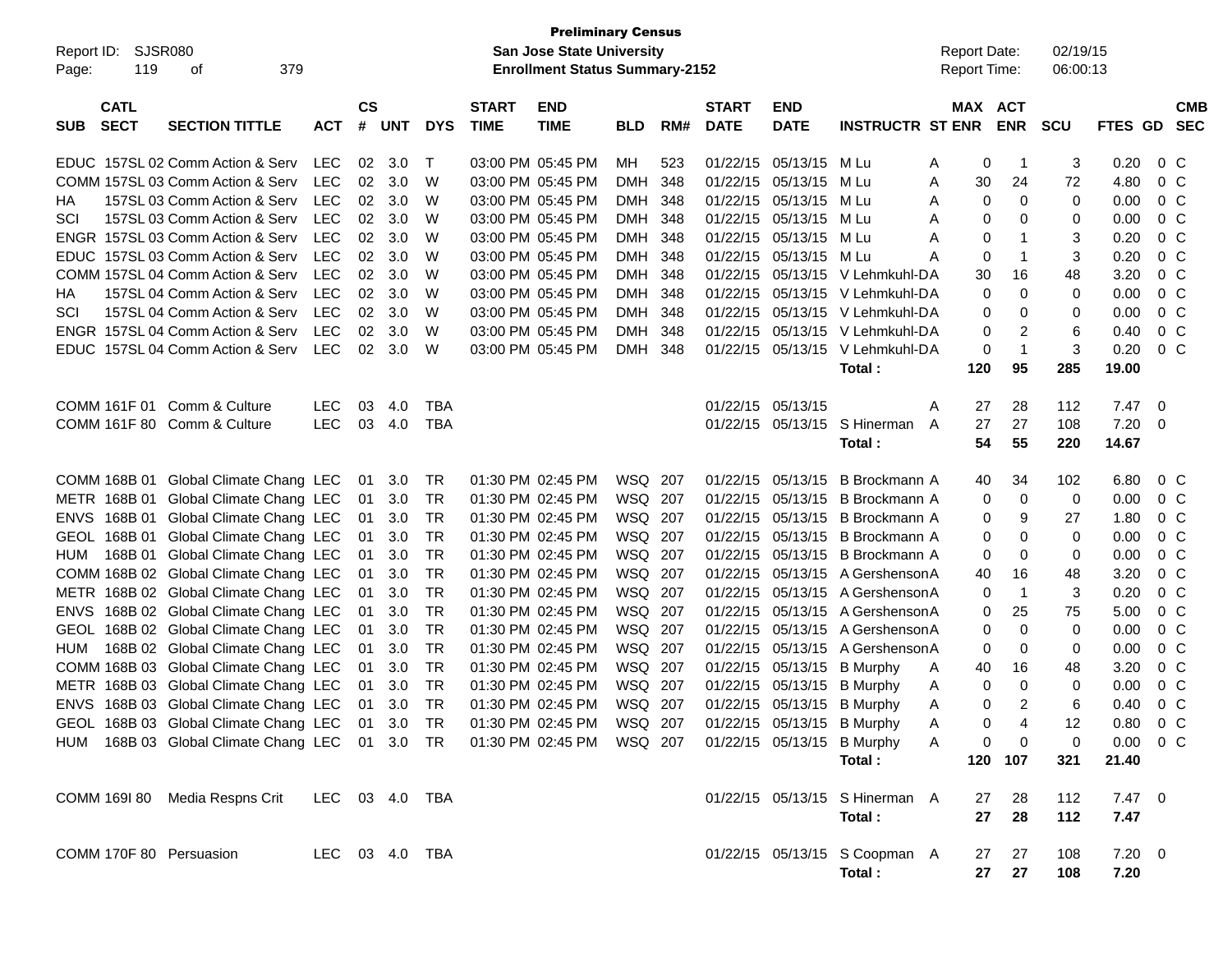| Report ID: SJSR080<br>120<br>Page:                                      | 379<br>of                                                                                                  |                                                                    |                |                                       |                                                      |                             | <b>Preliminary Census</b><br>San Jose State University<br><b>Enrollment Status Summary-2152</b> |            |     |                             |                                                                                                                                          |                                                                       | <b>Report Date:</b><br>Report Time: |                                                   | 02/19/15<br>06:00:13   |                                                                  |            |
|-------------------------------------------------------------------------|------------------------------------------------------------------------------------------------------------|--------------------------------------------------------------------|----------------|---------------------------------------|------------------------------------------------------|-----------------------------|-------------------------------------------------------------------------------------------------|------------|-----|-----------------------------|------------------------------------------------------------------------------------------------------------------------------------------|-----------------------------------------------------------------------|-------------------------------------|---------------------------------------------------|------------------------|------------------------------------------------------------------|------------|
| <b>CATL</b><br><b>SECT</b><br><b>SUB</b>                                | <b>SECTION TITTLE</b>                                                                                      | <b>ACT</b>                                                         | <b>CS</b><br># | UNT                                   | <b>DYS</b>                                           | <b>START</b><br><b>TIME</b> | <b>END</b><br><b>TIME</b>                                                                       | <b>BLD</b> | RM# | <b>START</b><br><b>DATE</b> | <b>END</b><br><b>DATE</b>                                                                                                                | <b>INSTRUCTR ST ENR ENR</b>                                           |                                     | MAX ACT                                           | SCU                    | FTES GD SEC                                                      | <b>CMB</b> |
|                                                                         | COMM 172F 01 Multicultural Comm                                                                            | LEC                                                                |                | 03 4.0                                | TBA                                                  |                             |                                                                                                 |            |     |                             | 01/22/15 05/13/15                                                                                                                        | Total:                                                                | 27<br>Α<br>27                       | 29<br>29                                          | 116<br>116             | $7.73 \t 0$<br>7.73                                              |            |
|                                                                         | COMM 173F 01 Comm & Global UndersLEC<br>COMM 173F 80 Comm & Global UndersLEC                               |                                                                    |                | 03 4.0<br>03 4.0                      | TBA<br><b>TBA</b>                                    |                             |                                                                                                 |            |     |                             | 01/22/15 05/13/15<br>01/22/15 05/13/15 G Gao                                                                                             | Total:                                                                | 27<br>Α<br>27<br>A<br>54            | 28<br>27<br>55                                    | 112<br>108<br>220      | $7.47\ 0$<br>$7.27$ 1<br>14.73                                   |            |
| COMM 174 80                                                             | Intercult & Inequal                                                                                        | <b>LEC</b>                                                         |                | 04 3.0                                | TBA                                                  |                             |                                                                                                 |            |     |                             |                                                                                                                                          | 01/22/15 05/13/15 J Morrison<br>Total:                                | 27<br>A<br>27                       | 27<br>27                                          | 81<br>81               | $5.45$ 1<br>5.45                                                 |            |
|                                                                         | COMM 176P 01 Comm & Gender                                                                                 | <b>LEC</b>                                                         |                | 03 4.0                                | <b>TR</b>                                            |                             | 01:30 PM 02:45 PM                                                                               | HGH 223    |     |                             | 01/22/15 05/13/15 M Peck                                                                                                                 | Total:                                                                | 27<br>A<br>27                       | 28<br>28                                          | 112<br>112             | $7.47\ 0$<br>7.47                                                |            |
| COMM 179 80                                                             | Media & Resistance                                                                                         | LEC                                                                |                | 04 3.0                                | TBA                                                  |                             |                                                                                                 |            |     |                             |                                                                                                                                          | 01/22/15 05/13/15 S Hinerman A<br>Total:                              | 27<br>27                            | 27<br>27                                          | 81<br>81               | $5.40 \ 0$<br>5.40                                               |            |
| COMM 180 01<br>COMM 180 02                                              | <b>Individual Study</b><br><b>Individual Study</b>                                                         | <b>SUP</b><br><b>SUP</b>                                           | 36             | 1.0<br>36 2.0                         | <b>TBA</b><br><b>TBA</b>                             |                             |                                                                                                 |            |     |                             |                                                                                                                                          | 01/22/15 05/13/15 R Cnudde<br>01/22/15 05/13/15 T Coopman A<br>Total: | Α                                   | 5<br>1<br>3<br>$\overline{a}$<br>3<br>8           | 1<br>4<br>5            | $0.08$ 1<br>$0.27$ 0<br>0.35                                     |            |
|                                                                         | COMM 181F 01 New Media/World                                                                               | <b>LEC</b>                                                         |                | 03 4.0                                | TBA                                                  |                             |                                                                                                 |            |     |                             | 01/22/15 05/13/15                                                                                                                        | Total:                                                                | 27<br>Α<br>27                       | 28<br>28                                          | 112<br>112             | $7.47\ 0$<br>7.47                                                |            |
| COMM 184 01<br>COMM 184 02                                              | Directed Reading<br>Directed Reading                                                                       | <b>SUP</b><br><b>SUP</b>                                           | 36             | 1.0<br>36 2.0                         | TBA<br><b>TBA</b>                                    |                             |                                                                                                 |            |     |                             | 01/22/15 05/13/15                                                                                                                        | 01/22/15 05/13/15 T Coopman<br>Total:                                 | Α<br>Α<br>10                        | 5<br>0<br>5<br>$\overline{c}$<br>$\mathbf{2}$     | 0<br>4<br>4            | $0.00 \t 0$<br>$0.27$ 0<br>0.27                                  |            |
| COMM 190 01<br>COMM 190 02<br>COMM 190 03<br>COMM 190 04<br>COMM 190 05 | Act Proj in Speech<br>Act Proj in Speech<br>Act Proj in Speech<br>Act Proj in Speech<br>Act Proj in Speech | <b>SUP</b><br><b>SUP</b><br><b>SUP</b><br><b>SUP</b><br><b>SUP</b> | 36<br>36<br>36 | 1.0<br>36 2.0<br>3.0<br>4.0<br>36 5.0 | <b>TBA</b><br><b>TBA</b><br>TBA<br>TBA<br><b>TBA</b> |                             |                                                                                                 |            |     |                             | 01/22/15 05/13/15 T Hart<br>01/22/15 05/13/15 T Hart<br>01/22/15 05/13/15 T Hart<br>01/22/15 05/13/15 T Hart<br>01/22/15 05/13/15 T Hart |                                                                       | Α<br>A<br>A<br>10<br>Α<br>Α         | 5<br>4<br>5<br>3<br>5<br>2<br>$\overline{c}$<br>5 | 4<br>6<br>3<br>8<br>10 | $0.27 \ 0$<br>$0.40 \quad 0$<br>$0.20 \ 0$<br>0.53 0<br>$0.67$ 0 |            |
| COMM 190 06                                                             | Act Proj in Speech                                                                                         | <b>SUP</b>                                                         |                | 36 6.0                                | TBA                                                  |                             |                                                                                                 |            |     |                             | 01/22/15 05/13/15 T Hart                                                                                                                 | Total:                                                                | Α<br>35                             | 5<br>0<br>12                                      | 0<br>31                | $0.00 \t 0$<br>2.07                                              |            |
|                                                                         | COMM 191A 01 Foren Act Debate<br>COMM 191A 02 Foren Act Debate                                             | <b>SUP</b><br><b>SUP</b>                                           | 36             | 1.0<br>1.0                            | TBA                                                  |                             |                                                                                                 |            |     |                             | 01/22/15 05/13/15 O Hatton                                                                                                               | Total:                                                                | 45<br>A<br>X                        | 45<br>$\boldsymbol{0}$<br>0<br>45<br>45           | 45<br>0<br>45          | $3.00 \ 0$<br>$0.00 \t 0$<br>3.00                                |            |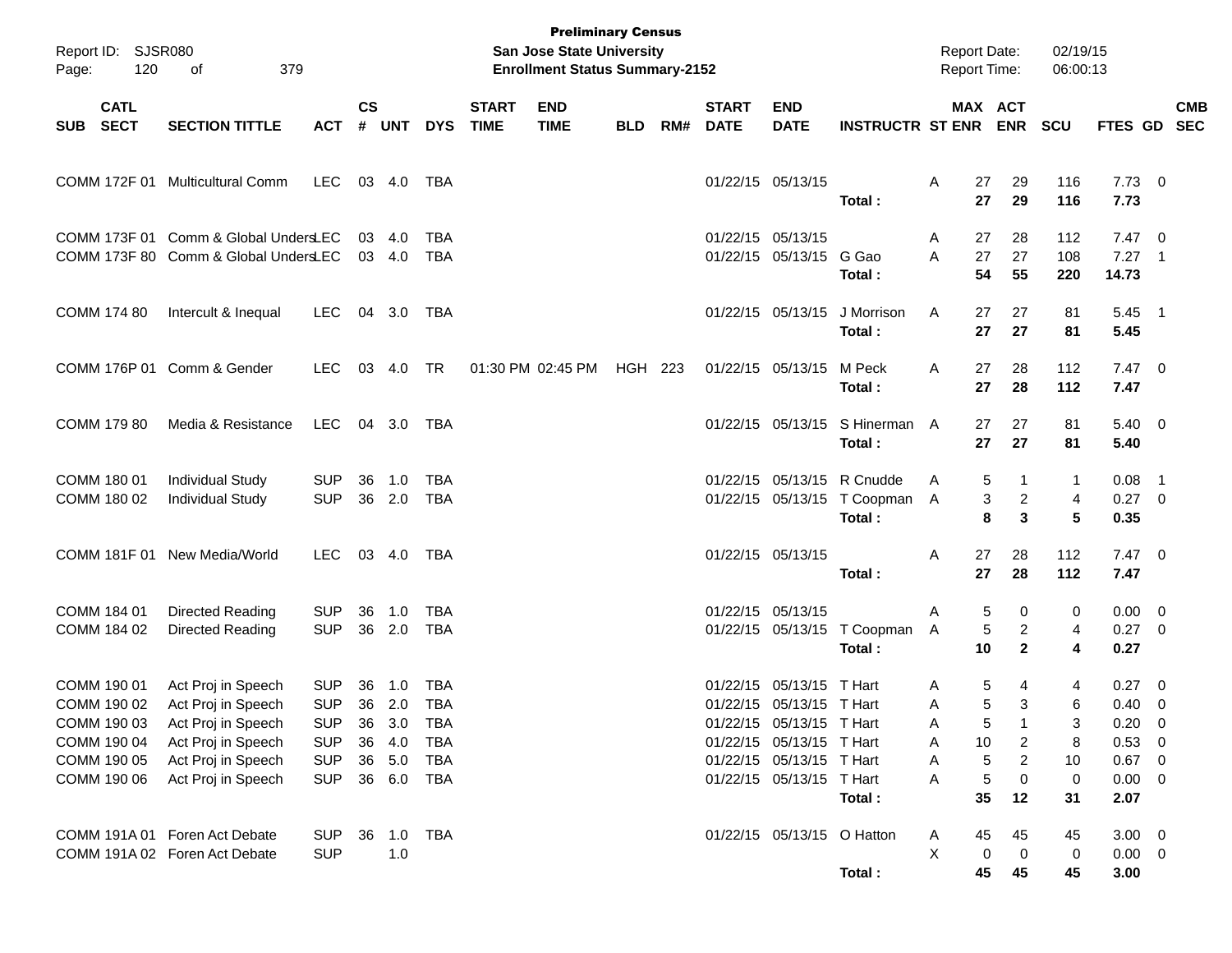| Report ID: SJSR080<br>121<br>Page:                                                                                                                 | 379<br>οf                                                                                                                                                                                                                                                                            |                                         |                |                                                                                         |                                                                                                                                   |                             | <b>Preliminary Census</b><br><b>San Jose State University</b><br><b>Enrollment Status Summary-2152</b> |            |     |                             |                                                                                                                                                      |                                                                                                                                  | <b>Report Date:</b><br>Report Time:            |                                                                      |                                                                                                           | 02/19/15<br>06:00:13                                                   |                                                                                                                                                               |                          |            |
|----------------------------------------------------------------------------------------------------------------------------------------------------|--------------------------------------------------------------------------------------------------------------------------------------------------------------------------------------------------------------------------------------------------------------------------------------|-----------------------------------------|----------------|-----------------------------------------------------------------------------------------|-----------------------------------------------------------------------------------------------------------------------------------|-----------------------------|--------------------------------------------------------------------------------------------------------|------------|-----|-----------------------------|------------------------------------------------------------------------------------------------------------------------------------------------------|----------------------------------------------------------------------------------------------------------------------------------|------------------------------------------------|----------------------------------------------------------------------|-----------------------------------------------------------------------------------------------------------|------------------------------------------------------------------------|---------------------------------------------------------------------------------------------------------------------------------------------------------------|--------------------------|------------|
| <b>CATL</b><br><b>SECT</b><br>SUB                                                                                                                  | <b>SECTION TITTLE</b>                                                                                                                                                                                                                                                                | <b>ACT</b>                              | $\mathsf{cs}$  | # UNT                                                                                   | <b>DYS</b>                                                                                                                        | <b>START</b><br><b>TIME</b> | <b>END</b><br><b>TIME</b>                                                                              | <b>BLD</b> | RM# | <b>START</b><br><b>DATE</b> | <b>END</b><br><b>DATE</b>                                                                                                                            | <b>INSTRUCTR ST ENR ENR</b>                                                                                                      |                                                |                                                                      | MAX ACT                                                                                                   | <b>SCU</b>                                                             | FTES GD SEC                                                                                                                                                   |                          | <b>CMB</b> |
|                                                                                                                                                    | COMM 191B 01 Ind Evnts Plat Spk                                                                                                                                                                                                                                                      | <b>SUP</b>                              |                | 36 1.0 TBA                                                                              |                                                                                                                                   |                             |                                                                                                        |            |     |                             | 01/22/15 05/13/15 M Zweier                                                                                                                           | Total:                                                                                                                           | A                                              | 45<br>45                                                             | 45<br>45                                                                                                  | 45<br>45                                                               | $3.00 \ 0$<br>3.00                                                                                                                                            |                          |            |
|                                                                                                                                                    | COMM 191C 01 Ind Evnts Oral Int                                                                                                                                                                                                                                                      | <b>SUP</b>                              |                | 36 1.0 TBA                                                                              |                                                                                                                                   |                             |                                                                                                        |            |     |                             |                                                                                                                                                      | 01/22/15 05/13/15 M Sunseri<br>Total:                                                                                            | Α                                              | 45<br>45                                                             | 46<br>46                                                                                                  | 46<br>46                                                               | $3.07$ 0<br>3.07                                                                                                                                              |                          |            |
| COMM 191J 01                                                                                                                                       | Speech Judging<br>COMM 191J 02 Speech Judging                                                                                                                                                                                                                                        | <b>SUP</b><br><b>SUP</b>                | 36             | 1.0<br>36 1.0                                                                           | TBA<br><b>TBA</b>                                                                                                                 |                             |                                                                                                        |            |     |                             | 01/22/15 05/13/15 T Lim                                                                                                                              | 01/22/15 05/13/15 M Sunseri<br>Total:                                                                                            | A<br>A                                         | 45<br>45<br>90                                                       | 45<br>34<br>79                                                                                            | 45<br>34<br>79                                                         | $3.00 \ 0$<br>$2.27$ 0<br>5.27                                                                                                                                |                          |            |
| COMM 191M 01 Moot Court                                                                                                                            |                                                                                                                                                                                                                                                                                      | <b>SUP</b>                              |                | 36 1.0                                                                                  | TBA                                                                                                                               |                             |                                                                                                        |            |     |                             | 01/22/15 05/13/15 G Firenzi                                                                                                                          | Total:                                                                                                                           | A                                              | 15<br>15                                                             | 17<br>17                                                                                                  | 17<br>17                                                               | $1.13 \ 0$<br>1.13                                                                                                                                            |                          |            |
| COMM 196F 01                                                                                                                                       | Dis/Ability COMM<br>COMM 196F 02 Dis/Ability COMM                                                                                                                                                                                                                                    | <b>LEC</b><br><b>LEC</b>                | 03             | 4.0<br>4.0                                                                              | <b>TR</b>                                                                                                                         |                             | 12:00 PM 01:15 PM                                                                                      | HGH 223    |     |                             |                                                                                                                                                      | 01/22/15 05/13/15 B Brockmann A<br>Total:                                                                                        | X.                                             | $\mathbf 0$<br>27<br>27                                              | $\mathbf 0$<br>29<br>29                                                                                   | 0<br>116<br>116                                                        | $0.00 \t 0$<br>$7.73 \t 0$<br>7.73                                                                                                                            |                          |            |
| COMM 198 01<br>COMM 198 02<br>COMM 198 03<br>COMM 198 04<br>COMM 198 05<br>COMM 198 06<br>COMM 198 07<br>COMM 198 08<br>COMM 198 09<br>COMM 198 10 | Comm Applied Activit SUP<br>Comm Applied Activit SUP<br>Comm Applied Activit SUP<br>Comm Applied Activit SUP<br>Comm Applied Activit SUP<br>Comm Applied Activit SUP<br>Comm Applied Activit SUP<br>Comm Applied Activit SUP<br>Comm Applied Activit SUP<br>Comm Applied Activit SUP |                                         | 36<br>36<br>36 | 36 1.0<br>2.0<br>36 1.0<br>2.0<br>36 1.0<br>2.0<br>36 1.0<br>36 2.0<br>36 1.0<br>36 2.0 | TBA<br><b>TBA</b><br><b>TBA</b><br><b>TBA</b><br><b>TBA</b><br><b>TBA</b><br><b>TBA</b><br><b>TBA</b><br><b>TBA</b><br><b>TBA</b> |                             |                                                                                                        |            |     |                             | 01/22/15 05/13/15 T Hart<br>01/22/15 05/13/15 T Hart<br>01/22/15 05/13/15 T Lim<br>01/22/15 05/13/15 T Lim<br>01/22/15 05/13/15<br>01/22/15 05/13/15 | 01/22/15 05/13/15 R Cnudde<br>01/22/15 05/13/15 R Cnudde<br>01/22/15 05/13/15 T Coopman<br>01/22/15 05/13/15 T Coopman<br>Total: | A<br>A<br>A<br>A<br>A<br>A<br>A<br>Α<br>Α<br>Α | 30<br>10<br>45<br>20<br>15<br>5<br>5<br>5<br>25<br>$\sqrt{5}$<br>165 | 32<br>6<br>$\overline{7}$<br>26<br>22<br>$\mathbf 1$<br>3<br>$\Omega$<br>$\mathbf 0$<br>$\mathbf 0$<br>97 | 32<br>12<br>$\overline{7}$<br>52<br>22<br>2<br>3<br>0<br>0<br>0<br>130 | $2.13 \quad 0$<br>$0.80 \ 0$<br>$0.47 \quad 0$<br>3.47<br>$1.47 \quad 0$<br>$0.13 \quad 0$<br>$0.20 \ 0$<br>$0.00 \t 0$<br>$0.00 \t 0$<br>$0.00 \t 0$<br>8.67 | $\overline{\phantom{0}}$ |            |
| COMM 199C 01 Senior Seminar<br>COMM 199C 02 Senior Seminar<br>COMM 199C 80 Senior Seminar<br>COMM 199C 81 Senior Seminar                           |                                                                                                                                                                                                                                                                                      | LEC<br>LEC.<br><b>LEC</b><br><b>LEC</b> |                | 03 4.0<br>03 4.0<br>03 4.0<br>03 4.0                                                    | TBA<br>TBA<br>TBA<br>TBA                                                                                                          |                             |                                                                                                        |            |     |                             | 01/22/15 05/13/15<br>01/22/15 05/13/15<br>01/22/15 05/13/15 G Gao                                                                                    | 01/22/15 05/13/15 K Werking<br>Total:                                                                                            | Α<br>Α<br>Α<br>Α                               | 27<br>27<br>27<br>27<br>108                                          | 28<br>28<br>28<br>29<br>113                                                                               | 112<br>112<br>112<br>116<br>452                                        | $7.47\ 0$<br>$7.47\quad 0$<br>$7.47$ 0<br>$7.73$ 0<br>30.13                                                                                                   |                          |            |
| COMM 201 01                                                                                                                                        | Comm Methodologies SEM 05 3.0 M                                                                                                                                                                                                                                                      |                                         |                |                                                                                         |                                                                                                                                   |                             | 06:00 PM 08:45 PM CL                                                                                   |            | 316 |                             |                                                                                                                                                      | 01/22/15 05/13/15 R Halualani A<br>Total:                                                                                        |                                                | 20<br>20                                                             | 16<br>16                                                                                                  | 48<br>48                                                               | 4.00 16<br>4.00                                                                                                                                               |                          |            |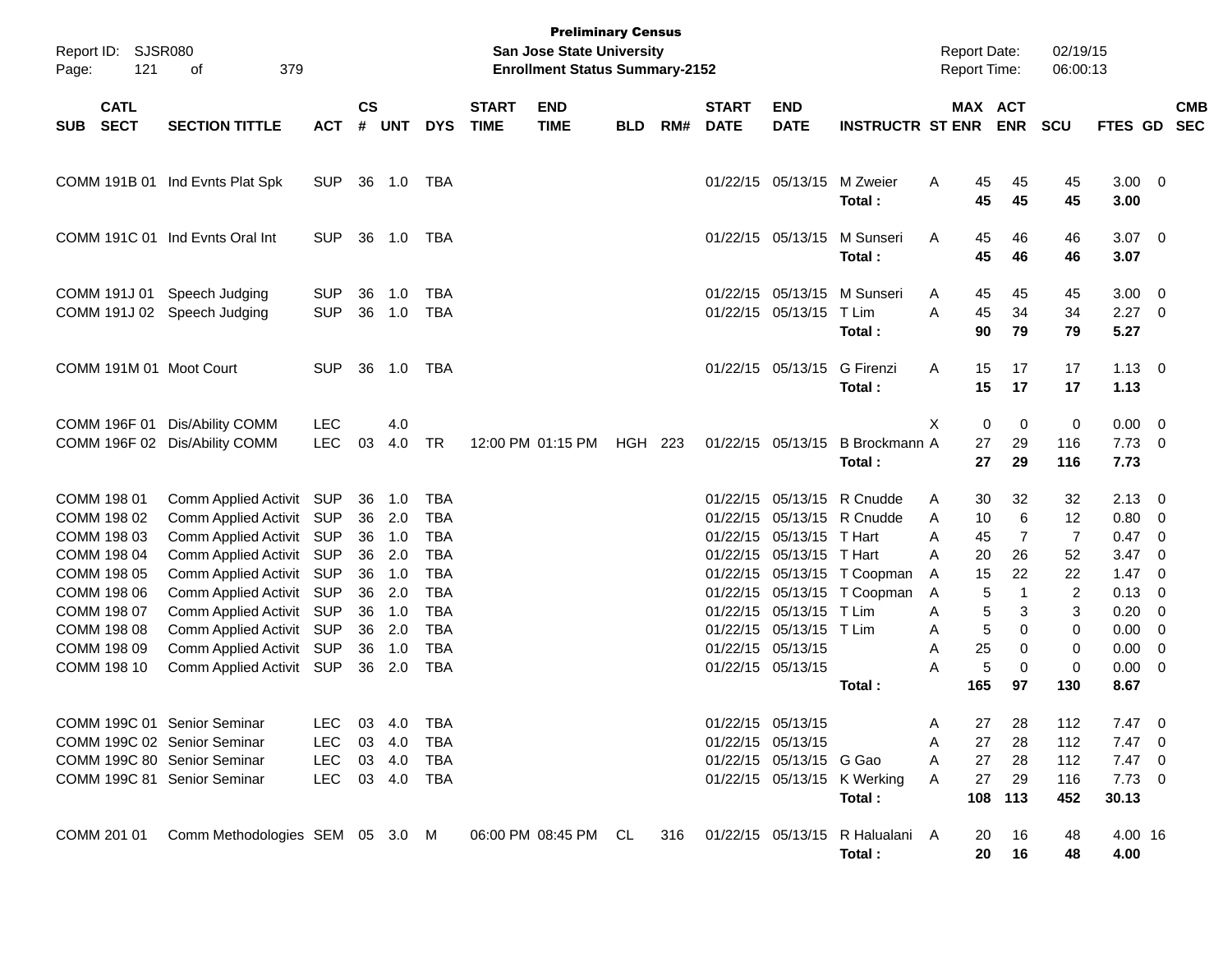| Report ID: SJSR080<br>122<br>Page:       | 379<br>оf                         |            |                    |            |              |                             | <b>Preliminary Census</b><br><b>San Jose State University</b><br><b>Enrollment Status Summary-2152</b> |            |       |                             |                           |                                 | <b>Report Date:</b><br><b>Report Time:</b> |                |                       | 02/19/15<br>06:00:13 |                |                         |                          |
|------------------------------------------|-----------------------------------|------------|--------------------|------------|--------------|-----------------------------|--------------------------------------------------------------------------------------------------------|------------|-------|-----------------------------|---------------------------|---------------------------------|--------------------------------------------|----------------|-----------------------|----------------------|----------------|-------------------------|--------------------------|
| <b>CATL</b><br><b>SECT</b><br><b>SUB</b> | <b>SECTION TITTLE</b>             | <b>ACT</b> | $\mathsf{cs}$<br># | <b>UNT</b> | <b>DYS</b>   | <b>START</b><br><b>TIME</b> | <b>END</b><br><b>TIME</b>                                                                              | <b>BLD</b> | RM#   | <b>START</b><br><b>DATE</b> | <b>END</b><br><b>DATE</b> | <b>INSTRUCTR ST ENR</b>         |                                            |                | MAX ACT<br><b>ENR</b> | <b>SCU</b>           | <b>FTES GD</b> |                         | <b>CMB</b><br><b>SEC</b> |
| COMM 231R 01                             | <b>Present Aesthetics</b>         | <b>SEM</b> | 05                 | 4.0        | $\mathsf{T}$ |                             | 06:00 PM 08:45 PM                                                                                      | <b>HGH</b> | 231   |                             | 01/22/15 05/13/15         | O Hatton                        | A                                          | 15             | 15                    | 60                   | 5.00 15 C      |                         |                          |
| ТA                                       | 231R 01 Present Aesthetics        | <b>SEM</b> | 05                 | 4.0        | $\mathsf{T}$ |                             | 06:00 PM 08:45 PM                                                                                      | <b>HGH</b> | 231   |                             | 01/22/15 05/13/15         | O Hatton<br>Total:              | A                                          | 0<br>15        | $\mathbf 0$<br>15     | $\mathbf 0$<br>60    | 0.00<br>5.00   |                         | 0 <sup>o</sup>           |
|                                          | COMM 249R 01 Sem Phil of Comm     | SEM        | 05                 | 4.0        | TBA          |                             |                                                                                                        |            |       |                             | 01/22/15 05/13/15         |                                 | Α                                          | 15             | 9                     | 36                   | $3.00$ 9       |                         |                          |
|                                          |                                   |            |                    |            |              |                             |                                                                                                        |            |       |                             |                           | Total :                         |                                            | 15             | 9                     | 36                   | 3.00           |                         |                          |
| COMM 265 01                              | Sem Crisis Comm                   | SEM        | 05                 | 3.0        | W            |                             | 06:00 PM 08:45 PM                                                                                      | CL         | 316   |                             | 01/22/15 05/13/15         | L Gomez                         | A                                          | 15             | 17                    | 51                   | 4.25 17        |                         |                          |
|                                          |                                   |            |                    |            |              |                             |                                                                                                        |            |       |                             |                           | Total:                          |                                            | 15             | 17                    | 51                   | 4.25           |                         |                          |
| COMM 280 01                              | Independent Study                 | <b>SUP</b> | 25                 | 1.0        | <b>TBA</b>   |                             |                                                                                                        |            |       |                             | 01/22/15 05/13/15 L Gomez |                                 | A                                          | 10             | 2                     | 2                    | $0.17$ 2       |                         |                          |
| COMM 280 02                              | Independent Study                 | <b>SUP</b> | 25                 | 2.0        | <b>TBA</b>   |                             |                                                                                                        |            |       |                             | 01/22/15 05/13/15 A Todd  |                                 | A                                          | 5              | $\overline{2}$        | 4                    | 0.33           | $\overline{2}$          |                          |
| COMM 280 03                              | Independent Study                 | <b>SUP</b> | 25                 | 3.0        | <b>TBA</b>   |                             |                                                                                                        |            |       |                             | 01/22/15 05/13/15         | D Fassett                       | A                                          | 2              | $\overline{2}$        | 6                    | 0.50           | $\overline{2}$          |                          |
| COMM 280 04                              | Independent Study                 | <b>SUP</b> | 25                 | 1.0        | <b>TBA</b>   |                             |                                                                                                        |            |       |                             | 01/22/15 05/13/15         |                                 | A                                          | 1              | $\Omega$              | 0                    | 0.00           | $\mathbf 0$             |                          |
| COMM 280 05                              | Independent Study                 | <b>SUP</b> | 25                 | 3.0        | <b>TBA</b>   |                             |                                                                                                        |            |       |                             | 01/22/15 05/13/15 M Byrd  |                                 | A                                          | -1             |                       | 3                    | 0.20           | $\overline{0}$          |                          |
| COMM 280 06                              | Independent Study                 | <b>SUP</b> | 25                 | 3.0        | <b>TBA</b>   |                             |                                                                                                        |            |       |                             | 01/22/15 05/13/15         | M Spangler                      | A                                          | -1             | -1                    | 3                    | 0.25           | -1                      |                          |
|                                          |                                   |            |                    |            |              |                             |                                                                                                        |            |       |                             |                           | Total :                         |                                            | 20             | 8                     | 18                   | 1.45           |                         |                          |
| COMM 285B 01                             | <b>TA Practicum II</b>            | <b>SUP</b> | 25                 | 2.0        | TBA          |                             |                                                                                                        |            |       |                             | 01/22/15 05/13/15         | D Fassett                       | Α                                          | 10             | 6                     | 12                   | 1.00 6         |                         |                          |
|                                          | COMM 285B 02 TA Practicum II      | <b>SUP</b> | 25                 | 1.0        | <b>TBA</b>   |                             |                                                                                                        |            |       |                             | 01/22/15 05/13/15         | D Fassett                       | A                                          | $\overline{1}$ | -1                    | $\overline{1}$       | 0.08           | $\overline{1}$          |                          |
|                                          |                                   |            |                    |            |              |                             |                                                                                                        |            |       |                             |                           | Total :                         |                                            | 11             | $\overline{7}$        | 13                   | 1.08           |                         |                          |
| COMM 291 01                              | Grad Internship                   | <b>SUP</b> | 25                 | 1.0        | TBA          |                             |                                                                                                        |            |       |                             | 01/22/15 05/13/15         | T Hart                          | A                                          | 5              | 0                     | 0                    | 0.00           | $\overline{\mathbf{0}}$ |                          |
| COMM 291 02                              | Grad Internship                   | <b>SUP</b> | 25                 | 2.0        | <b>TBA</b>   |                             |                                                                                                        |            |       |                             | 01/22/15 05/13/15         | T Hart                          | A                                          | 5              | -1                    | 2                    | 0.17           | $\overline{1}$          |                          |
| COMM 291 03                              | Grad Internship                   | <b>SUP</b> | 25                 | 3.0        | <b>TBA</b>   |                             |                                                                                                        |            |       |                             | 01/22/15 05/13/15         | T Hart                          | A                                          | 5              | $\Omega$              | 0                    | 0.00           | 0                       |                          |
| COMM 291 04                              | Grad Internship                   | <b>SUP</b> | 25                 | 4.0        | <b>TBA</b>   |                             |                                                                                                        |            |       |                             | 01/22/15 05/13/15         | T Hart                          | Α                                          | 5              | 0                     | 0                    | 0.00           | $\overline{0}$          |                          |
|                                          |                                   |            |                    |            |              |                             |                                                                                                        |            |       |                             |                           | Total :                         |                                            | 20             | 1                     | $\mathbf{2}$         | 0.17           |                         |                          |
| COMM 297 01                              | Adv Writing Workshop SEM 05 2.0 W |            |                    |            |              |                             | 06:00 PM 08:45 PM                                                                                      | HGH        | - 225 |                             | 01/22/15 05/13/15         | M Spangler                      | A                                          | 15             | 9                     | 18                   | $1.50$ 9       |                         |                          |
|                                          |                                   |            |                    |            |              |                             |                                                                                                        |            |       |                             |                           | Total :                         |                                            | 15             | 9                     | 18                   | 1.50           |                         |                          |
| COMM 298 01                              | Master's Project                  | <b>SUP</b> |                    | 25 1.0     | TBA          |                             |                                                                                                        |            |       |                             | 01/22/15 05/13/15         |                                 | Α                                          | 5              | 0                     | 0                    | $0.00 \t 0$    |                         |                          |
| COMM 298 02                              | Master's Project                  | <b>SUP</b> |                    | 25 2.0     | <b>TBA</b>   |                             |                                                                                                        |            |       |                             | 01/22/15 05/13/15         |                                 | Α                                          | 25             | 0                     | 0                    | 0.00           | $\overline{\mathbf{0}}$ |                          |
| COMM 298 03                              | Master's Project                  | <b>SUP</b> |                    | 25 4.0     | TBA          |                             |                                                                                                        |            |       |                             |                           | 01/22/15 05/13/15 K McConnell A |                                            | $\overline{1}$ |                       | 4                    | $0.33$ 1       |                         |                          |
| COMM 298 04                              | Master's Project                  | <b>SUP</b> |                    | 25 4.0     | TBA          |                             |                                                                                                        |            |       |                             |                           | 01/22/15 05/13/15 M Spangler    | - A                                        | $\mathbf{1}$   | 1                     | 4                    | $0.33$ 1       |                         |                          |
|                                          |                                   |            |                    |            |              |                             |                                                                                                        |            |       |                             |                           | Total:                          |                                            | 32             | $\mathbf{2}$          | 8                    | 0.67           |                         |                          |
| COMM 299 01                              | Master's Thesis                   | <b>SUP</b> |                    | 25 1.0     | TBA          |                             |                                                                                                        |            |       |                             | 01/22/15 05/13/15         |                                 | A                                          | 5              | 0                     | 0                    | $0.00 \t 0$    |                         |                          |
| COMM 299 02                              | Master's Thesis                   | <b>SUP</b> |                    |            | 25 2.0 TBA   |                             |                                                                                                        |            |       |                             | 01/22/15 05/13/15         |                                 | Α                                          | 5              | $\pmb{0}$             | 0                    | $0.00 \t 0$    |                         |                          |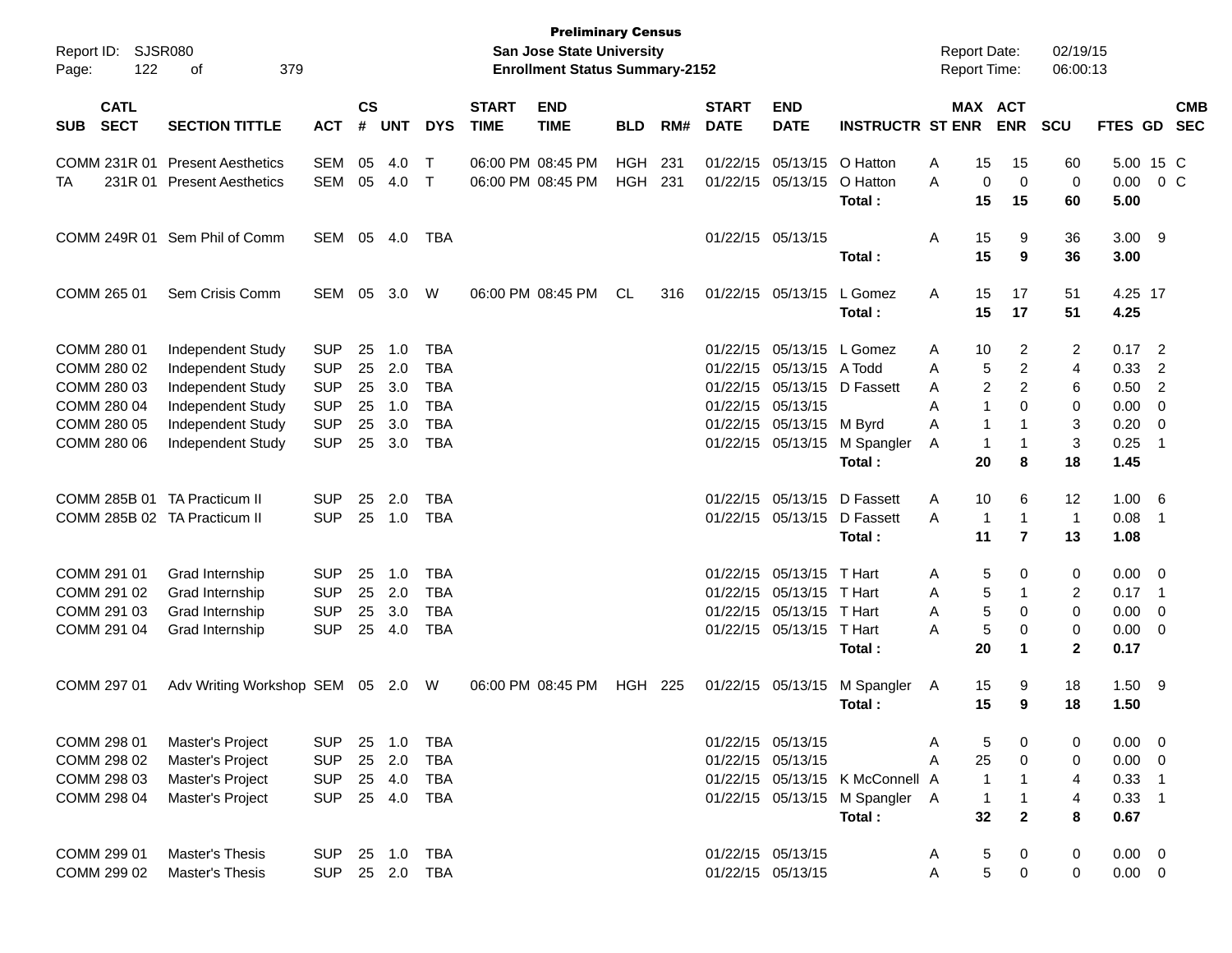| Report ID:<br>Page:                       | 123                        | SJSR080<br>379<br>οf                                  |                                        |                |                   |                   |                             | <b>San Jose State University</b><br><b>Enrollment Status Summary-2152</b> | <b>Preliminary Census</b> |     |                                  |                                                  |                                                       |              | <b>Report Date:</b><br><b>Report Time:</b> |                                             | 02/19/15<br>06:00:13              |                                     |                         |                          |
|-------------------------------------------|----------------------------|-------------------------------------------------------|----------------------------------------|----------------|-------------------|-------------------|-----------------------------|---------------------------------------------------------------------------|---------------------------|-----|----------------------------------|--------------------------------------------------|-------------------------------------------------------|--------------|--------------------------------------------|---------------------------------------------|-----------------------------------|-------------------------------------|-------------------------|--------------------------|
| <b>SUB</b>                                | <b>CATL</b><br><b>SECT</b> | <b>SECTION TITTLE</b>                                 | <b>ACT</b>                             | <b>CS</b><br># | UNT               | <b>DYS</b>        | <b>START</b><br><b>TIME</b> | <b>END</b><br><b>TIME</b>                                                 | <b>BLD</b>                | RM# | <b>START</b><br><b>DATE</b>      | <b>END</b><br><b>DATE</b>                        | <b>INSTRUCTR ST ENR</b>                               |              | <b>MAX</b>                                 | <b>ACT</b><br><b>ENR</b>                    | <b>SCU</b>                        | <b>FTES GD</b>                      |                         | <b>CMB</b><br><b>SEC</b> |
| COMM 299 03<br>COMM 299 04<br>COMM 299 05 |                            | Master's Thesis<br>Master's Thesis<br>Master's Thesis | <b>SUP</b><br><b>SUP</b><br><b>SUP</b> | 25<br>25<br>25 | 3.0<br>4.0<br>6.0 | TBA<br>TBA<br>TBA |                             |                                                                           |                           |     | 01/22/15<br>01/22/15<br>01/22/15 | 05/13/15<br>05/13/15<br>05/13/15                 | Total:                                                | A<br>Α<br>A  | 3<br>5<br>$\mathbf{3}$<br>21               | 0<br>$\mathbf 0$<br>$\mathbf 0$<br>$\bf{0}$ | 0<br>0<br>0<br>0                  | 0.00<br>0.00<br>0.00<br>0.00        | - 0<br>- 0<br>$\Omega$  |                          |
| SPED                                      | 184Y 01                    | Stdt Tchg II                                          | <b>SUP</b>                             | 25             | 6.0               | TBA               |                             |                                                                           |                           |     |                                  | 01/22/15 05/13/15                                | Total:                                                | A            | 0<br>$\mathbf 0$                           | 0<br>$\mathbf 0$                            | 0<br>$\mathbf 0$                  | 0.00<br>0.00                        | $\overline{\mathbf{0}}$ |                          |
| SPED                                      | 242C 01                    | Educ Internship                                       | <b>SUP</b>                             | 25             | 6.0               | TBA               |                             |                                                                           |                           |     |                                  | 01/22/15 05/13/15                                | Total:                                                | $\mathsf{A}$ | 0<br>$\mathbf 0$                           | 0<br>$\bf{0}$                               | 0<br>$\mathbf 0$                  | $0.00 \t 0$<br>0.00                 |                         |                          |
| Department :                              |                            | <b>Communication Studies</b>                          |                                        |                |                   |                   |                             |                                                                           |                           |     |                                  | <b>Lower Division:</b><br><b>Upper Division:</b> | <b>Department Total:</b><br><b>Graduate Division:</b> |              | 4409<br>1765<br>2460<br>184                | 1723<br>2345<br>84                          | 4152 12403<br>4481<br>7668<br>254 | 831.38<br>298.73<br>511.53<br>21.12 |                         |                          |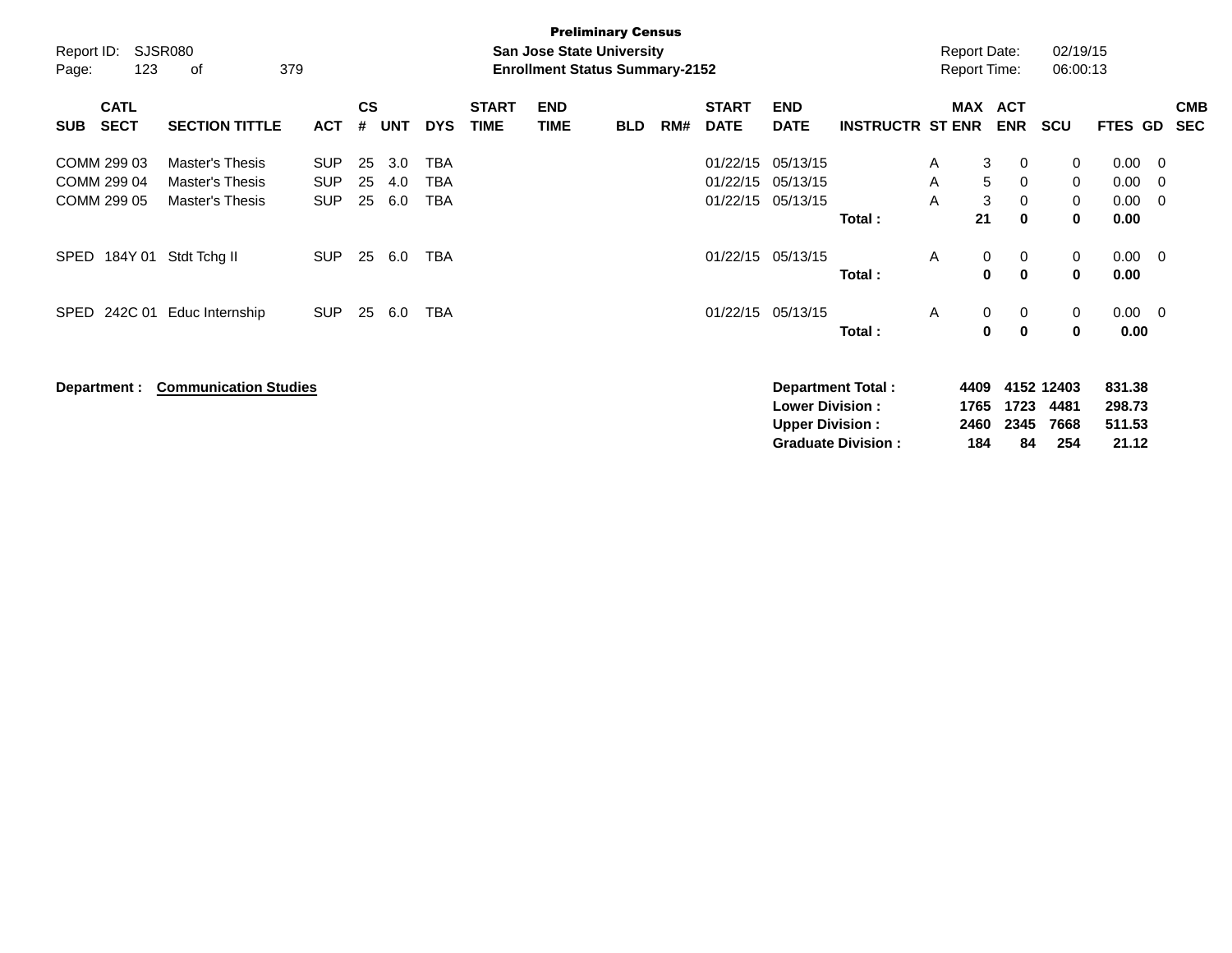| Page:      | Report ID: SJSR080<br>124                                | 379<br>of                                                                                  |                                                      |                    |                          |                          |                             | <b>Preliminary Census</b><br>San Jose State University<br><b>Enrollment Status Summary-2152</b> |                        |            |                             |                                        |                            | <b>Report Date:</b><br><b>Report Time:</b> |                                                | 02/19/15<br>06:00:13       |                                            |                                  |  |
|------------|----------------------------------------------------------|--------------------------------------------------------------------------------------------|------------------------------------------------------|--------------------|--------------------------|--------------------------|-----------------------------|-------------------------------------------------------------------------------------------------|------------------------|------------|-----------------------------|----------------------------------------|----------------------------|--------------------------------------------|------------------------------------------------|----------------------------|--------------------------------------------|----------------------------------|--|
| <b>SUB</b> | <b>CATL</b><br><b>SECT</b>                               | <b>SECTION TITTLE</b>                                                                      | <b>ACT</b>                                           | $\mathsf{cs}$<br># | <b>UNT</b>               | <b>DYS</b>               | <b>START</b><br><b>TIME</b> | <b>END</b><br><b>TIME</b>                                                                       | <b>BLD</b>             | RM#        | <b>START</b><br><b>DATE</b> | <b>END</b><br><b>DATE</b>              | <b>INSTRUCTR ST ENR</b>    |                                            | MAX ACT<br><b>ENR</b>                          | <b>SCU</b>                 |                                            | <b>CMB</b><br>FTES GD SEC        |  |
| College    | Department :                                             | <b>Social Sciences</b><br><b>Urban &amp; Regional Planning</b>                             |                                                      |                    |                          |                          |                             |                                                                                                 |                        |            |                             |                                        |                            |                                            |                                                |                            |                                            |                                  |  |
|            | URBP 120 01                                              | Int Hous Econ Poli                                                                         | SEM                                                  |                    | 05 4.0                   | TBA                      |                             |                                                                                                 |                        |            |                             | 01/22/15 05/13/15                      | Total :                    | Α                                          | 5<br>1<br>5<br>1                               | 4<br>4                     | $0.27$ 0<br>0.27                           |                                  |  |
|            | URBP 136 01<br>ENVS 136 01                               | Int Land Use Plan<br>Int Land Use Plan                                                     | SEM<br>SEM                                           | 05                 | 4.0<br>05 4.0            | TBA<br><b>TBA</b>        |                             |                                                                                                 |                        |            |                             | 01/22/15 05/13/15<br>01/22/15 05/13/15 | Total:                     | Α<br>A                                     | 5<br>4<br>0<br>2<br>5<br>6                     | 16<br>8<br>24              | 1.07<br>0.60<br>1.67                       | 0 <sup>o</sup><br>1 C            |  |
|            | URBP 151 01<br>DSIT 151 01                               | Intro Urban Design<br>Intro Urban Design                                                   | SEM<br>SEM                                           | 05                 | 4.0<br>05 4.0            | TBA<br><b>TBA</b>        |                             |                                                                                                 |                        |            |                             | 01/22/15 05/13/15<br>01/22/15 05/13/15 | Total:                     | Α<br>Α                                     | 5<br>3<br>0<br>0<br>5<br>3                     | 12<br>0<br>12              | 0.80<br>0.00<br>0.80                       | 0 <sup>o</sup><br>0 <sup>o</sup> |  |
|            | URBP 156 01<br>ENVS 156 01                               | Intro Local Trans<br>Intro Local Trans                                                     | SEM<br>SEM                                           | 05                 | 4.0<br>05 4.0            | <b>TBA</b><br><b>TBA</b> |                             |                                                                                                 |                        |            |                             | 01/22/15 05/13/15<br>01/22/15 05/13/15 | Total :                    | Α<br>A                                     | 5<br>2<br>3<br>0<br>5<br>5                     | 8<br>12<br>20              | 0.53<br>0.80<br>1.33                       | 0 <sup>o</sup><br>$0\,$ C        |  |
|            | URBP 160 01<br>ENVS 160 01<br>URBP 160 02<br>ENVS 160 02 | <b>Topics Env Plnng</b><br><b>Topics Env Plnng</b><br>Topics Env Plnng<br>Topics Env Plnng | <b>SEM</b><br><b>SEM</b><br><b>SEM</b><br><b>SEM</b> | 05<br>05           | 4.0<br>4.0<br>4.0<br>4.0 | W<br>W                   |                             | 04:30 PM 07:00 PM<br>04:30 PM 07:00 PM                                                          | <b>SH</b><br><b>SH</b> | 240<br>240 |                             | 01/22/15 05/13/15<br>01/22/15 05/13/15 | J Kott<br>J Kott<br>Total: | X<br>х<br>Α<br>Α                           | 0<br>0<br>0<br>0<br>5<br>0<br>0<br>0<br>5<br>0 | 0<br>0<br>0<br>0<br>0      | $0.00 \t 0$<br>$0.00 \t 0$<br>0.00<br>0.00 | $0.00 \t 0 C$<br>0 <sup>o</sup>  |  |
|            | URBP 175 01                                              | <b>Urb Studies Topics</b>                                                                  | <b>SEM</b>                                           |                    | 4.0                      |                          |                             |                                                                                                 |                        |            |                             |                                        | Total:                     | х                                          | 0<br>0<br>0<br>$\bf{0}$                        | 0<br>0                     | $0.00 \t 0$<br>0.00                        |                                  |  |
|            | URBP 179A 01                                             | Fund of GIS Urb Plng ACT<br>ENVS 179A 01 Fund of GIS Urb Plng ACT                          |                                                      |                    | 13 4.0<br>13 4.0         | TBA<br>TBA               |                             |                                                                                                 |                        |            |                             | 01/22/15 05/13/15<br>01/22/15 05/13/15 | Total:                     | Α<br>Α                                     | 5<br>4<br>0<br>1<br>5<br>5                     | 16<br>$\overline{4}$<br>20 | 1.07<br>0.27<br>1.33                       | $0\,C$<br>$0\,$ C                |  |
|            | URBP 201 01                                              | Comm. Assessment                                                                           | SEM 05 6.0                                           |                    |                          | F.                       |                             | 10:00 AM 03:30 PM                                                                               | WSQ 208                |            |                             | 01/22/15 05/13/15 R Kos                | Total :                    | A<br>15                                    | 15<br>17<br>17                                 | 102<br>102                 | 8.50 17<br>8.50                            |                                  |  |
|            | URBP 204 01                                              | <b>Quant Methods</b>                                                                       | SEM 05 4.0 TBA                                       |                    |                          |                          |                             |                                                                                                 |                        |            |                             | 01/22/15 05/13/15                      | Total:                     | A<br>18<br>18                              | 9<br>9                                         | 36<br>36                   | $3.00$ 9<br>3.00                           |                                  |  |
|            | URBP 207 01                                              | Real Estate Bus Plan SEM 05 3.0 R 07:30 PM 10:00 PM SH 240 01/22/15 05/13/15 E Berns       |                                                      |                    |                          |                          |                             |                                                                                                 |                        |            |                             |                                        | Total:                     | A<br>15                                    | 14<br>15<br>14                                 | 42<br>42                   | 3.50 14<br>3.50                            |                                  |  |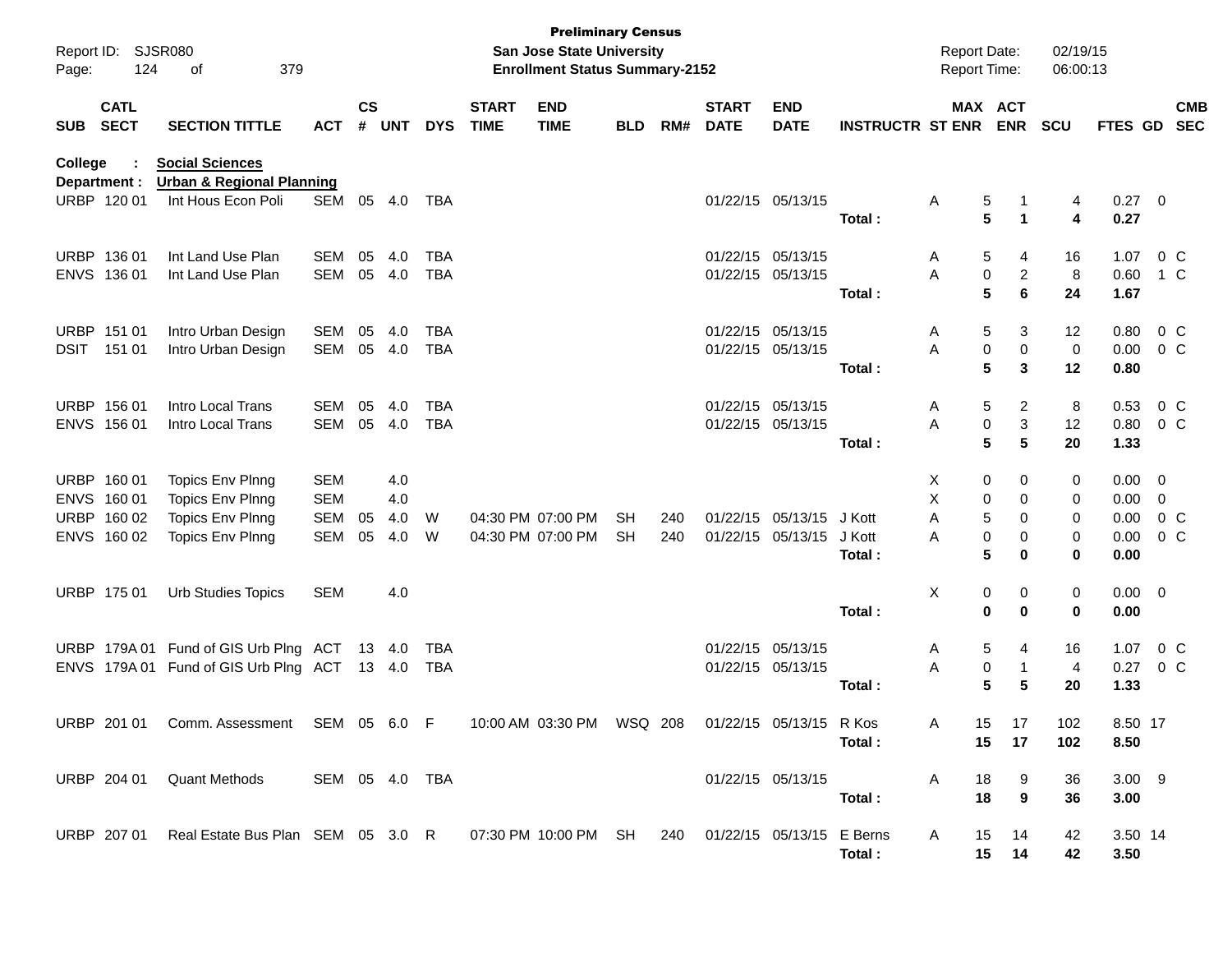| Page: | Report ID: SJSR080<br>125  | 379<br>of                                    |                   |               |            |                   |                             | <b>Preliminary Census</b><br>San Jose State University<br><b>Enrollment Status Summary-2152</b> |            |     |                             |                                        |                                            | <b>Report Date:</b><br>Report Time: |                         | 02/19/15<br>06:00:13 |                                |            |
|-------|----------------------------|----------------------------------------------|-------------------|---------------|------------|-------------------|-----------------------------|-------------------------------------------------------------------------------------------------|------------|-----|-----------------------------|----------------------------------------|--------------------------------------------|-------------------------------------|-------------------------|----------------------|--------------------------------|------------|
|       | <b>CATL</b><br>SUB SECT    | <b>SECTION TITTLE</b>                        | <b>ACT</b>        | $\mathsf{cs}$ | # UNT      | <b>DYS</b>        | <b>START</b><br><b>TIME</b> | <b>END</b><br><b>TIME</b>                                                                       | <b>BLD</b> | RM# | <b>START</b><br><b>DATE</b> | <b>END</b><br><b>DATE</b>              | <b>INSTRUCTR ST ENR ENR</b>                |                                     | MAX ACT                 | SCU                  | FTES GD SEC                    | <b>CMB</b> |
|       | URBP 208 01                | Real Estate Studio                           | SEM 05 3.0        |               |            | W                 |                             | 07:30 PM 10:00 PM                                                                               | CL         | 205 |                             | 01/22/15 05/13/15 K Snider             | Total:                                     | 15<br>Α<br>15                       | 8<br>8                  | 24<br>24             | 2.00 8<br>2.00                 |            |
|       | URBP 223 01                | Housing Econ & Pol                           | SEM 05 4.0        |               |            | TBA               |                             |                                                                                                 |            |     |                             | 01/22/15 05/13/15                      | Total:                                     | 15<br>Α<br>15                       | 6<br>6                  | 24<br>24             | $2.00\quad 6$<br>2.00          |            |
|       | URBP 225 01                | Land Use PIng Law                            | SEM 05 4.0        |               |            | TBA               |                             |                                                                                                 |            |     |                             | 01/22/15 05/13/15                      | Total:                                     | 18<br>Α<br>18                       | 13<br>13                | 52<br>52             | 4.33 13<br>4.33                |            |
|       | URBP 231 01                | Urb Design in Plan                           | SEM 05 4.0        |               |            | TBA               |                             |                                                                                                 |            |     |                             | 01/22/15 05/13/15                      | Total:                                     | 15<br>Α<br>15                       | 8<br>8                  | 32<br>32             | $2.67$ 8<br>2.67               |            |
|       | URBP 234 01                | Field Study Sem                              | SEM 05 1.0 TBA    |               |            |                   |                             |                                                                                                 |            |     |                             | 01/22/15 05/13/15 H Nixon              | Total:                                     | 5<br>Α<br>5                         | 3<br>3                  | 3<br>3               | $0.23$ 2<br>0.23               |            |
|       | URBP 236 01<br>URBP 236 02 | Urb Plan Pol Analysi<br>Urb Plan Pol Analysi | SEM<br>SEM 05 4.0 | 05            | 4.0        | <b>TBA</b><br>TBA |                             |                                                                                                 |            |     |                             | 01/22/15 05/13/15<br>01/22/15 05/13/15 | Total:                                     | 18<br>Α<br>A<br>18<br>36            | 12<br>19<br>31          | 48<br>76<br>124      | 4.00 12<br>6.33 19<br>10.33    |            |
|       | URBP 241 01<br>URBP 241 02 | Plan Sustain City<br>Plan Sustain City       | SEM<br><b>SEM</b> | 05            | 2.0<br>2.0 | W                 |                             | 04:30 PM 07:00 PM                                                                               | CL         | 205 |                             |                                        | 01/22/15 05/13/15 R Eastwood<br>Total:     | A<br>18<br>X<br>$\mathbf 0$<br>18   | 13<br>$\mathbf 0$<br>13 | 26<br>0<br>26        | 2.17 13<br>$0.00 \t 0$<br>2.17 |            |
|       | URBP 250 01                | Urb PI Pub Finance                           | SEM 05 4.0        |               |            | TBA               |                             |                                                                                                 |            |     |                             | 01/22/15 05/13/15                      | Total:                                     | 15<br>Α<br>15                       | 8<br>8                  | 32<br>32             | 2.67 8<br>2.67                 |            |
|       | URBP 256 01                | Local Transp Plan                            | SEM 05 4.0        |               |            | TBA               |                             |                                                                                                 |            |     |                             | 01/22/15 05/13/15                      | Total:                                     | 15<br>Α<br>15                       | 14<br>14                | 56<br>56             | 4.67 14<br>4.67                |            |
|       | URBP 260 01                | <b>Envtl Planning Topic</b>                  | SEM 05 4.0        |               |            | TBA               |                             |                                                                                                 |            |     |                             | 01/22/15 05/13/15                      | Total:                                     | 15<br>Α                             | 14<br>15 14             | 56<br>56             | 4.67 14<br>4.67                |            |
|       |                            | URBP 275G 01 GIS Overview                    | SEM 05 1.0 T      |               |            |                   |                             | 07:30 PM 10:00 PM WSQ 208                                                                       |            |     |                             |                                        | 01/22/15 05/13/15 I Jeyachandr A<br>Total: | 18<br>18                            | 12<br>12                | 12<br>12             | 1.00 12<br>1.00                |            |
|       | URBP 276 01                | Social Media Plnng                           | SEM 05 1.0 R      |               |            |                   |                             | 04:30 PM 07:00 PM WSQ 208                                                                       |            |     |                             | 01/22/15 05/13/15 N Afzalan            | Total:                                     | Α<br>18<br>18                       | 13<br>13                | 13<br>13             | 1.08 13<br>1.08                |            |
|       | URBP 278 01                | Intro to GIS Urb Pln                         | SEM 05 4.0 TBA    |               |            |                   |                             |                                                                                                 |            |     |                             | 01/22/15 05/13/15                      |                                            | A                                   | 15 15                   | 60                   | 5.00 15                        |            |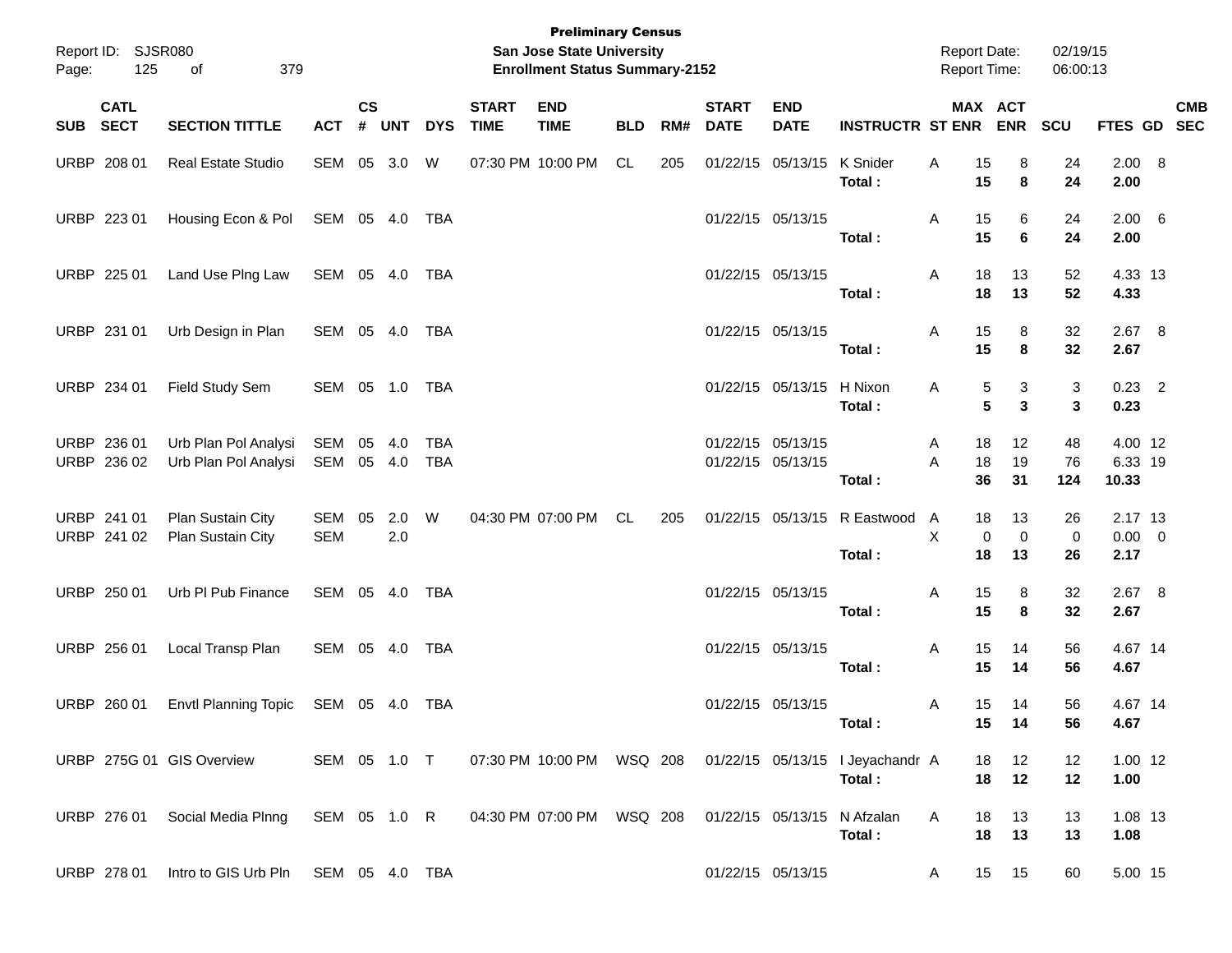| Page:       | Report ID: SJSR080<br>126  | 379<br>оf                              |            |           |       |            |                             | <b>Preliminary Census</b><br><b>San Jose State University</b><br><b>Enrollment Status Summary-2152</b> |            |     |                             |                           |                          | <b>Report Date:</b><br>Report Time: |             |                         | 02/19/15<br>06:00:13 |          |                          |                          |
|-------------|----------------------------|----------------------------------------|------------|-----------|-------|------------|-----------------------------|--------------------------------------------------------------------------------------------------------|------------|-----|-----------------------------|---------------------------|--------------------------|-------------------------------------|-------------|-------------------------|----------------------|----------|--------------------------|--------------------------|
| <b>SUB</b>  | <b>CATL</b><br><b>SECT</b> | <b>SECTION TITTLE</b>                  | ACT        | <b>CS</b> | # UNT | <b>DYS</b> | <b>START</b><br><b>TIME</b> | <b>END</b><br><b>TIME</b>                                                                              | <b>BLD</b> | RM# | <b>START</b><br><b>DATE</b> | <b>END</b><br><b>DATE</b> | <b>INSTRUCTR ST ENR</b>  |                                     | MAX ACT     | <b>ENR</b>              | <b>SCU</b>           | FTES GD  |                          | <b>CMB</b><br><b>SEC</b> |
|             |                            |                                        |            |           |       |            |                             |                                                                                                        |            |     |                             |                           | Total:                   |                                     | 15          | 15                      | 60                   | 5.00     |                          |                          |
|             | URBP 280 01                | Plng Rsearch Topic                     | SEM        | 05        | 1.0   | <b>TBA</b> |                             |                                                                                                        |            |     | 01/22/15                    | 05/13/15                  | H Nixon                  | A                                   | 5           | -1                      | $\mathbf{1}$         | 0.08     | $\overline{\mathbf{1}}$  |                          |
|             | URBP 280 02                | Plng Rsearch Topic                     | <b>SEM</b> | 05        | 2.0   | <b>TBA</b> |                             |                                                                                                        |            |     |                             | 01/22/15 05/13/15         | H Nixon                  | A                                   | 5           | $\overline{2}$          | $\overline{2}$       | 0.33     | $\overline{\phantom{0}}$ |                          |
|             |                            |                                        |            |           |       |            |                             |                                                                                                        |            |     |                             |                           | Total:                   |                                     | 10          | 3                       | 3                    | 0.42     |                          |                          |
| <b>URBP</b> |                            | 297P 01 Plan Rpt Prelim                | <b>SEM</b> | 05        | 1.0   | M          |                             | 04:30 PM 07:00 PM                                                                                      | <b>BBC</b> | 125 | 01/22/15                    | 05/13/15                  | A Agrawal                | A                                   | 15          | 18                      | 18                   | 1.50 18  |                          |                          |
|             |                            | URBP 297P 02 Plan Rpt Prelim           | SEM        | 05        | 1.0   | M          |                             | 07:30 PM 10:00 PM                                                                                      | <b>BBC</b> | 121 | 01/22/15                    | 05/13/15                  | A Agrawal                | A                                   | 15          | 12                      | $12 \overline{ }$    | 1.00 12  |                          |                          |
|             |                            |                                        |            |           |       |            |                             |                                                                                                        |            |     |                             |                           | Total:                   |                                     | 30          | 30                      | 30                   | 2.50     |                          |                          |
| <b>URBP</b> | 298A01                     | Special Study-Rpt De SUP               |            |           | 3.0   |            |                             |                                                                                                        |            |     |                             |                           |                          | X                                   | 0           | 0                       | 0                    | 0.00     | $\overline{0}$           |                          |
| <b>URBP</b> |                            | 298A 02 Special Study-Rpt De SUP       |            |           | 3.0   |            |                             |                                                                                                        |            |     |                             |                           |                          | X                                   | 0           | 0                       | 0                    | 0.00     | - 0                      |                          |
| <b>URBP</b> |                            | 298A 03 Special Study-Rpt De SUP       |            |           | 3.0   |            |                             |                                                                                                        |            |     |                             |                           |                          | X                                   | 0           | 0                       | 0                    | 0.00     | - 0                      |                          |
| <b>URBP</b> |                            | 298A 04 Special Study-Rpt De SUP       |            |           | 3.0   |            |                             |                                                                                                        |            |     |                             |                           |                          | X                                   | $\mathbf 0$ | $\Omega$                | 0                    | 0.00     | 0                        |                          |
| <b>URBP</b> |                            | 298A 05 Special Study-Rpt De SUP       |            |           | 3.0   |            |                             |                                                                                                        |            |     |                             |                           |                          | X                                   | $\mathbf 0$ | $\Omega$                | 0                    | 0.00     | 0                        |                          |
| URBP        |                            | 298A 06 Special Study-Rpt De SUP       |            | 25        | 3.0   | M          |                             | 04:30 PM 07:00 PM                                                                                      | SH         | 240 | 01/22/15                    | 05/13/15                  | A Agrawal                | A                                   | 12          | $\overline{\mathbf{1}}$ | 3                    | 0.25     | -1                       |                          |
| <b>URBP</b> |                            | 298A 07 Special Study-Rpt De SUP       |            | 25        | 3.0   | M          |                             | 04:30 PM 07:00 PM                                                                                      | <b>SH</b>  | 240 | 01/22/15                    | 05/13/15                  | H Nixon                  | A                                   | 12          | 3                       | 9                    | 0.75     | 3                        |                          |
| <b>URBP</b> |                            | 298A 08 Special Study-Rpt De SUP       |            | 25        | 3.0   | м          |                             | 04:30 PM 07:00 PM                                                                                      | <b>SH</b>  | 240 | 01/22/15                    | 05/13/15                  | R Kos                    | А                                   | 12          | 4                       | 12                   | 1.00     | $\overline{4}$           |                          |
| <b>URBP</b> |                            | 298A 09 Special Study-Rpt De SUP       |            | 25        | 3.0   | M          |                             | 04:30 PM 07:00 PM                                                                                      | <b>SH</b>  | 240 | 01/22/15                    | 05/13/15 L Prevetti       |                          | Α                                   | 12          | 6                       | 18                   | 1.50     | 6                        |                          |
| <b>URBP</b> |                            | 298A 10 Special Study-Rpt De SUP       |            |           | 3.0   |            |                             |                                                                                                        |            |     |                             |                           |                          | X                                   | $\Omega$    | $\mathbf 0$             | $\mathbf 0$          | 0.00     | 0                        |                          |
|             |                            |                                        |            |           |       |            |                             |                                                                                                        |            |     |                             |                           | Total:                   |                                     | 48          | 14                      | 42                   | 3.50     |                          |                          |
| <b>URBP</b> |                            | 298B 01 Special Study: Pln R           | <b>SUP</b> | 25        | 3.0   | TBA        |                             |                                                                                                        |            |     | 01/22/15                    |                           | 05/13/15 A Agrawal       | A                                   | 12          | $\overline{7}$          | 21                   | $1.75$ 7 |                          |                          |
| <b>URBP</b> |                            | 298B 02 Special Study: Pln R           | <b>SUP</b> | 25        | 3.0   | <b>TBA</b> |                             |                                                                                                        |            |     | 01/22/15                    | 05/13/15 H Nixon          |                          | A                                   | 12          | $\overline{7}$          | 21                   | 1.75     | $\overline{7}$           |                          |
| <b>URBP</b> |                            | 298B 03 Special Study: Pln R           | <b>SUP</b> | 25        | 3.0   | <b>TBA</b> |                             |                                                                                                        |            |     | 01/22/15                    | 05/13/15 R Kos            |                          | А                                   | 12          | 5                       | 15                   | 1.25     | 5                        |                          |
| <b>URBP</b> |                            | 298B 04 Special Study: Pln R           | <b>SUP</b> | 25        | 3.0   | <b>TBA</b> |                             |                                                                                                        |            |     | 01/22/15                    |                           | 05/13/15 L Prevetti      | Α                                   | 12          | 2                       | $6\phantom{1}6$      | 0.50     | $\overline{2}$           |                          |
| <b>URBP</b> |                            | 298B 05 Special Study: Pln R           | <b>SUP</b> | 25        | 3.0   | <b>TBA</b> |                             |                                                                                                        |            |     | 01/22/15                    |                           | 05/13/15 M Roberts       | A                                   | 12          | 9                       | 27                   | 2.25     | - 9                      |                          |
|             |                            |                                        |            |           |       |            |                             |                                                                                                        |            |     |                             |                           | Total:                   |                                     | 60          | 30                      | 90                   | 7.50     |                          |                          |
|             |                            | Department : Urban & Regional Planning |            |           |       |            |                             |                                                                                                        |            |     |                             |                           | <b>Department Total:</b> |                                     | 444         | 295                     | 939                  | 77.13    |                          |                          |
|             |                            |                                        |            |           |       |            |                             |                                                                                                        |            |     |                             | <b>Lower Division:</b>    |                          |                                     | 0           | $\bf{0}$                | $\bf{0}$             | 0.00     |                          |                          |
|             |                            |                                        |            |           |       |            |                             |                                                                                                        |            |     |                             | <b>Upper Division:</b>    |                          |                                     | 30          | 20                      | 80                   | 5.40     |                          |                          |

**Graduate Division : 414 275 859 71.73**